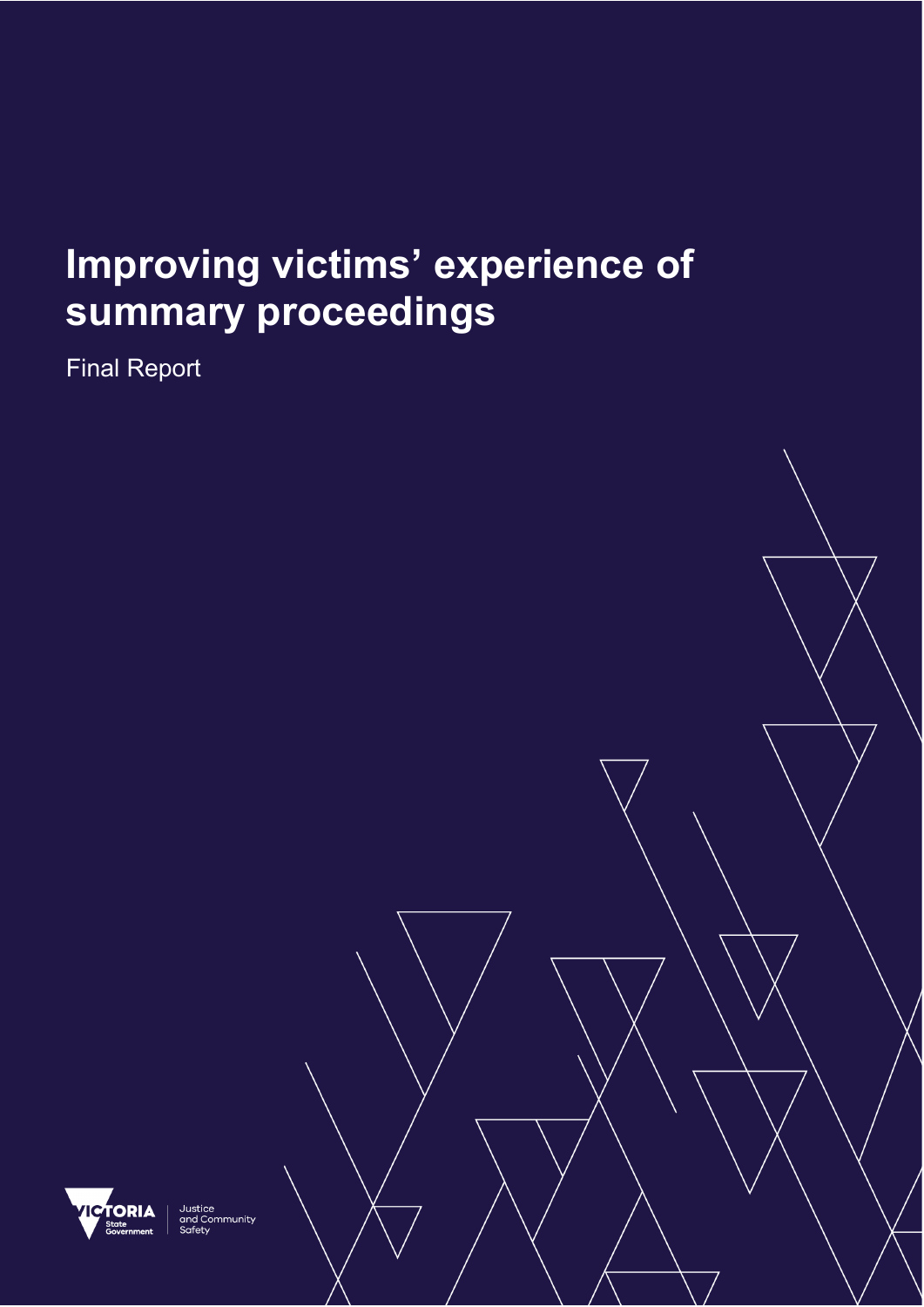

#### **Table of contents**

| 1.  |  |  |  |
|-----|--|--|--|
| 1.1 |  |  |  |
| 2.  |  |  |  |
| 3.  |  |  |  |
| 3.1 |  |  |  |
| 3.2 |  |  |  |
| 3.3 |  |  |  |
| 3.4 |  |  |  |
| 4.  |  |  |  |
| 4.1 |  |  |  |
| 4.2 |  |  |  |
| 4.3 |  |  |  |
| 4.4 |  |  |  |
| 5.  |  |  |  |
| 5.1 |  |  |  |
| 5.2 |  |  |  |
| 5.3 |  |  |  |
| 6.  |  |  |  |
| 6.1 |  |  |  |
| 6.2 |  |  |  |
| 6.3 |  |  |  |
| 6.4 |  |  |  |
| 6.5 |  |  |  |
| 7.  |  |  |  |
| 7.1 |  |  |  |
| 7.2 |  |  |  |
| 7.3 |  |  |  |
| 8.  |  |  |  |
| 8.1 |  |  |  |
| 8.2 |  |  |  |
| 8.3 |  |  |  |
| 9.  |  |  |  |
|     |  |  |  |
|     |  |  |  |
|     |  |  |  |

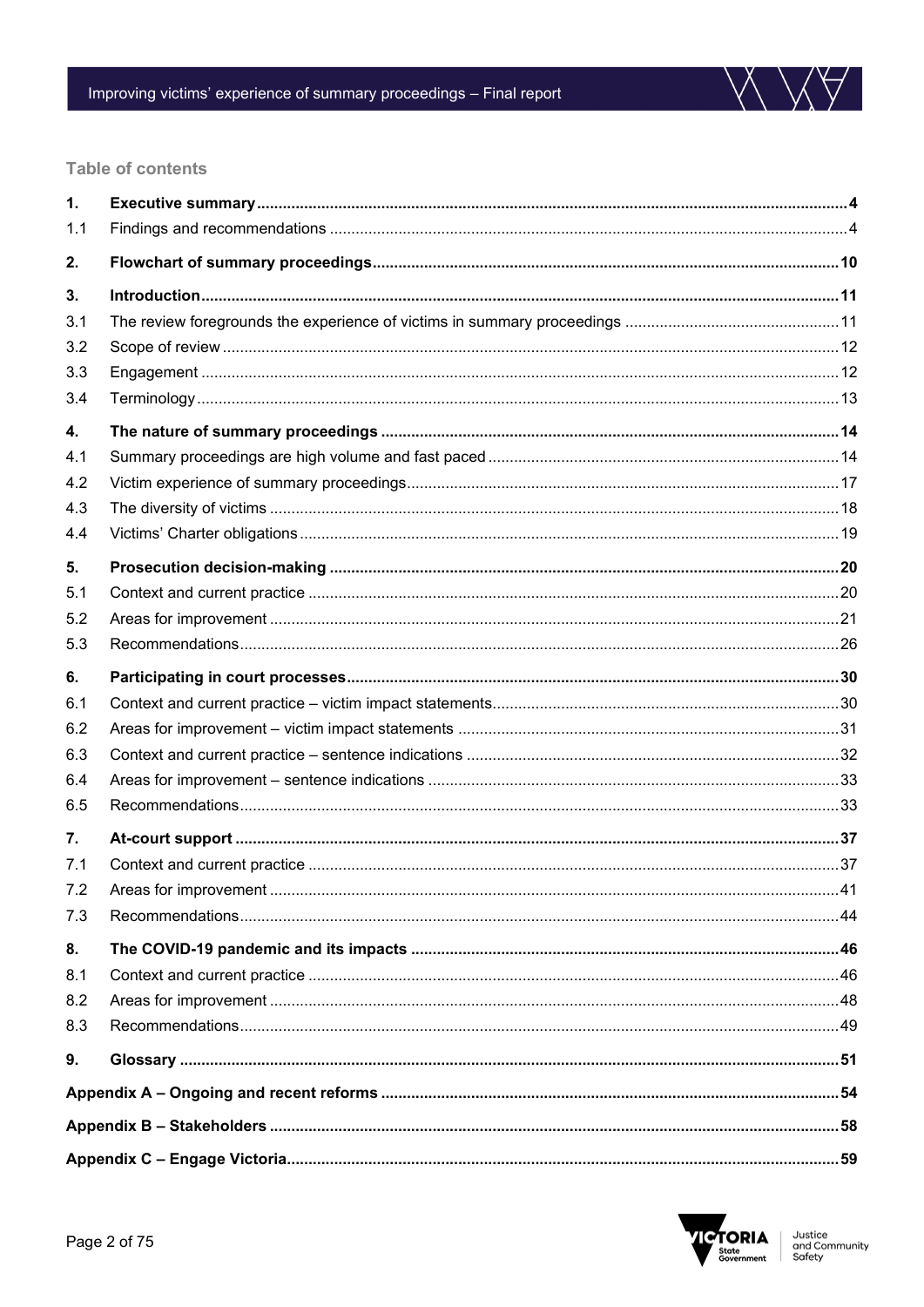

| Appendix D - Key prosecution obligations regarding victims under the Victims' Charter Act 2006 (Vic) 65       |  |  |  |
|---------------------------------------------------------------------------------------------------------------|--|--|--|
|                                                                                                               |  |  |  |
|                                                                                                               |  |  |  |
|                                                                                                               |  |  |  |
|                                                                                                               |  |  |  |
|                                                                                                               |  |  |  |
|                                                                                                               |  |  |  |
|                                                                                                               |  |  |  |
|                                                                                                               |  |  |  |
|                                                                                                               |  |  |  |
| The Government should, in collaboration with victims, consider who is best placed to provide at-court support |  |  |  |
|                                                                                                               |  |  |  |



 $\bigvee$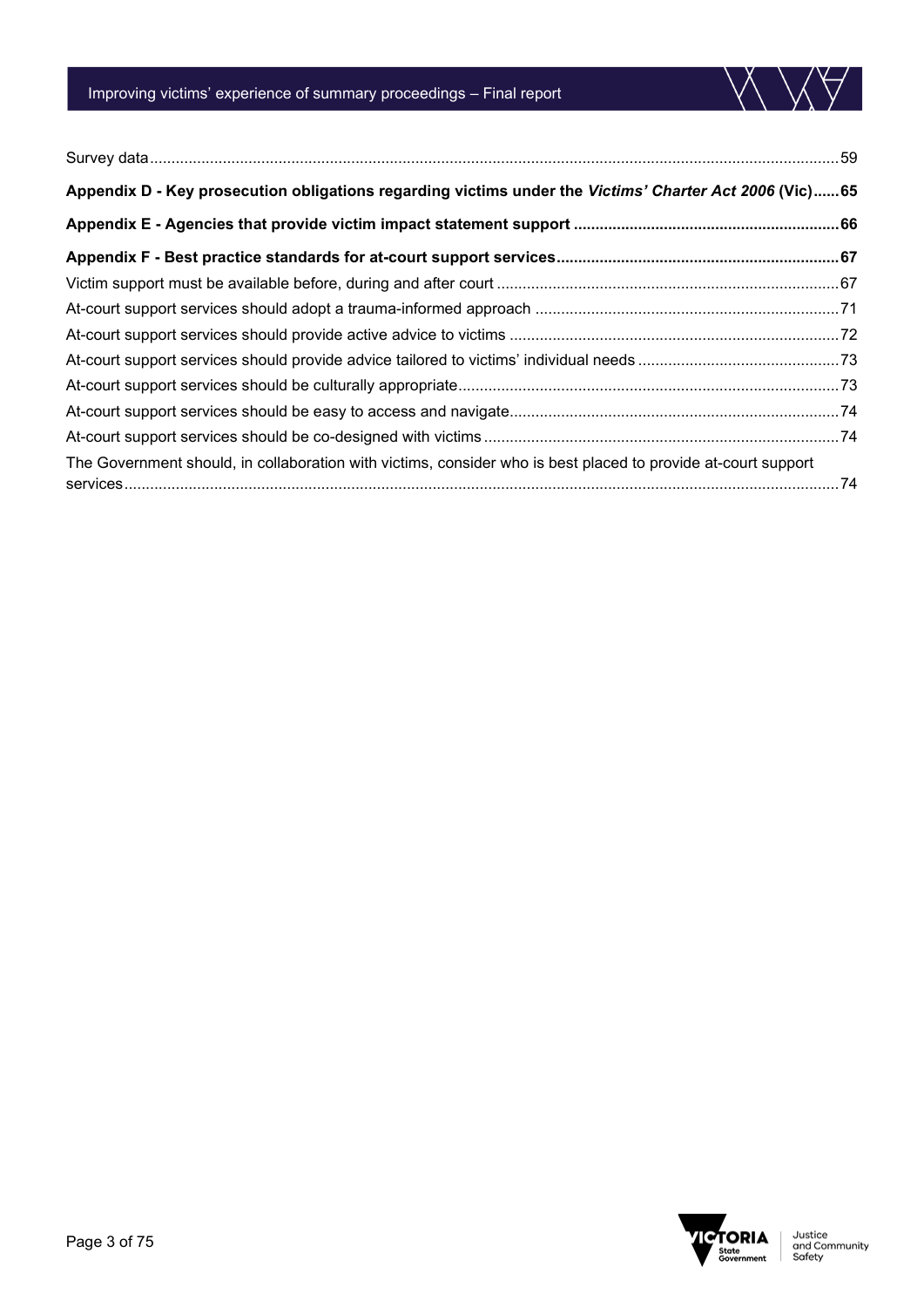

# <span id="page-3-0"></span>**1. Executive summary**

Section 21A of the *Victims' Charter Act 2006* (Vic) (Victims' Charter) requires the Attorney-General to review the 'legislative and non-legislative changes that are necessary and appropriate to improve the experience of victims participating in summary proceedings for criminal offences.' A report of the review must be tabled<sup>[1](#page-3-2)</sup> in Parliament by 4 November 2021. This is the report of that review.

The report:

- summarises the review's background
- provides information about the nature of summary proceedings and how victims experience such proceedings
- outlines key issues that are likely to result in the highest impact improvements for the largest number of victims
- proposes recommendations regarding these issues to improve victims' experience of summary proceedings.

# <span id="page-3-1"></span>**1.1 Findings and recommendations**

**1.1.1 Prosecution decision-making**

#### **Findings**

The review found that victims participating in summary proceedings feel that they have more agency where they have access to information, both about the criminal justice process generally and their case specifically.

Currently, victims often feel disengaged or disconnected from summary proceedings. There are various reasons for this, including a lack of information about or understanding of the process (including regarding police charging practices), and feeling their experience is not taken into account. Gaps in information or victim understanding of the criminal process can result from victims not being given sufficient information or assistance by investigators or prosecutors, as well as generally low levels of legal literacy in the community.

The review also found that victims often bear the onus to seek out information, rather than information being proactively provided to them by agencies involved in summary proceedings. This impacts victims' ability to participate effectively in summary proceedings affecting them.

The ability to deal with matters quickly promotes the interests of justice and is a key objective of summary proceedings. Efficiency in summary proceedings serves the interests of victims, accused persons, the courts, and the Victorian community more broadly. A fast resolution to a criminal matter can benefit victims for several reasons, including:

- allowing victims to move forward in their recovery
- reduced interactions with police or the court system, which can be distressing
- victims may feel safer from the offender, or from similar criminal acts, once their case has been resolved

<span id="page-3-2"></span><sup>1</sup> To 'table' a document means to formally present the document to Parliament. This ensures that the document is available to members of Parliament and the public.

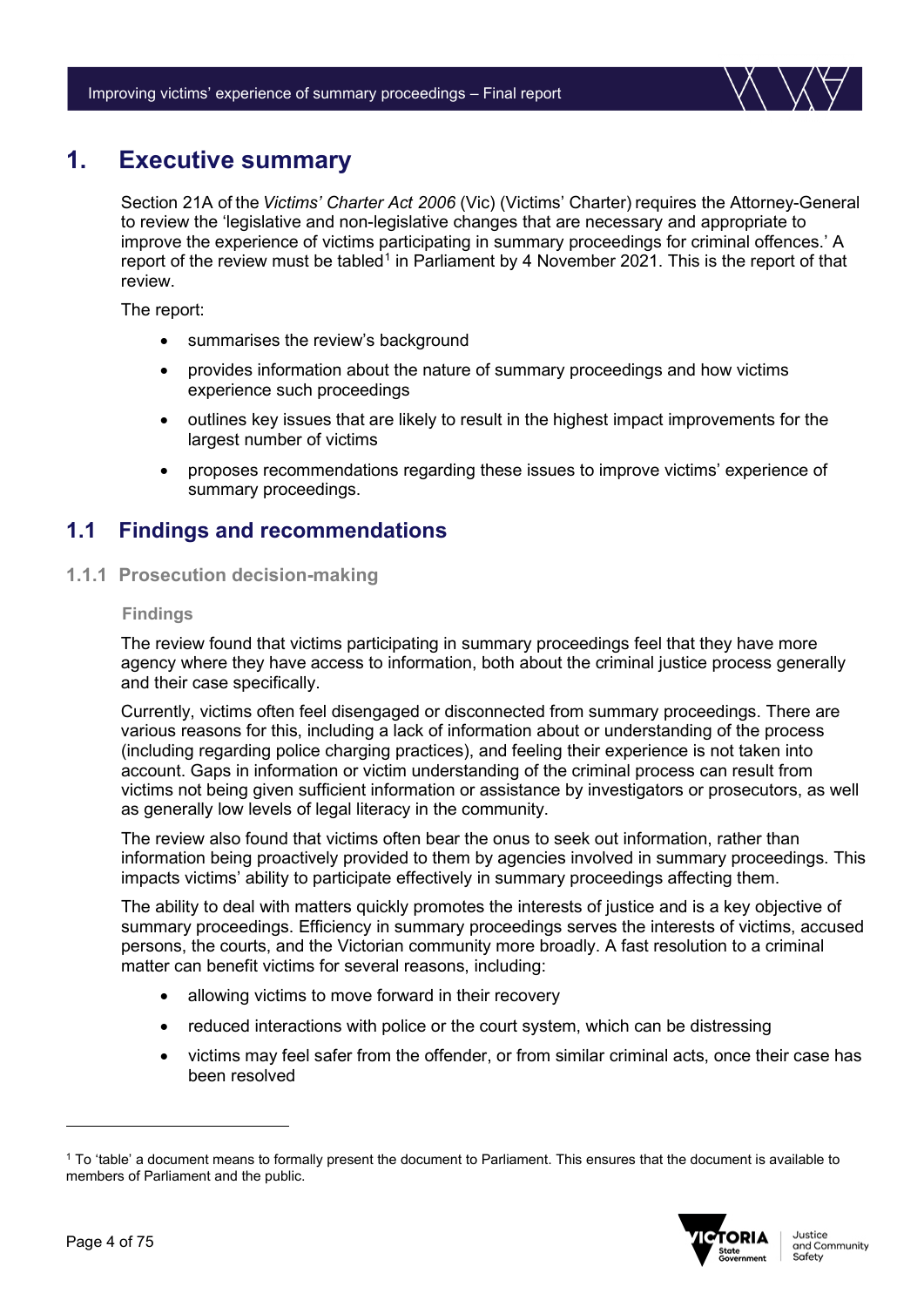• a finalised criminal case may make it easier for a victim to apply to the Victims of Crime Assistance Tribunal.

Summary proceedings currently operate to prioritise resolution of matters via a guilty plea at the earliest opportunity. The review acknowledges that imposing additional requirements on prosecutors to consult victims on certain decisions can have benefits for victims. However, this potential benefit must be balanced against the risks of delaying the resolution of summary proceedings (both in individual cases and across the court system), and the detrimental impacts such delays may have for victims and the system more broadly.

The review found that, given these considerations, the benefits of introducing a requirement to consult victims would be outweighed by the risks this would pose to the effective and efficient functioning of the summary jurisdiction. Nevertheless, there are opportunities to improve information provision to victims which should be pursued, and which the report recommends.

#### **Recommendation 1**

The Department of Justice and Community Safety, in collaboration with other agencies involved in summary proceedings, should develop comprehensive resources on summary proceedings to provide victims with:

- a clear understanding of what they are likely to experience
- their role in proceedings
- key features that will affect them (such as charging practices, plea negotiations, timeframes, and the victim impact statement process).

These resources should be co-designed with victims, and should be accessible so as to reflect the diversity of victims, including by being available in multiple languages, and in formats accessible by people with disabilities or differing literacy levels.

#### **Recommendation 2**

Victim information and resources should be made available in a single place. This might be through the establishment of a Victims' Portal, and should aim to achieve integration to link support services available to victims, Victoria Police and court information relevant to the victim.

#### **Recommendation 3**

Agencies involved in summary proceedings should consider what adaptations could be made to existing IT systems or what new systems could be developed to allow easier communication of court dates, progress of matters and court outcomes to victims about the case relevant to them.

#### **Recommendation 4**

As part of their duty to provide certain information to victims about the progress of a case, prosecutors in summary proceedings should give victims information about the resolution process, including why charges are laid, why charges may not be laid, and why some charges are later withdrawn.

#### **1.1.2 Participating in court processes**

#### **Findings**

The review found that if victims miss the opportunity to participate in the court process (for example, by making a victim impact statement), their perceptions of fairness, legitimacy, and feelings of being heard in the court process can be negatively affected. This can significantly

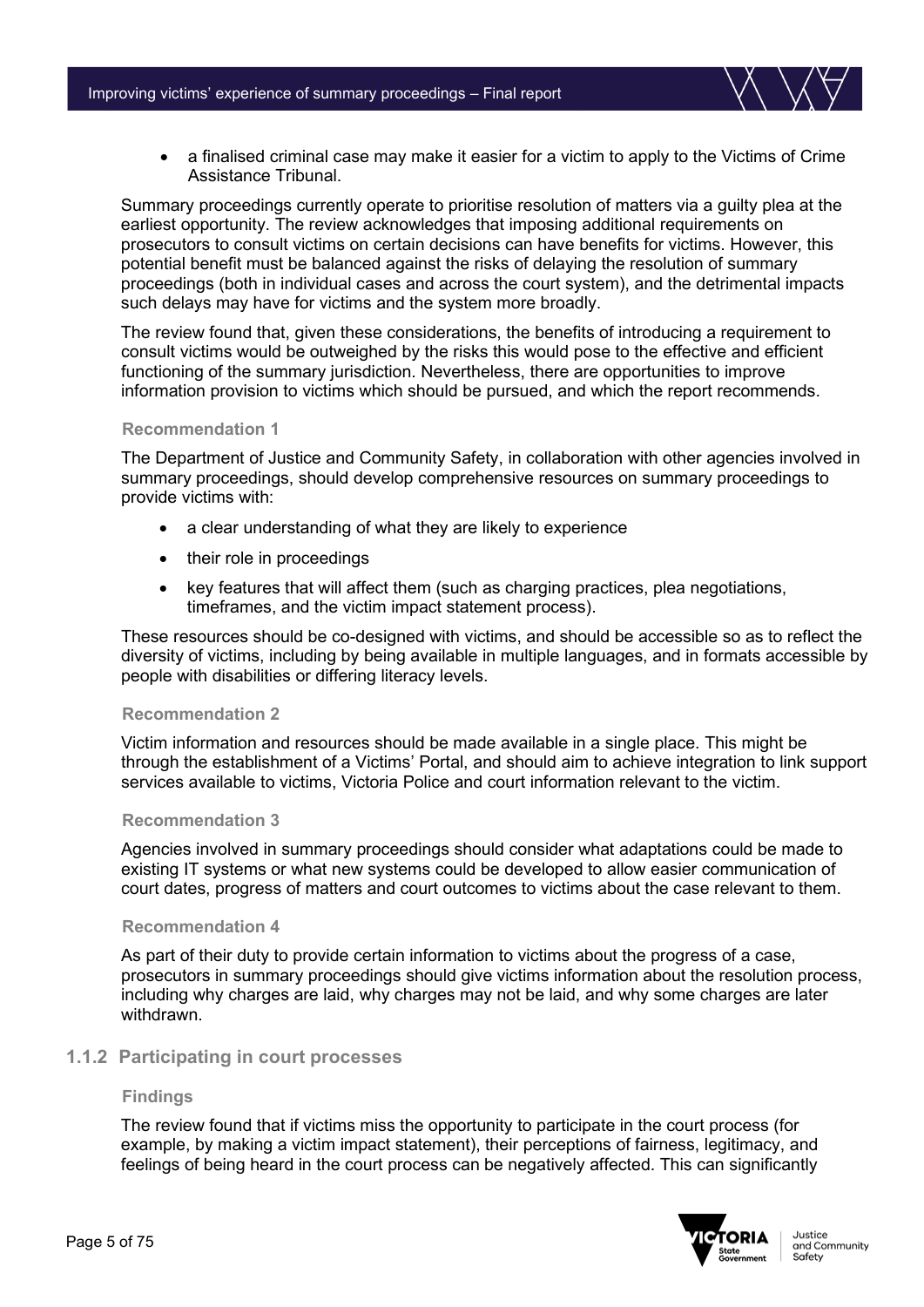

impact their recovery and wellbeing. Poor psychosocial and health outcomes are more likely if victims do not receive adequate and timely support to participate in court processes.

The review considers that the victim impact statement process is an important opportunity for victims to participate in the criminal process, and can be a very positive experience for victims (noting that, for others, issues regarding the process for making a victim impact statement can have a negative impact on their experience). However, a lack of awareness of the ability to make a victim impact statement, alongside issues with timing for making one, mean that it is often difficult for victims to provide a victim impact statement in summary proceedings. The review recommends improvements to address this issue.

The review also found that the use of sentence indications can also affect victims' ability to effectively participate in summary proceedings. Magistrates can give sentence indications at any point during proceedings. A magistrate may decline to give a sentence indication if they consider that there is not enough information about the impact of the offence on any victim.<sup>[2](#page-5-0)</sup> Making a sentence indication at an early stage of proceedings can encourage an accused person to plead guilty, and has the benefit of facilitating the speedy resolution of proceedings, with resulting benefits to victims and others. However, doing so may preclude the victim from participating effectively in the proceedings. Victims who miss the chance to provide input into a significant court decision that impacts the type of sentence an offender receives may feel unheard in the justice system. It may also have a detrimental impact on a victim's recovery, given that it may be the only opportunity a victim has to participate in the criminal justice process.

The review considered various alternative options to enable the impact of offending on victims to be put before the court via alternative methods and at an earlier stage. However, the review found that all of these alternatives involve risks, including the potential to be detrimental to some victims (e.g. by exposing them to cross-examination). Given this, the review does not propose any immediate change at this time, and instead recommends further work to carefully consider the merits of these options.

Finally, the review found that there are opportunities to expand on training for people working across the criminal justice system regarding trauma-informed approaches to victim engagement that promote victim participation in court processes. Evidence-based training in trauma-informed victim engagement supported the rollout of the Specialist Family Violence Courts across Victoria, and is a good example of the change possible through quality, uniform education.

#### **Recommendation 5**

Victoria Police should amend the Victoria Police Manual to require investigators to ask victims whether they want to make a victim impact statement. Victoria Police should also amend police briefs to make information regarding victim preferences about making a victim impact statement more prominent. Any future development of electronic brief systems by Victoria Police should consider how information around victim preferences regarding victim impact statements is collected and integrated to ensure greater visibility of this information.

#### **Recommendation 6**

Victoria Police and other prosecutorial agencies in summary proceedings should co-design with victims practice guides that provide advice around working with victims for all investigators and prosecutors. This should include content on victim impact statements, their role, best practice in their use and victim impact statement compliance requirements. Existing guides, such as the



<span id="page-5-0"></span><sup>2</sup> *Criminal Procedure Act 2009* (Vic) s 60.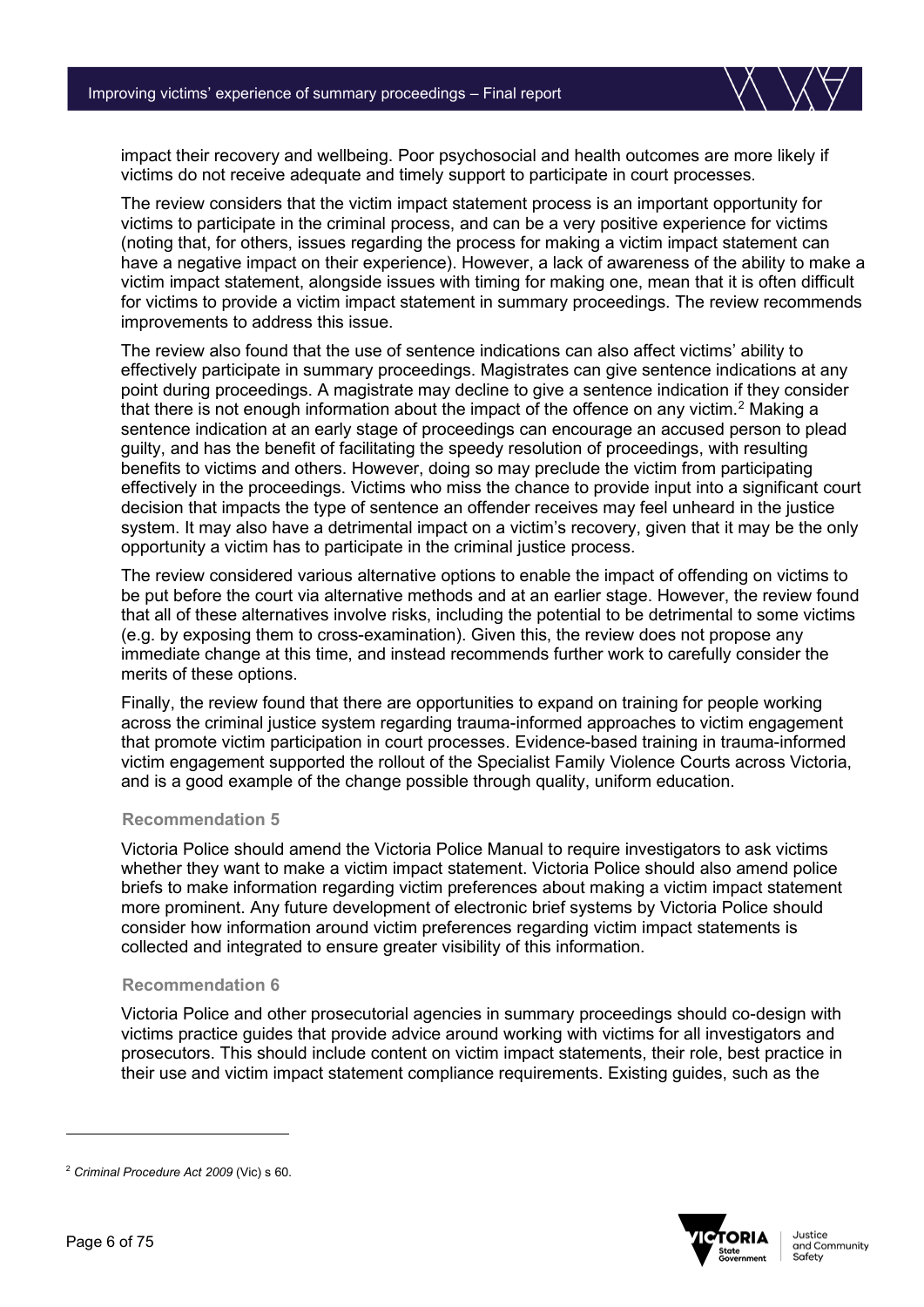

Judicial College of Victoria's resource, *Victims of Crime in the Courtroom: A Guide for Judicial Officers*, may assist in the development of these resources.

#### **Recommendation 7**

Victoria Police, the Judicial College of Victoria and other agencies involved in summary proceedings should co-design and deliver with victims training for investigators, prosecutors, court staff and judicial officers around the importance of victims participating in court processes, including the victim impact statement process and trauma-informed approaches.

#### **Recommendation 8**

The Government should further examine options to reduce barriers to victims participating in summary proceedings. This should be done through consultation with victims who face these additional barriers. Options to explore include:

- reviewing available victim resources to ensure they are trauma-informed and culturally safe, particularly for Aboriginal and Torres Strait Islander victims
- partnering with support services that work with particular groups of victims to enable them to help victims with the victim impact statement process (this could include training and support for such services, and engaging specialist services (such as LGBTIQ service providers) to train support services to increase their understanding of different barriers and how to tailor their support for victims through the criminal justice process)
- identifying and exploring opportunities to build or expand partnerships across agencies involved in summary proceedings, support services for victims and specialist services to support particular groups of victims with the victim impact statement process
- providing a 'translate function' and Easy English version of online victim impact statement forms to make them available to a range of culturally and linguistically diverse victims (content should also be provided in an easy-to-read format with standard margins, clear colour contrasts, and increased font size and spacing between paragraphs)
- providing guidance about the victim impact statement process in multiple languages, easy-to-read formats and with accessible options to ensure all victims can access and understand information about victim impact statements.

#### **Recommendation 9**

The Government should explore options for victims to provide information about victim impact where a victim impact statement has not yet been created. Options to explore include:

- material on victim impact provided at the time of making a statement to police
- technological options to collect information on victim experience that mitigate the risk of victims inadvertently creating differing accounts of the crime, for example, use of a privacy protected web form with targeted questions and capacity to upload medical or other documentation of harm
- giving victims an option to complete a preliminary questionnaire about the impacts of the offending at an early stage in proceedings to ensure this information is available when the matter goes to sentencing.

In assessing the merits of any options, careful consideration will need to be given to whether there are ways to mitigate the risk of victims being cross-examined on this information, thereby risking victims being re-traumatised by the process.

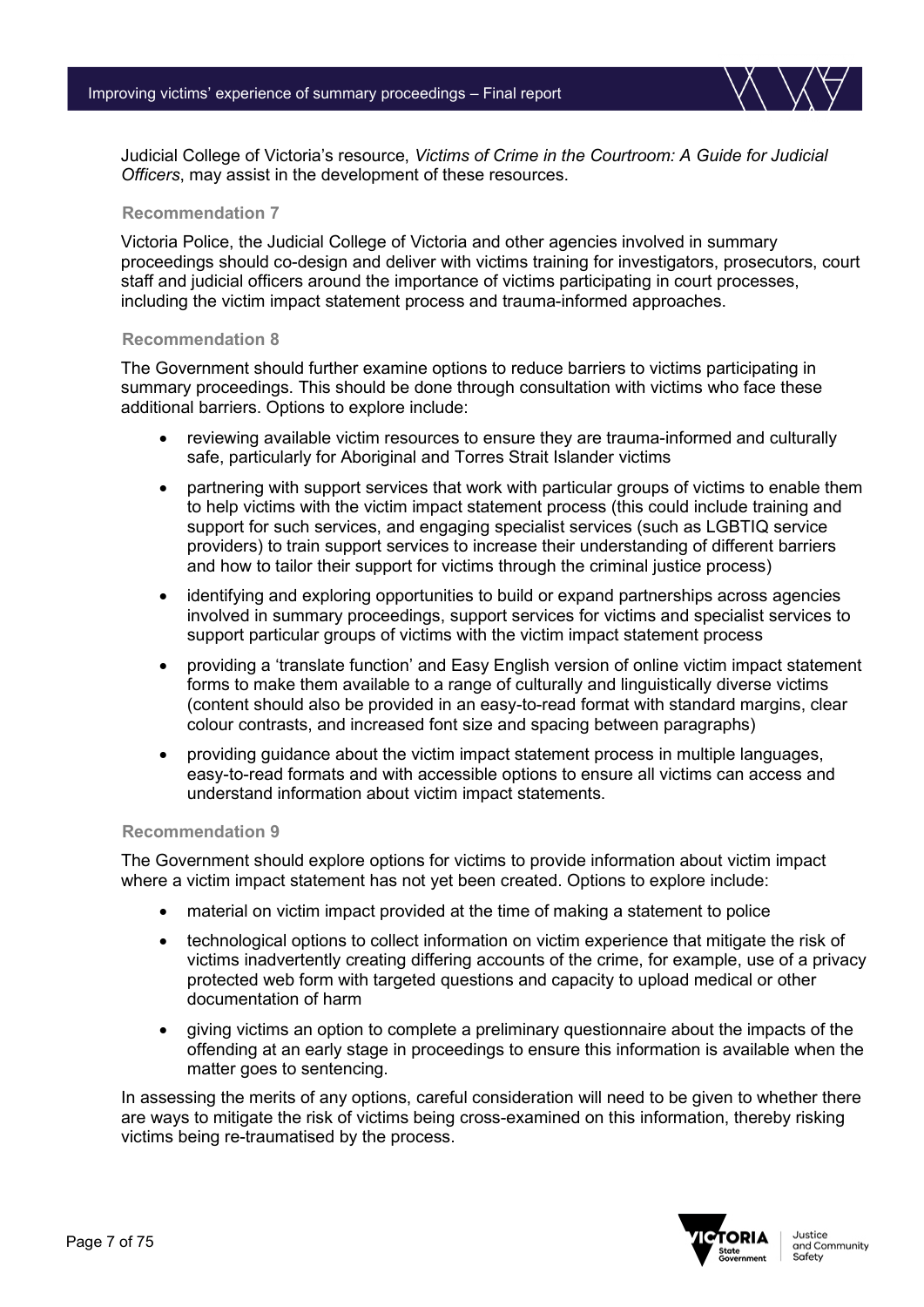

#### **1.1.3 At-court support**

#### **Findings**

A number of support services help court users in summary proceedings (noting that there is not a specialised victim support service that provides at-court support to all victims in summary proceedings). However, the review found that victims may not be made aware of these services and the assistance they can provide. If victims are not aware of available services before attending court, it may make it more difficult for them to seek help or ask about available services when they arrive at court. Victims may also find it difficult to distinguish between various people and their roles in court. The review makes recommendations to improve awareness (and, therefore, utilisation) of at-court support services.

Additionally, the review found that existing at-court support services offer different types of assistance to court users, depending on various factors, such as the court venue and the type of criminal matter. While there are some benefits to separating the roles among different support services, this may confuse victims. It makes it harder for victims to navigate what services are available and whether they are eligible for these supports. Victims may also be forced to tell their story repeatedly to different services or may disengage from services completely. In addition, the current system may lead to:

- inconsistencies in the type and level of support that is provided by each support service
- gaps in coverage resulting in no support being available for certain victims
- service duplication in certain areas.

The review makes recommendations to assist victims to more easily navigate existing at-court supports and gain access to the information and assistance they need on a consistent basis.

#### **Recommendation 10**

Agencies involved in summary proceedings should increase awareness of at-court support services for victims. Proposals to raise awareness of at-court support include:

- developing comprehensive resources on summary proceedings (as outlined in Recommendation 1)
- making victim information and resources available in a single place (as outlined in Recommendation 2)
- strengthening existing processes and/or establishing new processes for agencies to link victims with support services prior to court.

#### **Recommendation 11**

The Government should, in collaboration with victims, develop best practice standards for at-court support services to enable existing and new support services to offer victims high quality and consistent at-court support.

#### **1.1.4 The COVID-19 pandemic and its impacts**

#### **Findings**

The review found that the reforms implemented in response to the COVID-19 pandemic have given the courts, and those who work within them, the opportunity to review and enhance the way they operate. These technological changes may lay the basis for new operating models that remain in place beyond the pandemic.

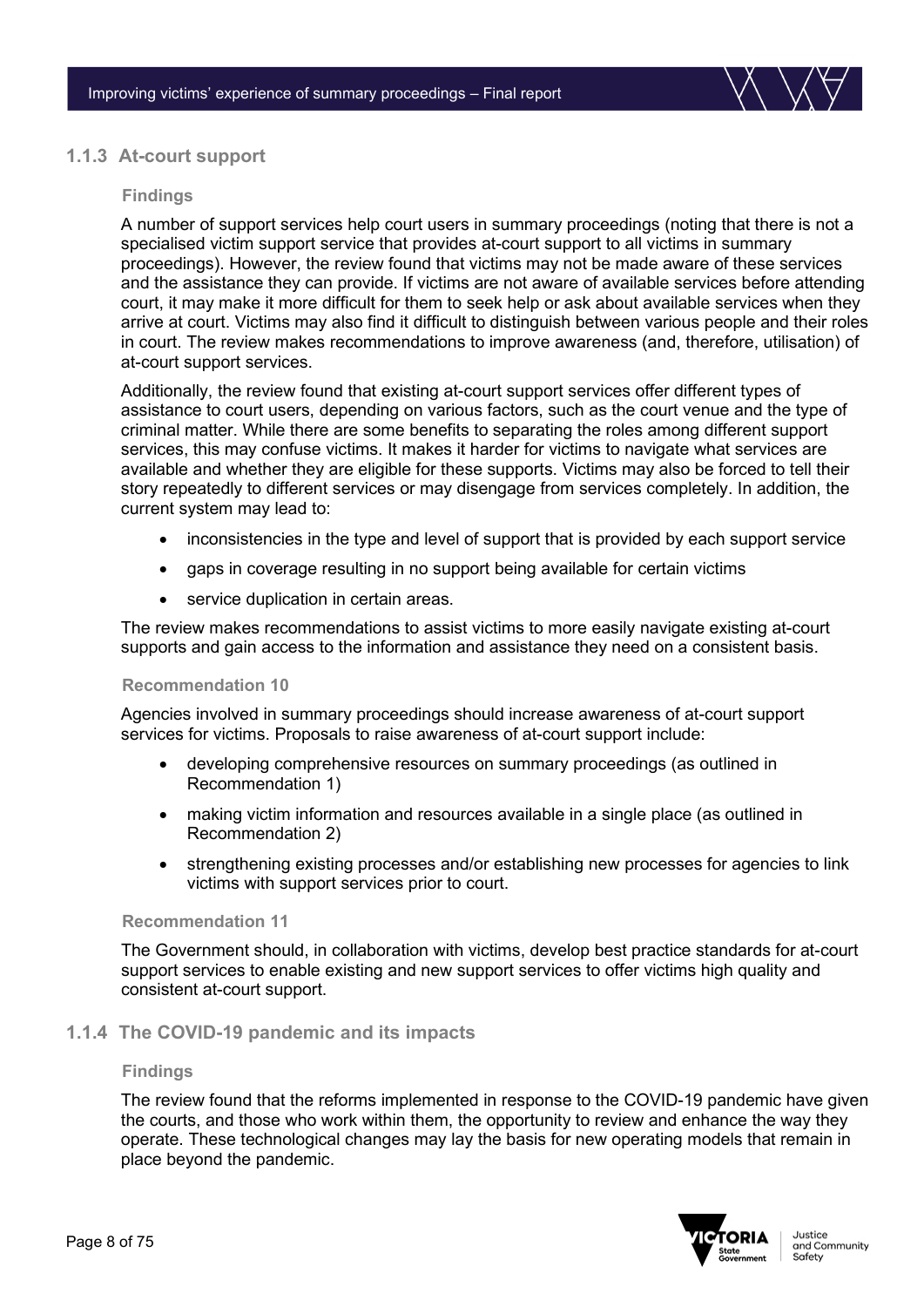

The review was told of many instances in which participating in online hearings benefited victims, and that victims may often prefer online services because they:

- reduce the trauma and stress of personally attending court
- avoid the potential to encounter the accused person in an unfamiliar location
- enable victims to explain themselves fully.

However, the review also found that the move to online court hearings may have created additional barriers for some victims who may have found it difficult to access an online platform. The review recommends consideration be given to how barriers to access can be addressed for these victims.

#### **Recommendation 12**

The courts and support services should, in collaboration with victims, consider:

- how technological measures introduced during the COVID-19 pandemic (for example, the use of online court hearings) can be tailored to meet victims' needs
- what, if any, additional online support options could be provided to victims to support them to participate in online court hearings.

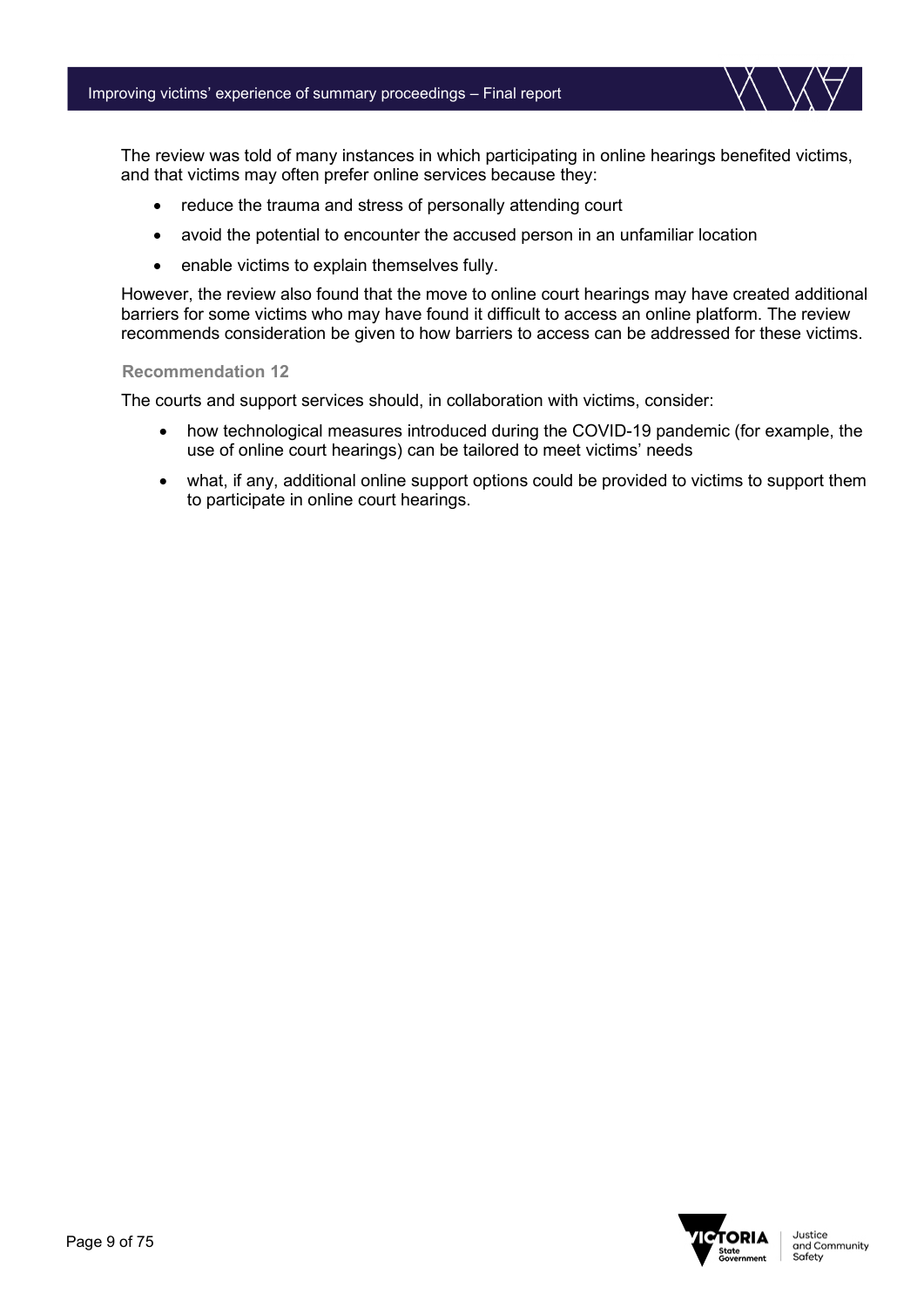



# <span id="page-9-0"></span>**2. Flowchart of summary proceedings**



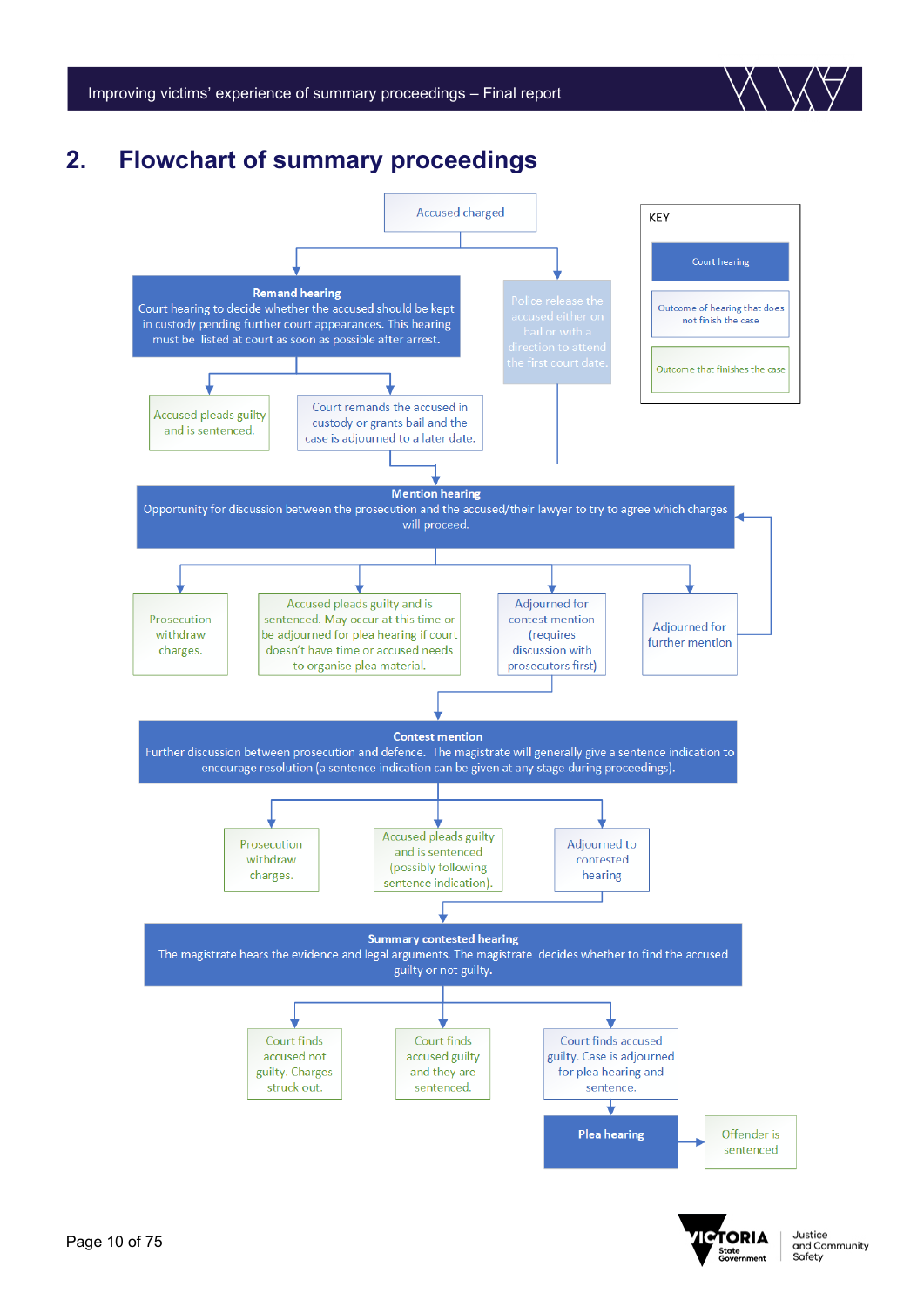

# <span id="page-10-0"></span>**3. Introduction**

# <span id="page-10-1"></span>**3.1 The review foregrounds the experience of victims in summary proceedings**

While victims are not a party to criminal proceedings, they are a participant in the criminal justice system and have an inherent interest in that system's response to the crime committed against them. Acknowledging this unique interest, the Victims' Charter contains principles to ensure victims are acknowledged, respected and provided with necessary support.

The review required by the Victims' Charter was introduced in 2018 by legislation $3$  that implemented Victorian Law Reform Commission (VLRC) recommendations to strengthen victims' rights as participants in the criminal justice system. These recommendations focused on victims in criminal trial proceedings, that is, indictable offences that are usually heard in the County or Supreme Courts. The VLRC indicated many of its recommendations were 'relevant and adaptable' to summary proceedings, but the resourcing, cost and time implications of the recommendations needed to be further considered to determine whether they should be adopted in that jurisdiction. [4](#page-10-3)

This review has provided an important opportunity to strengthen victims' rights as participants in the criminal justice system, and to consider what legislative and non-legislative changes could be made to improve victims' experience of summary proceedings. In doing so, it is important that measures to improve victims' experience of summary proceedings are balanced with the objective of summary proceedings to provide timely and just outcomes, without interfering with fair hearing rights.

The complex balance of summary proceedings cannot be understated:

Our courts deal with many cases each year. Case management practices need to create a structure that provides sufficient certainty and consistency to create an efficient system while providing sufficient flexibility to adapt to the individual needs of each case.

Court time is valuable and court appearances can be expensive.

Case management processes need to make the most of each court hearing. Early case preparation and discussion between the parties can avoid unnecessary court appearances and ensure that hearings focus on the most important issues. Apart from being a large system in which offences are prosecuted, criminal procedure laws provide the framework within which important matters are dealt with that can have significant impact on the lives of many people. Going to court can be a major event in a person's life.<sup>[5](#page-10-4)</sup>

The review will be followed by a broader review of the operation of the Victims' Charter and its benefits for victims, to be completed by the Victims of Crime Commissioner (the Commissioner). That review must commence by 4 November 2024.<sup>[6](#page-10-5)</sup>

The review has raised several complex issues that impact victims' experience of summary proceedings. It has also highlighted the importance of including victims in designing solutions to issues affecting them and the need to address victims' diverse needs, including victims who face additional barriers to participating in summary proceedings.

With this context in mind, the report's recommendations seek to:



<span id="page-10-2"></span><sup>3</sup> *Victims and Other Legislation Amendment Act 2018* (Vic)*.*

<span id="page-10-3"></span><sup>4</sup> Victorian Law Reform Commission, 2016, *The Role of Victims of Crime in the Criminal Trial Process*, p xiii.

<span id="page-10-4"></span><sup>5</sup> Victoria, *Parliamentary Debates*, Legislative Assembly, 4 December 2008, p 4982 (The Hon Rob Hulls MP).

<span id="page-10-5"></span><sup>6</sup> *Victims of Crime Commissioner Act 2015* (Vic)*,* s 29A*.*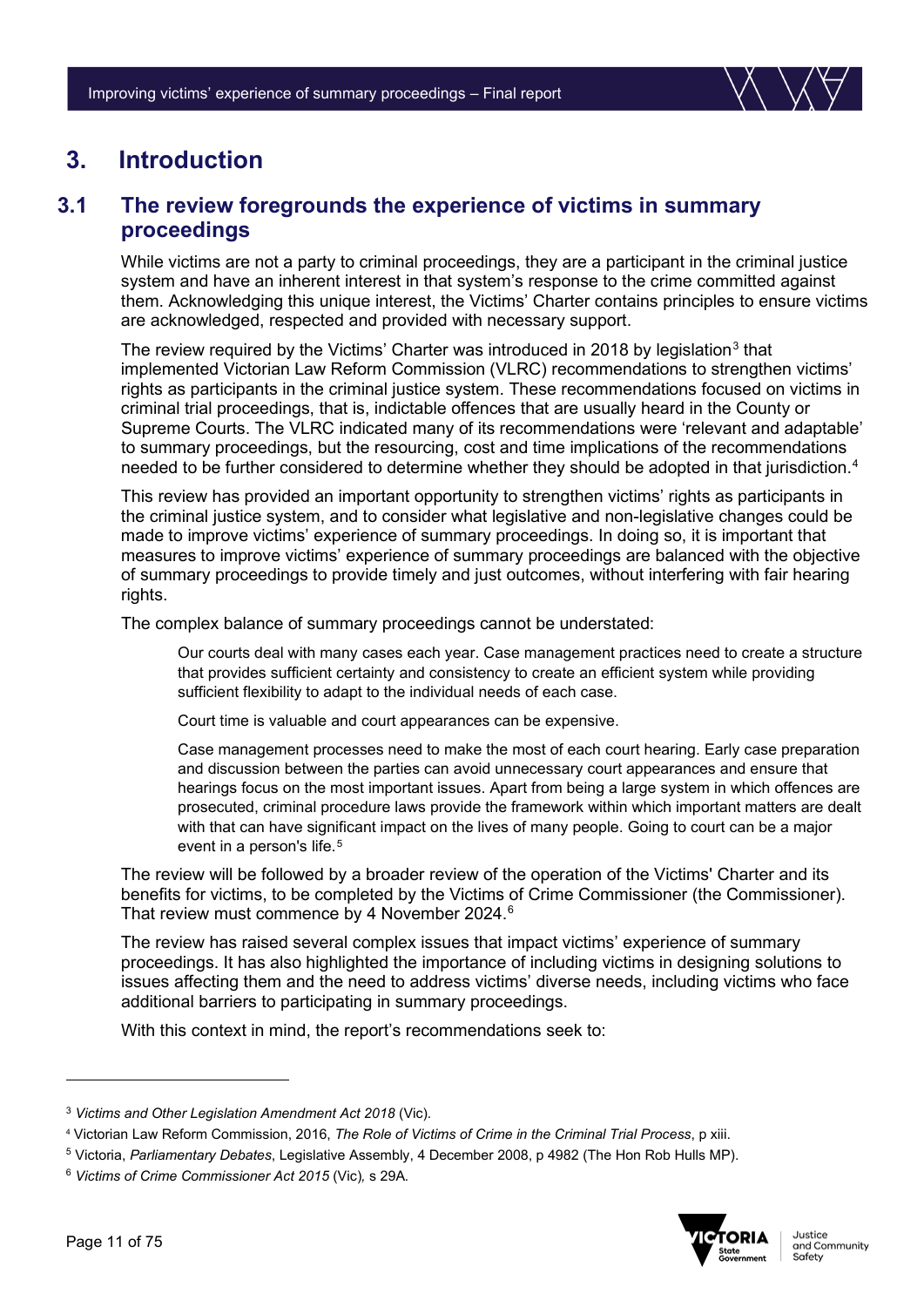

- address key issues, where possible
- provide opportunities for experts and victims to design solutions to problems flagged as important, but which require further time for consideration and implementation due to their complexity.

An overarching consideration for all the report's recommendations is the need to take into account options to reduce barriers to victim involvement in summary proceedings, most notably for victims who face additional barriers to participating in summary proceedings.

### <span id="page-11-0"></span>**3.2 Scope of review**

The review's scope was to examine victims' experiences of proceedings for summary offences and indictable offences triable summarily in the Children's and Magistrates' Courts.

It considered how victims experience processes, services, supports and protections in summary proceedings, prioritising key issues likely to result in the highest impact improvements for the largest number of victims. These issues were:

- **Victim involvement** in and understanding of decisions made by prosecutors, such as decisions to modify, continue or discontinue charges, or to accept a guilty plea
- **Victim participation** in and information about court processes, including victim impact statements (VIS) and sentence indications
- **Support services** for victims at court
- **The impact of the COVID-19 pandemic** on victims experiencing summary proceedings.

These issues address the objects of the Victims' Charter, in particular the victim's inherent interest in the criminal justice response to a crime, and the potential for re-victimisation by the criminal justice system. Further detail about these issues is contained in sections 5, 6, 7 and 8 of this report.

The review recognises there are other important topics that impact the victim experience of summary proceedings, but which are outside the scope of this review. For example, during consultations, stakeholders proposed potential reform opportunities relating to restorative justice, improvements to court infrastructure and improving access to legal assistance for victims.

The issues that the review focused on were also chosen to complement and avoid unnecessarily duplicating a wide range of other work that has been, or is being, undertaken to improve the experience of victims in the justice system generally, including victims in summary proceedings. For example, the Commissioner is undertaking a systemic inquiry into victims as participants in the justice system. The inquiry will consider victims' views on victim participation in the justice process, including what 'participation' means to victims at key stages of the process and any barriers to victim participation.

Appendix A summarises the significant program of ongoing and recently completed work on victims' experience of summary proceedings. This report incorporates the findings of these reviews and ongoing implementation work in its analysis, where it is relevant.

# <span id="page-11-1"></span>**3.3 Engagement**

As part of the review, the Department of Justice and Community Safety (the department) sought views on how victims experience summary proceedings and options for improving victims' experience of such proceedings. More specifically, the department:

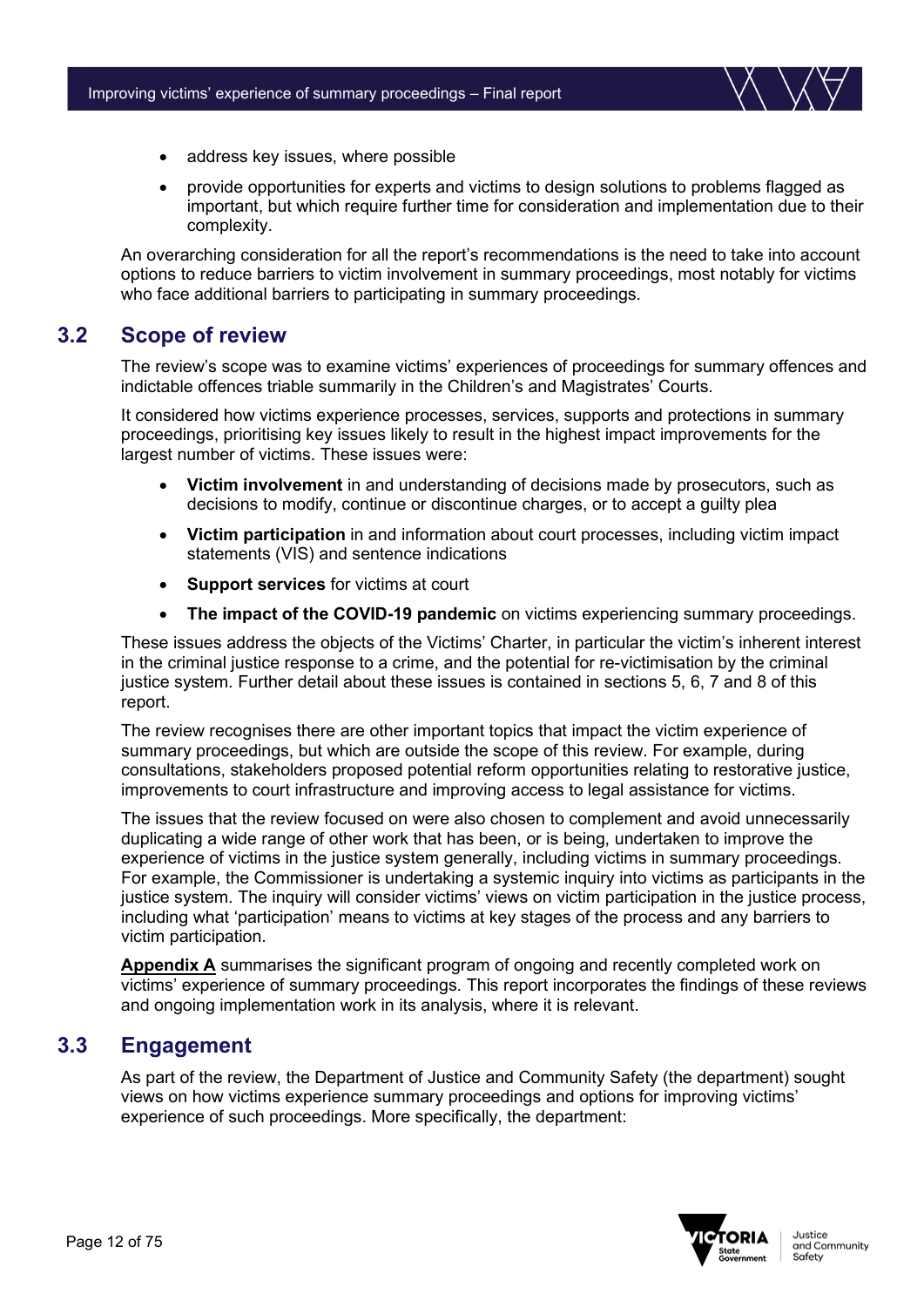

- distributed an issues paper to various justice system and victim-focused stakeholders for written feedback and met to discuss the issues paper and reform proposals (**Appendix B** includes a list of written submissions received)
- consulted with the Victim Survivors' Advisory Council (VSAC) and victim representatives of the Victims of Crime Consultative Committee (VOCCC)
- engaged directly with the public, including victims with lived experience of summary proceedings, through an Engage Victoria survey (**Appendix C** summarises the Engage Victoria survey data)[7](#page-12-1)
- presented to the Aboriginal Justice Caucus, AJA4 Women, Families and Victims Collaborative Working Group and Western Metropolitan Regional Aboriginal Justice Advisory Committee.

Some stakeholders who received the issues paper were unable to respond, due to timeframes and the impact of the COVID-19 pandemic on their capacity.

# <span id="page-12-0"></span>**3.4 Terminology**

This report uses the term 'victim' to refer to a person who has, or is alleged to have, suffered harm as the result of a criminal offence, including a family member of:

- a child victim
- a victim who is incapable of managing their own affairs because of mental impairment<sup>[8](#page-12-2)</sup>
- a person who has died as a direct result of a criminal offence.

In criminal proceedings, a victim is a person who has suffered harm as a result of the actions of an offender. In this report, the term applies to a person alleged by the prosecution to be a victim before the accused person has been found guilty, as well as a person who has suffered due to an offence for which the offender has been found guilty.

There may be other people who have been adversely affected by crime but do not fall within this definition of 'victim'.

Many individuals who have experienced crime, including specific crime types such as family violence and sexual assault, prefer the term 'victim-survivor' or 'survivor'.

In using the term 'victim', the review does not intend to diminish the strength, identity or diversity of people who experience crime or other forms of harm.

The report uses the term 'summary proceedings' to mean proceedings for summary offences and indictable offences triable summarily in the lower courts (the Magistrates' and Children's Courts).

Criminal offences are either:

- summary offences
- indictable offences
- indictable offences triable summarily.

**Summary offences** have a lower maximum penalty and are usually determined by a magistrate in the lower courts (Magistrates' Court and Children's Court) without a jury.

<span id="page-12-2"></span><sup>8</sup> For consistency, the report's terminology is based on the definition of 'victim' used in s 3 of the *Victims' Charter Act 2006* (Vic), noting that understandings regarding the use of the term 'mental impairment' have since evolved.



<span id="page-12-1"></span><sup>7</sup> The survey received a total of 30 responses. No individual written submissions from victims were received.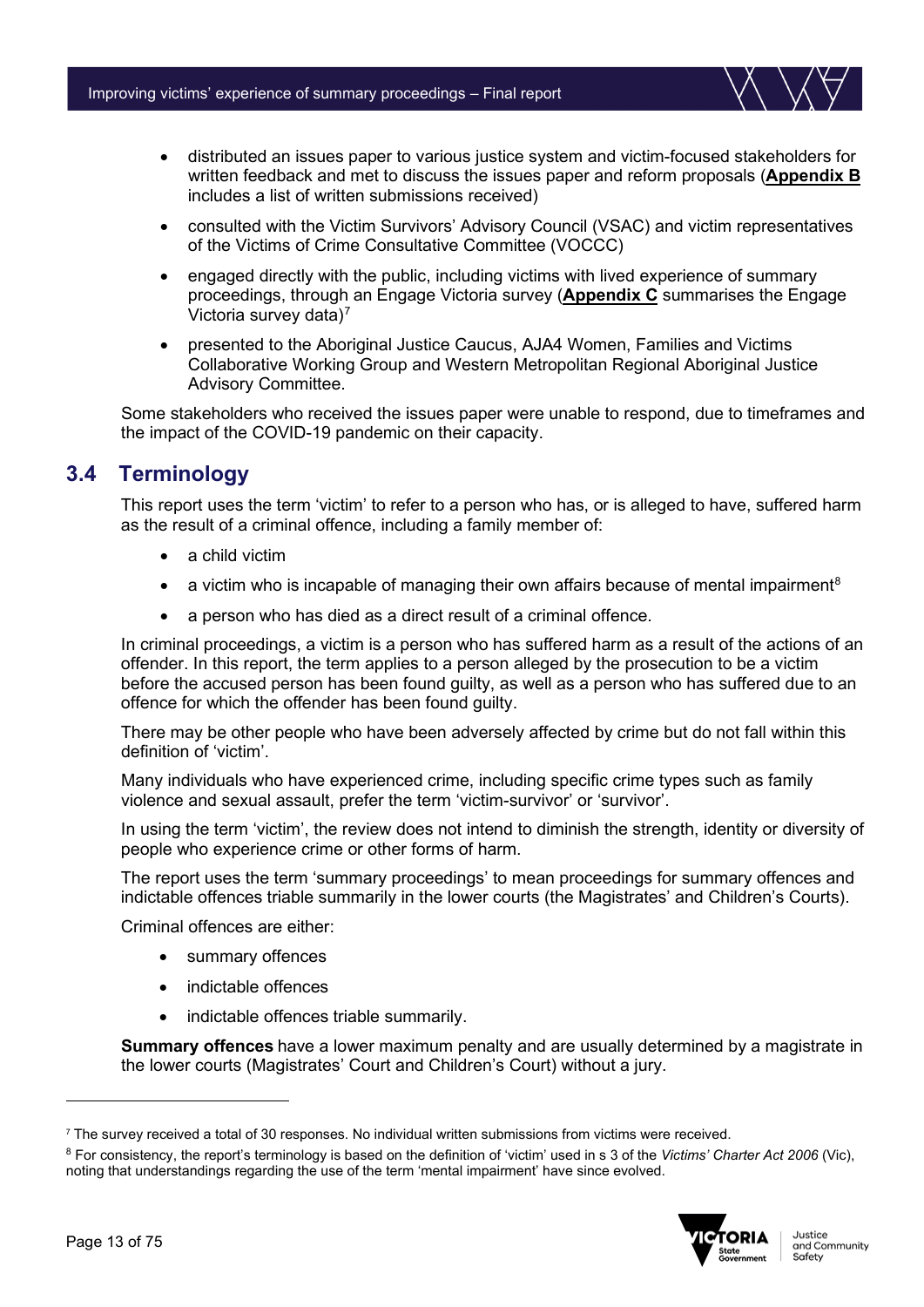**Indictable offences** have a higher maximum penalty and may be determined by a judge and a jury in the higher courts (County Court and Supreme Court).

**Indictable offences triable summarily** are types of indictable offences that can be determined by a magistrate in the lower courts without a jury.

Examples of offences in summary proceedings include some assault offences, less serious driving offences (such as driving while disqualified or unlicensed driving), and lower-level property offences, like wilful damage to property (such as graffiti, vandalism or keying someone's car).

# <span id="page-13-0"></span>**4. The nature of summary proceedings**

# <span id="page-13-1"></span>**4.1 Summary proceedings are high volume and fast paced**

#### **4.1.1 Most criminal cases are heard in the lower courts**

The overwhelming majority of criminal offences are resolved in the summary jurisdiction, with only a small proportion of offences being resolved by the higher courts. The table below indicates how many criminal matters were finalised in the Victorian courts in 2018-1[9](#page-13-2).<sup>9</sup>

| <b>Court</b>            | <b>Number of criminal cases</b> |                |
|-------------------------|---------------------------------|----------------|
| Magistrates' Court      | 173,77810                       | Total: 183,008 |
| <b>Children's Court</b> | 9,23011                         |                |
| <b>County Court</b>     | 2,27312                         | Total: 2,394   |
| Supreme Court           | 12113                           |                |

*Number of criminal cases finalised in 2018-2019 (financial year)*

Given this, most victims who have their matter heard in a court will experience summary proceedings. It is vital that appropriate supports and protections are available for summary proceedings because this will impact the recovery, wellbeing, and perceptions of fairness and confidence in the legal process for a very large proportion of those who experience the criminal justice system. The setting represents an opportunity to stem trajectories of harm and foster recovery and support, which can ensure that victims' contact with the legal system becomes a positive intervention. [14](#page-13-7)

#### **4.1.2 Summary proceedings are faster**

Summary proceedings are faster than indictable proceedings. This is because there are fewer procedural steps, such as a committal hearing, before a final hearing. Further, criminal proceedings in the lower courts do not involve a jury, but are heard by a single magistrate, and jury

<span id="page-13-7"></span><sup>14</sup> Centre for Innovative Justice, 2021, Second Submission to Department of Justice and Community Safety *Issues Paper: Improving Victims' Experience of Summary Criminal Proceedings,* p 8.



<span id="page-13-2"></span><sup>&</sup>lt;sup>9</sup> This date range was chosen to gain an understanding of court figures before court processes were significantly disrupted by the COVID-19 pandemic. 10 Magistrates' Court of Victoria, *Annual Report 2019-20*, p 34.

<span id="page-13-3"></span>

<span id="page-13-4"></span><sup>11</sup> Children's Court of Victoria, *Annual Report 2019-20*, p 22.

<span id="page-13-5"></span><sup>12</sup> County Court of Victoria, *Annual Report 2019-20*, p 7.

<span id="page-13-6"></span><sup>13</sup> Supreme Court of Victoria, *Annual Report 2019-20*, p 8.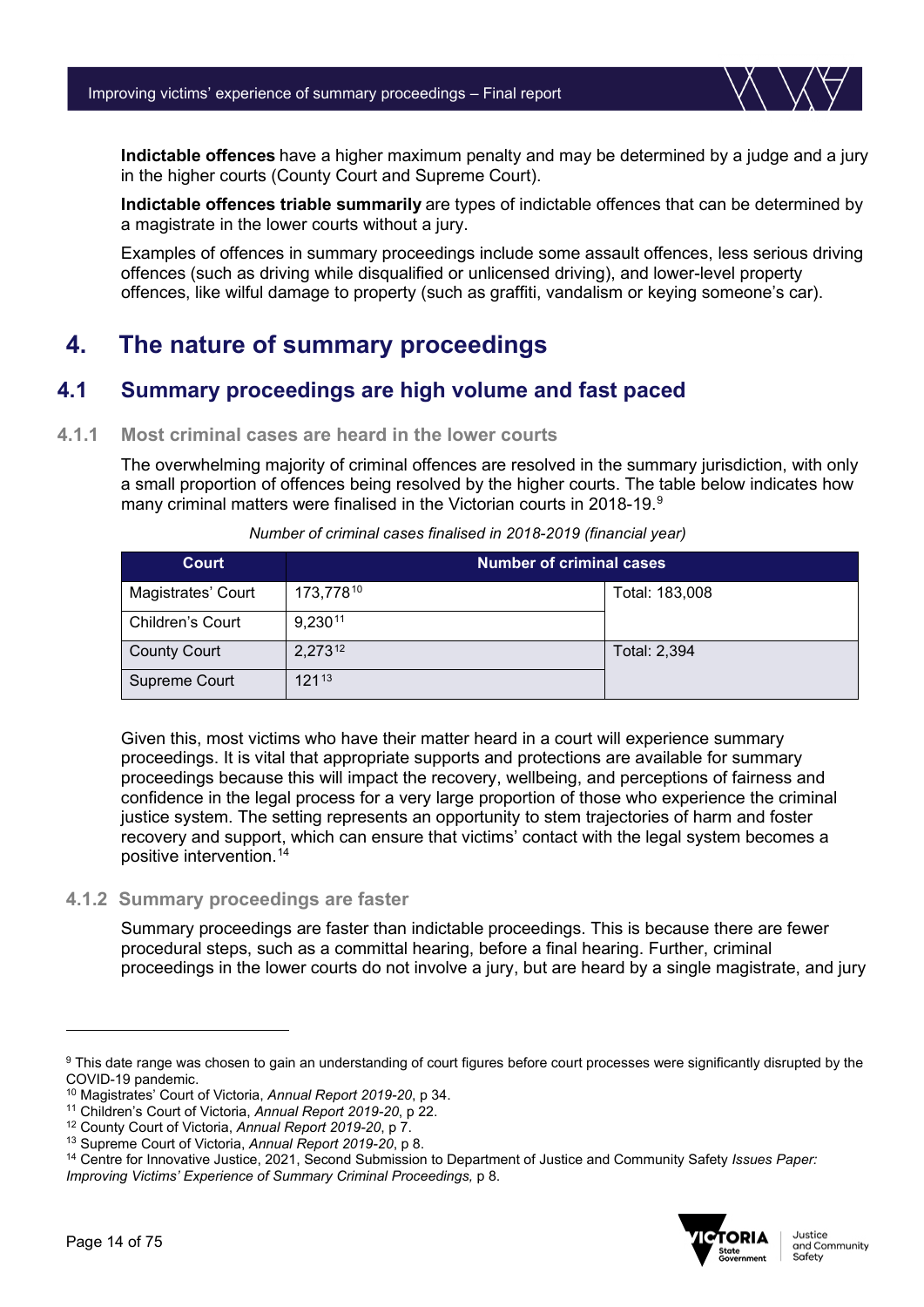trials require far more time than a hearing before a magistrate. The table below shows the time taken to finalise criminal cases in Victorian courts in 2018-19.[15](#page-14-0)

| Court                   | Percentage of cases finalised within set timeframes                        |
|-------------------------|----------------------------------------------------------------------------|
| Magistrates' Court      | 80.9% finalised within 6 months of case being filed at court <sup>16</sup> |
| <b>Children's Court</b> | 59% finalised within 3 months of case being filed at court                 |
|                         | 26% finalised within 6 months of case being filed at court                 |
|                         | 15% finalised in over 6 months of case being filed at court 17             |
| <b>County Court</b>     | 71% finalised within 12 months of case being filed at court 18             |
| Supreme Court           | 65% finalised within 12 months of case being filed at court <sup>19</sup>  |

*Time required to finalise criminal cases in 2018-2019 (financial year)*

At the Children's Court, the Fast Track Remand Court aims to finalise criminal proceedings for children in custody within three months.<sup>[20](#page-14-5)</sup>

#### **4.1.3 The nature of summary proceedings can have benefits and challenges for victims**

There are a number of benefits of summary proceedings, both for the administration of justice generally, and victims in particular. These include:

- fewer delays in matters, leading to a swifter and more timely resolution of proceedings, which can assist victims in their recovery
- fewer times that victims may be required to give evidence in court, reducing the number of potentially stressful and distressing engagements victims have with the court process
- victims may find summary proceedings less intimidating than proceedings in the higher courts, for example because there is less formality in proceedings, and lawyers and magistrates do not wear wigs or gowns
- greater accessibility of the lower courts, due to the wider range of suburban, rural and regional court locations
- the ability to access specialised support services at some Magistrates' Court locations, such as at the Specialist Family Violence Courts (SFVCs).

Despite these benefits, the nature of summary proceedings can be difficult for victims because:

matters may be brought before the court within a short time after the accused person is arrested (including on the same day), and at this early stage the victim may not have been identified by police (for example, the owner of stolen property may not have been found), and even if the victim has been identified early, they may not be in a position to be able to effectively participate in the proceedings, due to other matters they might need to deal with



<span id="page-14-0"></span> $15$  This date range was chosen to gain an understanding of court figures before court processes were significantly disrupted by the COVID-19 pandemic.

<span id="page-14-1"></span><sup>&</sup>lt;sup>16</sup> Magistrates' Court of Victoria, *Annual Report 2019-20*, p 36.

<span id="page-14-2"></span><sup>17</sup> Children's Court of Victoria, *Annual Report 2019-20*, p 22.

<span id="page-14-3"></span><sup>18</sup> County Court of Victoria, *Annual Report 2019-20*, p 7.

<span id="page-14-4"></span><sup>19</sup> Supreme Court of Victoria, 2019, *Annual Report 2019-20*, p 8.

<span id="page-14-5"></span><sup>20</sup> Children's Court of Victoria, Practice Direction No. 7 of 2018.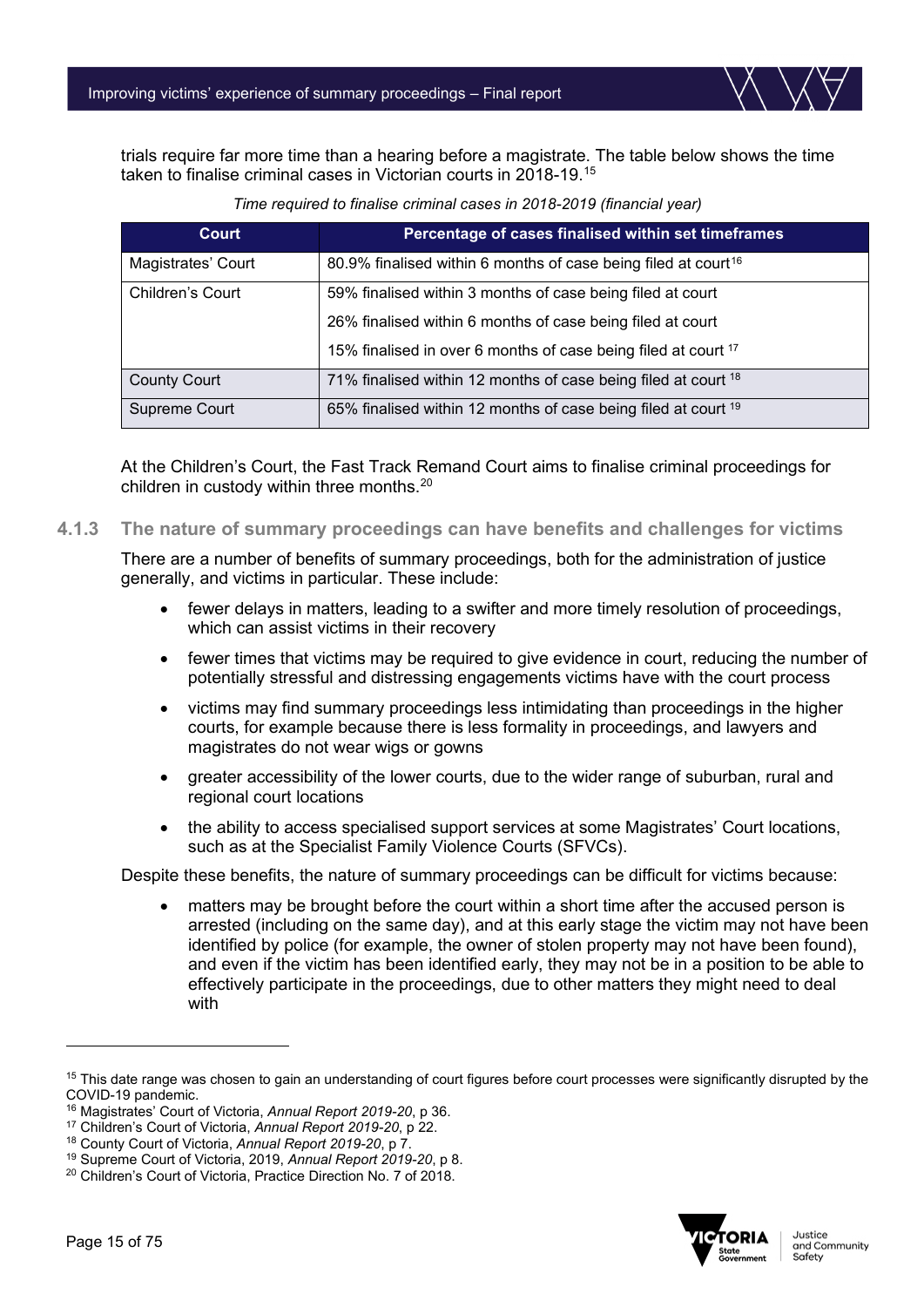

- sentencing and plea hearings are often not scheduled in advance and may be held with minimal or no notice to the victim, which affects their ability to attend and participate
- in many cases there is no opportunity for a victim to speak in court, particularly as most summary proceedings are dealt with by way of a guilty plea and a VIS is not routinely read out in court (noting victims may find giving evidence stressful) $21$
- matters are commonly adjourned several times (sometimes administratively without court appearances), and victims may not be informed of an adjournment as the prosecution is not obliged to do so (unlike the higher courts where an obligation to inform exists).

The high volume of cases in the summary jurisdiction means that proceedings must be dealt with efficiently. In some cases, delays may negatively impact victim recovery. Delays also prevent offenders from being held to account in a timely manner.

<span id="page-15-0"></span> $21$  For example, in 2018-19 (financial year), 77,443 plea hearings were listed at the Magistrates' Court compared to 7,230 contested hearings (Magistrates' Court of Victoria, *Annual Report 2019-20*, p 37).

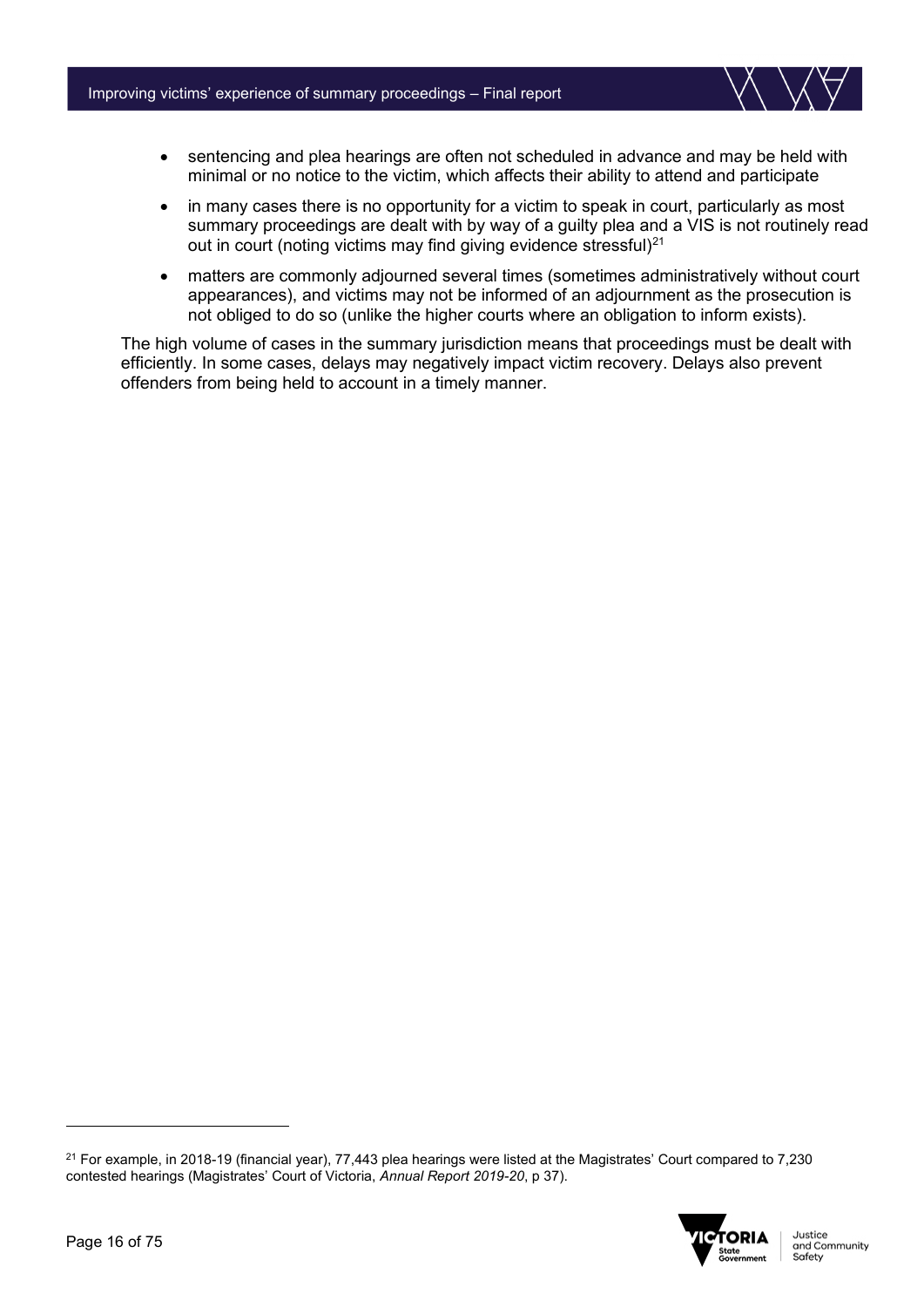

# <span id="page-16-0"></span>**4.2 Victim experience of summary proceedings**

The review was required to identify improvements to the victim experience of summary proceedings. To do so it is critical to understand the current experience of victims and where improvements may be made. Due to the high volume of summary proceedings, victim experience is often secondary to the need to ensure cases are finalised efficiently.

For victims in summary proceedings, their experience may involve some or all of the following:

- initial information about criminal proceedings being provided by Victoria Police at the relevant police station
- if the victim is told of the first court date, they may attend court and watch the matter in the public gallery (or online if the matter is being dealt with virtually)
- limited or no support services for victims located at most courts (the victim may have received telephone contact details of a support service, such as the Victims of Crime Helpline, from Victoria Police, or support from the Victims Assistance Program, if eligible)
- a lack of access to legal advice or assistance that can explain the criminal justice system to victims or advise them on their rights or interests
- a lack of opportunity to talk to the magistrate in the matter
- adjournment of the matter to another date, without the victim being informed of the new date
- not being informed that the accused person did not attend a court date (which may result in the issuing of a warrant for their arrest, or the matter being adjourned) if the victim did not attend court or follow up with Victoria Police
- the prosecution agreeing with the accused person's lawyer to withdraw some charges in exchange for a plea of guilty to other charges and the matter finalising by a plea of guilty on the day, without consulting the victim for their view on the charges, or without an updated VIS
- if the victim is aware of the court date on which a plea hearing is listed, attending court and watching the hearing in the public gallery or online for virtual hearings (but if they are not aware that they can request to read a VIS to the court, missing the opportunity to do so)
- facts and charges read to the court reflecting an agreement between the prosecution and the accused person or their lawyer (which may not reflect the full extent of the victim's experience, or the aspects of their experience that they felt were most important for the court to know)
- any VIS victims may have made is not read at court, is out of date, or has not been provided to the court at all
- being prevented from reading parts of their VIS aloud in court because it contains inadmissible material (while a magistrate can accept a VIS even if it contains inadmissible material, only the admissible parts of the VIS can be read aloud in court)
- being told by a magistrate that they cannot consider some of the VIS because the charges do not represent the facts as told by the victim (noting that a magistrate does not need to specify which parts of a VIS are inadmissible).

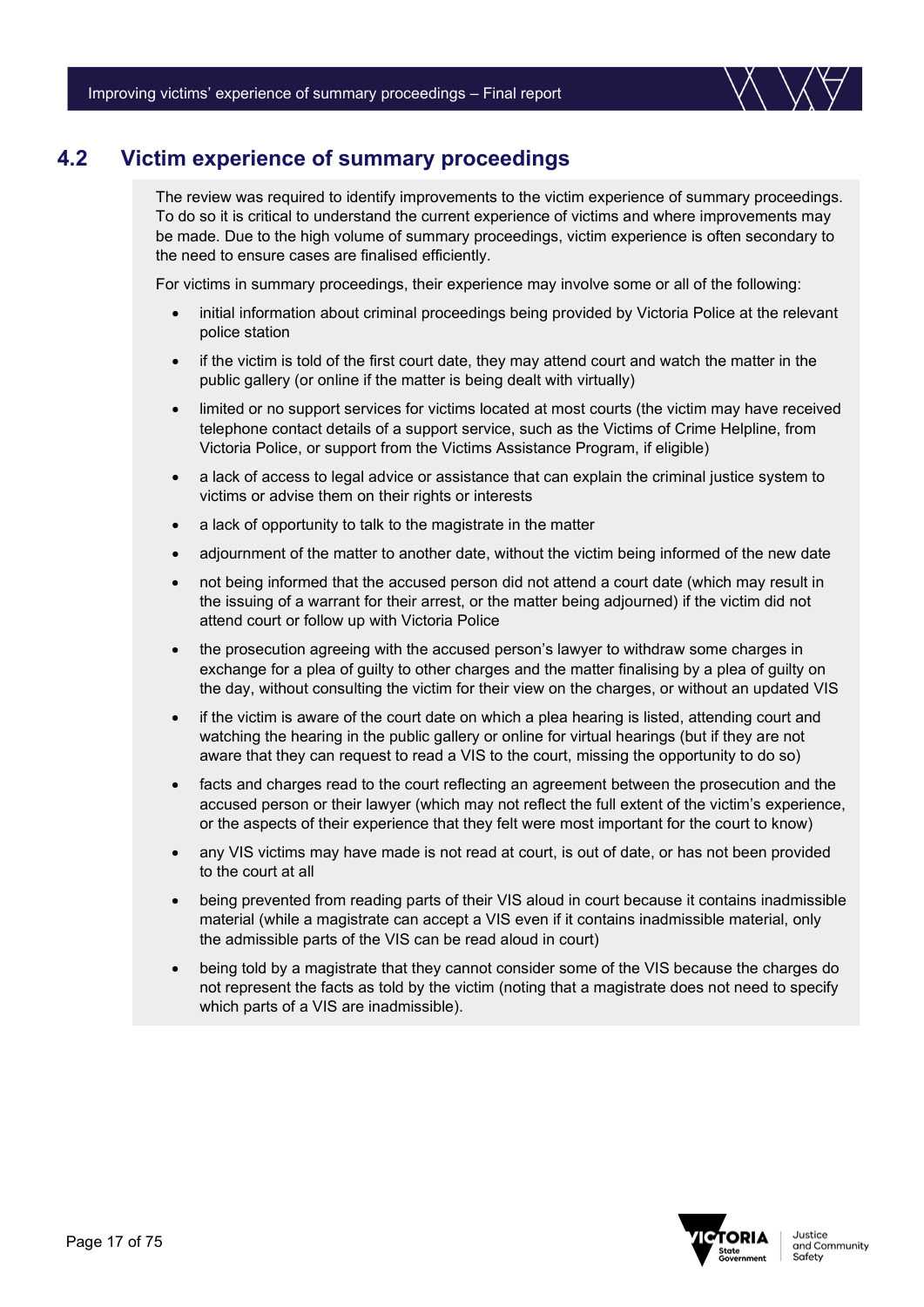

# <span id="page-17-0"></span>**4.3 The diversity of victims**

Victims are not a homogenous group: their distinct characteristics and experiences shape how a crime affects them and their needs following the crime.<sup>[22](#page-17-1)</sup> Some victims' circumstances make their experiences different to that of other members of the Victorian community. Such victims include:

- children and young people
- Aboriginal and Torres Strait Islander people
- people with disabilities
- people from culturally and linguistically diverse communities
- people from lesbian, gay, bisexual, trans and gender diverse, intersex, queer and questioning (LGBTIQ) communities
- people living in rural and regional communities<sup>[23](#page-17-2)</sup>
- older people
- victim-survivors of family violence or sexual assault
- offenders who are or have been victims
- people with intersectional experiences.<sup>[24](#page-17-3)</sup>

People within these communities can face multiple and intersecting barriers and challenges when participating in summary proceedings.

Key services for victims regularly focus on victims of violent crime against the person.<sup>[25](#page-17-4)</sup> Whether allocating services based on the type of crime a victim experienced, or any other form of categorisation, is appropriate has been questioned by some stakeholders, given the type of offence does not necessarily define the impact a crime has on a victim. For example, victims of property crime (such as theft or robbery) can suffer severe emotional, psychological and physical health impacts as a result of the crime. Similarly, victims of online fraud may experience significant emotional and psychological impacts, including shame, distress and anger, as well as losing trust in others.

As indicated in research by the Centre for Innovative Justice (CIJ):

Experiences of victimisation are complex, varied and are not necessarily predicted by crime type. Victims do not necessarily experience crime as an isolated or confined experience; are likely to be impacted by the crime in a non-linear way and in the context of pre-existing vulnerabilities; and are not always able to identify and articulate what they need from the system.[26](#page-17-5)

<span id="page-17-5"></span><span id="page-17-4"></span><sup>25</sup> Centre for Innovative Justice, 2020, *Strengthening Victoria's Victim Support System: Victim Services Review Final Report*, p 44. <sup>26</sup> Centre for Innovative Justice, 2021, Second Submission to Department of Justice and Community Safety *Issues Paper: Improving Victims' Experience of Summary Criminal Proceedings,* p 2.



<span id="page-17-1"></span><sup>22</sup> This is explicitly recognised by s 6(2)(b) of the *Victims' Charter Act 2006* (Vic), which requires investigatory agencies, prosecuting agencies, and victims' services agencies to take into account, and be responsive to, the particular needs of persons adversely affected by crime, particularly needs relating to differences such as: race or indigenous background; sex or gender identity; cultural or linguistic diversity; sexual orientation; disability; religion; or age. See also Centre for Innovative Justice, 2019, *Communicating with Victims about Resolution Decisions: A Study of Victims' Experiences and Communication Needs,* p 10.<sup>23</sup> Section 7A(b) of the *Victims' Charter Act 2006* requires investigatory agencies, prosecuting agencies and victims' services agencies to take into account, and be responsive to, the particular needs of victims living in rural and regional locations, so far as is reasonably practicable.

<span id="page-17-3"></span><span id="page-17-2"></span> $^{24}$  In this report, 'intersectionality' refers to the way in which the effects of multiple forms of discrimination (such as racism, sexism, and classism) combine, overlap, or intersect, especially in the experiences of marginalised individuals or groups.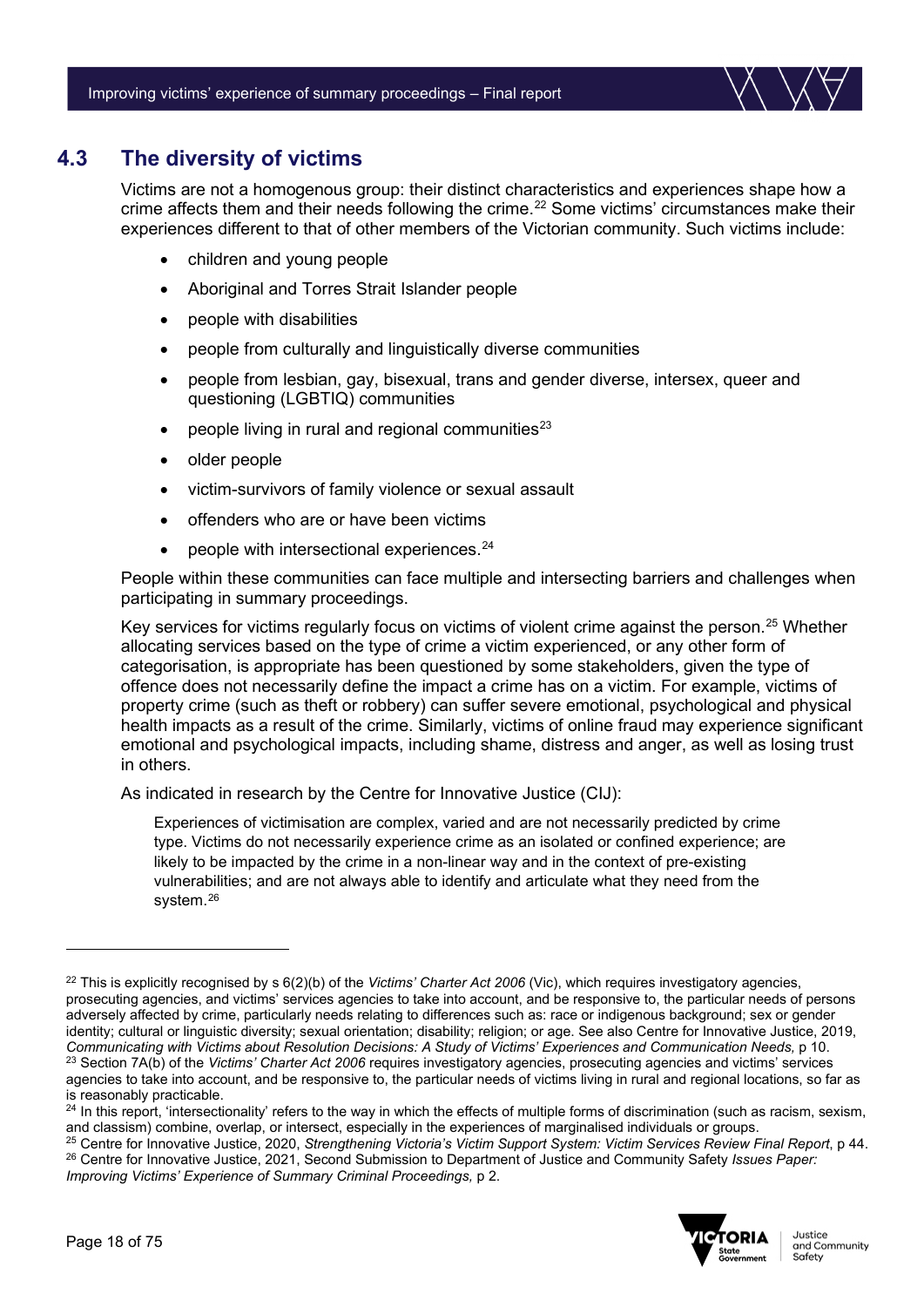Reforms to improve victims' experience of summary proceedings will need to reflect and respond to the diverse experiences of victimisation.

# <span id="page-18-0"></span>**4.4 Victims' Charter obligations**

The Victims' Charter provides the overarching context for the review and for how the justice system as a whole should work with victims to promote their agency and wellbeing. The objects of the Victims' Charter are:

- to recognise the impact of crime on the [victims](http://classic.austlii.edu.au/au/legis/vic/consol_act/vca2006175/s3.html#victim) of that crime, including the impact on members of [victims'](http://classic.austlii.edu.au/au/legis/vic/consol_act/vca2006175/s3.html#victim) families, witnesses to the crime and in some cases, the broader community
- to recognise that all persons adversely affected by crime, regardless of whether they report the offence, should be treated with respect by all investigatory agencies, prosecuting agencies and [victims'](http://classic.austlii.edu.au/au/legis/vic/consol_act/vca2006175/s3.html#victim) services agencies and should be offered information to enable them to access appropriate services to help with the recovery process
- to recognise that a [victim](http://classic.austlii.edu.au/au/legis/vic/consol_act/vca2006175/s3.html#victim) of crime has an inherent interest in the response by the criminal justice system to that crime, giving rise to the rights and entitlements set out in the Victims' Charter, and to acknowledge the victim's role as a participant, but not a party, in proceedings for [criminal offences](http://classic.austlii.edu.au/au/legis/vic/consol_act/vca2006175/s3.html#criminal_offence)
- $\bullet$  to help reduce the likelihood of secondary [victimisation](http://classic.austlii.edu.au/au/legis/vic/consol_act/vca2006175/s3.html#victim) by the criminal justice system.<sup>[27](#page-18-1)</sup>

Key prosecution obligations to victims under the Victims' Charter are outlined in **Appendix D**. Significant rights victims have in summary proceedings are:

- victims should be treated with dignity and respect by prosecuting agencies $^{28}$  $^{28}$  $^{28}$
- prosecuting and investigatory agencies should provide victims with information about, and referrals to, relevant support services and entities that provide possible entitlements and legal assistance<sup>[29](#page-18-3)</sup>
- the needs and preferences of victims should be considered in relation to how prosecutors communicate and engage with them $30$
- prosecutors should provide certain information to victims about the progress of the case  $31$
- the Director of Public Prosecutions must provide reasons for certain decisions and 'seek the views' of victims in relation to those decisions $32$
- victims appearing as witnesses should be provided information about 'special protections or alternative arrangements for giving evidence' which may be relevant<sup>[33](#page-18-7)</sup>
- prosecuting agencies and courts should take steps to minimise contact between a victim and the accused in court buildings and during proceedings<sup>[34](#page-18-8)</sup>



<span id="page-18-1"></span><sup>27</sup> *Victims' Charter Act 2006*, s 4(1).

<span id="page-18-2"></span><sup>28</sup> *Victims' Charter Act 2006*, s 6.

<span id="page-18-3"></span><sup>29</sup> *Victims' Charter Act 2006*, s 7.

<span id="page-18-4"></span><sup>30</sup> *Victims' Charter Act 2006*, s 7B.

<span id="page-18-5"></span><sup>31</sup> *Victims' Charter Act 2006*, s 9.

<span id="page-18-6"></span><sup>32</sup> *Victims' Charter Act 2006*, ss 9B, 9C.

<span id="page-18-7"></span><sup>33</sup> *Victims' Charter Act 2006*, s 11(2)(a).

<span id="page-18-8"></span><sup>34</sup> *Victims' Charter Act 2006*, s 12.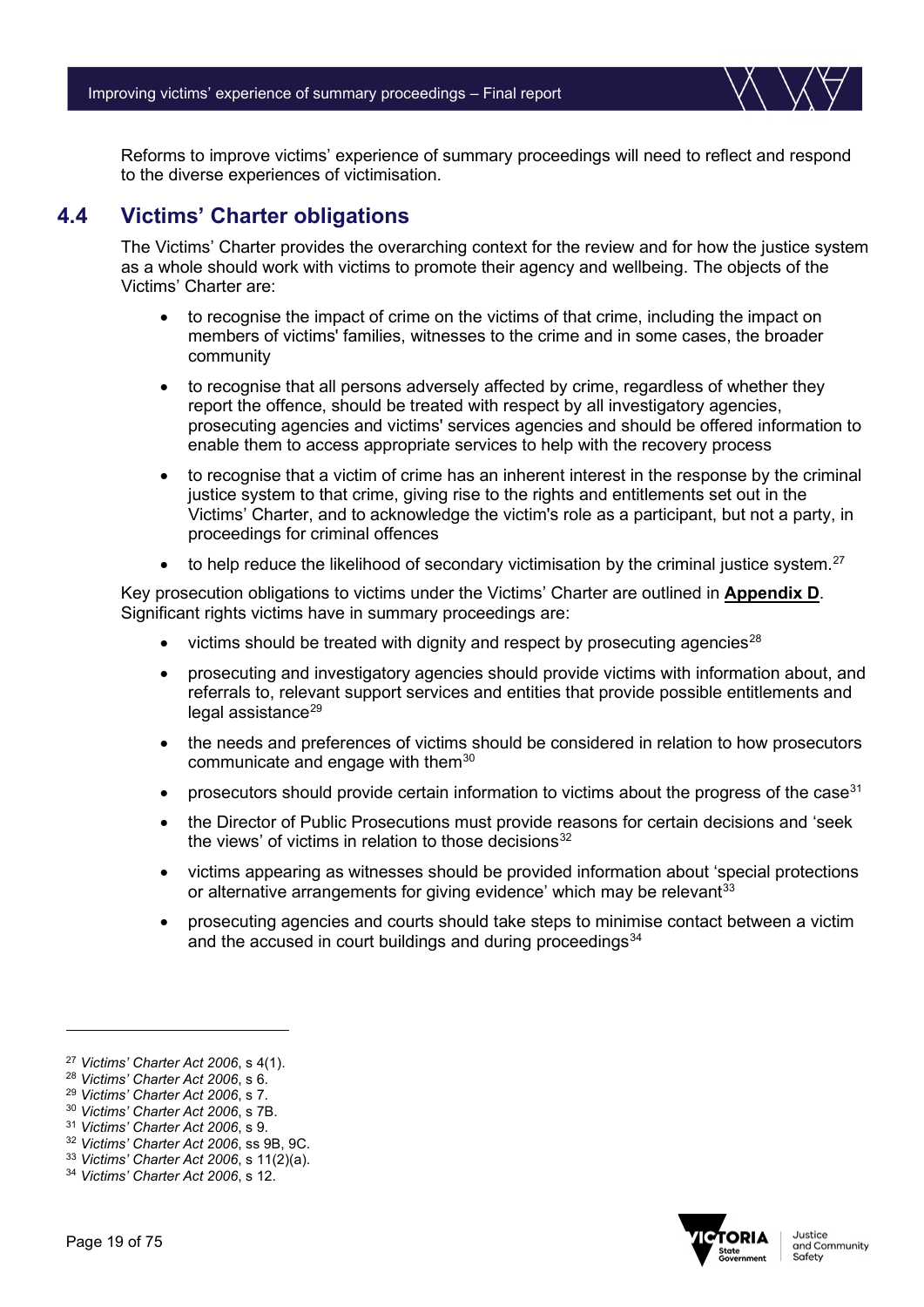• where a victim expresses a wish to make a VIS the prosecuting agency must provide information or appropriate referrals to assist the victim in preparing that statement.<sup>[35](#page-19-2)</sup>

These provisions form part of the legislative background to the issues discussed in this report and the recommendations made.

# <span id="page-19-0"></span>**5. Prosecution decision-making**

### <span id="page-19-1"></span>**5.1 Context and current practice**

The prosecution makes decisions about a criminal case, including:

- which evidence to present in court and how to frame that evidence in legal arguments
- which charges to pursue or withdraw, including agreements with the accused person or their lawyer to plead guilty to certain charges
- which witnesses should give evidence for the prosecution and which questions to ask the witness
- to ask for or agree with a request for an adjournment.

These decisions impact victims' experience of summary proceedings given they can substantially affect the outcome of the case and victims' perception of justice being done. They will also impact victims if they are called as a witness. Witnesses may have to attend court hearings and will often also be questioned by the accused person or their lawyers, which can be re-traumatising.

#### **5.1.1 Obligations under the Victims' Charter**

The Victims' Charter contains obligations for prosecutors to provide information to victims or to consult with victims. These obligations are outlined in detail in **Appendix D**.

Obligations for all prosecuting agencies include:

- informing victims of the offences charged and if any changes are made to the charges
- ensuring victims are aware of or know how to find out the details of the date, time and location of any hearing
- providing victims appearing as witnesses information about the trial process and their role as a witness.

Additionally, the Office of Public Prosecutions (OPP) is required to seek victims' views prior to making particular decisions, and to inform victims of the reasons for those decisions.

Individual prosecuting agencies are not specifically limited to prosecuting either summary or indictable proceedings. However, the OPP prosecutes cases primarily in the higher courts, while other prosecuting agencies prosecute matters in the lower courts. Victoria Police prosecutes most summary proceedings in the lower courts. Other agencies, such as local councils, government departments and statutory authorities also have prosecuting powers for a limited range of specific offences.

While the additional obligations placed on the OPP by the Victims' Charter are not limited to indictable proceedings, because the OPP prosecutes cases primarily in the higher courts, these



<span id="page-19-2"></span><sup>35</sup> *Victims' Charter Act 2006*, s 13.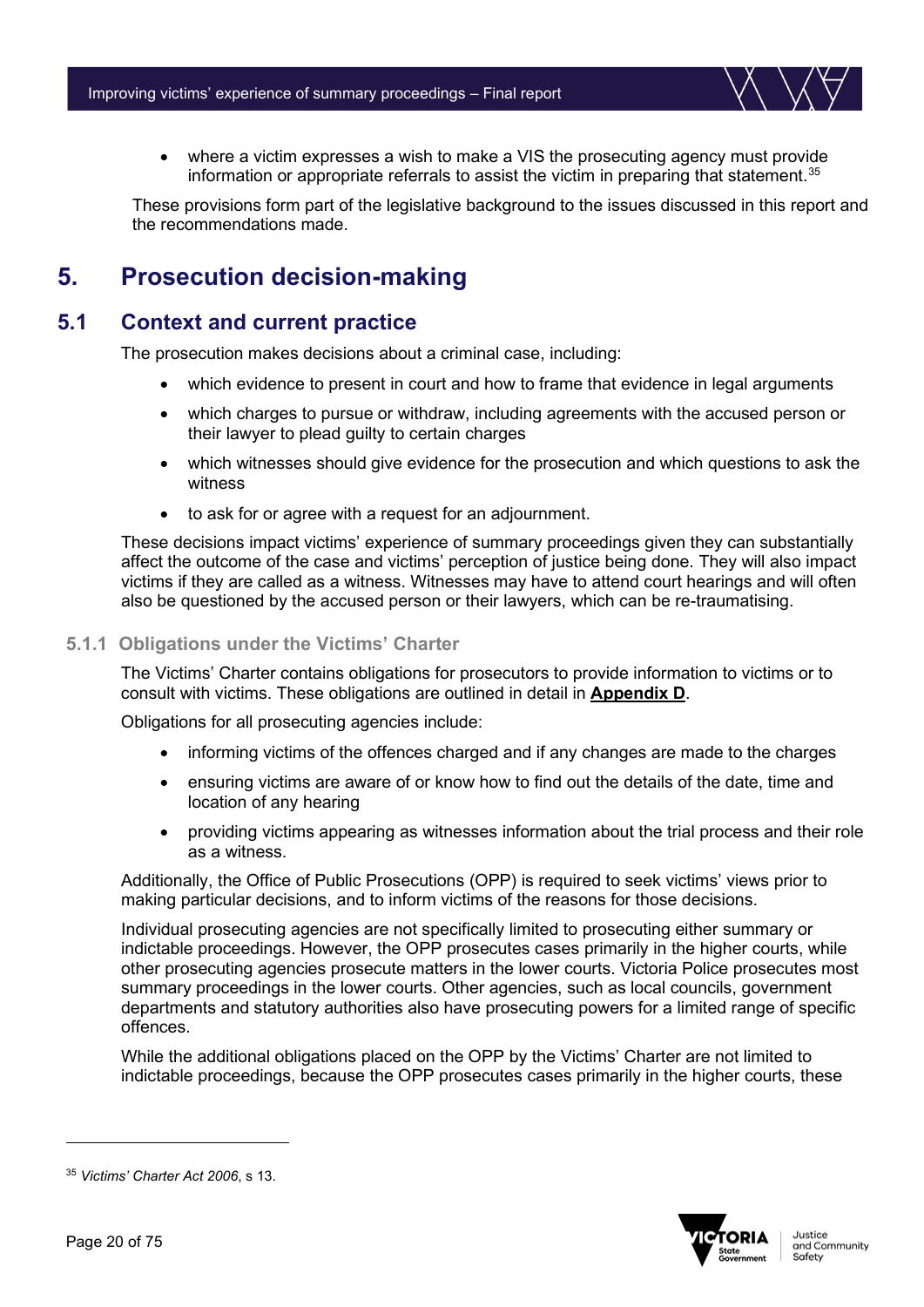

additional obligations are effectively limited to indictable proceedings, and do not apply to summary proceedings generally.

### <span id="page-20-0"></span>**5.2 Areas for improvement**

Victims often feel disengaged or disconnected from summary proceedings, due to a combination of lacking information about or understanding of the process, and feeling their experience is not being considered. The gaps in information or victim understanding of the criminal process can result from both victims not being given sufficient information or assistance by investigators or prosecutors, as well as low levels of legal literacy in the community generally.

#### **5.2.1 Improving how victims can be assisted to better understand summary proceedings**

Stakeholders reported that victims may be alienated from the criminal justice process when they do not understand what is happening. This gap in understanding can be on a macro level, in relation to the criminal justice process generally, or at a micro level, in respect of the specific proceedings relevant to them.

These gaps in understanding continue to occur despite Victims' Charter obligations to provide victims with information. The Victims' Charter requires victims to be updated on the progress of their case. However, there is no detail regarding what this means in practice, nor is there any requirement to ensure that victims comprehend any information they are provided.

Some respondents to the Engage Victoria survey indicated that information provided to them was insufficient for their understanding.<sup>[36](#page-20-1)</sup> Stakeholder feedback did not specifically address compliance with Victims' Charter obligations in this area. However, indirect feedback suggests it is possible that the continuing gaps in information provision and understanding for victims are due to poor compliance with the Victims' Charter. These gaps may also indicate divergences between victims' needs and current prosecuting agency practices. In this regard, it should be noted that section 28(1A) of the *Victims of Crime Commissioner Act 201*5 (Vic) requires the Commissioner to report annually on the compliance of certain agencies, including Victoria Police and the OPP, with the Victims' Charter. This requirement, which commenced in November 2019, should help to improve compliance with the Victims' Charter over time.

When attending court victims are likely to feel distressed or upset if the process or outcome do not meet their expectations. In some cases, this may be unavoidable and unrelated to the victim's understanding of the proceedings, such as where the accused person is found not guilty or where the sentence imposed does not meet the victim's expectations. However, in other cases, this could be a result of victims' own assumptions about the process, and a product of prosecutors or the police not providing adequate information or not delivering the information in a way that meets the needs of the victim. For example:

- victims may attend a court hearing without realising a summary of the offending might be read out as this was not clearly communicated to them in advance
- court hearings that only result in an adjournment or a guilty plea with an adjournment for sentencing at a later date may leave victims with a perception that 'nothing' happened.

Where victims do not understand proceedings or the reasons for decisions, they may feel that 'proceedings were happening to us, not with us or for us.' [37](#page-20-2) This can lead to victims finding the process distressing or unjust.

<span id="page-20-2"></span><span id="page-20-1"></span><sup>&</sup>lt;sup>36</sup> See Appendix C, Review to improve victims' experience of summary criminal proceedings, Engage Victoria data, August 2021. 37 Victim Survivors' Advisory Council, 2021, Joint Submission to the Department of Justice and Community Safety on the Review to Improve Victims' Experience of Summary Criminal Proceedings.

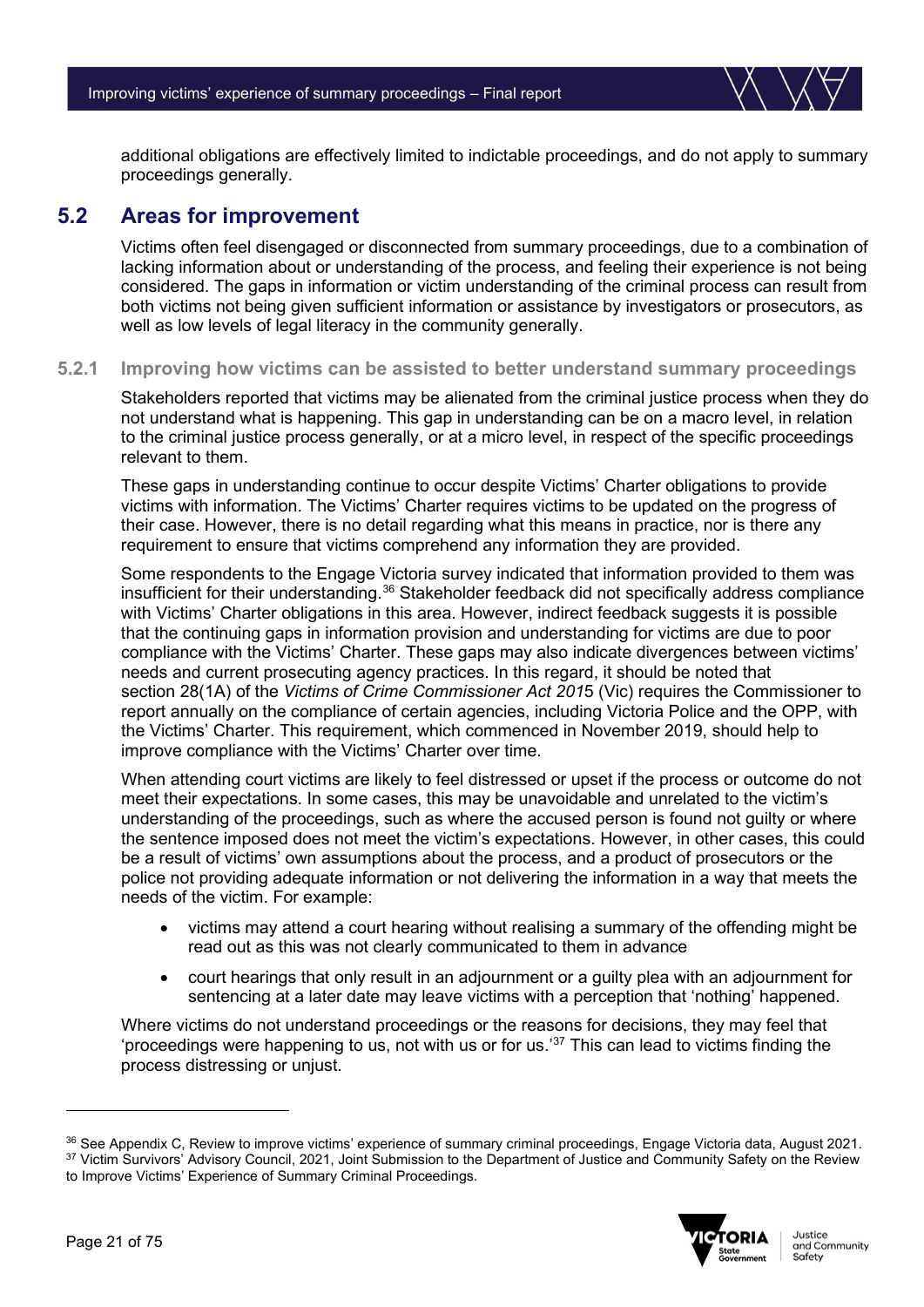A key concern for stakeholders and victims is that victims must seek out information for themselves, rather than agencies that are involved in summary proceedings being proactive in providing this information. Changes that allow victims easier access to appropriate information should be supported by practices within Victoria Police and other prosecuting agencies, to assist victims in accessing and understanding the information they need to effectively participate.

#### **5.2.2 Understanding police charging practices**

Victims can be confused by police charging practices, which may not always be clear.

Current practices can often result in an accused person being charged with many offences, most of which will be withdrawn in the resolution process as the prosecution and accused person negotiate for a guilty plea. For example, this may occur where a person is charged with a number of alternative offences relating to the same alleged conduct (e.g. more and less serious offences that could apply to the same incident). Prosecutors may only ever intend for one of these alternative charges to proceed. However, unless this is properly explained, a victim may mistakenly believe that the accused person will be prosecuted (and, if found guilty, penalised) for all of the charged offences. The victim may then feel dissatisfied if most of these charges are subsequently withdrawn, such as where the accused agrees to plead guilty to a less serious charge.

Stakeholders broadly supported introducing a duty for prosecutors or investigators to give victims information about the resolution process, including why charges are laid and why some charges are later withdrawn. Such reform could assist in managing victims' expectations regarding court outcomes.

#### **5.2.3 A mandatory consultation obligation would cause delay and impact outcomes**

As previously noted, the Victims' Charter contains certain obligations prosecutors have to victims.<sup>[38](#page-21-0)</sup> Reforms to the Victims' Charter in 2018 introduced a requirement for prosecutors to 'seek views' of victims before making certain decisions. However, this obligation only applies to the OPP and therefore primarily only arises in indictable matters. The obligation was not extended to *all*  prosecutors due to time constraints of summary proceedings and a desire to avoid measures that could cause further delay.

#### **Potential benefits**

The review recognises that consultation with victims in all criminal cases may benefit victims, both serving their recovery and enhancing their sense of justice being done.<sup>[39](#page-21-1)</sup> As the CIJ has noted:

According to procedural justice theory, people are more likely to see an outcome as valid if they perceive the process that led to it as being fair, even if the outcome is not reflective of what they wanted. Conversely, if people feel unfairly treated by the legal system, they will see outcomes such as court orders as less legitimate, and will be less likely to accept them.<sup>[40](#page-21-2)</sup>

The CIJ also notes that:

<span id="page-21-2"></span><sup>40</sup> Centre for Innovative Justice, 2019, *Communicating with Victims about Resolution Decisions: A Study of Victims' Experiences and Communication Needs*, p 9.



<span id="page-21-0"></span><sup>38</sup> *Victims' Charter Act 2006*, ss 9, 9A, 9B, 9C.

<span id="page-21-1"></span><sup>&</sup>lt;sup>39</sup> The Centre for Innovative Justice notes 'procedural justice' can be just as, if not more, important for many victims (Centre for Innovative Justice, 2021, Second Submission to Department of Justice and Community Safety *Issues Paper: Improving Victims' Experience of Summary Criminal Proceedings,* p 2).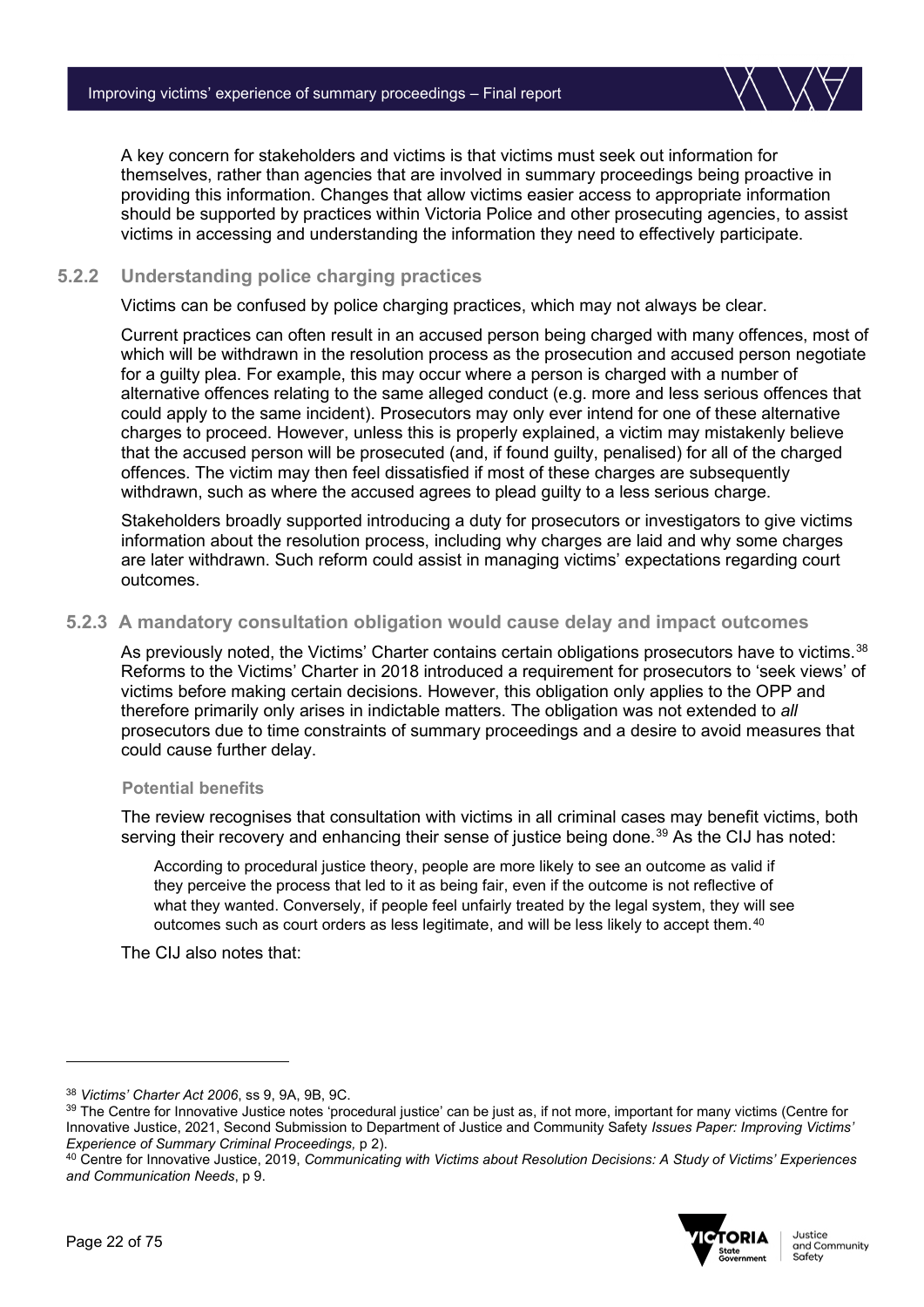

victims are more likely to feel fairly treated by the criminal justice system when police and prosecutors: take an interest in them; give them an opportunity to express their wishes; and take their wishes into consideration.<sup>[41](#page-22-0)</sup>

Even when a decision is made that they disagree with, victims are more likely to perceive the process as fair when prosecutors show them recognition and respect in their interactions. It does not, however, quarantee that victims will always accept prosecution decisions.<sup>[42](#page-22-1)</sup>

It is suggested that victims are most likely to feel that they have been treated fairly, and are able to accept the outcome, if prosecutors can:

- demonstrate an interest in victims
- qive victims the chance to provide their wishes
- take victims' wishes into account
- $\bullet$  give victims respect and recognition.  $43$

Consultation with victims also helps to ensure that victims are prepared for, and feel involved in, the prosecution process. It may also help to ensure that they are more likely to consider that they have been treated with courtesy, respect, dignity and sensitivity.

Stakeholder views confirmed that a lack of engagement with victims is a key concern. However, any reform to require greater engagement between prosecutors and victims, including extending current Victims' Charter obligations to all prosecuting agencies, must carefully balance the benefits of increased engagement with the other important objectives of the system, including to provide timely and just outcomes for participants (including victims), which promote the interests of justice.

The review considers that prosecutors should be encouraged to consult with and involve victims in the court process as much as possible, where this aligns with the victim's wishes (noting that some victims may not wish to participate in ways that may expose them to additional trauma or distress). This reflects the potential benefits of additional consultation for victim satisfaction and engagement with summary proceedings. However, the review also recognises that changes to the conduct of summary proceedings would be needed to accommodate a mandatory consultation obligation, and that these bring with them a range of risks and impacts that need to be weighed against the potential benefit such a change could deliver for victims. The potential benefits of increased consultation should also not be overstated. It is important to note that in the current system there is limited capacity for victims to influence case outcomes. Some stakeholders identified the risk that consultation with victims could lead to misunderstanding or affect victims' expectations, which may then negatively impact victims' satisfaction with the outcome of the case.<sup>[44](#page-22-3)</sup> When victims give prosecutors their views on how the case should proceed, they may also assume their wishes will be followed. Interactions with prosecutors could lead victims to the incorrect assumption that prosecutors are 'their' lawyer and will pursue their interests. These assumptions are particularly difficult in summary proceedings, where prosecutors must achieve the resolution of a large volume of cases in a timely manner.

<span id="page-22-3"></span><sup>44</sup> Centre for Innovative Justice, 2021, Second Submission to Department of Justice and Community Safety *Issues Paper: Improving Victims' Experience of Summary Criminal Proceedings,* p 2.



<span id="page-22-0"></span><sup>41</sup> Centre for Innovative Justice, 2019, *Communicating with Victims about Resolution Decisions: A Study of Victims' Experiences and Communication Needs*, p 9.

<span id="page-22-1"></span><sup>42</sup> Centre for Innovative Justice, 2019, *Communicating with Victims about Resolution Decisions: A Study of Victims' Experiences and Communication Needs*, p 9.

<span id="page-22-2"></span><sup>43</sup> Centre for Innovative Justice, 2019, *Communicating with Victims about Resolution Decisions: A Study of Victims' Experiences and Communication Needs*, p 9.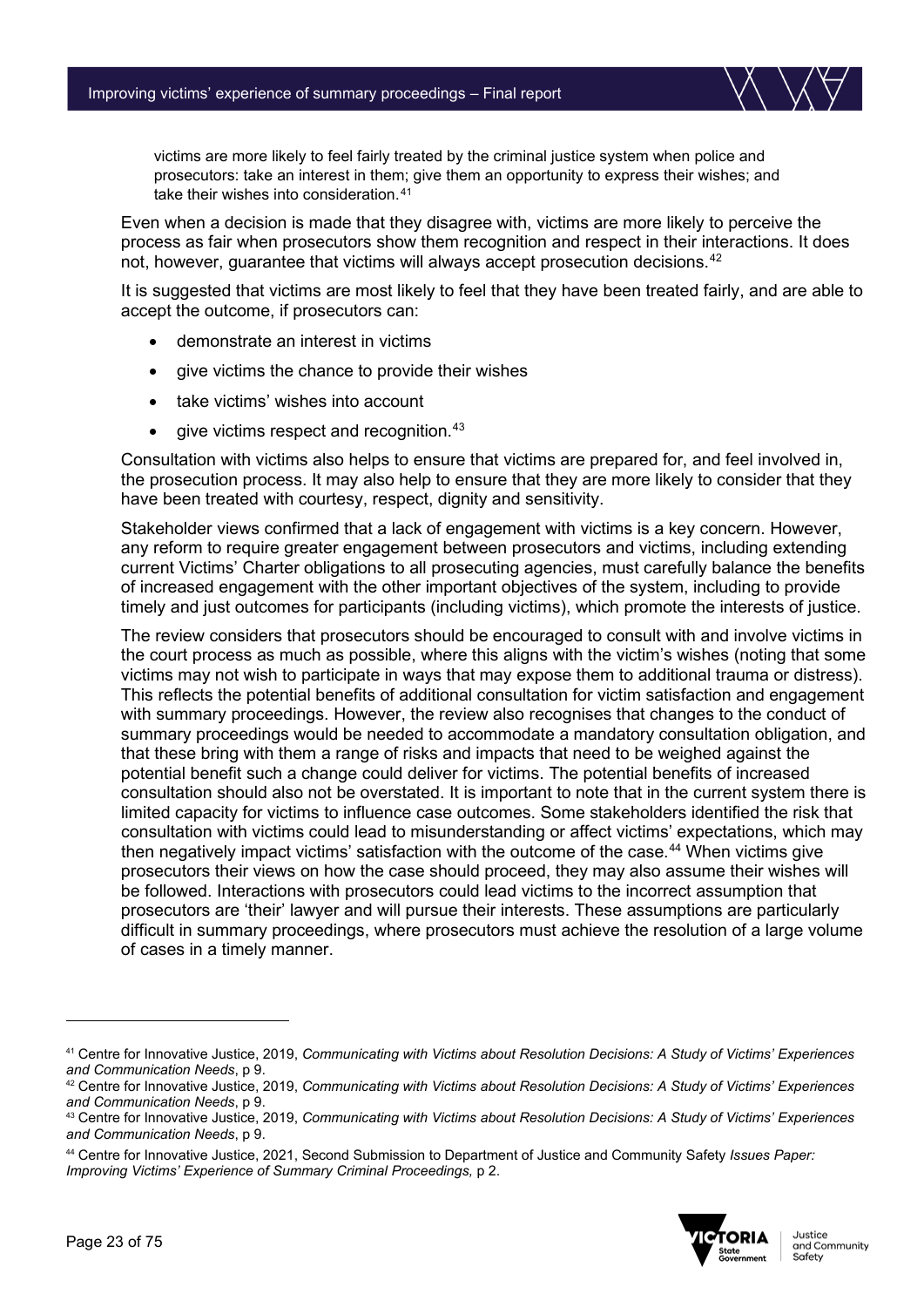

#### **Potential drawbacks**

#### **Efficiency**

Increased victim consultation would inevitably result in additional adjournments and mentions, as without this consultation with victims may not be possible or meaningful. This would reduce the efficiency of proceedings, delaying the resolution of cases and risking outcomes by generating further interactions by all system participants.

Delay and inefficiency have the potential to negatively impact victims, by prolonging the criminal process and potentially adding to their distress and dissatisfaction. It is also likely to result in less beneficial outcomes, such as a successful bail application, or a sentencing outcome that is more favourable to the accused person because they have spent additional time held on remand.

These impacts are rarely felt in the higher courts, where there are fewer cases, matters proceed on a longer timeframe of months and years, not days and weeks, and matters are more serious, so that critical issues of time on remand reflect months and years, not days, in custody, and the ultimate sentence imposed on an offender is more likely to be measured in months and years, not days. Summary proceedings must be distinguished from the higher courts on this basis.

#### **Impacts on victims**

Stakeholder feedback indicated substantial concerns with causing further delays in proceedings.<sup>[45](#page-23-0)</sup> The ability to deal with matters quickly remains in the interests of victims, offenders, the courts, and community safety. While some victims may feel left out of proceedings, a fast resolution to a criminal matter can be beneficial for victims for several reasons, including:

- allowing victims to move forward in their recovery<sup>[46](#page-23-1)</sup>
- victims having no or less interactions with police or the court system, which victims can find distressing
- victims may feel safer from the offender, or from similar criminal acts, once their case has been resolved
- a finalised criminal case may make it easier for a victim to apply to the Victims of Crime Assistance Tribunal<sup>[47](#page-23-2)</sup>

#### **Fairness**

The system must also balance the imperative that accused people do not spend a longer time remanded in custody than is warranted. This is important, as an accused held on remand has not yet been found guilty, and continues to be presumed innocent, as reflected in the right protected under section 25(1) of the *Charter of Human Rights and Responsibilities Act 2006* (Vic) (the Human Rights Charter). The Human Rights Charter also provides accused persons with a right to be tried without unreasonable delay.

<span id="page-23-2"></span><sup>47</sup> Federation of Community Legal Centres, 2021, Submission to Department of Justice and Community Safety *Issues Paper: Improving Victims' Experience of Summary Criminal Proceedings,* p 8.



<span id="page-23-0"></span><sup>45</sup> Victoria Police, 2021, Submission to Department of Justice and Community Safety *Issues Paper: Improving Victims' Experience of Summary Criminal Proceedings*; Federation of Community Legal Centres, 2021, Submission to Department of Justice and Community Safety *Issues Paper: Improving Victims' Experience of Summary Criminal Proceedings,* p 8; Victoria Legal Aid, 2021, Submission to Department of Justice and Community Safety *Issues Paper: Improving Victims' Experience of Summary Criminal Proceedings,* p 7. Consultation with victim representatives of the Victims of Crime Consultative Committee, 2021 – fully informing victims in all cases could crate unwarranted delays; one committee member noted that they would have preferred their matter be finalised more quickly rather than going on for years.

<span id="page-23-1"></span><sup>46</sup> Federation of Community Legal Centres, 2021, Submission to Department of Justice and Community Safety *Issues Paper: Improving Victims' Experience of Summary Criminal Proceedings* p 8.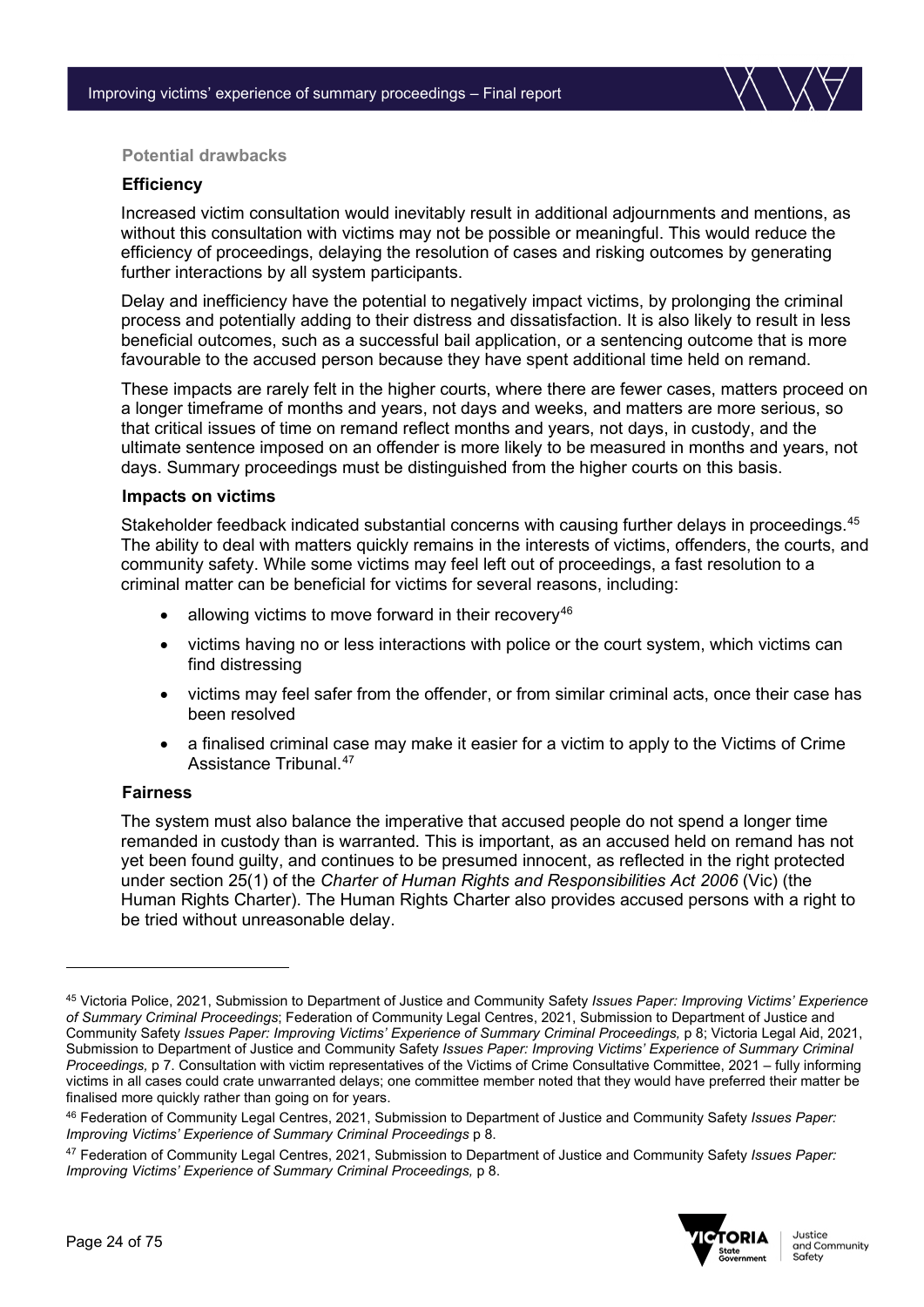

Currently, an accused person remanded in custody may have their matter finalised at their first mention at court. A guilty plea at this time has great system benefit, ensures the accused person has finality and certainty of outcome in their sentence, and ensures victims are not waiting for protracted discussions on outcome to occur.

In contrast, if there are delays in a matter being heard or finalised, this may result in unjust outcomes for the accused person. For example, it may mean that an accused person spends additional time on remand when they are ultimately found not guilty, or else spends longer in custody than is justified given the seriousness of the crime they have committed.

#### **Resourcing**

There are significant resourcing impacts of a consultation obligation. Summary proceedings suffer from significant time and resource limitations when compared to the higher courts. The speed of operation is necessary to support the large volume of matters that enter the lower courts daily. Introducing measures that result in further delay would, without a substantial system change and substantial increase in resourcing, risk system failure.

Placing any additional obligations on prosecutors could 'result in the real risk that prosecutors are unable to meet these demands'[48](#page-24-0) unless there is a substantial increase in prosecutorial resources: this could result in additional delays in the system. And without matching additional prosecutorial resources with resources for other agencies upon which the summary jurisdiction relies, such as courts and lawyers for the accused person, then delays would continue to arise.

#### **Conclusion**

The review acknowledges the benefits that consultation with victims can yield and is supportive of increased consultation wherever this is practicable. The review does not recommend a mandatory consultation obligation, given the adverse impacts this could have for the other objectives of the summary jurisdiction and for the participants in the system, including victims themselves. The broader aims of summary proceedings do not favour efficiency of time and cost over victim outcomes; it is interwoven into the balance the system strikes daily to dispense justice to victims and accused persons that is both fair and efficient.

Rather than focus on fundamental changes to the relationship between prosecutors and victims in summary proceedings, the review has instead focused on improvements to the system that are achievable and will make a meaningful difference to victims' experience, without adversely impacting the broader objectives of the summary jurisdiction. The recommendations are focused on the key points that victims want to be heard and to be treated with respect. Reform in these areas is a necessary prerequisite to any wider system overhaul.

<span id="page-24-0"></span><sup>48</sup> Victoria Police, 2021, Submission to Department of Justice and Community Safety *Issues Paper: Improving Victims' Experience of Summary Criminal Proceedings*.

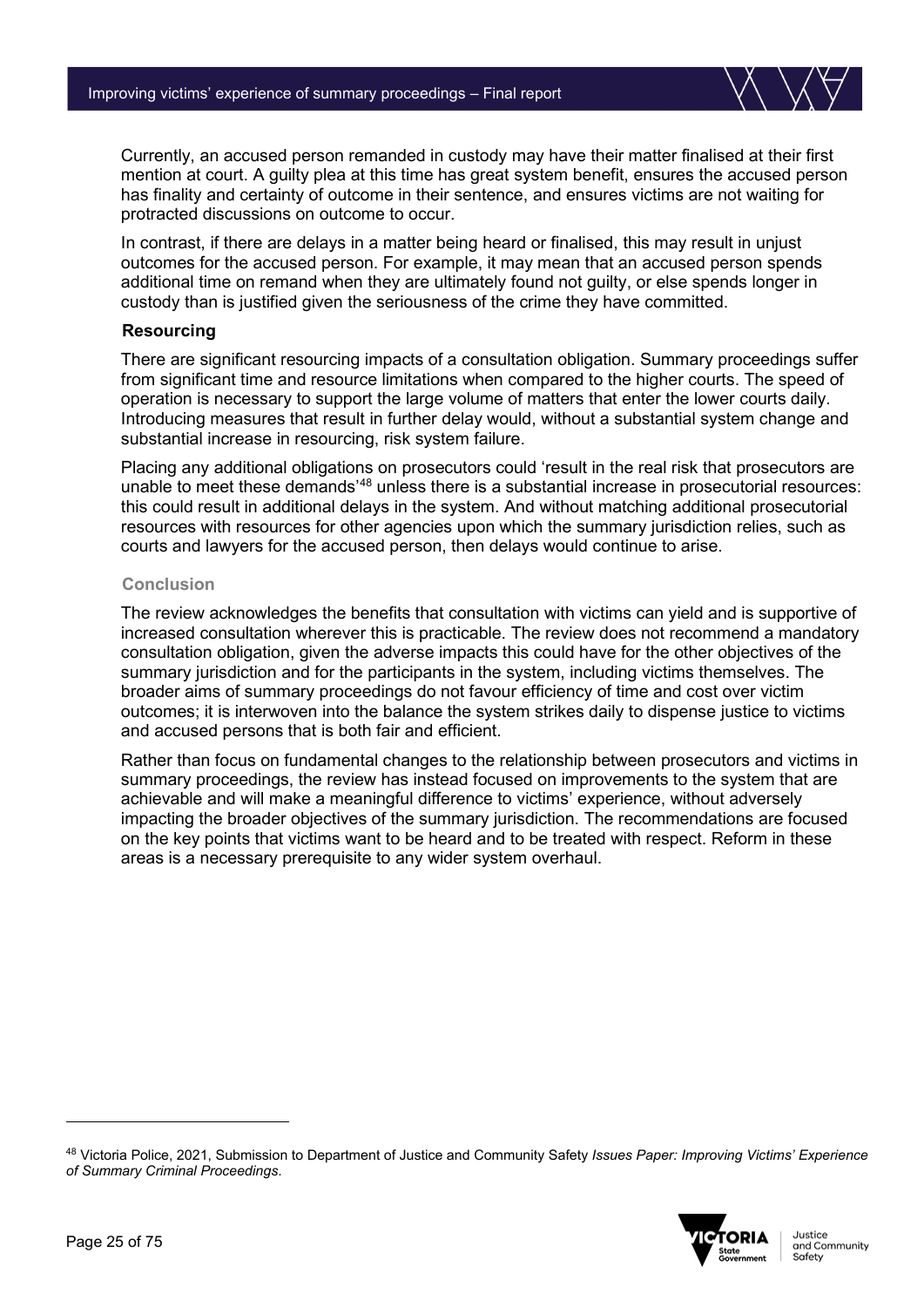

# <span id="page-25-0"></span>**5.3 Recommendations**

#### **5.3.1 Greater information provision to victims**

#### **Recommendation 1**

The Department of Justice and Community Safety, in collaboration with other agencies involved in summary proceedings, should develop comprehensive resources on summary proceedings to provide victims with:

- a clear understanding of what they are likely to experience
- their role in proceedings
- key features that will affect them (such as charging practices, plea negotiations, timeframes, and the victim impact statement process).

These resources should be co-designed with victims, and should be accessible so as to reflect the diversity of victims, including by being available in multiple languages, and in formats

As noted earlier, a lack of understanding of the criminal justice process is a key barrier for victims.[49](#page-25-1) To break down this barrier, the review recommends that better information, in a wider variety of formats and in a greater number of languages, should be made available to victims. This would help correct a fundamental imbalance many victims feel in the criminal justice system. This recommendation was broadly supported by stakeholders including VSAC and victim representatives of the VOCCC. [50](#page-25-2) Ī

#### **Content of resources**

The resources should include information about:

- court processes (general explanations)
- prosecution decision-making (including the resolution process)
- VISs, including how to make one, what to include, how it will be considered in the sentencing process, and services available to assist in preparing a VIS
- the role of and process for making sentence indications
- the courts (including what a courtroom looks like, the roles of various court staff (and any formalities) and what to expect on the day)
- support services (including where to locate in-person assistance at court if required)
- a glossary of court language.

All new resources should be co-designed with victims. Sources of information should have clear and understandable links between them to assist victims in understanding the content and locating additional information.

Where existing resources are identified, consideration should be given to making any necessary improvements or amendments to their content, as well as enhancing victims' abilities to access this information.

<span id="page-25-2"></span><span id="page-25-1"></span><sup>49</sup> Victorian Law Reform Commission, 2016, *The Role of Victims of Crime in the Criminal Trial Process*, p 107. <sup>50</sup> Consultation with victim representatives of the Victims of Crime Consultative Committee, 2021; Victim Survivors' Advisory Council, 2021, Joint Submission to the Department of Justice and Community Safety on the Review to Improve Victims' Experience of Summary Criminal Proceedings.

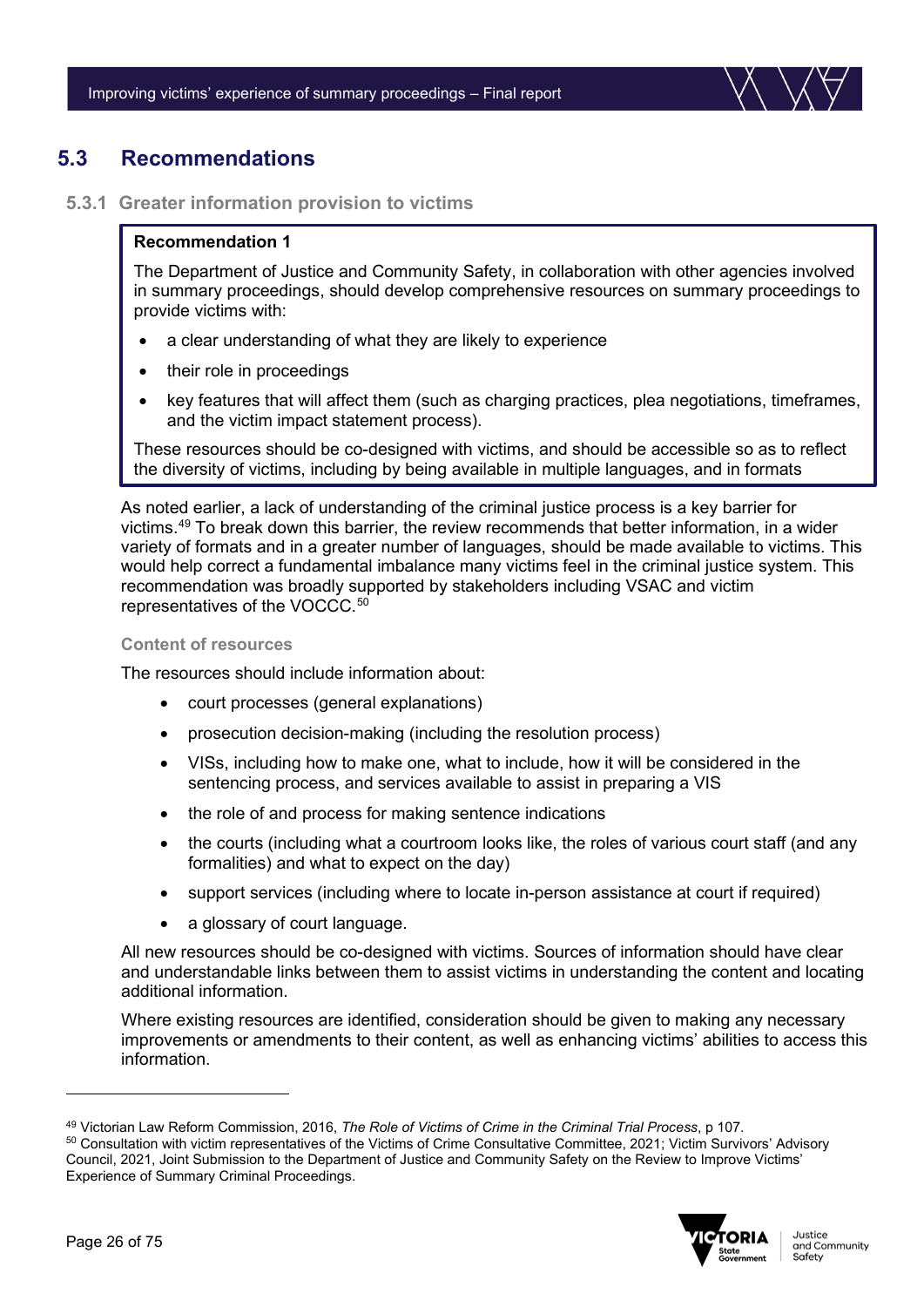

#### **Accessibility**

An essential part of this process is ensuring accessibility of information in different formats and creating resources appropriate for victims with particular needs and characteristics or who are members of a particular group who face barriers to gaining information, including:

- children and young people
- Aboriginal and Torres Strait Islander people
- people with disabilities
- people from culturally and linguistically diverse communities
- people from LGBTIQ communities
- people living in rural and regional communities
- older people
- victim-survivors of family violence or sexual assault
- offenders who are or have been victims
- people with intersectional experiences
- people who do not have access to technology.

Content must be appropriate and adapted to particular groups of victims, including by ensuring that it is culturally safe and appropriate, and that translations are available where required.

In addition, content needs to be made available in multiple formats. This may include hard copy and electronic content, and material should be available in formats that are not written, where appropriate. Information should be provided in a variety of formats or mediums, including videos or animations to assist in understanding common processes including what the court room looks like or what will happen in court.<sup>[51](#page-26-0)</sup> Consideration should be given to how information accessibility can be enhanced via the medium or format used.

#### **Location for resources**

These resources should be available in a single place. This may be via the current Victims of Crime website, or another dedicated platform hosted by another agency. Ideally this will be the central gateway website, or 'Victims' Portal' described below in Recommendation 2.

#### **5.3.2 Victim information and resources should be made available in a single place**

#### **Recommendation 2**

Ξ

Victim information and resources should be made available in a single place. This might be through the establishment of a Victims' Portal, and should aim to achieve integration to link support services available to victims, Victoria Police and court information relevant to the victim.

A Victims' Portal or other online gateway should be developed to house electronic resources for l

<span id="page-26-0"></span><sup>51</sup> Consultation with victim representatives of the Victims of Crime Consultative Committee, 2021; Victim Survivors' Advisory Council, 2021, Joint Submission to the Department of Justice and Community Safety on the Review to Improve Victims' Experience of Summary Criminal Proceedings.

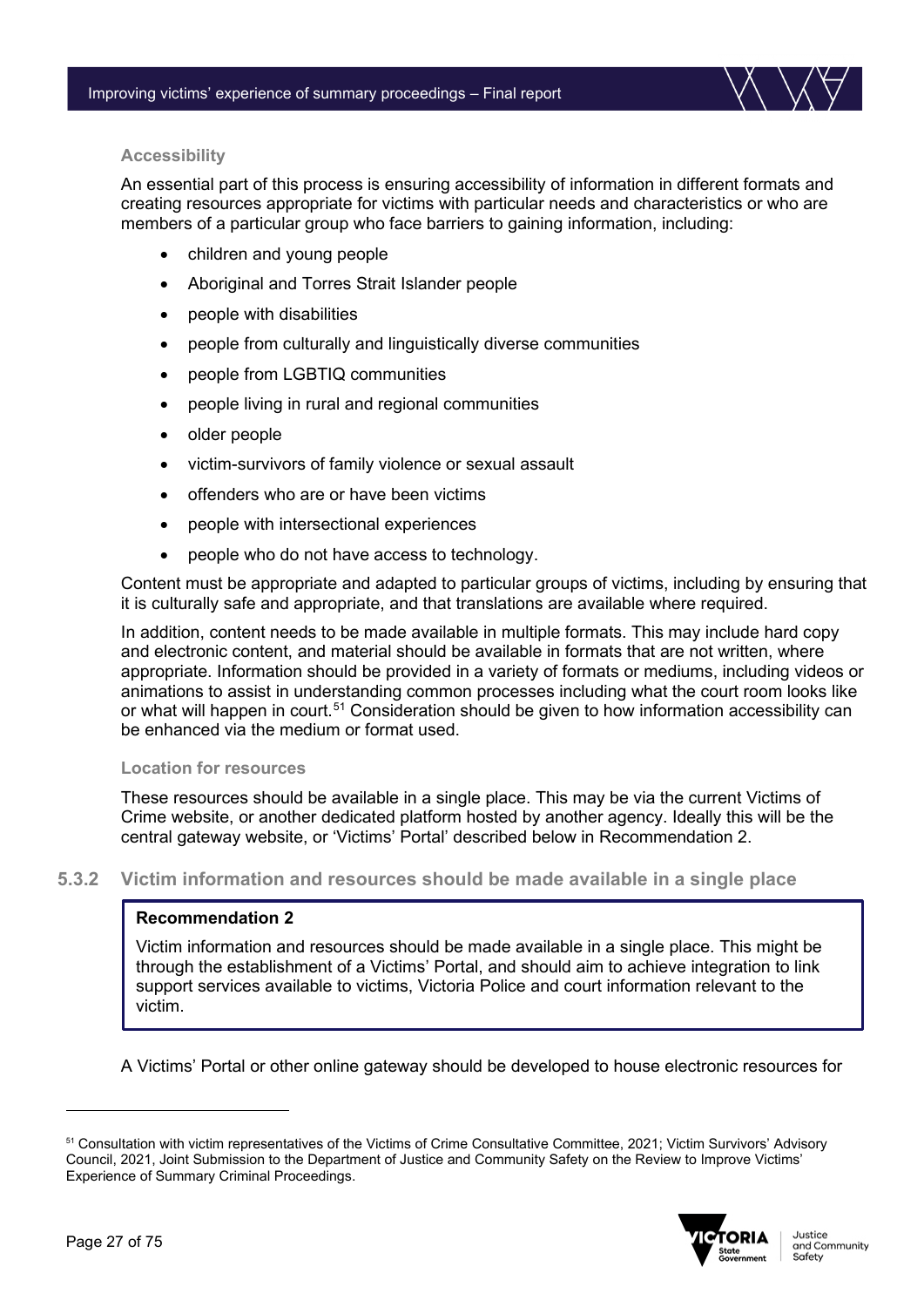

victims, and as a referral point to connect to support services for victims. This online gateway could be a new website or expansion of an existing website.

Stakeholders raised concerns that victims are currently required to seek out information themselves, which can increase feelings of distress or helplessness. An online gateway would provide a single and easy-to-navigate place for victims to locate the information they need. Once established, victims could be referred to this online gateway by investigating or prosecuting agencies, who would also be able to use the material for their own purposes. The online gateway should be supported by a helpline for victims who may have difficulty using the online gateway, or who need to access information in a different format.

The online gateway could include general information, as well as a mechanism for victims to access real time information about their own case. Automatic communication of court dates, described in Recommendation 3, could also be communicated via the online gateway. The potential risks of unexpected automatic notifications or the overwhelming experience of being given lots of information by investigators or prosecutors can be mitigated by the online gateway, which will allow victims to access information at their own pace.

In developing the online gateway, consideration should be given to including functionality that allows for the submission of VISs, notification of court dates and times, or a mechanism for victims to contact the prosecutors currently handling their case.

The online gateway would not need to be limited to victims of summary offences and could include more general information about typical court processes and how to access support, as well as more specialised information for particular offence types or groups of victims. This online gateway should operate as an online hub for all victims in Victoria.

**5.3.3 Adapt court IT systems that already exist to communicate court dates to parties**

#### **Recommendation 3**

Agencies involved in summary proceedings should consider what adaptations could be made to existing IT systems or what new systems could be developed to allow easier communication of court dates, progress of matters and court outcomes to victims about the case relevant to them.

Section 9(d) of the Victims' Charter requires prosecuting agencies to tell victims how to find out the date and time of any hearing. However, prosecutors often do not have capacity to personally keep victims updated. And while some automatic notification processes exist, they can be difficult for victims to access or understand, as they require a minimum amount of information regarding a matter, which victims may not have.

A system of automatic alerts or updates could remove the onus for victims to locate information themselves, while also making it easier for prosecutors to comply with their statutory obligation. However, it is important that any automatic notification system is opt-in, to avoid the risk of victims being distressed by an unexpected message.<sup>[52](#page-27-0)</sup>

Any system for victims to access must be easy to access and navigate. Such systems will need to ensure that they comply with any privacy requirements. For example, section 534 of the *Children,* 

<span id="page-27-0"></span><sup>52</sup> Victoria Legal Aid, 2021, Submission to Department of Justice and Community Safety *Issues Paper: Improving Victims' Experience of Summary Criminal Proceedings,* p 8.

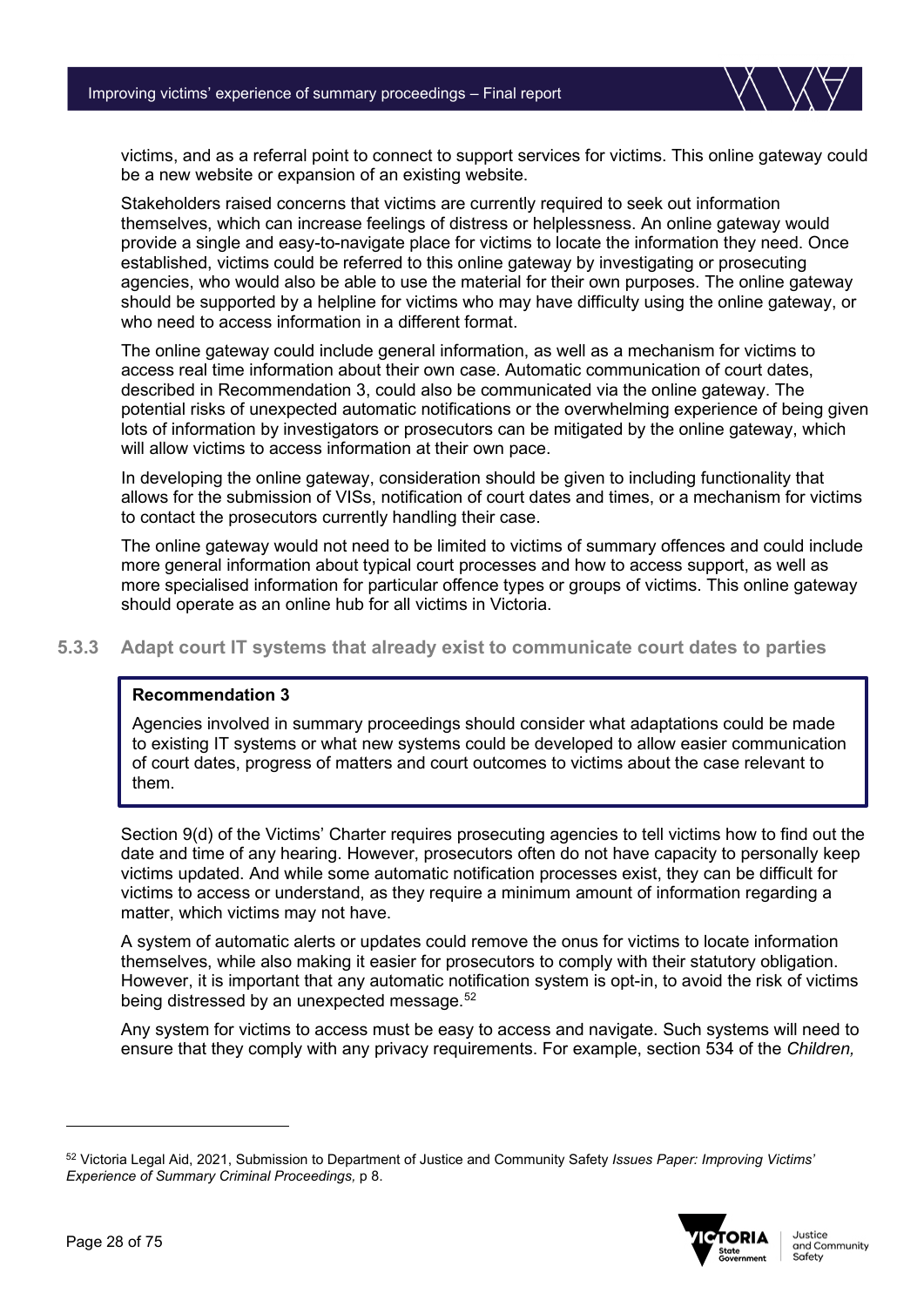

*Youth and Families Act 2005* (Vic) prohibits reporting identifying details of a child offender or witness  $53$ 

**5.3.4 Prosecutors should give victims information about charging practices and the resolution process**

#### **Recommendation 4**

As part of their duty to provide certain information to victims about the progress of a case, prosecutors in summary proceedings should give victims information about the resolution process, including why charges are laid, why charges may not be laid, and why some charges are later withdrawn.

In addition to existing obligations, prosecutors should ensure victims are informed about charging practices and the resolution process. Information about charging practices should include which charges are laid and why, as well as why charges are not laid. Such reforms could ensure that victims are provided with the necessary information to understand possible court outcomes. This may not require legislative changes; it may be able to be achieved through practical change in how prosecuting agencies meet their obligations in sections 9 and 9A of the Victims' Charter. The Engage Victoria survey data indicates that explanations of police charging practices would be very beneficial for victims.<sup>[54](#page-28-1)</sup>

In providing this information prosecutors should consider:

- how to communicate the information in a way preferred by the victim (for example, in writing, over the phone or face to face)
- explanations should be expressed in a way that is accessible to each victim, including using appropriate language and using translations where appropriate
- victims should be able to ask questions for further clarification or if they do not understand any aspect of the reasons provided to them.

Providing reasons for decisions, rather than consulting on those decisions, provides a less resource- and time-intensive option to engage victims and help them feel included in prosecution decision-making. Stakeholders reported that victims perceive the process as fairer when they understand what is happening and why.<sup>[55](#page-28-2)</sup> Robust obligations for prosecutors to give victims reasons could therefore help to significantly improve victims' experience of summary proceedings.

Some stakeholders suggested developing templates or easily adjustable pro-forma documents to assist prosecutors or the police in providing this information. Those templates could also include options for the level of detail provided, based on a discussion with the victims about how much detail they need. Templates or pro-forma documents can be used to assist prosecutors in communicating key concepts to victims, with translations made available. Victims should be able to choose whether they receive information in a written form or orally. If explanations are provided in

<span id="page-28-2"></span><sup>55</sup> Centre for Innovative Justice, 2021, Second Submission to Department of Justice and Community Safety *Issues Paper: Improving Victims' Experience of Summary Criminal Proceedings*, p 2; Domestic Violence Victoria Submission to Department of Justice and Community Safety *Issues Paper: Improving Victims' Experience of Summary Criminal Proceedings,* p 8.



<span id="page-28-0"></span><sup>53</sup> Children's Court of Victoria, 2021, Submission to Department of Justice and Community Safety *Issues Paper: Improving Victims' Experience of Summary Criminal Proceedings*, [2.8].

<span id="page-28-1"></span><sup>54</sup> See Appendix C, Review to improve victims' experience of summary criminal proceedings, Engage Victoria data, August 2021: 42.31% of respondents to the survey ranked "Having police explain charging practices and potential court outcomes to victims to assist them to have realistic expectations about the outcomes of cases" as a number one reform which would be beneficial for victims of crime.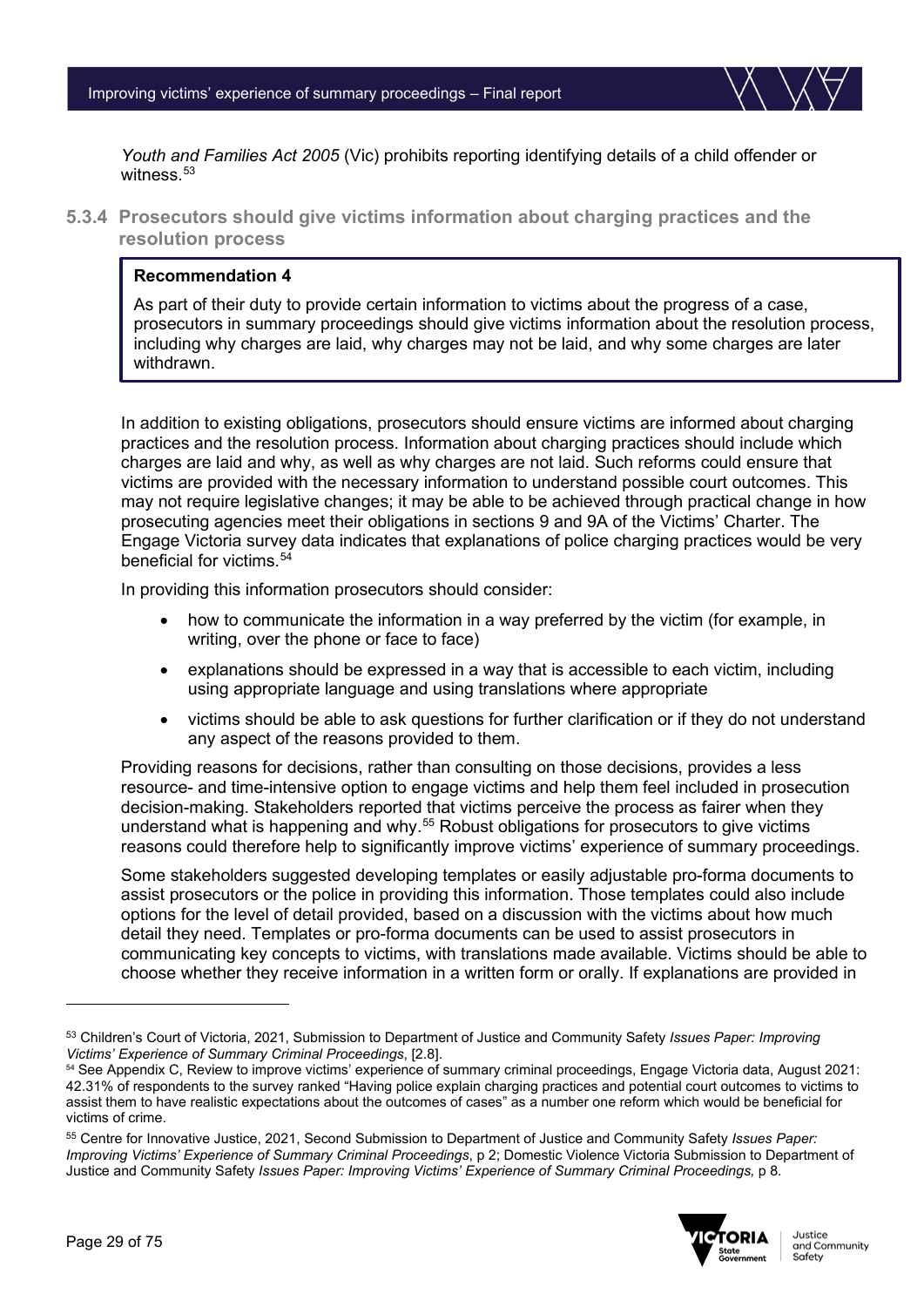writing, they should be in plain language and victims should be given clear opportunities to ask questions, including seeking further information in writing.

# <span id="page-29-0"></span>**6. Participating in court processes**

In the past, it was commonly assumed victims' needs regarding their participation in the criminal justice process only related to the outcome of a matter. [56](#page-29-2) However, victims' needs are unique and varied. Meeting those needs requires a criminal justice system that not only supports victims to exercise their rights but recognises and acknowledges the harm they have experienced.

There are several points at which victims can participate in and receive information about court processes, including by informing the court of the impact of a crime and ensuring the prosecution understands their views about options for resolving criminal proceedings. This section considers victims' experience of court processes generally, with a focus on preparing a VIS, and the sentence indication process.

# <span id="page-29-1"></span>**6.1 Context and current practice – victim impact statements**

#### **6.1.1 Victim impact statements bring victims' voices into the sentencing process**

The VIS is an important opportunity for victims to participate in the criminal justice process. It allows victims to tell the court how the crime has affected them physically, emotionally, financially, and socially.<sup>[57](#page-29-3)</sup> It differs from a victim's initial evidentiary statement to investigators, which describes what happened at the time of the crime.

A victim may make a VIS if the magistrate has found the offender guilty.<sup>[58](#page-29-4)</sup> It is one information source that assists the magistrate to determine a sentence for the offender. [59](#page-29-5)

Preparing and delivering a VIS can be therapeutic and cathartic, but some can find it difficult and emotionally challenging. Others find the process of making a VIS frustrating and disappointing.

Several agencies involved in summary proceedings play a role in supporting victims to prepare a VIS. These include Victoria Police, the Victims of Crime Helpline, the Victims Assistance Program (VAP) and the Child Witness Service (see **Appendix E** for an explanation of the role each agency plays in supporting victims to prepare a VIS).

#### **6.1.2 Content of victim impact statements**

The prosecution is required to give victims general information about:

- the type of material that should *not* be included in a VIS because it may be inadmissible
- what happens if such inadmissible material is included in a VIS.

However, the prosecution is not required to advise victims on the admissibility of a particular VIS.<sup>[60](#page-29-6)</sup> A magistrate can accept a VIS even though it contains inadmissible material.<sup>[61](#page-29-7)</sup> Only the admissible



<span id="page-29-2"></span><sup>56</sup> Centre for Innovative Justice, 2020, *Strengthening Victoria's Victim Support System: Victim Services Review Final Report*, p 9. <sup>57</sup> *Sentencing Act 1991* (Vic)*,* s 8K; *Children, Youth and Families Act 2005* (Vic)*,* s 359.

<span id="page-29-4"></span><span id="page-29-3"></span><sup>&</sup>lt;sup>58</sup> There are significant limitations in the data available around the number of victim impact statements (VIS) submitted in the

lower courts.

<span id="page-29-5"></span><sup>59</sup> *Sentencing Act 1991,* s 8K.

<span id="page-29-6"></span><sup>60</sup> *Sentencing Act 1991,* s 8K.

<span id="page-29-7"></span><sup>61</sup> *Sentencing Act 1991,* s 8L(5).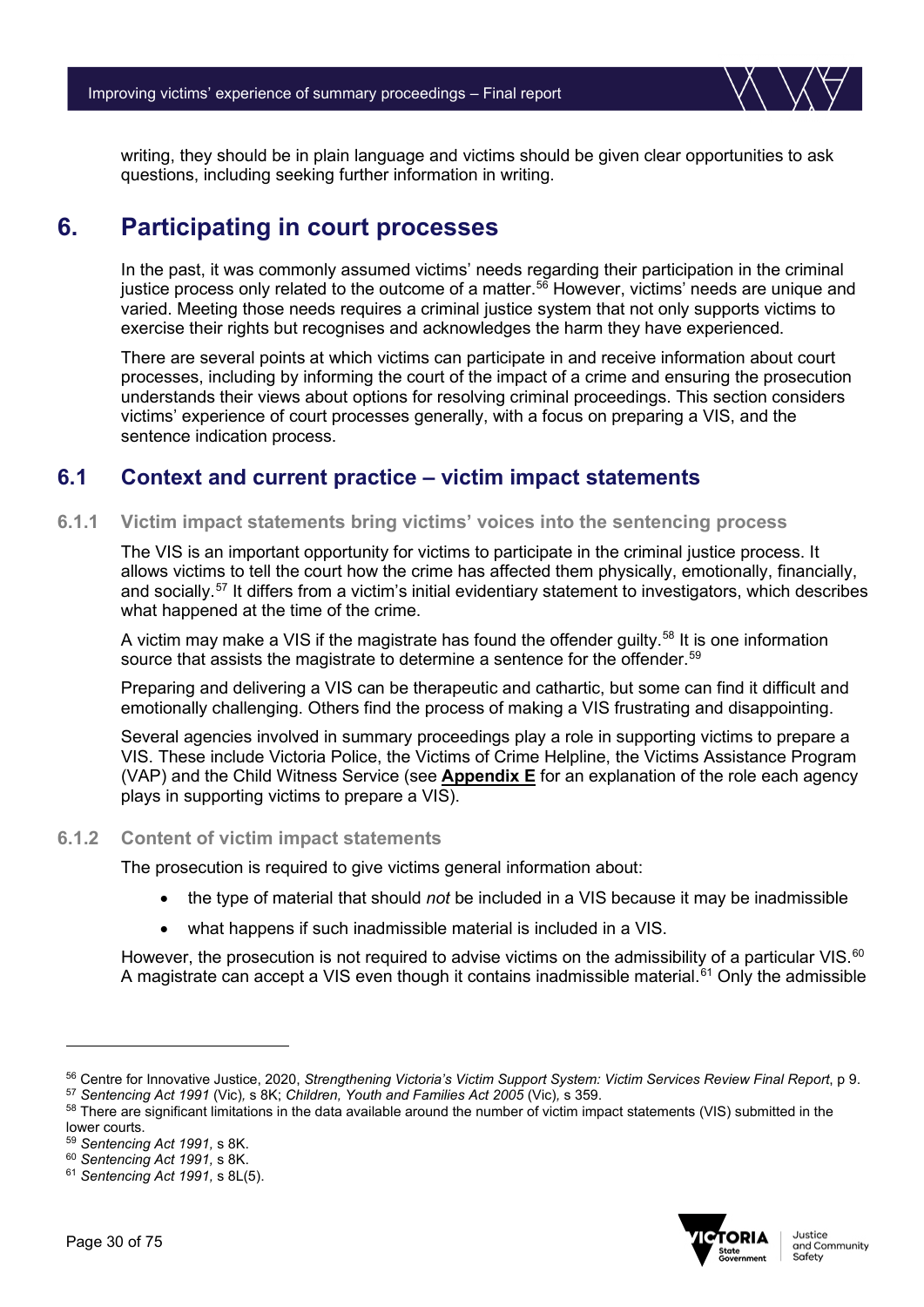

parts of the VIS relating to how the crime impacted the victim can be read aloud in court. The magistrate does not need to specify which parts of the VIS are inadmissible.<sup>[62](#page-30-1)</sup>

A copy of the VIS must be provided to the prosecution at a reasonable time before sentencing.<sup>[63](#page-30-2)</sup> An offender or their lawyer can also object to the contents of a VIS, and may request that a victim give evidence and be questioned about the contents of the VIS.

# <span id="page-30-0"></span>**6.2 Areas for improvement – victim impact statements**

#### **6.2.1 Providing victims the opportunity to make a victim impact statement**

Victims who wish to make a VIS in summary proceedings frequently have a very short time in which to do so. This is due to the fast pace of summary proceedings and the legislated timing requirements for making a VIS. Victims can only provide a VIS after an offender is found guilty, but it also needs to be provided a reasonable time before the offender is sentenced. However, in summary proceedings it is common for an offender to plead guilty and be sentenced on the same day. Some criminal matters are finalised before a victim is even identified. As a result, victims may not have an opportunity to make a VIS, or the opportunity may arise before they feel ready to make one. Indeed, most victim respondents to the Engage Victoria survey reported that they did not have the opportunity to prepare a VIS.  $64$ 

Missing the opportunity to tell the court about the impacts of the offending can negatively affect victims' perceptions of fairness, legitimacy, and feelings of being heard in the court process.<sup>[65](#page-30-4)</sup> This can significantly impact their recovery and wellbeing. Poor psychosocial and health outcomes are more likely if victims do not receive adequate, timely support to participate in court processes. Sometimes a magistrate can acknowledge a victim's experience in their sentencing remarks if it has been communicated to the court. However, victims may still feel disappointed that they have missed an opportunity to participate in the court process.<sup>[66](#page-30-5)</sup>

#### **6.2.2 Early provision of victim impact statements is challenging**

A victim may seek to provide their VIS to the prosecution prior to entry of a guilty plea to ensure the magistrate has the VIS when they are providing a sentence indication or sentencing the offender (discussed below at 6.3.2). However, during consultations the department heard challenges arise when victims provide their VIS to the prosecution before an accused person is found guilty. Prosecutors have a duty to disclose a copy of the VIS to the accused person's lawyer and to the court. This could undermine the prosecution's case because it could potentially expose inconsistencies between the victim's VIS and any earlier statement they made to investigators about the crime. If that matter proceeded to a contested hearing, these inconsistencies could be used by the accused person or their lawyer when cross-examining the victim to undermine their credibility as a witness.

There are also risks of exposing victims to unnecessary and additional distress if they make a VIS before an accused person is found guilty. For instance, a victim may feel further traumatised by knowing an accused person has seen how the victim has spoken about the impact of the crime on them. Similarly, if a victim is questioned about the content of their statement if the matter proceeds to a contested hearing, they may experience additional distress. Finally, if an accused person is

<span id="page-30-5"></span><span id="page-30-4"></span><sup>66</sup> Judicial College of Victoria, *Victims of Crime in the Courtroom: A Guide for Judicial Officers*, p 14.



<span id="page-30-1"></span><sup>62</sup> *Sentencing Act 1991,* s 8L(6).

<span id="page-30-2"></span><sup>63</sup> *Sentencing Act 1991*, ss 8K and 8N; *Children, Youth and Families Act 2005* (Vic)*,* s 359.

<span id="page-30-3"></span><sup>&</sup>lt;sup>64</sup> Review to improve victims' experience of summary criminal proceedings, Engage Victoria data, August 2021.<br><sup>65</sup> Centre for Innovative Justice, 2020, Strengthening Victoria's Victim Support System: Victim Services Revie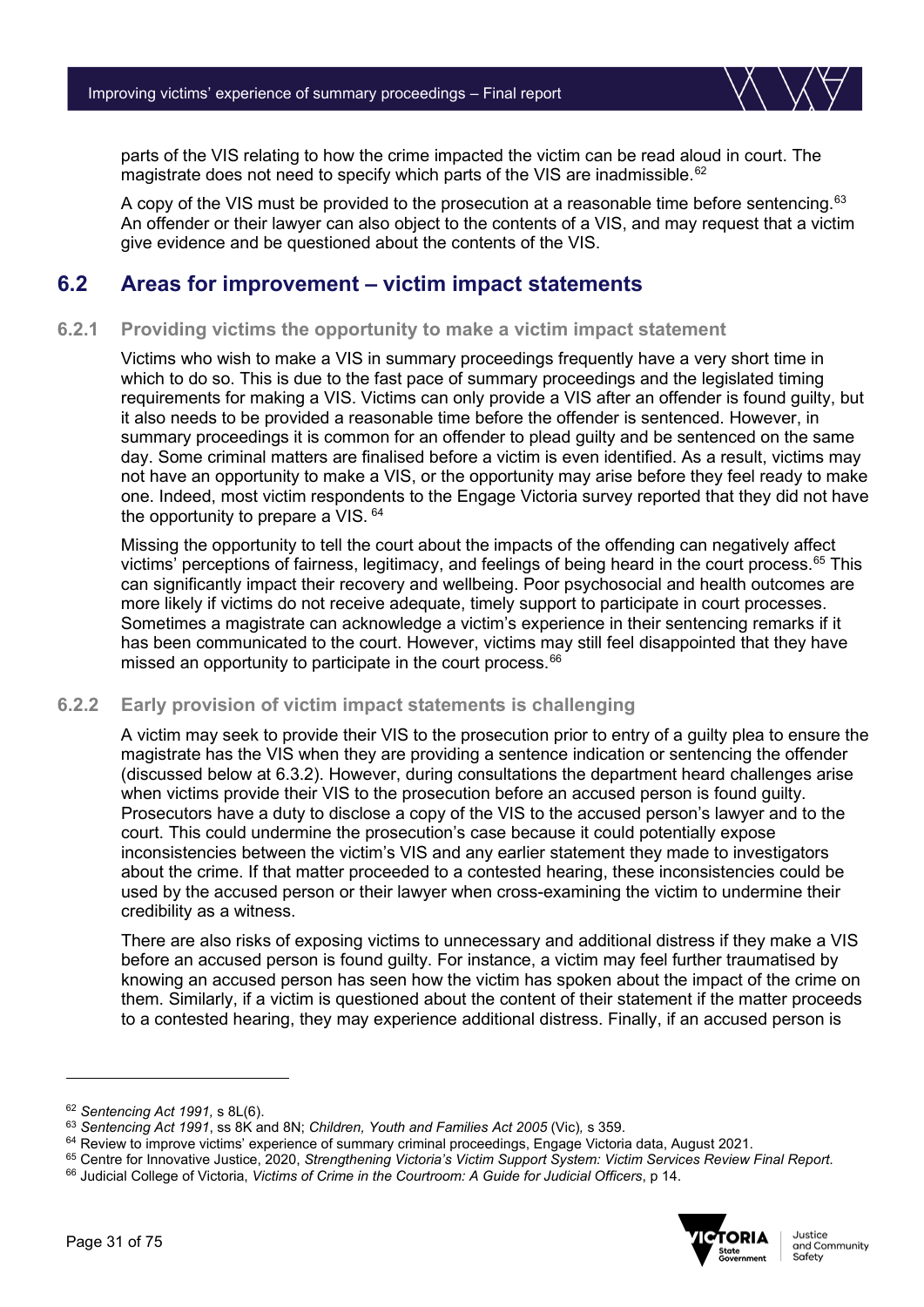

not found guilty, any VIS that was prepared early would not be used, which could cause significant distress to a victim.

#### **6.2.3 Awareness of, and satisfaction with the victim impact statement process**

During consultations, the department heard that many victims missed the opportunity to provide a VIS because they did not know that they could make one.<sup>[67](#page-31-1)</sup> This lack of awareness may arise for a range of reasons, including an unfamiliarity with court and legal processes, having a non-English speaking background, or an inability to access support services due to geographical or technological limitations. Other victims may have insufficient time to prepare a VIS in a considered and supported way – either because they did not receive information about the VIS and the supports available to assist with making one, or they did not receive information in a way that maximised their chances of retaining and acting upon it.<sup>[68](#page-31-2)</sup>

For those victims who did go through the VIS process, mixed experiences were reported – some positive and others negative.<sup>[69](#page-31-3)</sup> This aligns with feedback from victim representative bodies that some victims do not find the experience of providing a VIS satisfying, in part because they feel that the process, including the legislative requirements around what can be included in a VIS, constrains the way they share their experience of the crime.<sup>[70](#page-31-4)</sup>

### <span id="page-31-0"></span>**6.3 Context and current practice – sentence indications**

#### **6.3.1 Process for making sentencing indications**

A sentence indication involves a magistrate indicating the likely sentence an accused person will receive if they plead guilty to a particular charge. If the court gives a sentence indication and the accused person pleads guilty as soon as possible after that occurs, the court cannot impose a more severe sentence than the sentence it proposed in the sentence indication.<sup>[71](#page-31-5)</sup>

A magistrate can give a sentence indication at any stage during court proceedings, and an accused person can ask for one at any point before formally pleading guilty.<sup>[72](#page-31-6)</sup> The Victims' Charter requires the prosecution to keep victims informed of developments in relevant criminal proceedings,<sup>[73](#page-31-7)</sup> but there is no explicit requirement to tell victims of a request an accused person makes for a sentence indication. [74](#page-31-8)

#### **6.3.2 Sentence indications and victim impact**

The victim's voice can influence the making of a sentence indication in the following ways:

a magistrate can refuse to give a sentence indication if they do not have enough information about the impact of the offence on the victim $75$ 



<span id="page-31-2"></span><span id="page-31-1"></span><sup>67</sup> Centre for Innovative Justice, 2020, *Strengthening Victoria's Victim Support System: Victim Services Review Final Report*, p 39. 68 Centre for Innovative Justice, 2021, Second Submission to Department of Justice and Community Safety *Issues Paper:*<br>*Improving Victims' Experience of Summary Criminal Proceedings, p 4.* 

<span id="page-31-4"></span><span id="page-31-3"></span> $^{69}$  See Appendix C, Review to improve victims' experience of summary criminal proceedings, Engage Victoria data, August 2021.<br><sup>70</sup> Centre for Innovative Justice, 2021, Second Submission to Department of Justice and Com *Improving Victims' Experience of Summary Criminal Proceedings*, p 4.

<span id="page-31-5"></span><sup>71</sup> *Criminal Procedure Act 2009* (Vic), s 61(1).

<span id="page-31-6"></span><sup>72</sup> *Criminal Procedure Act 2009,* s 60.

<span id="page-31-7"></span><sup>73</sup> *Victims' Charter Act 2006*, s 7B.

<span id="page-31-8"></span><sup>74</sup> *Victims' Charter Act 2006,* s 9. Unfortunately, there is limited data available about how many sentence indications are given in the lower courts.

<span id="page-31-9"></span><sup>75</sup> *Criminal Procedure Act 2009*, s 60.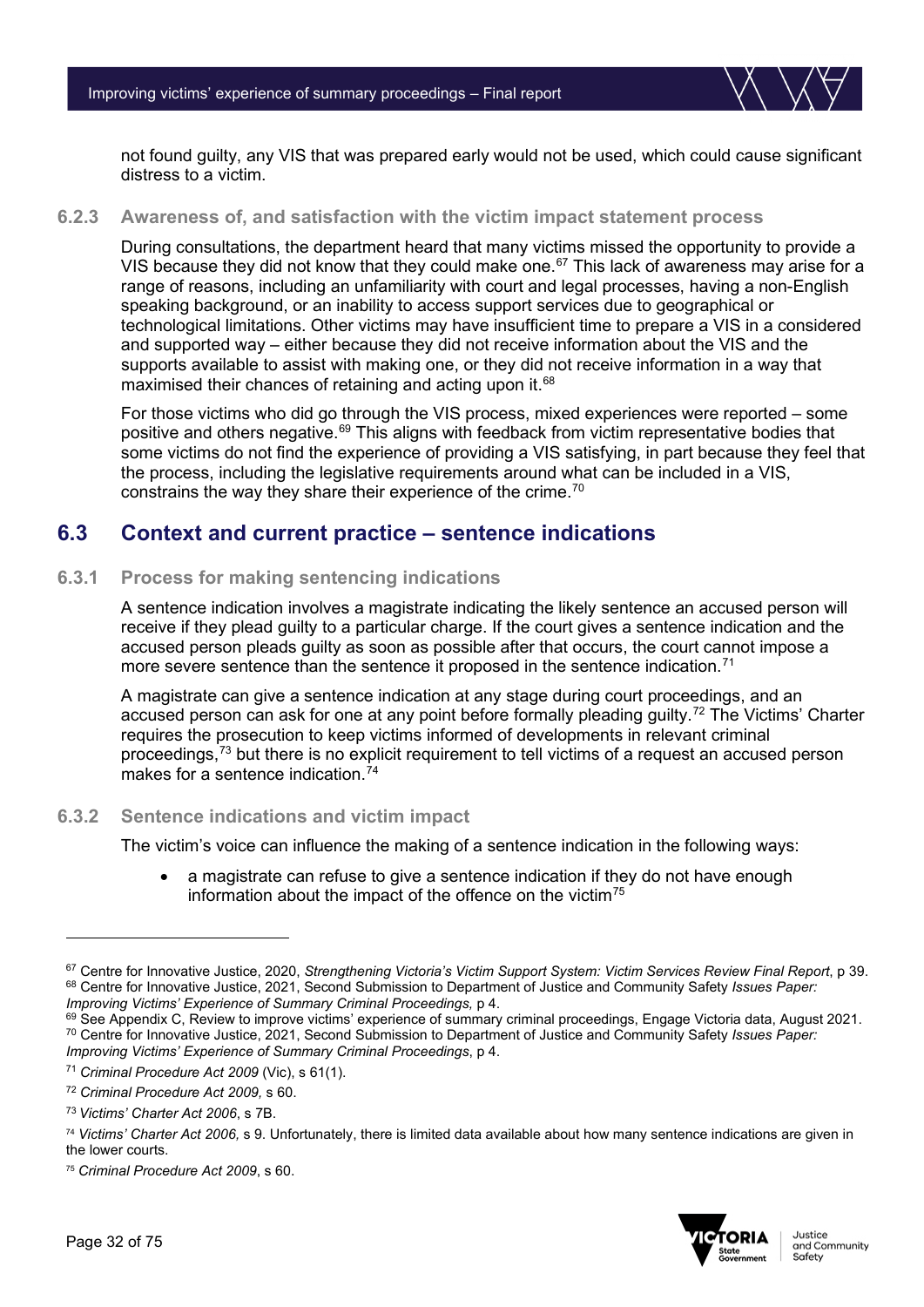

- if a victim is in court, a magistrate can seek their views before giving a sentence indication $76$
- if a victim is not in court, a magistrate can consider the victim's VIS, if it is available, to gain an understanding of the victim's experience. [77](#page-32-3)

### <span id="page-32-0"></span>**6.4 Areas for improvement – sentence indications**

#### **6.4.1 Victim impact may not inform a sentence indication**

Magistrates can give sentence indications at any point during proceedings. A magistrate may decline to give a sentence indication if they consider that there is not enough information about the impact of the offence on any victim.<sup>[78](#page-32-4)</sup> Making a sentence indication at an early stage of proceedings can encourage an accused person to plead guilty. This facilitates the speedy resolution of proceedings. This means sentence indications are often given before the prosecution has consulted the victim or a VIS has been prepared. In some cases, a victim may not yet have been identified. Most victim respondents to the Engage Victoria survey reported that they did not have the opportunity to provide their views to the court before a sentence indication was given.<sup>[79](#page-32-5)</sup>

Victims who miss the chance to provide input into a significant court decision that impacts the type of sentence an offender receives may feel unheard in the justice system. It may also have a detrimental impact on a victim's recovery, given that it may have been the only opportunity that a victim had to participate in the criminal justice process.

### <span id="page-32-1"></span>**6.5 Recommendations**

**6.5.1 Better communication regarding victim impact statements**

#### **Recommendation 5**

Victoria Police should amend the Victoria Police Manual to require investigators to ask victims whether they want to make a victim impact statement. Victoria Police should also amend police briefs to make information regarding victim preferences about making a victim impact statement more prominent. Any future development of electronic brief systems by Victoria Police should consider how information around victim preferences regarding victim impact statements is collected and integrated to ensure greater visibility of this information.

The department heard during consultations that although victims can find making a VIS a positive experience, many miss their opportunity to make one.<sup>[80](#page-32-6)</sup> Victim respondents to the Engage Victoria survey reported that missing the opportunity to provide views to the court was a reform priority.<sup>[81](#page-32-7)</sup> One way to address this would be for a victim's wishes regarding making a VIS to be clearer to prosecutors. This may be achieved by requiring investigators to ask victims whether they want to

<span id="page-32-7"></span><sup>81</sup> See Appendix C, Review to improve victims' experience of summary criminal proceedings, Engage Victoria data, August 2021.



<span id="page-32-2"></span><sup>76</sup> Magistrates' Court of Victoria, 1994, *Guidelines for Contest Mention*, [6.2].

<span id="page-32-3"></span><sup>77</sup> Ibid, [6.3].

<span id="page-32-4"></span><sup>78</sup> *Criminal Procedure Act 2009* (Vic) s 60.

<span id="page-32-5"></span><sup>79</sup> See Appendix C, Review to improve victims' experience of summary criminal proceedings, Engage Victoria data, August 2021. <sup>80</sup> Victoria Legal Aid, 2021, Submission to Department of Justice and Community Safety *Issues Paper: Improving Victims'* 

<span id="page-32-6"></span>*Experience of Summary Criminal Proceedings,* p 5.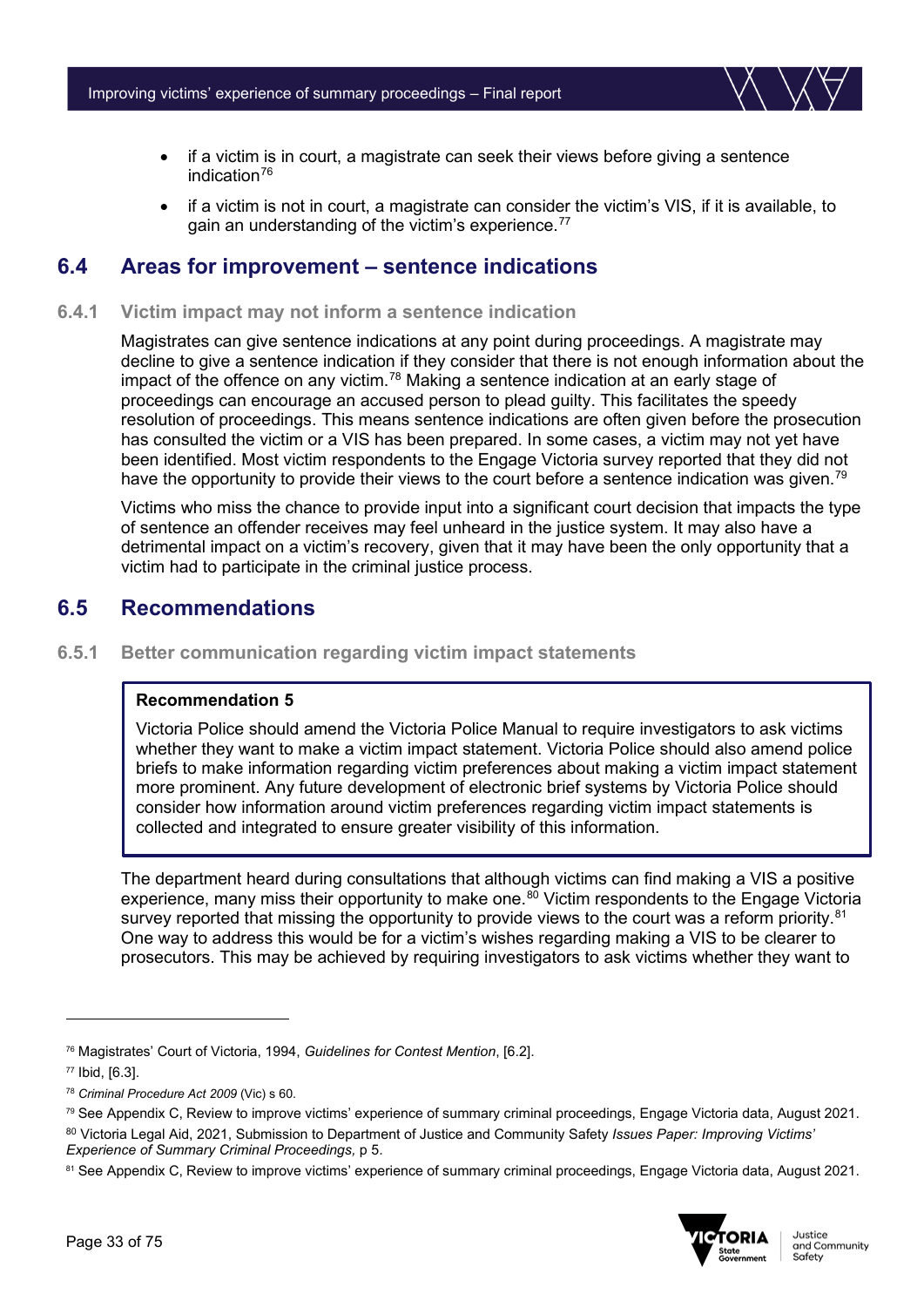

make a VIS and amending the police brief template to include a system alert or a more prominent flag for this preference

While the Victoria Police Manual currently recommends investigators seek victims' views about making a VIS, there is evidence to suggest that practice in this regard is inconsistent.<sup>[82](#page-33-0)</sup> Requiring investigators to seek and record victims' wishes would help improve consistency of practice in notifying the victim of the opportunity to make a VIS. It would also give victims more time to prepare their statement.[83](#page-33-1) Any risk relating to victims not being in a position to make a decision about making a VIS during the investigatory phase can be mitigated by ensuring investigators are appropriately trained in trauma-informed practice (see Recommendation 7) and notify victims that they can change their mind about making a VIS. There may also be opportunities for investigators to seek victims' views at different stages in the investigation process, so if a victim's view about making a VIS changes over time, that can be reflected on the prosecution brief.

Requiring victims' wishes to be recorded would support continuity in decision making and enable prosecutors to quickly identify victim preference when the matter goes to court. Prosecutors would then be able to seek an adjournment for the victim to make a VIS, where practicable, or update the victim before the matter resolves. Any decision to seek an adjournment to get a VIS would need to be balanced against the importance of an efficient resolution of proceedings for the victim, the accused person and the broader community.

Introducing such a requirement would help raise awareness of the importance of victim participation in the VIS process and support routine collection of statements.

#### **6.5.2 Guides for working with victims**

#### **Recommendation 6**

Victoria Police and other prosecutorial agencies in summary proceedings should co-design with victims practice guides that provide advice around working with victims for all investigators and prosecutors. This should include content on victim impact statements, their role, best practice in their use and victim impact statement compliance requirements. Existing guides, such as the Judicial College of Victoria's resource, *Victims of Crime in the Courtroom: A Guide for Judicial Officers*, may assist in the development of these resources.

The review notes Victoria Police investigators and prosecutors are given technical guidance regarding the conduct of investigations and prosecutions. The review also recognises there have been many reforms and substantial cultural change in Victoria Police. Despite this, the review considers there is more work to be done to support consistent victim engagement approaches by investigators and prosecutors, given the relative lack of information available regarding working with victims in a trauma-informed way.

Police units specialising in sex offences, child witness management and family violence have resources that provide guidance around working with victims. The Judicial College of Victoria has also published a guide for all judicial officers and court staff that aims to limit victims' retraumatisation and enhance opportunities for post-traumatic growth. Victims should be involved in a co-design process to adapt and tailor these existing resources to ensure that a lived experience lens is used to address the particular needs of investigators and prosecutors. Ensuring such

<span id="page-33-1"></span><span id="page-33-0"></span><sup>82</sup> Centre for Innovative Justice, 2020, *Strengthening Victoria's Victim Support System: Victim Services Review Final Report*, p 39. 83 knowmore, 2021, Submission to Department of Justice and Community Safety survey on Engage Victoria, p 5.

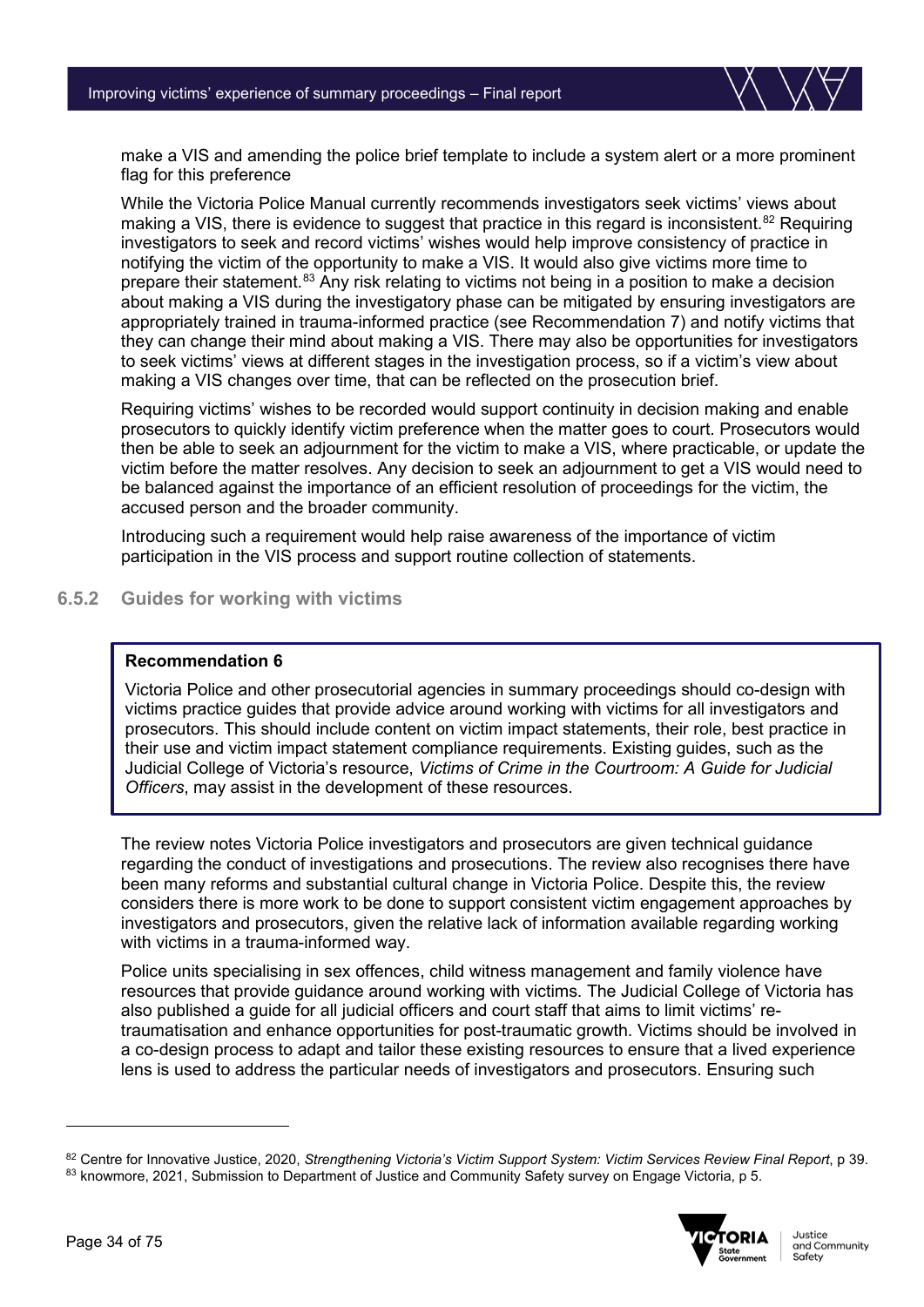

guidance is available will support consistent, quality approaches to victim engagement across the justice system.

**6.5.3 Training for investigators, prosecutors and judicial officers**

#### **Recommendation 7**

Victoria Police, the Judicial College of Victoria and other agencies involved in summary proceedings should co-design and deliver with victims training for investigators, prosecutors, court staff and judicial officers around the importance of victims participating in court processes, including the victim impact statement process and trauma-informed approaches.

Some victims report having quality, trauma-informed interactions with justice staff, while others report feeling re-traumatised by some of their encounters with the justice system. In September 2021, the Parliamentary *Inquiry into Victoria's Criminal Justice System* heard evidence from the Commissioner that judicial officers require ongoing training around trauma-informed practices to ensure they understand the impacts of trauma and the systemic barriers that can exacerbate challenges for diverse victims.

Varying victim experience suggests there are opportunities to expand on training opportunities for people working across the criminal justice system regarding trauma-informed approaches to victim engagement that promote victim participation in court processes. Evidence-based training in trauma-informed victim engagement supported the rollout of the SFVCs across Victoria, and is a good example of the change possible through quality, uniform education.

Stakeholders supported measures to enhance the skills of police, court staff and judicial officers to ensure trauma-informed victim engagement, including information provision about the purpose, availability and scope of the VIS.<sup>84</sup> Without trauma-informed approaches being the standard across the system, victim engagement will continue to be inconsistent, leading to poor justice outcomes for some.

Adapting existing training content and any new training should involve a co-design process with victims, including with Aboriginal and Torres Strait Islander victims and victims from culturally and linguistically diverse communities to promote culturally safe victim engagement methods and incorporate diverse voices. Appropriate safeguards will also need to be implemented to ensure the protection of any victims who participate, including access to supports to prevent any retraumatisation.

Available training should be adapted to include contemporary evidence around the justice benefits of supporting victim participation in court processes and risks to victim recovery if the opportunity is missed, including psychosocial and health impacts, and re-traumatisation. The training should highlight the risk of entrenching trajectories of harm and further victimisation if victims have poor experiences of the justice system.<sup>[85](#page-34-1)</sup> Training should cover the psychological and social effects of trauma on the victim, including on memory and cognition, to ensure trauma-informed delivery of information around the VIS process. Consideration should be given to review processes to ensure the training aligns with the evolving evidence base on victim engagement.

<span id="page-34-1"></span><sup>85</sup> Centre for Innovative Justice, 2021, Second Submission to Department of Justice and Community Safety *Issues Paper: Improving Victims' Experience of Summary Criminal Proceedings,* p 9.



<span id="page-34-0"></span><sup>84</sup> Centre for Innovative Justice, 2021, Second Submission to Department of Justice and Community Safety *Issues Paper: Improving Victims' Experience of Summary Criminal Proceedings,* p 4.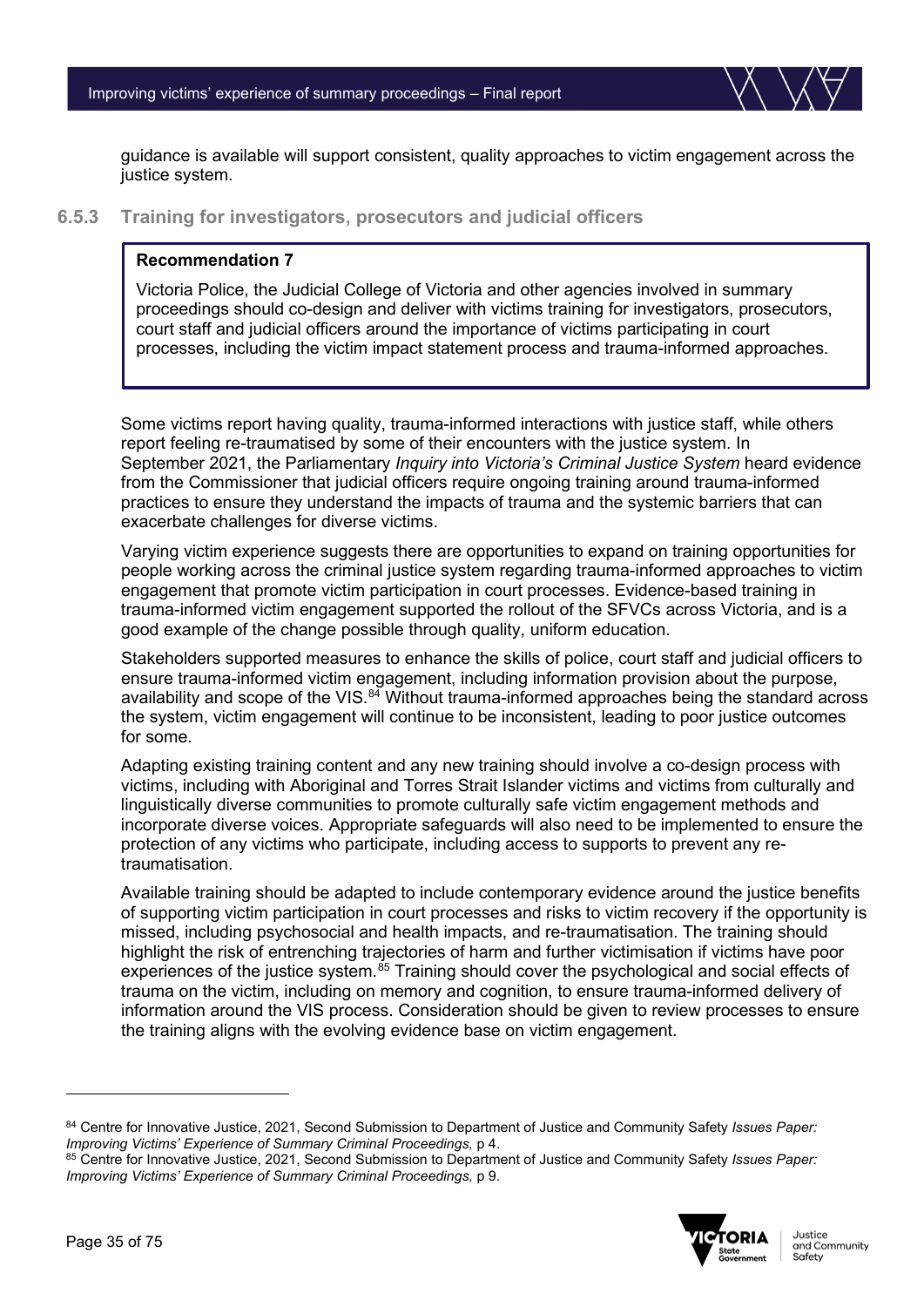

The review further notes that to be effective, any training or capacity building needs to be at all stages of the career pathway for police, prosecutors and other people involved in summary proceedings so that it builds consistent practice across the workforce.

#### **6.5.4 Reduce barriers to victim involvement in court proceedings**

#### **Recommendation 8**

The Government should further examine options to reduce barriers to victims participating in summary proceedings. This should be done through consultation with victims who face these additional barriers. Options to explore include:

- reviewing available victim resources to ensure they are trauma-informed and culturally safe, particularly for Aboriginal and Torres Strait Islander victims
- partnering with support services that work with particular groups of victims to enable them to help victims with the victim impact statement process (this could include training and support for such services, and engaging specialist services (such as LGBTIQ service providers) to train support services to increase their understanding of different barriers and how to tailor their support for victims through the criminal justice process)
- identifying and exploring opportunities to build or expand partnerships across agencies involved in summary proceedings, support services for victims and specialist services to support particular groups of victims with the victim impact statement process
- providing a 'translate function' and Easy English version of online victim impact statement forms to make them available to a range of culturally and linguistically diverse victims (content should also be provided in an easy-to-read format with standard margins, clear colour contrasts, and increased font size and spacing between paragraphs)
- providing guidance about the victim impact statement process in multiple languages, easyto-read formats and with accessible options to ensure all victims can access and understand information about victim impact statements.

Recommendations in this report address some barriers victims face. However, as consultations have highlighted, victims are not a homogenous group. The diverse backgrounds, contexts and experiences of victims shape how they are impacted by crime and their needs as they progress through the criminal justice process.

The department sought feedback from victims and victim representatives to understand what would improve their experience in summary proceedings and increase participation. Unfortunately, the impacts of the COVID-19 pandemic and constrained timeframes for the review meant some victims and victim organisations were unable to contribute to the development of reform options. Some options for reducing barriers were identified, but these require testing with a larger, diverse group of victims to ensure that implementation is effective, feasible and addresses the multiple barriers that intersectional victims face.

Given these considerations, the Government should consult a diverse range of victims to identify and test effective ways to address systemic barriers. There may be opportunities to further map existing supports and look to leverage existing relationships and resources so any resources that already exist can reach a greater number of victims.

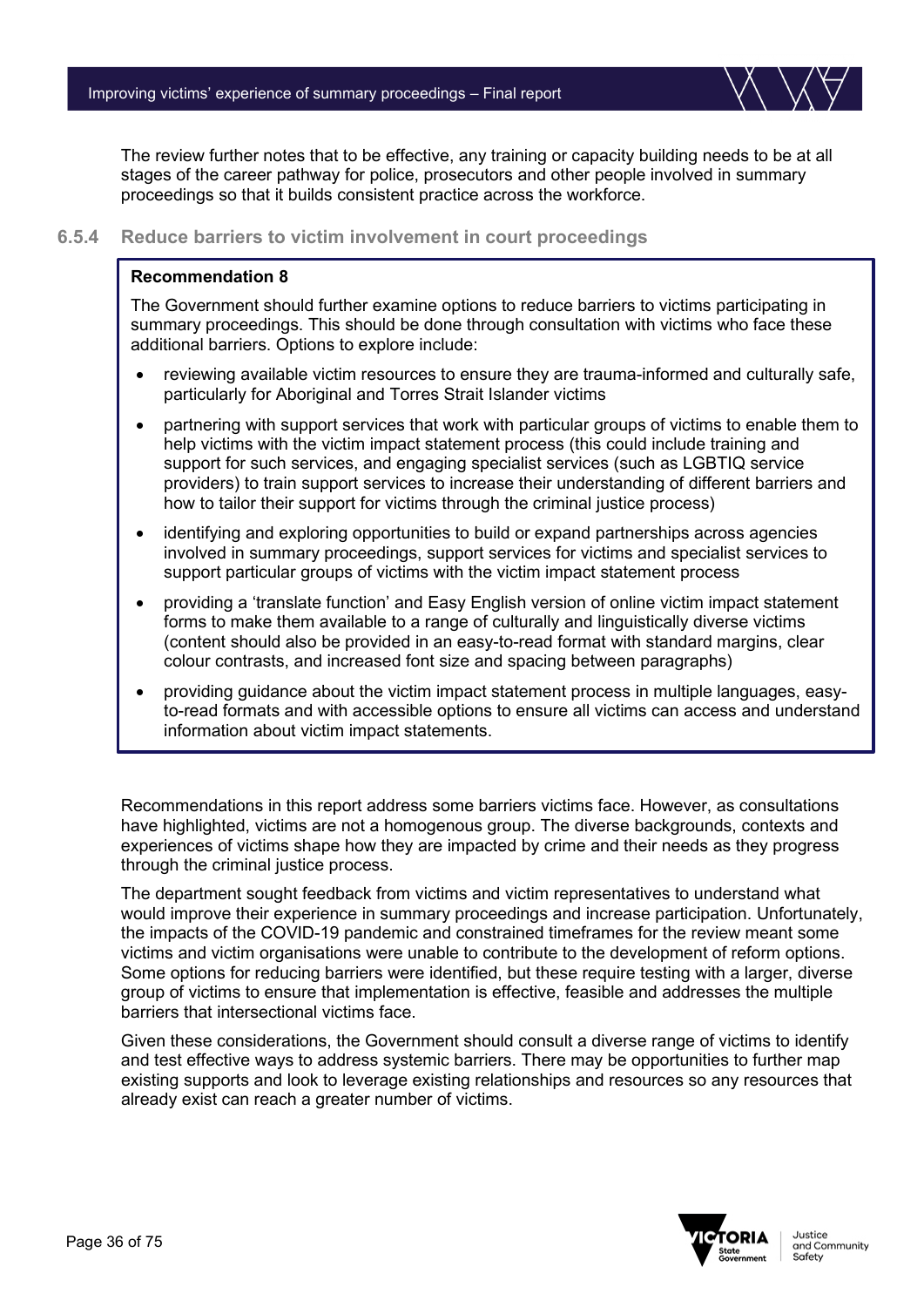

### **6.5.5 Options for collecting information around the impact of a crime on a victim**

### **Recommendation 9**

The Government should explore options for victims to provide information about victim impact where a victim impact statement has not yet been created. Options to explore include:

- material on victim impact provided at the time of making a statement to police
- technological options to collect information on victim experience that mitigate the risk of victims inadvertently creating differing accounts of the crime, for example, use of a privacy protected web form with targeted questions and capacity to upload medical or other documentation of harm
- giving victims an option to complete a preliminary questionnaire about the impacts of the offending at an early stage in proceedings to ensure this information is available when the matter goes to sentencing.

In assessing the merits of any options, careful consideration will need to be given to whether there are ways to mitigate the risk of victims being cross-examined on this information, thereby risking victims being re-traumatised by the process.

The VIS will remain the primary way in which a victim may inform the court about the impact of a crime on them. However, given the fast-paced nature of summary proceedings, it is appropriate to consider other options for ensuring that the court has information regarding victim impact, in circumstances where a victim has not had the opportunity to make a VIS before the court makes a sentence indication or sentences an offender.

In considering what options may be feasible, careful examination of the complexities associated with different approaches will be required. Some complexities that may arise include disclosure obligations, privacy issues, the risk of victims being cross-examined on the content of any statements they make, delayed victim impacts emerging after the information has been collected, the potential for victims to be re-traumatised through multiple recollections of distressing events and the need for careful management of victim expectations of justice outcomes. Despite these complexities, it is important that options are explored further, given the importance of victims being able to inform the court of the impact of an offence on them.

# **7. At-court support**

### **7.1 Context and current practice**

### **7.1.1 Attending court can be difficult and re-traumatising**

Recognising each victim is unique, there are some common reasons why it may be difficult for victims to attend court, including:

- having never been to court
- being unfamiliar with court rules, legal language and processes
- not knowing what to expect or what is expected of them
- the physical environment at some courts can be prohibitive, poorly laid out, crowded and noisy, making it difficult to find the right courtroom, or access any services or information

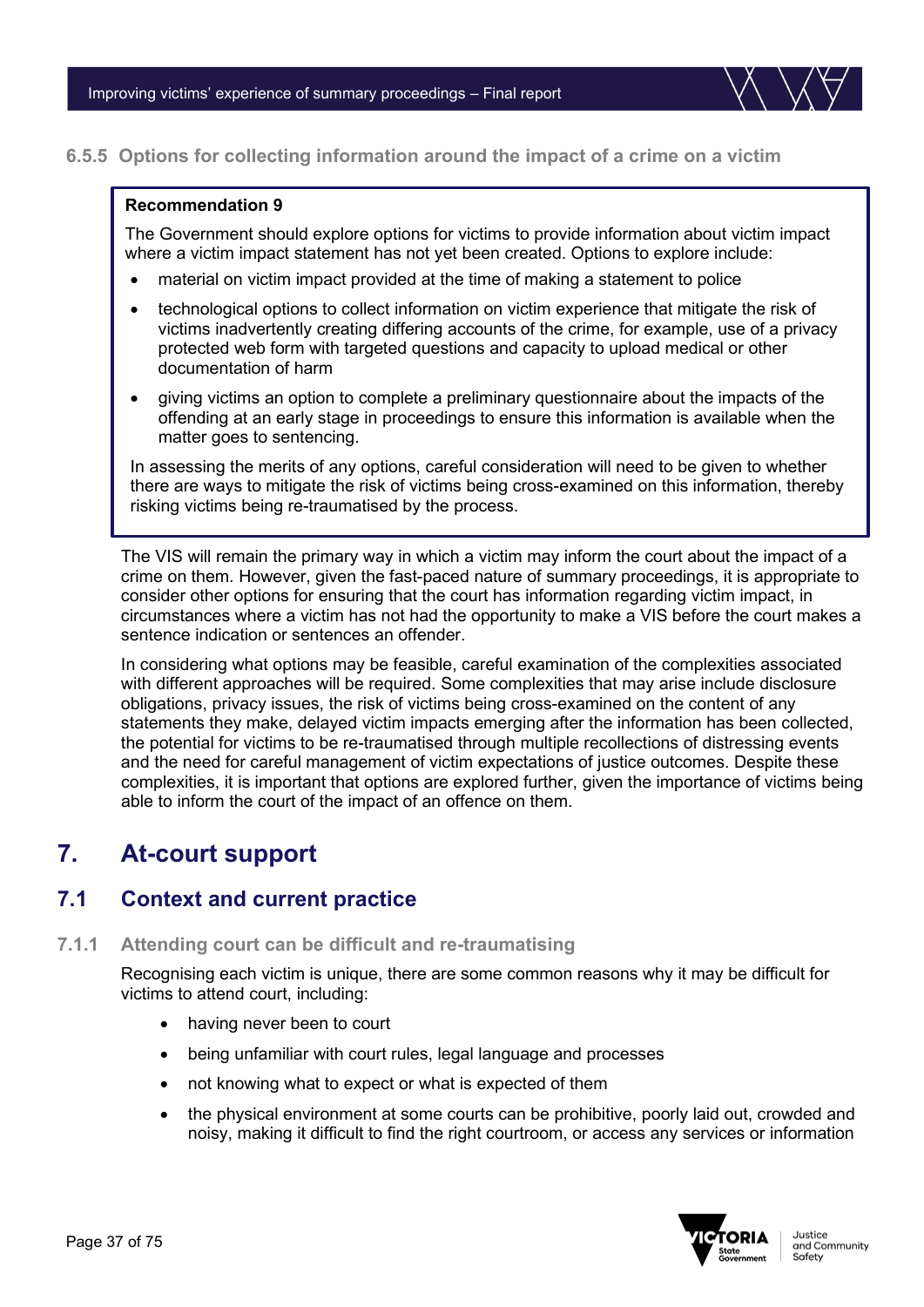

- finding previous experiences of the criminal justice process to be isolating or anxietyinducing, making them reluctant to attend court
- having to face the accused person or their supporters at court, fearing retaliation, or being concerned that the accused person could identify them if they are not known to each other
- the speed of court proceedings, with matters determined in a very short time, which can make victims feel rushed and overlooked
- being required to give evidence and be cross-examined by the accused person or their lawyer
- being required to relive the experience of the crime again, either by giving evidence or listening to the account of the offending being read to the court.

VSAC noted that 'as a victim survivor, an everyday person, going to court was like going to another country, with another culture, where people are speaking a language you don't understand. This impacts on your feeling of wellbeing, and confidence.<sup>'[86](#page-37-0)</sup>

Certain victims who already experience discrimination and marginalisation can face additional and intersecting barriers and challenges when participating in summary proceedings. For example:

- Aboriginal and Torres Strait Islander people may not find the court a culturally safe space
- culturally and linguistically diverse victims may face additional cultural and language barriers
- people with disabilities may experience additional accessibility issues and require reasonable adjustments to be made to be able to participate in summary proceedings
- children and young people may find court facilities are not age appropriate, have security features that may feel frightening and are confusing, intimidating, distressing and even unsafe $87$
- victims who were previously offenders can find attending court reminds them of past negative experiences.[88](#page-37-2)

### **7.1.2 Victims' support needs vary**

Victims attending court may have differing support needs. Regardless of what offence has been committed, its impact may vary between individual victims. Victims may also have differing levels of existing support available to them at court, such as friends or family members.

There are many different stages at which a victim may choose or be required to attend court (see flowchart of summary proceedings in section 2 of the report). This includes:

at an adjournment, for the case to be moved to another date

<span id="page-37-2"></span><sup>88</sup> Federation of Community Legal Centres, 2021, Submission to Department of Justice and Community Safety *Issues Paper: Improving Victims' Experience of Summary Criminal Proceedings,* p 14.



<span id="page-37-0"></span><sup>86</sup> Victim Survivors' Advisory Council, 2021, Joint Submission to the Department of Justice and Community Safety on the Review to Improve Victims' Experience of Summary Criminal Proceedings.

<span id="page-37-1"></span><sup>87</sup> Alannah & Madeline Foundation, 2021, Submission to Department of Justice and Community Safety survey on Engage Victoria, p 2; The Centre for Excellence in Child and Family Welfare, 2021, Submission to Department of Justice and Community Safety survey on Engage Victoria, p 1.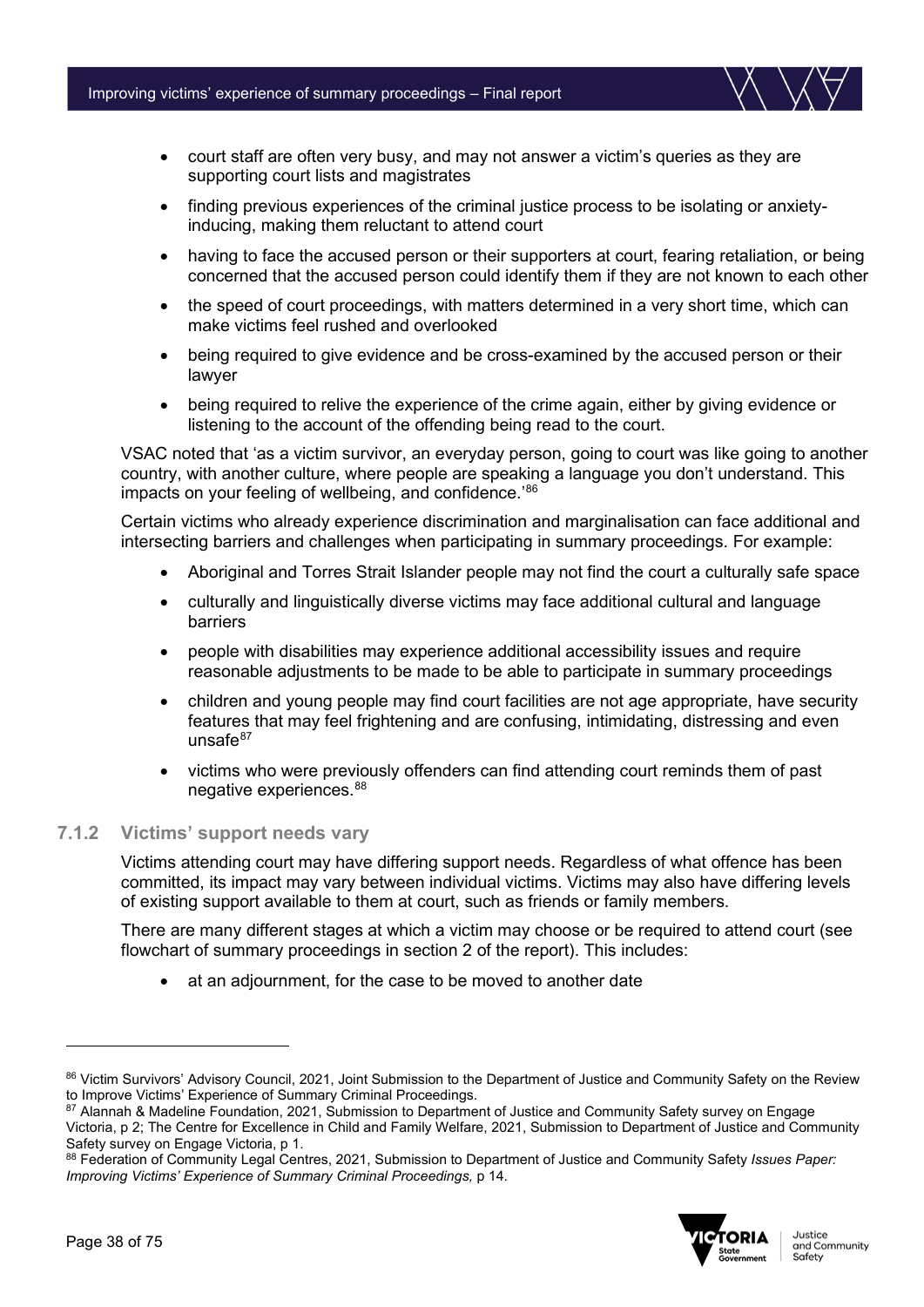

- as a witness giving evidence in a contested hearing, including being cross-examined by the accused person or their lawyer
- at a plea hearing, where a VIS may be read by the court, and the accused person may be sentenced.

Victims who give evidence as a witness may have greater support needs than victims at other stages in the court process, although it is acknowledged that victims are not a homogenous group, and their support needs will vary according to their individual circumstances. A victim who is a witness may have preferred not to attend court, but because they are a witness, they are required to attend by a court order.

### **7.1.3 Benefits of at-court support**

Appropriate victim-specific at-court support:

- helps reduce the trauma and stress victims may experience
- makes victims feel safer while they are at court because a support person is present or because measures are put into place to protect them at court
- improves victims' experience of the court process, their perceptions of fairness and their confidence in the legal system
- gives victims the courage to attend court and to return to court for subsequent hearings
- provides victims who are giving evidence with an opportunity to give their 'best evidence'. [89](#page-38-0)

### **7.1.4 The type of at-court supports varies**

Existing at-court support services are provided by different organisations and agencies, with varying levels of service provision, specialisation, eligibility and scope. The extent to which these services are available depends on several factors, including:

- the particular court the victim is attending
- the type of criminal matter
- the length of the hearing
- the characteristics of the victim (for example, whether the victim is a child)
- the available resources.

The table below provides a snapshot of some key at-court support services that can be available to victims in summary proceedings.<sup>[90](#page-38-1)</sup>

<span id="page-38-1"></span><sup>90</sup> The table only covers services whose specific role it is to provide support to court users; it does not cover Victoria Police, the prosecution, legal services or court registry staff. It also does not cover at-court support services in indictable proceedings, such as the Victims and Witness Assistance Service (Office of Public Prosecutions).



<span id="page-38-0"></span><sup>89</sup> Centre for Innovative Justice, 2021, Second Submission to Department of Justice and Community Safety *Issues Paper: Improving Victims' Experience of Summary Criminal Proceedings*, p 2; Consultation with victim representatives of the Victims of Crime Consultative Committee, 2021; Royal Commission into Institutional Responses to Child Sexual Abuse, 2017, *Criminal Justice Report,* Parts VII to X and Appendices, p 5; Victorian Law Reform Commission, 2016, *The Role of Victims of Crime in the Criminal Trial Process,* p 104, 107.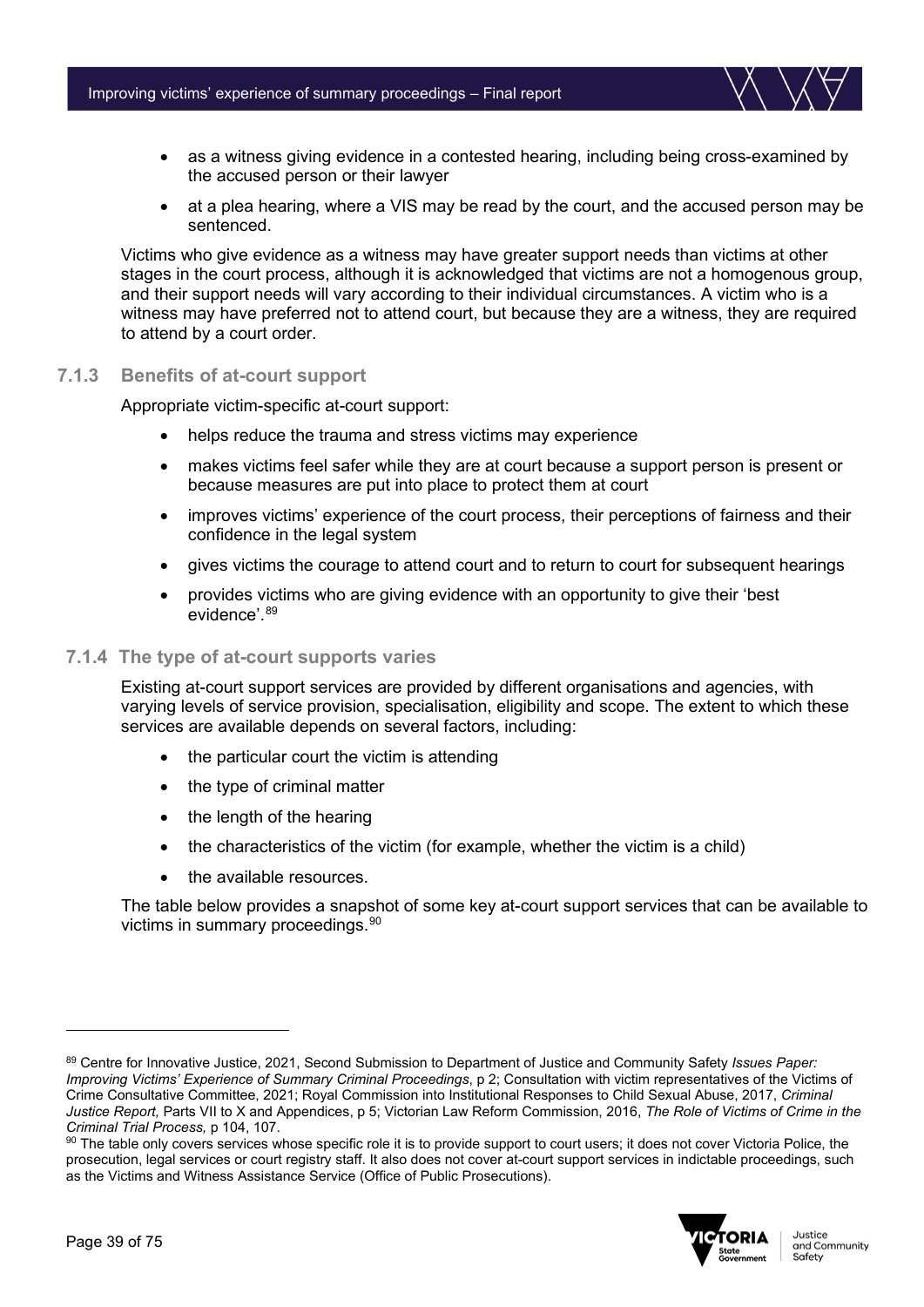### Improving victims' experience of summary proceedings – Final report



| <b>Service</b>                                                   | <b>Support provided at court</b>                                                                                                                                                                                                                                                                                                                                                                                                                                                                         | <b>Scope</b>                                                                                                                                                                                         |
|------------------------------------------------------------------|----------------------------------------------------------------------------------------------------------------------------------------------------------------------------------------------------------------------------------------------------------------------------------------------------------------------------------------------------------------------------------------------------------------------------------------------------------------------------------------------------------|------------------------------------------------------------------------------------------------------------------------------------------------------------------------------------------------------|
| <b>Court Network</b>                                             | Court Network is a free confidential community service<br>provided by volunteers that enables court users<br>(including victims) in certain lower courts to better<br>understand and navigate the court system by providing<br>non-legal support, information and referrals. For<br>example, it can explain how the courts operate,<br>accompany court users in the courtroom, provide court<br>users with a safe place in court and help explain<br>decisions that affect court users.                  | Available at certain<br>Children's and Magistrates'<br>Courts.<br>Generalist support service<br>(available to all court users).                                                                      |
| <b>Court Support</b><br>Coordinator                              | Certain Children's Courts have Court Support<br>Coordinators, who are specialist members of court staff<br>who provide services to all court users, including<br>victims. For example, Court Support Coordinators can<br>provide court users with information about the court<br>process, assist them to navigate where they need to go<br>in court, alleviate distress and anxiety felt while<br>attending court and provide emotional support to people<br>who are upset or seeking help.              | Available at certain<br>Children's Courts.<br>Generalist support service<br>(available to all court users).                                                                                          |
| <b>Child Witness</b><br>Service                                  | The Child Witness Service offers support and<br>preparation for children and young people (including<br>victims) who may be required to give evidence at court<br>in cases that involve a violent crime.                                                                                                                                                                                                                                                                                                 | Availability limited by age<br>and crime type.<br>Specialised victim / witness<br>support service.                                                                                                   |
| Intermediary<br>Program                                          | Intermediaries are skilled communication specialists<br>who assess and facilitate communication between<br>vulnerable people and the courts and ensure<br>communication with witnesses (including victims) is as<br>complete, coherent and accurate as possible.<br>Intermediaries are available for children and for adults<br>with a cognitive impairment giving evidence in sexual<br>offence and homicide court matters, including hearings<br>of summary sexual offences in the Magistrates' Court. | Available at the Children's<br>and Magistrates' Courts in<br>Melbourne.<br>Availability limited by age /<br>disability status and crime<br>type.<br>Specialised victim / witness<br>support service. |
| Koori Court<br>Officers / Koori<br>Engagement<br><b>Officers</b> | Koori Court Officers can assist Koori Court users,<br>including working with the Koori community to help<br>understand the court process and providing non-legal<br>advice and support.                                                                                                                                                                                                                                                                                                                  | Limited to Magistrates'<br>Court venues where a Koori<br>Court is located.<br>Generalist support service<br>(available to Aboriginal and<br>Torres Strait Islander court<br>users).                  |
| <b>Specialist Family</b><br><b>Violence Courts</b><br>(SFVCs)    | SFVCs have family violence practitioners who provide<br>non-legal information, support and referrals for family<br>violence victims. In addition, some Magistrates' Court<br>locations have LGBTIQ Family Violence Practitioners,<br>which have received specific training to be sensitive to<br>the needs of LGBTIQ court users, and some courts<br>have Koori Family Violence Practitioners with specialist<br>cultural and family violence knowledge.                                                 | Available at certain<br>Magistrates' Court locations.<br>Availability limited to family<br>violence victims.                                                                                         |

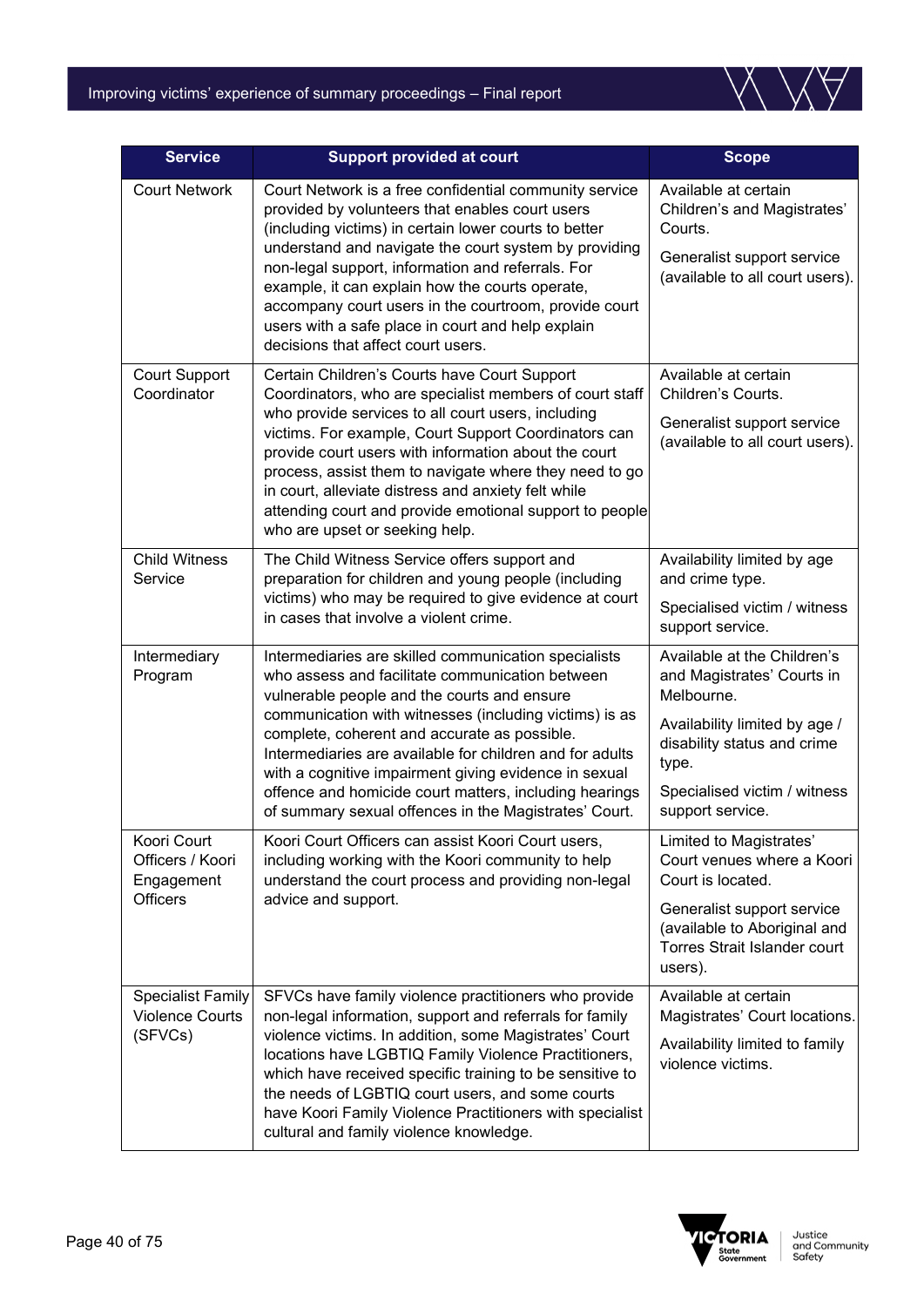

| <b>Service</b>                                 | <b>Support provided at court</b>                                                                                                                                                                                                                                                                                                                                                                                                                                                                                 | <b>Scope</b>                                                                                                                                                                                                                               |
|------------------------------------------------|------------------------------------------------------------------------------------------------------------------------------------------------------------------------------------------------------------------------------------------------------------------------------------------------------------------------------------------------------------------------------------------------------------------------------------------------------------------------------------------------------------------|--------------------------------------------------------------------------------------------------------------------------------------------------------------------------------------------------------------------------------------------|
| Sudanese<br><b>Cultural Support</b><br>Program | The Sudanese Cultural Support Program provides<br>appropriate cultural support for families of Sudanese<br>and South Sudanese background appearing in the                                                                                                                                                                                                                                                                                                                                                        | Available at the Children's<br>Court in Melbourne (with<br>expansion plans).                                                                                                                                                               |
|                                                | Children's Court and improves their understanding of<br>court processes. <sup>91</sup>                                                                                                                                                                                                                                                                                                                                                                                                                           | Generalist support service<br>(available to Sudanese and<br>South Sudanese court<br>users).                                                                                                                                                |
| <b>Children Ahead</b>                          | The Children Ahead Program is an intensive support                                                                                                                                                                                                                                                                                                                                                                                                                                                               | Availability limited by age.                                                                                                                                                                                                               |
| Program<br><b>Cubby House</b><br>Model         | and recovery program that supports children and young<br>people who are victims of crime and other forms or<br>trauma. The program has supported children and young<br>people to attend court and provide VISs.<br>The Cubby House Model provides a physical space and<br>support service for children and young people at court.<br>It provides a secure, child and youth-friendly space with<br>a calming atmosphere to reduce anxiety and fear. It is<br>staffed by skilled and experienced youth workers who | The Cubby House model is<br>available at the Children's<br>Courts in Melbourne and<br>Broadmeadows for children<br>who are in emergency care<br>or otherwise in the care of<br>and the Department of<br>Families, Fairness and<br>Housing. |
| (Alannah &<br>Madeline<br>Foundation)          |                                                                                                                                                                                                                                                                                                                                                                                                                                                                                                                  |                                                                                                                                                                                                                                            |
|                                                | provide emotional support to children, help them<br>understand what is happening, and help ensure other<br>professionals communicate appropriately with children.                                                                                                                                                                                                                                                                                                                                                | Generalist support service<br>(available to children and<br>young people).                                                                                                                                                                 |
| <b>Victims</b><br>Assistance<br>Program (VAP)  | The VAP provides ongoing support and case<br>management for victims of a crime against the person.                                                                                                                                                                                                                                                                                                                                                                                                               | Availability limited by crime<br>type and at-court support<br>provided on an 'as needs'<br>basis by individual VAP<br>case managers and subject<br>to overall case load and<br>resources.                                                  |
|                                                |                                                                                                                                                                                                                                                                                                                                                                                                                                                                                                                  | Specialised victim / witness<br>support service.                                                                                                                                                                                           |

# **7.2 Areas for improvement**

### **7.2.1 Victim awareness of existing at-court support services**

Despite the existence of support services whose role is to help court users in summary proceedings, victims may not be made aware of these services and the assistance they can provide. For example, victim representatives of the VOCCC commented they knew of instances where victims did not know what support might be available to them, and how to access it.<sup>[92](#page-40-1)</sup> Many respondents to the Engage Victoria survey for this review noted they did not access support services at court because they were not aware if any support services were available.<sup>[93](#page-40-2)</sup>

<span id="page-40-2"></span><sup>93</sup> See Appendix C, Review to improve victims' experience of summary criminal proceedings, Engage Victoria data, August 2021: 42.11% of respondents indicated that they did not access support services at court because they were not aware if any support services were available.



<span id="page-40-0"></span><sup>91</sup> Children's Court of Victoria, *Annual Report 2019-20*, p 58.

<span id="page-40-1"></span><sup>92</sup> Consultation with victim representatives of the Victims of Crime Consultative Committee, 2021.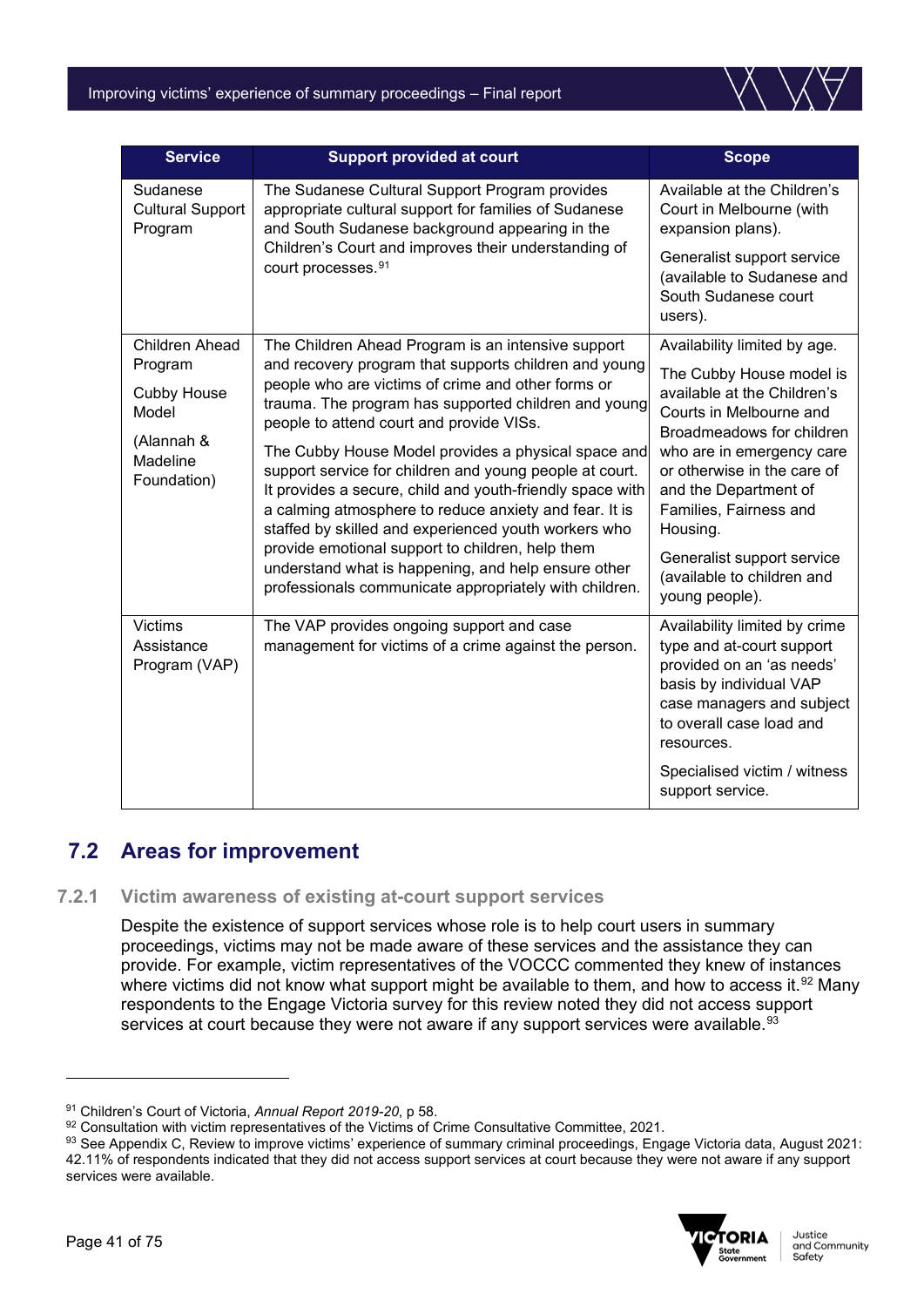Domestic Violence Victoria (DVV) and Domestic Violence Resource Centre Victoria (DVRCV) also noted access to court-based support services largely depends on the information victims are given about the services, their ability to understand and navigate these services, and whether relevant services are available at the court victims attend. In many cases victims did not receive information about support services from police and relied on police making referrals to services. For example, the CIJ, in its *Strengthening Victoria's Victim Support System: Victim Services Review Final Report,* provided an example of a child who was not referred to any support services by police and attended court unsupported, despite being eligible for assistance from the Child Witness Service. The CIJ commented that whereas matters not referred by police would ordinarily be identified on referral to the OPP, this safety net is missing for matters processed in summary proceedings.<sup>[94](#page-41-0)</sup>

The CIJ also found evidence that some groups of victims are under-represented in the Child Witness Service, despite having disproportionately high rates of victimisation. This includes children and young people from Aboriginal and Torres Strait Islander communities and those within the out-of-home care and youth justice systems. This suggests groups which are over-represented as victims can be under-represented in accessing victim support. [95](#page-41-1)

The fast-paced nature of summary proceedings, particularly when there is little notice of a matter proceeding, can mean victims do not have the time or opportunity to access supports before attending court. DVV and DVRCV indicated victims often do not have time to access services before attending court, which impacts their ability to make informed decisions about their safety.<sup>[96](#page-41-2)</sup>

If victims are not aware of available services before attending court, it may make it more difficult for them to seek help or ask about available services when they arrive at court. Victims may also find it difficult to distinguish between various people and their roles in court.

### **7.2.2 Inconsistencies in available at-court support services may be detrimental to victims**

There is no specialised victim support service providing at-court support to all victims in summary proceedings. Victim representatives of the VOCCC identified the absence of a specialised 'victims' advocate' role at court as a deficiency with the current system.<sup>[97](#page-41-3)</sup> Existing at-court support services offer different types of assistance to court users, depending on various factors, such as the court venue and the type of criminal matter.

There are some benefits to separating the roles among different support services. For example, support services can:

- develop specialised knowledge and skills
- focus on their specific functions or group of victims.

However, separating services in such ways may be confusing for victims. It makes it harder for victims to navigate what services are available and whether they are eligible for these supports. Victims may also be forced to tell their story repeatedly to different services or may disengage from services completely.<sup>[98](#page-41-4)</sup> In addition, the current system may lead to:

<span id="page-41-2"></span>96 Domestic Violence Victoria and Domestic Violence Resource Centre Victoria, 2021, Submission to Department of Justice and Community Safety *Issues Paper: Improving Victims' Experience of Summary Criminal Proceedings*, p 11.

<span id="page-41-3"></span>97 Consultation with victim representatives of the Victims of Crime Consultative Committee, 2021.

<span id="page-41-4"></span><sup>98</sup> Centre for Innovative Justice, 2020, *Improving Support for Victims of Crime: Key Practice Insights*, p 45.



<span id="page-41-0"></span><sup>94</sup> Centre for Innovative Justice, 2021, Second Submission to Department of Justice and Community Safety *Issues Paper: Improving Victims' Experience of Summary Criminal Proceedings,* p 7; Centre for Innovative Justice, 2020, *Strengthening Victoria's Victim Support System: Victim Services Review Final Report*, p 207.

<span id="page-41-1"></span><sup>95</sup> Centre for Innovative Justice, 2021, Second Submission to Department of Justice and Community Safety *Issues Paper: Improving Victims' Experience of Summary Criminal Proceedings, p 7. The Department of Justice and Community Safety is* currently undertaking work to implement the recommendations of the Centre for Innovative Justice.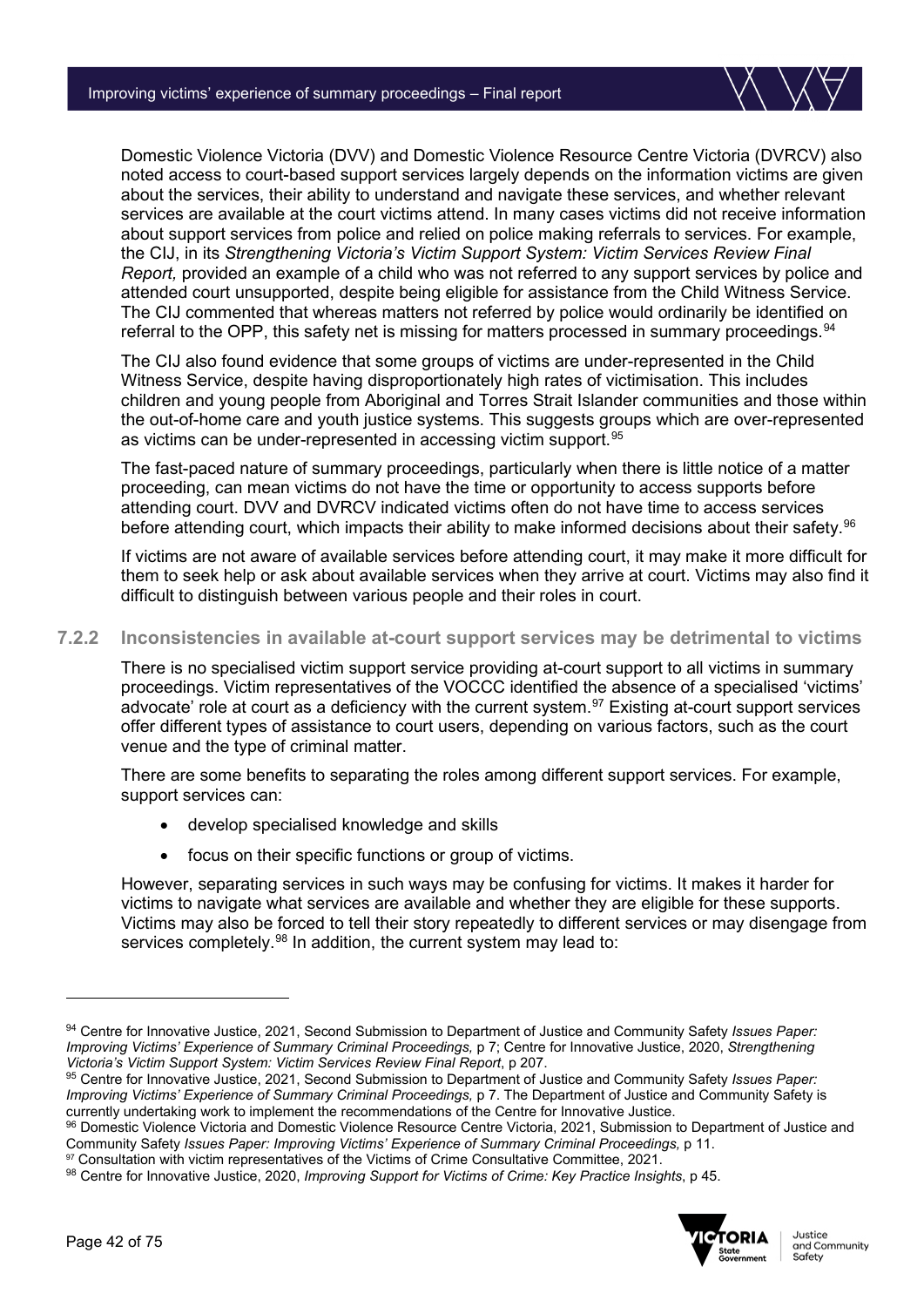

- inconsistencies in the type and level of support that is provided by each support service
- gaps in coverage resulting in no support being available for certain victims<sup>[99](#page-42-0)</sup>
- service duplication in certain areas.

For example, Victoria Legal Aid (VLA) has noted that 'while current services are incredibly valuable, there is a general discrepancy in the availability of services, the types of services, and the expertise of services across court locations in Victoria.['100](#page-42-1)

The CIJ also highlighted clear discrepancies in the support available for certain groups of witnesses, including victims, arguing these service gaps increase the risk that proceedings in summary courts will re-traumatise victims who are unsupported to participate, as well as adversely impact the quality of evidence provided.<sup>[101](#page-42-2)</sup>

DVV and DVRCV commented on the inconsistency of available support services, noting it had been exacerbated by the introduction of SFVCs because victims who attend those courts can access different services than those available at other Magistrates' Court venues. DVV and DVRCV argue these inconsistencies, and demand for services exceeding availability, result in victims not having access to appropriate support to meet their needs, create barriers in navigating the complex justice system and can impact on victims' risk and safety. [102](#page-42-3)

Victim representatives from the VOCCC highlighted the lack of at-court support and recommended that on-site victim support workers could make a significant difference for victims in this process. [103](#page-42-4)

### **7.2.3 Access to support services**

Victims who cannot access or are not aware of at-court support services either have to navigate the court system alone, or seek out other sources for assistance, such as Victoria Police or court staff. Over-relying on such agencies to support victims may not be appropriate, as they may not have specialist expertise or enough time to give victims the attention they need because of their other duties. This may adversely affect victims and the efficiency of the court system broadly.

The CIJ, noting the lack of specialist witness support for adult victims participating in summary matters, suggested it meant most people who experience crime have to navigate stressful court proceedings largely unassisted, potentially compounding trauma and impacting negatively on people's ability to recover from experiences of victimisation. It also compromises their ability to exercise their rights under the Victims' Charter.<sup>[104](#page-42-5)</sup> DVV and DVRCV, as well as victim representatives of VSAC and the VOCCC, also highlighted navigating the court system alone can be distressing and confusing for victims. [105](#page-42-6)

<span id="page-42-6"></span><sup>&</sup>lt;sup>105</sup> Consultation with victim representatives of the Victims of Crime Consultative Committee, 2021; Domestic Violence Victoria and Domestic Violence Resource Centre Victoria, 2021, Submission to Department of Justice and Community Safety *Issues Paper: Improving Victims' Experience of Summary Criminal Proceedings, p 11; Victim Survivors' Advisory Council, 2021, Joint* Submission to the Department of Justice and Community Safety on the Review to Improve Victims' Experience of Summary Criminal Proceedings.



<span id="page-42-0"></span><sup>99</sup> See Appendix C, Review to improve victims' experience of summary criminal proceedings, Engage Victoria data, August 2021: 15.79% of respondents indicated that they did not access support services at court because there were no support services available that met their needs.

<span id="page-42-1"></span><sup>100</sup> Victoria Legal Aid, 2021, Submission to Department of Justice and Community Safety *Issues Paper: Improving Victims' Experience of Summary Criminal Proceedings,* p 11.

<span id="page-42-2"></span><sup>101</sup> Centre for Innovative Justice, 2021, Second Submission to Department of Justice and Community Safety *Issues Paper: Improving Victims' Experience of Summary Criminal Proceedings*, p 5.

<span id="page-42-3"></span><sup>102</sup> Domestic Violence Victoria and Domestic Violence Resource Centre Victoria, 2021, Submission to Department of Justice and Community Safety *Issues Paper: Improving Victims' Experience of Summary Criminal Proceedings,* p 10.

<sup>103</sup> Consultation with victim representatives of the Victims of Crime Consultative Committee, 2021.

<span id="page-42-5"></span><span id="page-42-4"></span><sup>104</sup> Centre for Innovative Justice, 2021, Second Submission to Department of Justice and Community Safety *Issues Paper: Improving Victims' Experience of Summary Criminal Proceedings*, p 8.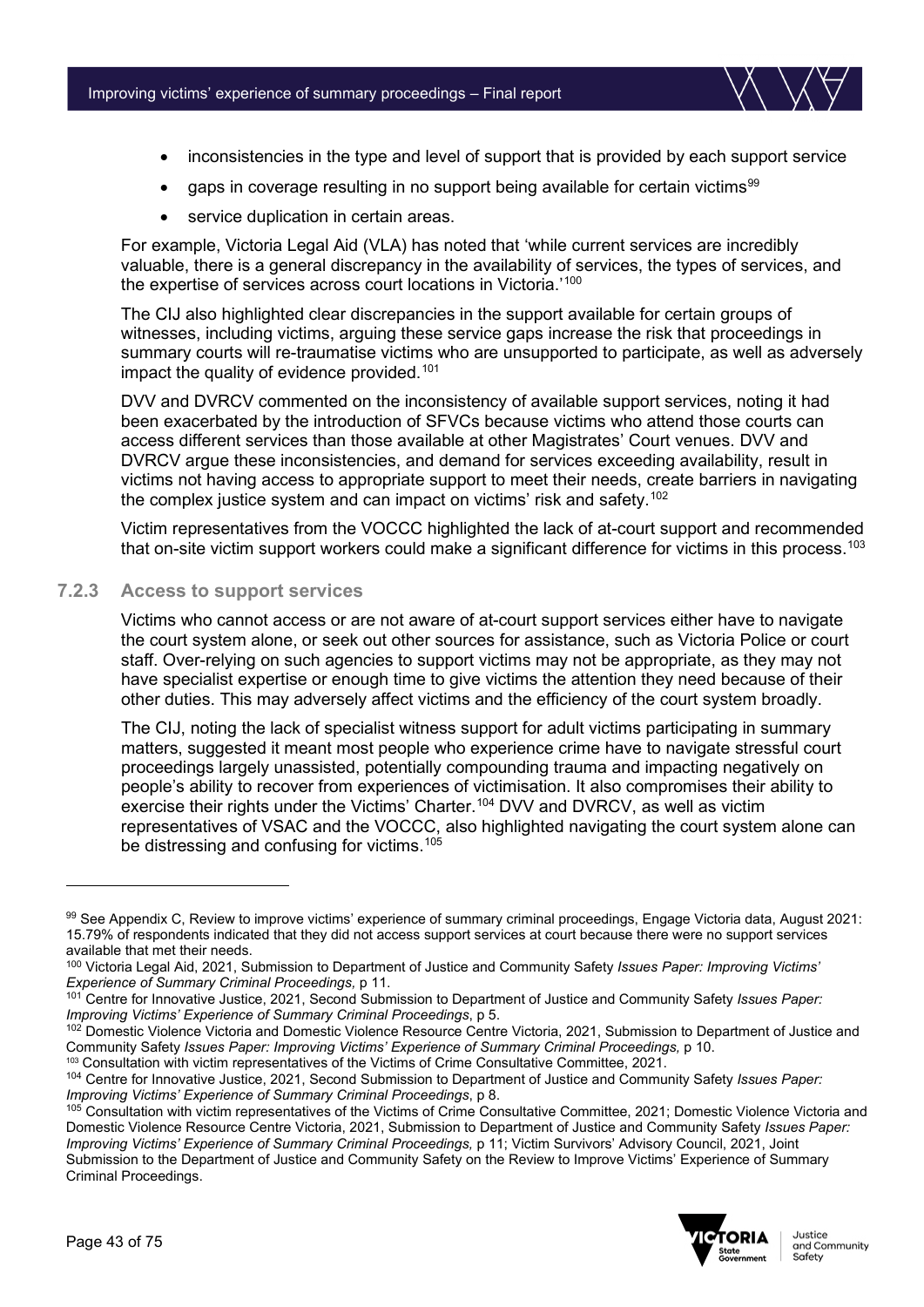

### **7.3 Recommendations**

**7.3.1 Increase awareness of at-court support services for victims**

### **Recommendation 10**

Agencies involved in summary proceedings should increase awareness of at-court support services for victims. Proposals to raise awareness of at-court support include:

- developing comprehensive resources on summary proceedings (as outlined in Recommendation 1)
- making victim information and resources available in a single place (as outlined in Recommendation 2)
- strengthening existing processes and/or establishing new processes for agencies to link victims with support services prior to court.

Given the difficulties outlined in section 7.1.1 of the report, agencies involved in summary proceedings should increase awareness of at-court support services for victims.

Victim representatives of the VOCCC noted the importance of victims knowing what services are available to them, and how to access them. This would make the process a lot easier and empower victims in the process.**[106](#page-43-0)**

The review proposes that awareness about at-court support can be raised by:

- improving information provision regarding the availability of at-court support services
- increasing the visibility of at-court support services to the community
- connecting victims to at-court support services at the earliest opportunity.

It is not intended for the list of following proposals on how to increase awareness of at-court support services to be exhaustive.

### **Improve information provision regarding at-court support services**

The review suggests that the development of comprehensive resources on summary proceedings, as outlined in Recommendation 1, will improve information provision regarding at-court support services.

### **Increase visibility of at-court support services to the community**

The review suggests that making victim information and resources available in a single place, as outlined in Recommendation 2, will increase the visibility of at-court services to the community.

**Connect victims to at-court support at the earliest opportunity** 

Stakeholders noted the importance of establishing processes for Victoria Police, the courts, out-ofcourt support services, community legal centres and other relevant agencies to link victims with a support service prior to court.<sup>[107](#page-43-1)</sup>

<span id="page-43-1"></span><sup>107</sup> Court Network, 2021, Submission to Department of Justice and Community Safety *Issues Paper: Improving Victims' Experience of Summary Criminal Proceedings*; Victoria Police, 2021, Submission to Department of Justice and Community Safety *Issues Paper: Improving Victims' Experience of Summary Criminal Proceedings.*



<span id="page-43-0"></span><sup>106</sup> Consultation with victim representatives of the Victims of Crime Consultative Committee, 2021.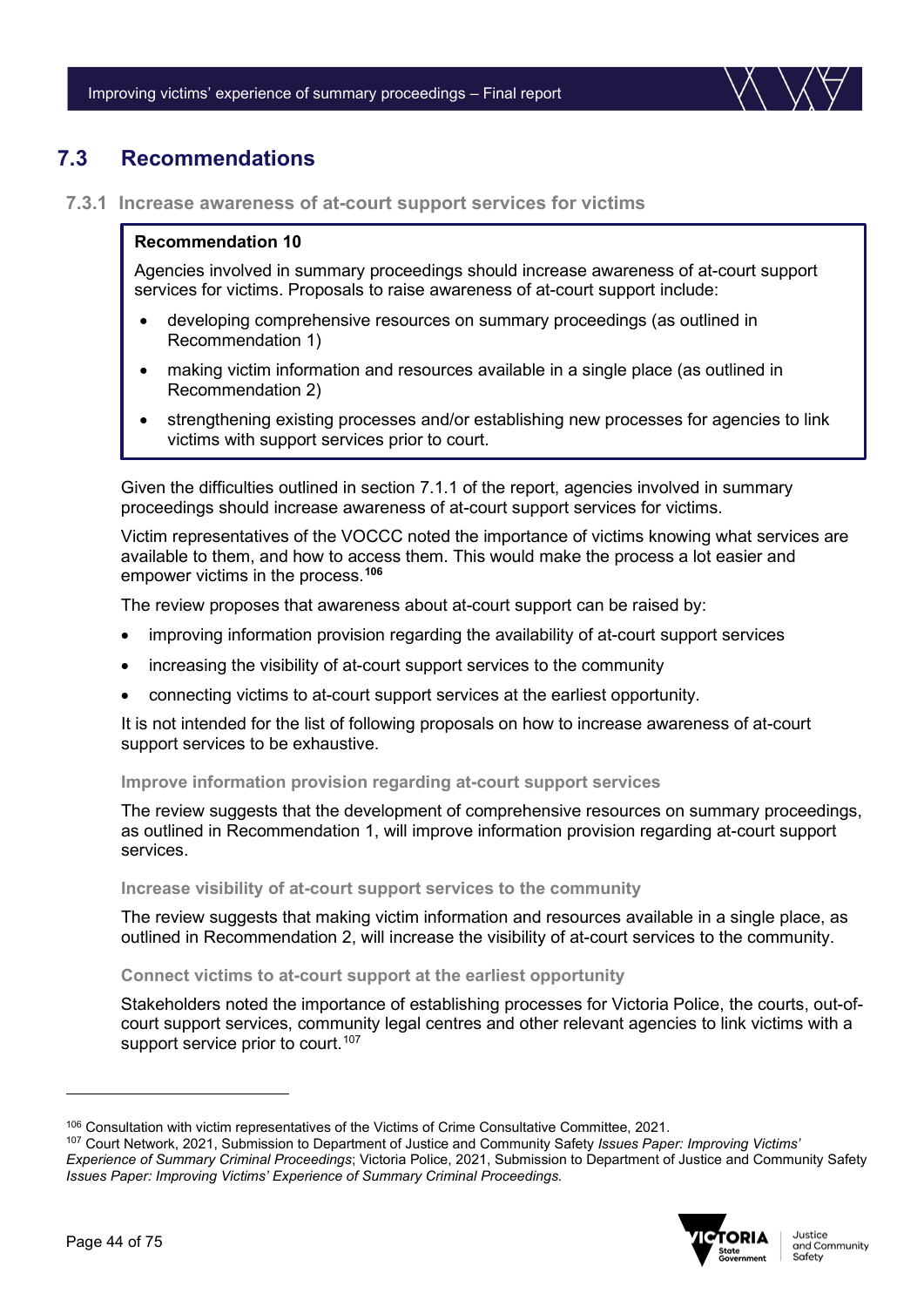DVV and DVRCV proposed that linking victims to support services before attending court can increase their awareness and understanding of available support in court and during proceedings. Providing support services, both before and during court proceedings, is likely to also result in victims staying engaged in the process.**[108](#page-44-0)**

The review acknowledges that some victims may not be able to identify or articulate their needs or may feel overwhelmed by too much information at this stage. In some cases, there may be no appropriate services to link an individual victim to. It is critical there are multiple points in the system that can offer victims referral and information to at-court support services to ensure victims:

- are given several opportunities to engage with support services, if they wish to, including adjusting or connecting with new supports as required<sup>[109](#page-44-1)</sup>
- do not 'slip through the cracks' if they are missed at the initial point of contact (for example, if Victoria Police do not refer a victim to a support service, the opportunity to be linked into supports can occur elsewhere to avoid victims attending court without having received any support).

The CIJ, in its report, proposed a service model for victims that emphasises the role of warm referrals of victims to appropriate services at multiple stages throughout a victim's engagement with support services, in order to meet the individual needs of victims. This includes referral to Court Network so victims can speak to the Court Network volunteer who will be supporting them at court in advance of the hearing day[.110](#page-44-2)

Agencies involved in summary proceedings should strengthen existing processes and/or establish new processes to link victims with support services prior to court to ensure that victims are connected to at-court support services at the earliest opportunity.

### **7.3.2 Develop best practice standards for at-court support services**

### **Recommendation 11**

The Government should, in collaboration with victims, develop best practice standards for atcourt support services to enable existing and new support services to offer victims high quality and consistent at-court support.

**The Government and victims should develop best practice guide for at-court support services**

**Appendix F** outlines stakeholder feedback on what roles and abilities at-court support services should have. The Government should rely on these considerations to develop a best practice guide for at-court support services. The Government should develop the best practice guide together with victims to ensure that it reflects the lived experience of victims who have experienced summary proceedings. This includes victims who face additional barriers when participating in summary proceedings, as identified in section 4.3 of the report.

Best practice standards will assist existing and new support services to offer victims high quality and consistent at-court support. It is not intended for the best practice guide to limit or place undue directions on the courts or on the magistrates' powers to control proceedings as they see fit.

<span id="page-44-2"></span><sup>110</sup> Centre for Innovative Justice, 2020, *Strengthening Victoria's Victim Support System: Victim Services Review Final Report*, p 128-129.



<span id="page-44-0"></span><sup>108</sup> Domestic Violence Victoria and Domestic Violence Resource Centre Victoria, 2021, Submission to Department of Justice and Community Safety *Issues Paper: Improving Victims' Experience of Summary Criminal Proceedings,* p 12.

<span id="page-44-1"></span><sup>109</sup> Centre for Innovative Justice, 2020, *Improving Support for Victims of Crime: Key Practice Insights*, p 19-20.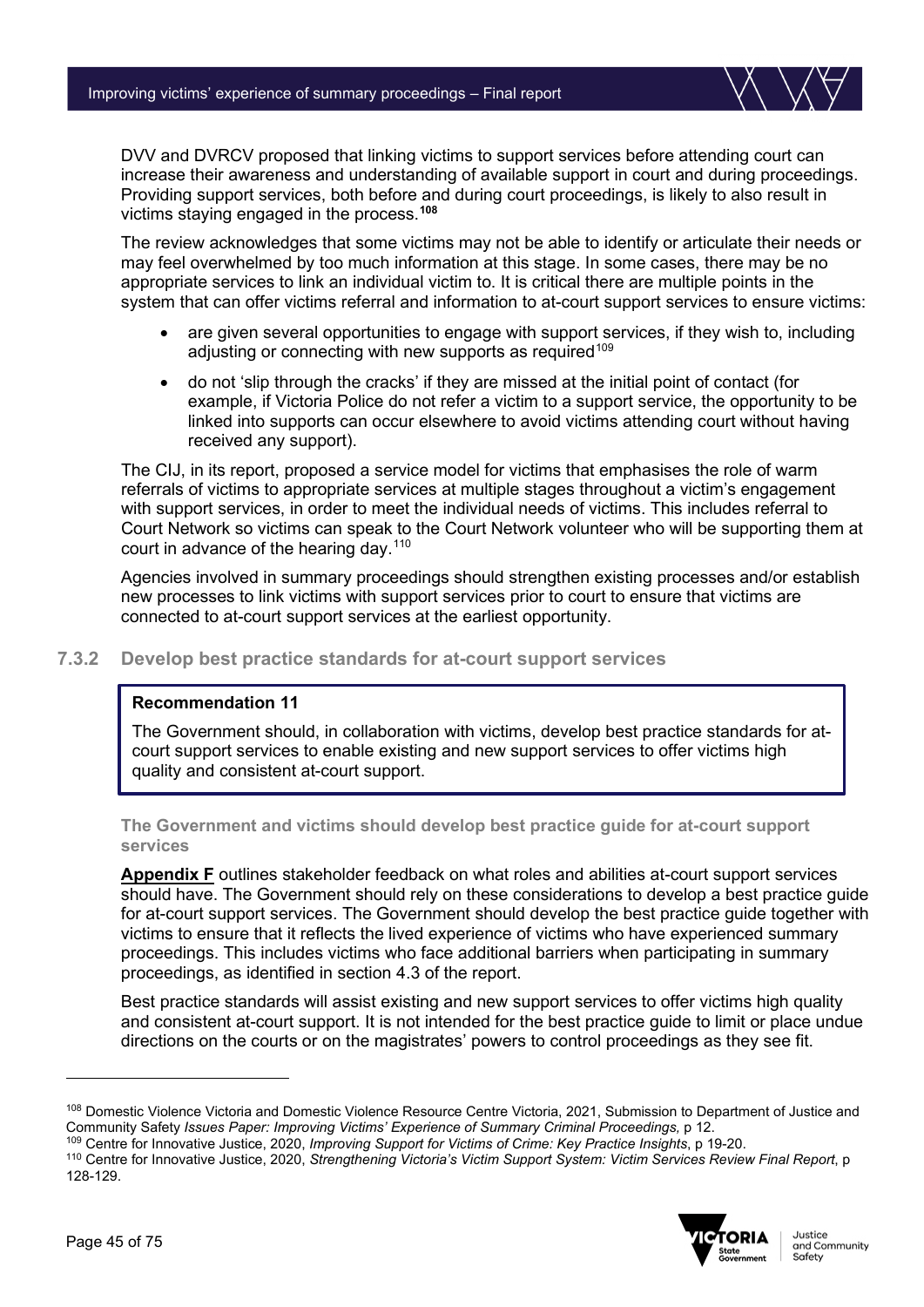Improvements to at-court support services require investment and ongoing resourcing to ensure support services can meet demand and deliver appropriate support to victims. The review has acknowledged this stakeholder feedback in developing the considerations for a best practice guide.

### **Considerations for best practice guide**

The review proposes the Government and victims take the following considerations into account when developing the best practice guide:

- victim support must be available before, during and after court
- at-court support services should:
	- o adopt a trauma-informed approach
	- o provide active advice to victims
	- o provide advice tailored to victims' individual needs
	- $\circ$  be culturally appropriate
	- $\circ$  be easy to access and navigate
	- $\circ$  be co-designed with victims
- further consideration is required to decide who is best placed to provide at-court support services.

When considering what particular support should be provided at court, the review suggests that atcourt support services should:

- be able to respond to victims' safety concerns
- provide information about the court process
- provide practical and emotional support to victims while at court
- assist victims to participate in summary proceedings
- help victims identify other supports.

Further detail about these considerations is available in **Appendix F**.

# **8. The COVID-19 pandemic and its impacts**

### **8.1 Context and current practice**

### **8.1.1 Court operations and at-court support services**

Since 2020, the COVID-19 pandemic has significantly disrupted the operations of the lower courts, with courts forced to move from in-person, paper-based courts to courts that could hear matters online and operate in a digital environment. For example, the Melbourne Magistrates' Court launched the 'Online Magistrates' Court' to enable the Court to use video technology to hear matters online, with parties appearing from remote locations (such as their homes or police stations) via WebEx. Since its establishment, all staff and magistrates have been trained to use the technology and the Court has expanded the range of matters that can be heard online.<sup>[111](#page-45-0)</sup>



<span id="page-45-0"></span><sup>111</sup> Magistrates' Court of Victoria, *Annual Report 2019-20*, p 16.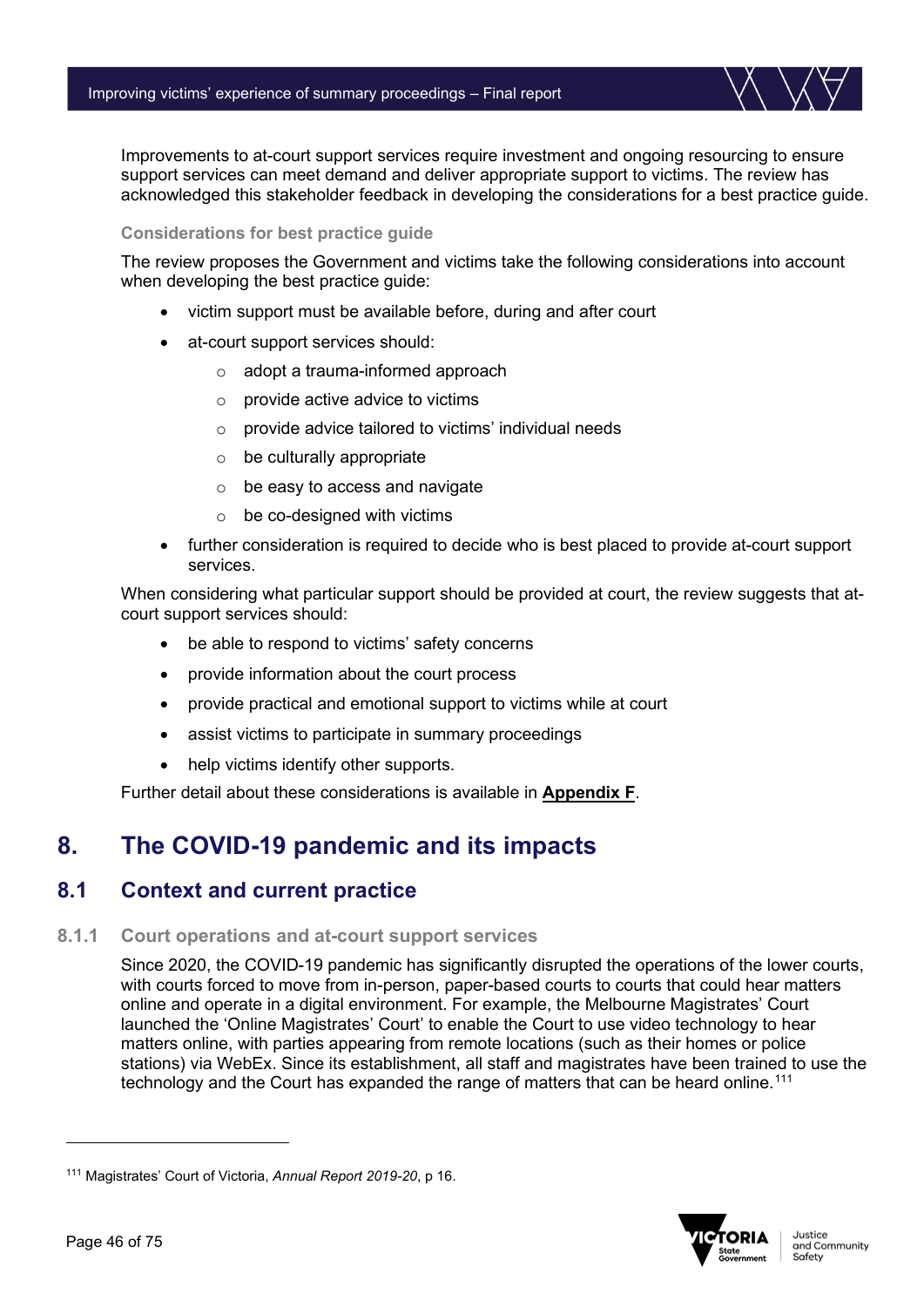The courts' transformation to online court hearings impacted support services' ability to assist victims appearing in those online court hearings and changed the type of help needed. For example, after the Children's Court moved online, the Court Support Coordinator role adapted to be able to help court users access and participate in online court hearings. Following a referral from court staff, Court Support Coordinators contact the person to ensure they understand the process, confirm how they will participate, assist with accessing any relevant documents and provide support and debrief throughout. Court Support Coordinators have found the contact often decreased parties' stress and anxiety. It also provided a consistent contact person for them if they had further needs or questions, which was often the case.<sup>[112](#page-46-0)</sup> The Child Witness Service has also continued to support victims to prepare them to safely participate in online plea and sentence hearings and to give evidence from remote witness rooms.

In addition, new support programs have been developed because of the COVID-19 pandemic. For example, the Virtual Court Support Program was established to increase the availability of COVIDsafe options to improve vulnerable victim and witness participation in criminal matters through the use of audio-visual technology. The Virtual Court Support Program is available to clients of the Child Witness Service and Intermediary Program.

In 2020, Court Network developed two new service models in response to the COVID-19 pandemic: 'Telephone Support' and 'Online Hearing Support'. Telephone Support has allowed Court Network to establish a state-wide service that can reach new court users regardless of geographic or accessibility barriers, and provide continuity of care and service to court users by offering pre and post-court support.<sup>[113](#page-46-1)</sup>

VLA also introduced a new service model, 'Help Before Court', which focuses on early information, advice and case preparation to resolve matters as quickly as possible. It assists to connect victims to the process in a way not possible when matters are resolved on the hearing day at court as it enables negotiations to occur before court rather than on the day. This promotes victim inclusion and assists to prevent issue escalation.<sup>[114](#page-46-2)</sup>

The reforms that arose because of the COVID-19 pandemic have given the courts, and those who work within them, the opportunity to review and enhance the way they operate. The technological changes may lay the basis for new operating models that remain in place beyond the pandemic.

### **8.1.2 Benefits of online court hearings**

Stakeholders provided several examples of how participating in online court hearings benefited victims. As commented by Victoria Police, 'victims who previously were unable to access court due to fear, geography or other considerations now have the opportunity to participate safely and securely.'<sup>[115](#page-46-3)</sup>

Victims may often prefer online services because they reduce the trauma and stress of personally attending court and potentially seeing the accused person in an unfamiliar location.<sup>[116](#page-46-4)</sup> It was noted that during the COVID-19 pandemic, many victims could participate in court proceedings at support services' offices, counsellors' offices or at home surrounded by family members or other supports,

<span id="page-46-4"></span><sup>116</sup> Victoria Police, 2021, Submission to Department of Justice and Community Safety *Issues Paper: Improving Victims' Experience of Summary Criminal Proceedings*.



<span id="page-46-0"></span><sup>112</sup> Children's Court of Victoria, 2021, Submission to Department of Justice and Community Safety *Issues Paper: Improving Victims' Experience of Summary Criminal Proceedings*, [4.9].

<span id="page-46-1"></span><sup>113</sup> Court Network, 2021, Submission to Department of Justice and Community Safety *Issues Paper: Improving Victims' Experience of Summary Criminal Proceedings.*<br><sup>114</sup> Victoria Legal Aid, 2021, Submission to Department of Justice and Community Safety *Issues Paper: Improving Victims'* 

<span id="page-46-2"></span>*Experience of Summary Criminal Proceedings,* p 4.

<span id="page-46-3"></span><sup>115</sup> Victoria Police, 2021, Submission to Department of Justice and Community Safety *Issues Paper: Improving Victims' Experience of Summary Criminal Proceedings*.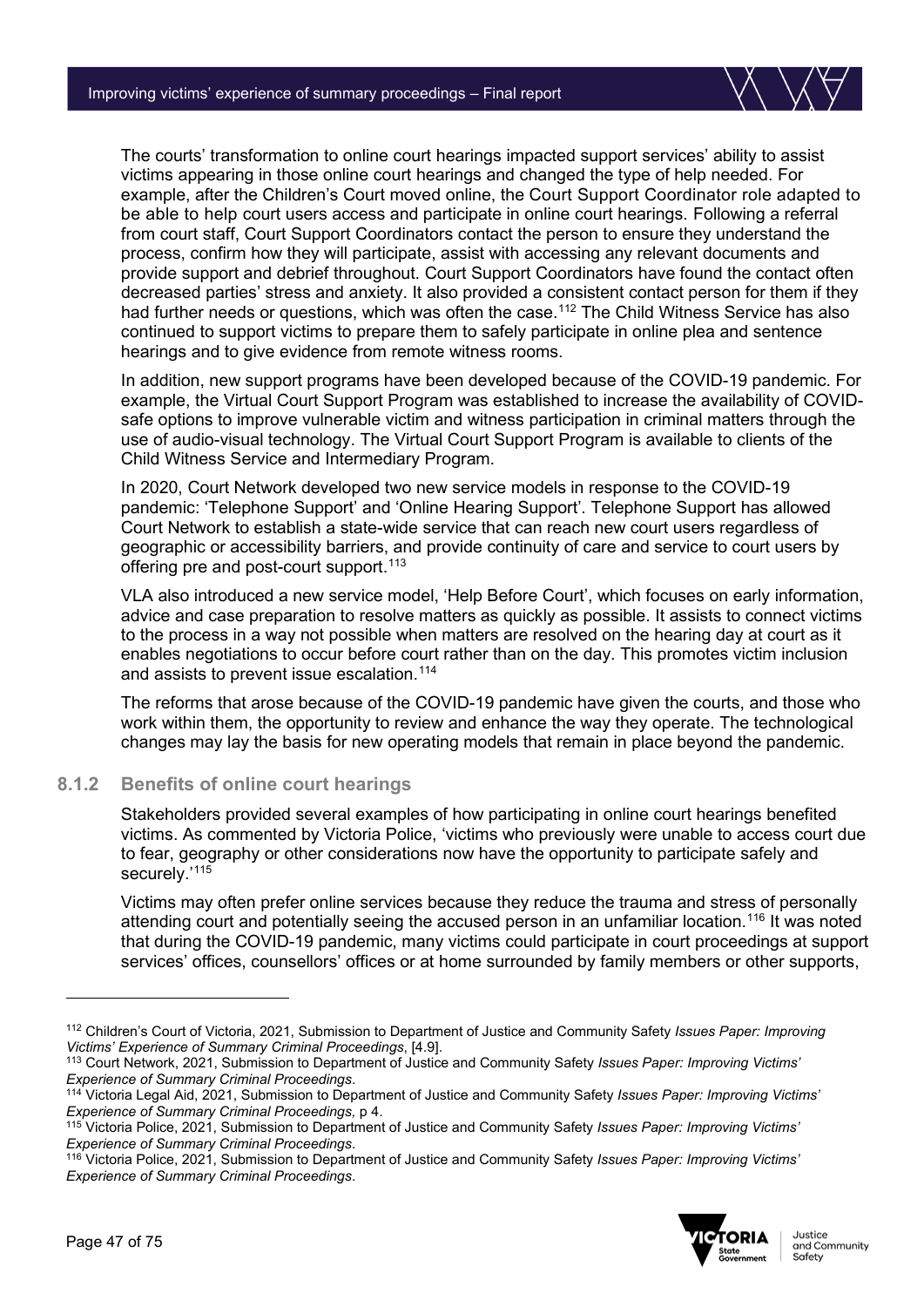

whereas previously they would often have been at court by themselves without support. Services like the Child Witness Service and Orange Door also facilitate participation in court proceedings from safe, secure and supported venues.<sup>[117](#page-47-0)</sup>

Participating in online court hearings may make victims feel more comfortable so they can explain themselves fully, without being intimidated by the presence of the accused person. The Federation of Community Legal Centres (FCLC) provided the following case study:

Melina was a victim of significant family violence. She was offered the opportunity to attend the criminal hearings via WebEx. This allowed Melina to be part of the proceedings, and listen to what was happening, while keeping her camera off. Melina took part in these proceedings while at the local family violence service. This gave her a sense of safety, with the appropriate support people around to explain to her what had happened in court. If Melina's only option had been to attend in person, she told her [Community Legal Centre] lawyer that she would not have attended due to the risk and stress of facing the perpetrator.<sup>[118](#page-47-1)</sup>

### **8.2 Areas for improvement**

### **8.2.1 Disruption to access to support services**

However, the move to online court hearings may have created additional barriers for some victims who may have found it difficult to access an online platform. For example:

- it is harder to identify which support services are available online
- certain support services could not continue providing their services remotely<sup>[119](#page-47-2)</sup>
- victims who do not have access to the internet may be disadvantaged
- victims may find it harder to effectively engage in online court hearings
- victims may need technological assistance to navigate the new online court system, in addition to being assisted with other more general court-related queries
- victims may not want to bring court proceedings 'into their home' or may not feel safe participating in court proceedings from their home
- there may be insufficient alternative venues available that would allow victims to safely participate in proceedings.[120](#page-47-3)

The Centre for Excellence in Child and Family Welfare noted there are limited facilities to provide remote evidence in rural areas. It provided an example of a remote evidence facility in Bendigo whose configuration prevents support workers from sitting in the same room as the victim to support them while giving evidence.<sup>[121](#page-47-4)</sup>

<span id="page-47-4"></span><sup>&</sup>lt;sup>121</sup> The Centre for Excellence in Child and Family Welfare, 2021, Submission to Department of Justice and Community Safety survey on Engage Victoria, p 2.



<span id="page-47-0"></span><sup>117</sup> Consultation with victim representatives of the Victims of Crime Consultative Committee, 2021; Federation of Community Legal Centres, 2021, Submission to Department of Justice and Community Safety *Issues Paper: Improving Victims' Experience of Summary Criminal Proceedings,* p 15; The Centre for Excellence in Child and Family Welfare, 2021, Submission to Department of Justice and Community Safety survey on Engage Victoria, p 2.

<span id="page-47-1"></span><sup>118</sup> Federation of Community Legal Centres, 2021, Submission to Department of Justice and Community Safety *Issues Paper: Improving Victims' Experience of Summary Criminal Proceedings,* p 15.

<span id="page-47-2"></span><sup>&</sup>lt;sup>119</sup> For example, the Children's Court's Sudanese Cultural Support Program was temporarily paused due to the COVID-19 pandemic, although work is being done to enable the Program to continue remotely (Children's Court of Victoria, *Annual Report 2019-20*, p 58).

<span id="page-47-3"></span><sup>120</sup> Federation of Community Legal Centres, 2021, Submission to Department of Justice and Community Safety *Issues Paper: Improving Victims' Experience of Summary Criminal Proceedings, p 15; The Centre for Excellence in Child and Family Welfare,* 2021, Submission to Department of Justice and Community Safety survey on Engage Victoria, p 2.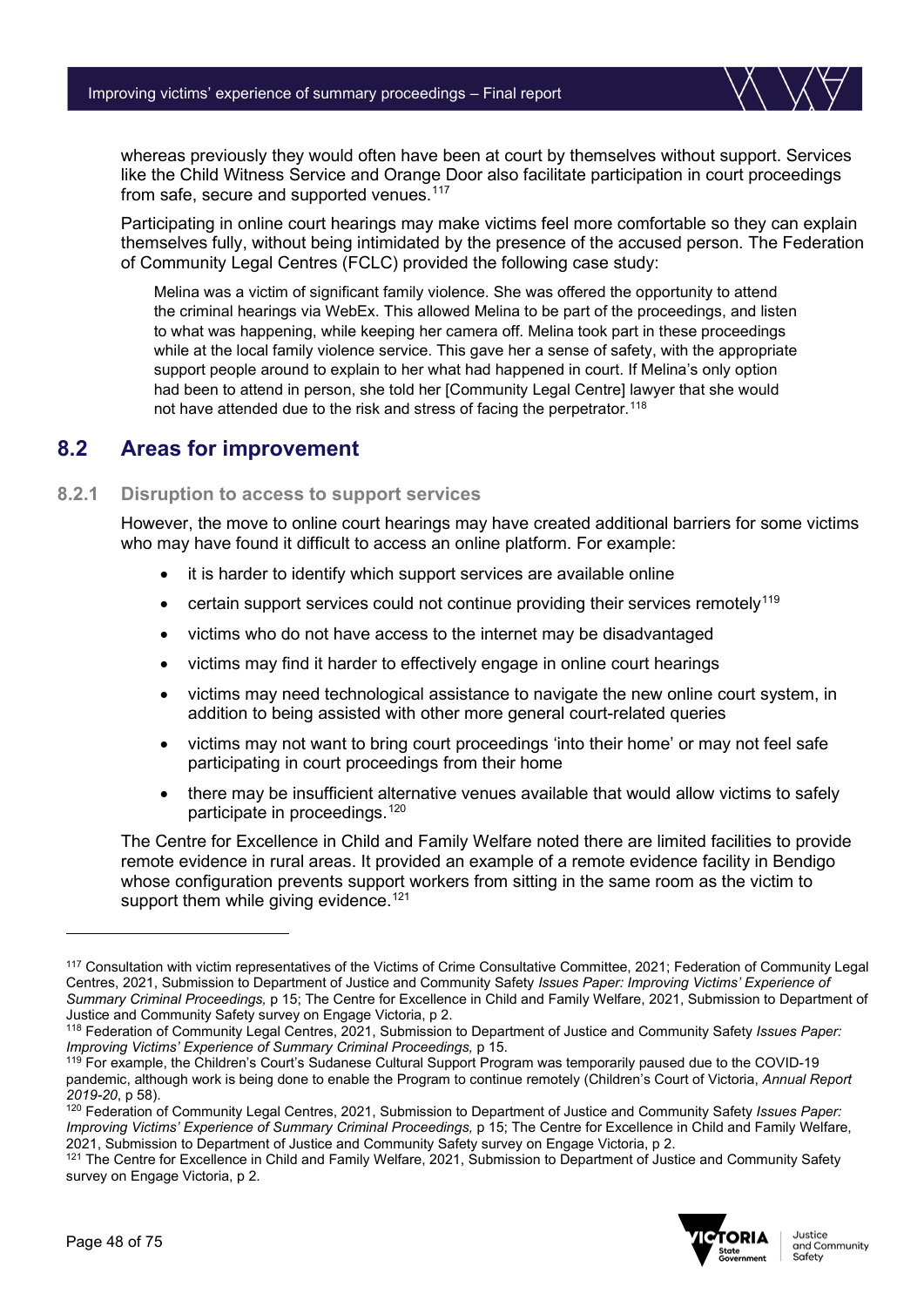Some alternative venues may be inappropriate sites for victims to give evidence from. The Centre for Excellence in Child and Family Welfare offered an example of an Aboriginal woman who was required to give evidence from a police station, which caused significant distress and trauma.<sup>[122](#page-48-0)</sup>

Given the difficulties victims may face when they attend court hearings, including the additional complexities of appearing in online court hearings, it is important they have access to appropriate support while the courts are operating in a digital environment.

### **8.3 Recommendations**

**8.3.1 Evaluate COVID-19 pandemic measures to ensure they meet victims' needs**

### **Recommendation 12**

The courts and support services should, in collaboration with victims, consider:

- how technological measures introduced during the COVID-19 pandemic (for example, the use of online court hearings) can be tailored to meet victims' needs
- what, if any, additional online support options could be provided to victims to support them to participate in online court hearings.

Technological measures that have been introduced during the COVID-19 pandemic (such as online court hearings) should be evaluated to consider:

- how such measures can be tailored to meet victims' needs
- what, if any, additional online support options could be provided to victims to support them to participate in online court hearings.

Given the limitations of the review and the need to obtain input from key stakeholders (such as the courts, support services and victims) on development of this reform, the evaluation should be carried out by the courts, support services and victims.

**Tailor online court hearings to meet victims' needs**

As outlined in section 8.1.2, online court hearings offer increased flexibility in how victims can participate in summary proceedings. This flexibility may benefit victims, most notably by providing victims with an option to participate safely in court proceedings.

Several stakeholders supported using online and remote ways to participate in court proceedings introduced during the COVID-19 pandemic, suggesting online court hearings and video link technology should be used beyond the pandemic.[123](#page-48-1) Victoria Police proposed victims should continue to be allowed to access court through this method even when court proceedings occur inperson at court, noting continuing remote services would ensure the needs of Victoria's diverse community are met.<sup>[124](#page-48-2)</sup>

However, as highlighted in section 8.2.1, online court hearings may create additional challenges for certain victims who find it difficult to access an online platform, who may not feel safe participating

<span id="page-48-2"></span>*Experience of Summary Criminal Proceedings*.



<span id="page-48-0"></span><sup>&</sup>lt;sup>122</sup> The Centre for Excellence in Child and Family Welfare, 2021, Submission to Department of Justice and Community Safety survey on Engage Victoria, p 2.

<span id="page-48-1"></span><sup>123</sup> Federation of Community Legal Centres, 2021, Submission to Department of Justice and Community Safety *Issues Paper: Improving Victims' Experience of Summary Criminal Proceedings,* p 15; Victoria Police, 2021, Submission to Department of Justice and Community Safety *Issues Paper: Improving Victims' Experience of Summary Criminal Proceedings.* <sup>124</sup> Victoria Police, 2021, Submission to Department of Justice and Community Safety *Issues Paper: Improving Victims'*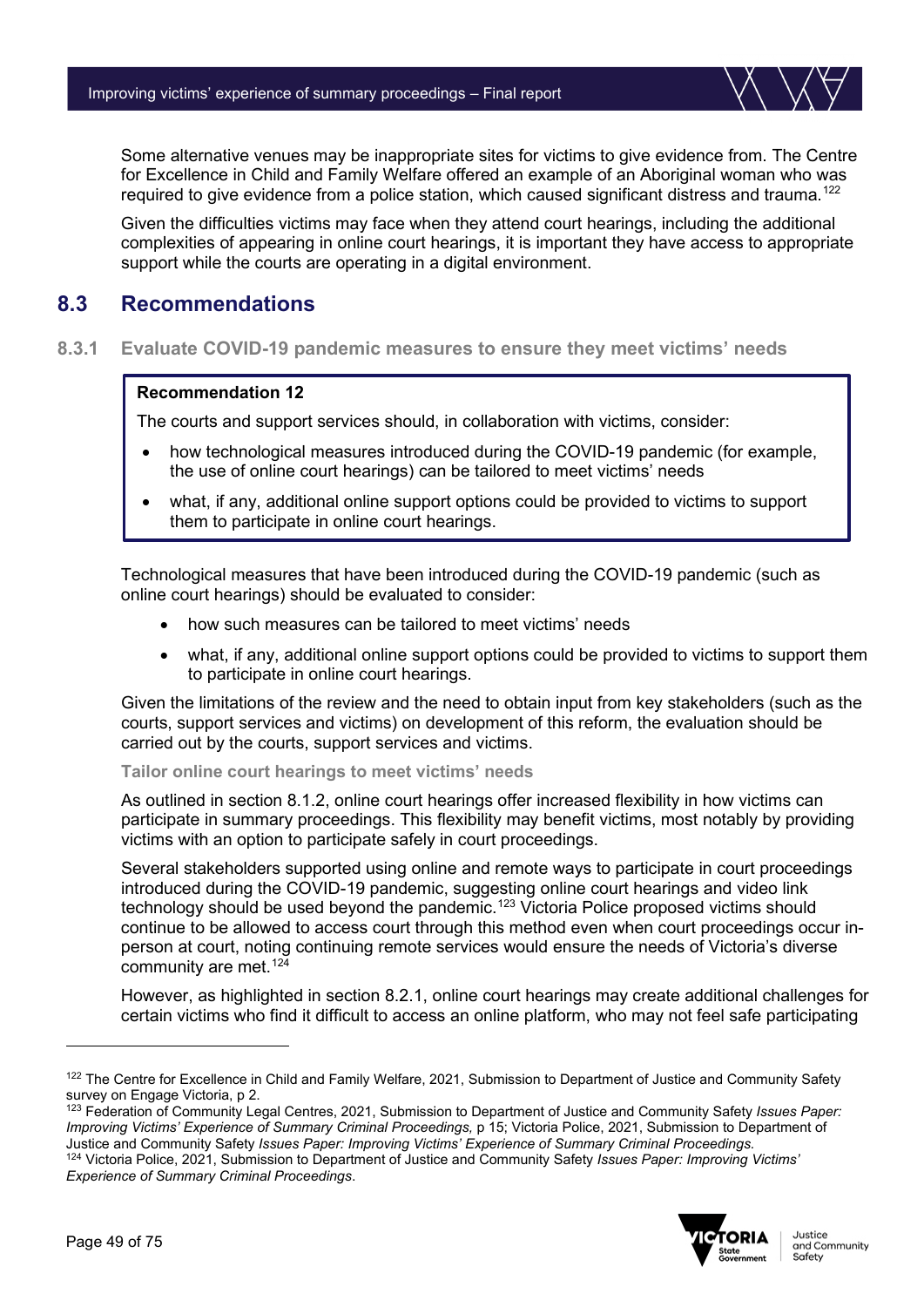in court proceedings remotely or who may prefer to attend hearings in person. For this reason, technological measures introduced during the COVID-19 pandemic should be evaluated to ensure they are accessible to victims and can be used safely by victims.

In evaluating how such measures can be tailored to meet victims' needs, the review considers that flexible use of online court hearings should be based on victims' choices as to how they participate in the proceedings.<sup>[125](#page-49-0)</sup> Noting the difficulties some victims will face when participating in online court hearings, victims should be given the option to choose whether to participate from their homes or another venue, such as a multi-disciplinary centre, a support service or a counsellor's office.<sup>126</sup>

This consideration will need to take into account how to ensure:

- there are sufficient alternative venues to allow victims to safely participate in online court hearings
- these alternative venues are appropriate for all victims (including victims who may face additional barriers when participating in summary proceedings, such as children or Aboriginal and Torres Strait Islander people).<sup>[127](#page-49-2)</sup>

#### **Ensure victims have access to appropriate online support options**

Given the difficulties victims may face when they attend court hearings, including any additional complexities involved with online court hearings, it is important victims have access to appropriate support when appearing in online court hearings. Victoria Police noted 'remote service provision is critical for victims who are unable to attend court or access support and information in person'.[128](#page-49-3)

Stakeholders provided several proposals about how to improve online support options for victims. Sexual Assault Services Victoria indicated that during the COVID-19 pandemic victims of sexual assault have been required to give evidence remotely from police stations in many cases. In some instances, Sexual Assault Services Victoria was able to support victims through this process, but those opportunities only arose because of existing relationships between the sexual assault service and particular police members. Sexual Assault Services Victoria suggested it would be beneficial if the arrangement was systematised through protocols and specific practice standards Victoria Police would be required to fulfil.[129](#page-49-4)

Existing support options, such as services that already offer some type of online support or services that have not yet been adapted to offer support during online court hearings, could be built on to include or enhance virtual support options to provide 'real time' at-court support for victims in summary proceedings. Consideration may be given to extending the Virtual Court Support Program, which uses audio-visual technology to better support victims who are accessing the Child Witness Service and Intermediary Program, to summary proceedings where:

- a victim wishes to attend the hearing
- a 'flag' or alert on the prosecution brief suggests a victim would like to provide a VIS
- a victim may face geographic barriers to access face-to-face supports.

<span id="page-49-4"></span><sup>129</sup> Sexual Assault Services Victoria, 2021, Submission to Department of Justice and Community Safety *Issues Paper: Improving Victims' Experience of Summary Criminal Proceedings,* p 4-5.



<span id="page-49-0"></span><sup>125</sup> Consultation with victim representatives of the Victims of Crime Consultative Committee, 2021; Victims of Crime Commissioner, 2021, Submission to Department of Justice and Community Safety *Issues Paper: Improving Victims' Experience of Summary Criminal Proceedings,* p 15.

<span id="page-49-1"></span><sup>126</sup> Federation of Community Legal Centres, 2021, Submission to Department of Justice and Community Safety *Issues Paper: Improving Victims' Experience of Summary Criminal Proceedings,* p 15.

<span id="page-49-2"></span><sup>&</sup>lt;sup>127</sup> The Centre for Excellence in Child and Family Welfare, 2021, Submission to Department of Justice and Community Safety survey on Engage Victoria, p 2.

<span id="page-49-3"></span><sup>128</sup> Victoria Police, 2021, Submission to Department of Justice and Community Safety *Issues Paper: Improving Victims' Experience of Summary Criminal Proceedings*.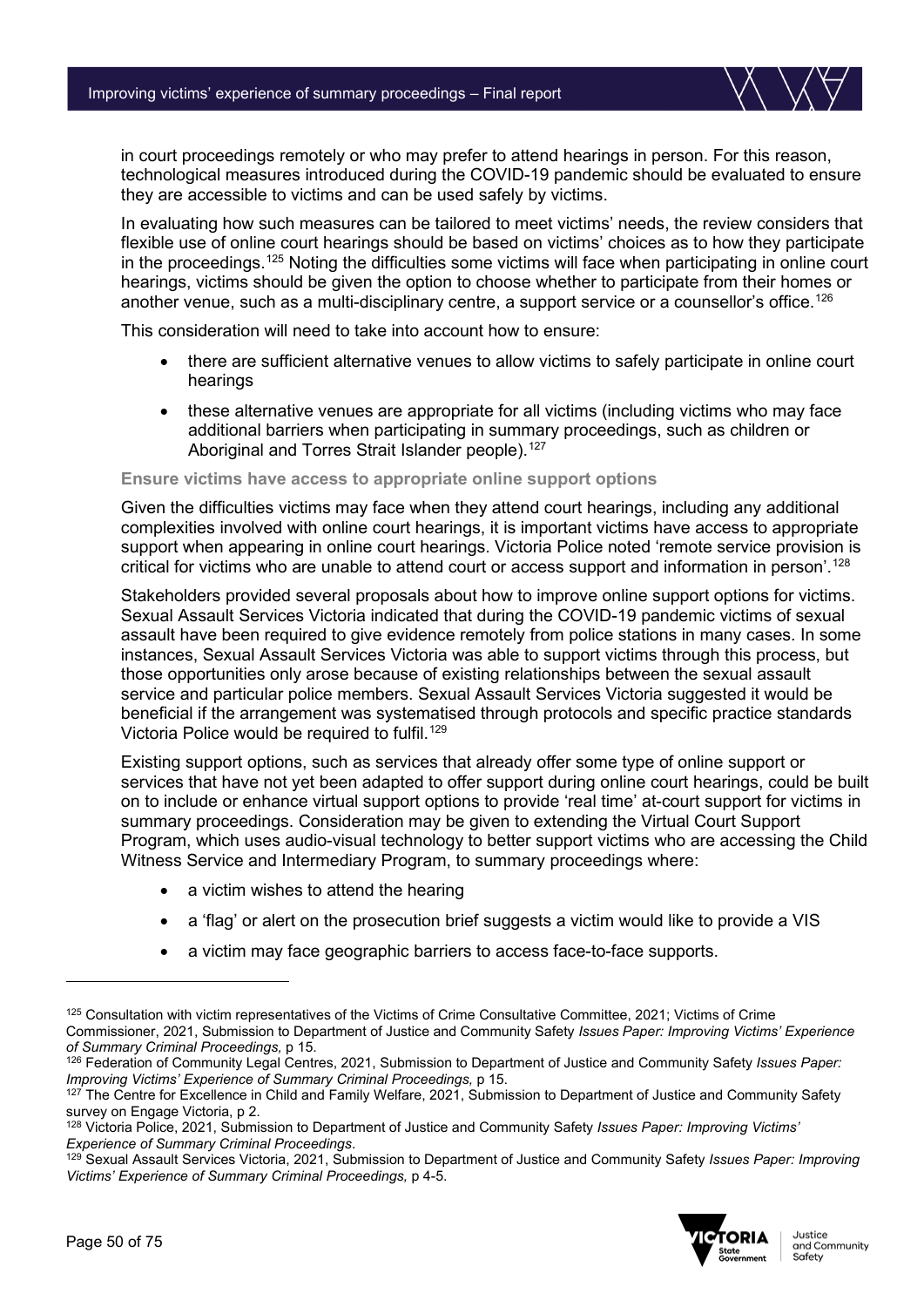

The FCLC noted some online court hearings were not very accessible to victims, highlighting there were additional barriers to victims being advised of the time for a court hearing and victims were often required to actively pursue the court to ensure they were provided with video link details. The FCLC proposed victims would benefit from having a dedicated court service that could liaise with victims (or their support worker or lawyer) about when a matter is being heard online so they can choose whether to attend.[130](#page-50-0)

Other audio-visual technology should also be considered for other service offerings that may benefit victims.

# **9. Glossary**

| <b>Accused person</b>                          | A person the police think has done something wrong or who has been charged with an<br>offence, but the person has not yet been found guilty or not guilty of that offence.                                                              |
|------------------------------------------------|-----------------------------------------------------------------------------------------------------------------------------------------------------------------------------------------------------------------------------------------|
| <b>Adjournment</b>                             | When the court moves a case to another date.                                                                                                                                                                                            |
| <b>Bail</b>                                    | A promise to go to court to face charges on a certain date. Bail may have conditions, like<br>reporting to the police or living at a certain place.                                                                                     |
| <b>Charge</b>                                  | The offence the police say that a person has committed.                                                                                                                                                                                 |
| <b>Committal hearing</b>                       | A hearing held in the lower courts to decide whether there is sufficient evidence to transfer<br>a case to be heard in the higher courts.                                                                                               |
|                                                | The review did not consider committal hearings because they are not part of a summary<br>proceeding.                                                                                                                                    |
| <b>Criminal offence</b>                        | An action the law says is wrong (illegal). Criminal offences are either summary offences or<br>indictable offences. Some indictable offences are triable summarily. This means they can<br>be heard in the lower courts.                |
| <b>Higher courts</b>                           | Indictable offences are determined in the higher courts, unless the offences are triable<br>summarily. In this review, 'higher courts' refers to the County and Supreme courts.                                                         |
|                                                | The higher courts can impose the maximum sentence that is specified by Parliament for<br>that particular offence.                                                                                                                       |
|                                                | The review did not consider criminal proceedings in the higher courts.                                                                                                                                                                  |
| <b>Indictable criminal</b><br>proceedings      | Criminal proceedings heard in the higher courts or criminal proceedings heard in the lower<br>courts but that relate to indictable offences that are not triable summarily (for example,<br>committal proceedings in the lower courts). |
|                                                | The review did not consider indictable criminal proceedings.                                                                                                                                                                            |
| <b>Indictable offence</b>                      | An offence that has a higher maximum penalty and may be determined in the higher<br>courts.                                                                                                                                             |
|                                                | The review did not consider proceedings for indictable offences that are not triable<br>summarily.                                                                                                                                      |
| <b>Indictable offence</b><br>triable summarily | A type of indictable offence that can be determined by a magistrate in the lower courts<br>without a jury. Unlike the Magistrates' Court, the Children's Court can determine nearly all                                                 |

<span id="page-50-0"></span><sup>130</sup> Federation of Community Legal Centres, 2021, Submission to Department of Justice and Community Safety *Issues Paper: Improving Victims' Experience of Summary Criminal Proceedings*, p 15.

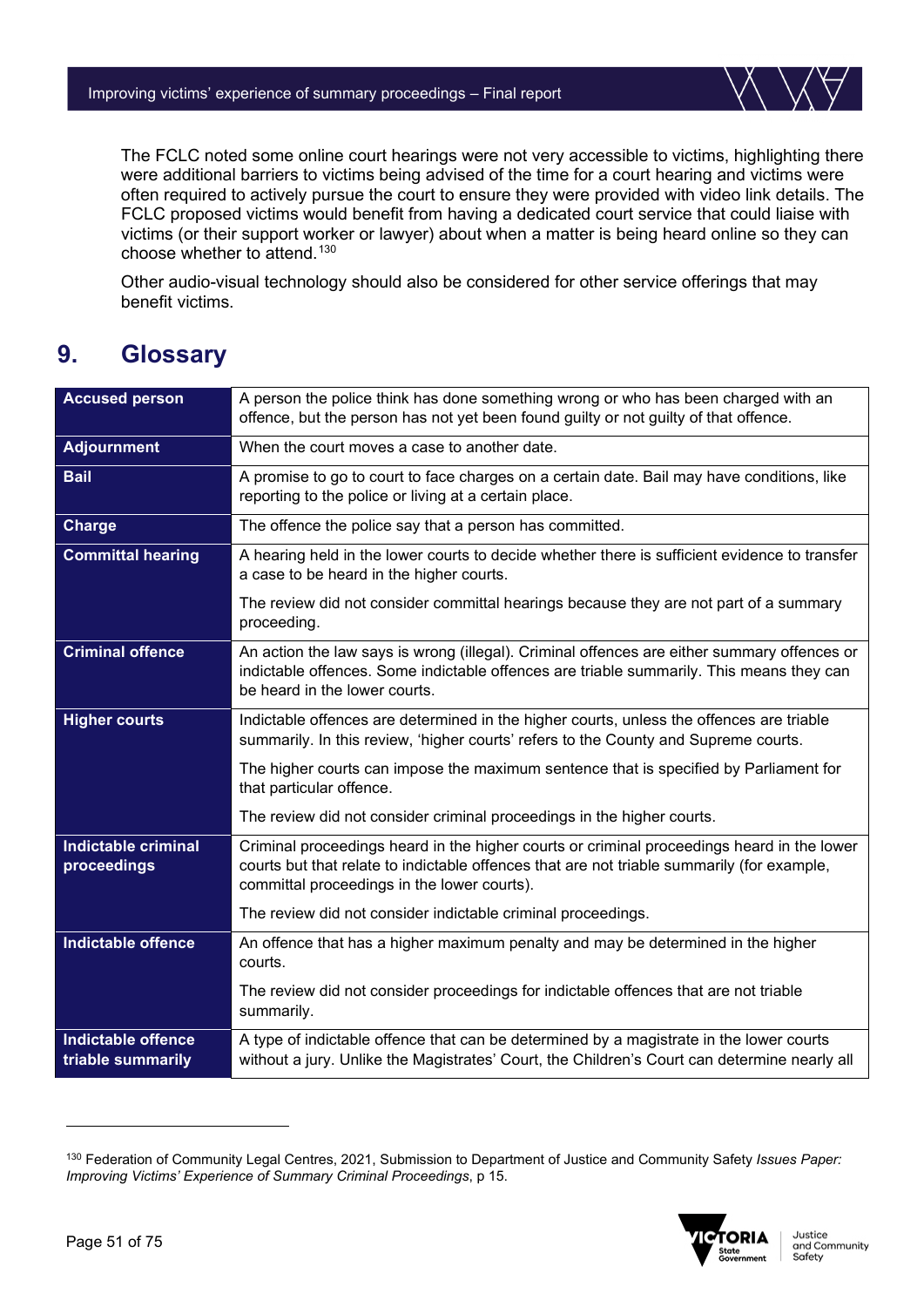|                            | indictable offences summarily (other than seven death related offences). Examples of<br>indictable offences that are triable summarily include:                                                                                                                                                                                                                                                                                                             |
|----------------------------|-------------------------------------------------------------------------------------------------------------------------------------------------------------------------------------------------------------------------------------------------------------------------------------------------------------------------------------------------------------------------------------------------------------------------------------------------------------|
|                            | recklessly causing injury, intentionally causing injury, recklessly causing serious<br>$\bullet$<br>injury and other assault offences                                                                                                                                                                                                                                                                                                                       |
|                            | certain theft, robbery, burglary and aggravated burglary offences                                                                                                                                                                                                                                                                                                                                                                                           |
|                            | certain sexual offences.                                                                                                                                                                                                                                                                                                                                                                                                                                    |
|                            | The review did consider proceedings for indictable offences triable summarily.                                                                                                                                                                                                                                                                                                                                                                              |
| <b>Lower courts</b>        | Summary offences and indictable offences that are triable summarily are determined in<br>the lower courts. In this review, 'lower courts' refers to the Magistrates' and Children's<br>Courts.                                                                                                                                                                                                                                                              |
|                            | There are limits on the maximum sentences and fines lower courts can impose. The<br>Magistrates' Court can only impose a maximum sentence of two years' imprisonment for a<br>single offence, regardless of what the maximum penalty is for that particular offence. If the<br>Magistrates' Court is sentencing for multiple offences committed at the same, the Court<br>can impose a maximum sentence of five years' imprisonment for all those offences. |
|                            | The review considered summary proceedings in the lower courts. It did not consider legal<br>proceedings heard in other courts, such as the County Court, Supreme Court or Coroners<br>Court.                                                                                                                                                                                                                                                                |
| <b>Magistrate</b>          | A judicial officer in the lower courts who hears cases and decides whether someone is<br>guilty or not, and what punishment (sentence) they get.                                                                                                                                                                                                                                                                                                            |
|                            | The report refers to all judicial officers in the lower courts as 'magistrates', acknowledging<br>the President of the Children's Court and the Chief Magistrate of the Magistrates' Court<br>are judges, and that judicial registrars have limited powers to determine summary<br>proceedings.                                                                                                                                                             |
| <b>Offender</b>            | A person who has been found guilty or has pleaded guilty to a crime.                                                                                                                                                                                                                                                                                                                                                                                        |
| <b>Penalty</b>             | A punishment for breaking the law. For example, imprisonment or a fine. The law decides<br>the maximum penalty the court can impose for a criminal offence.                                                                                                                                                                                                                                                                                                 |
| <b>Prosecution</b>         | An agency responsible for conducting criminal matters in court on behalf of the State. This<br>involves presenting evidence and legal arguments in court to prove the criminal case (i.e.<br>show that the accused person is guilty).                                                                                                                                                                                                                       |
|                            | The prosecution is also responsible for deciding which charges to pursue, based on the<br>agency's prosecution policy, which includes consideration of the strength of the available<br>evidence.                                                                                                                                                                                                                                                           |
|                            | A prosecutor appears on behalf of the prosecution in court and calls witnesses and<br>presents evidence to prove the criminal matter.                                                                                                                                                                                                                                                                                                                       |
|                            | Victoria Police prosecute nearly all offences determined in the lower courts and the Office<br>of Public Prosecutions prosecute nearly all offences determined in the higher courts.                                                                                                                                                                                                                                                                        |
| Remand                     | A person who has been charged with a criminal offence, but not yet convicted of the<br>offence, is ordered to stay in prison until their case has finalised.                                                                                                                                                                                                                                                                                                |
| <b>Sentence</b>            | The punishment imposed by a magistrate when a person has pled guilty or been found<br>guilty of a criminal offence.                                                                                                                                                                                                                                                                                                                                         |
| <b>Sentence indication</b> | A sentence indication is when a magistrate indicates the likely punishment a person will<br>receive if they plead guilty to a particular charge.                                                                                                                                                                                                                                                                                                            |

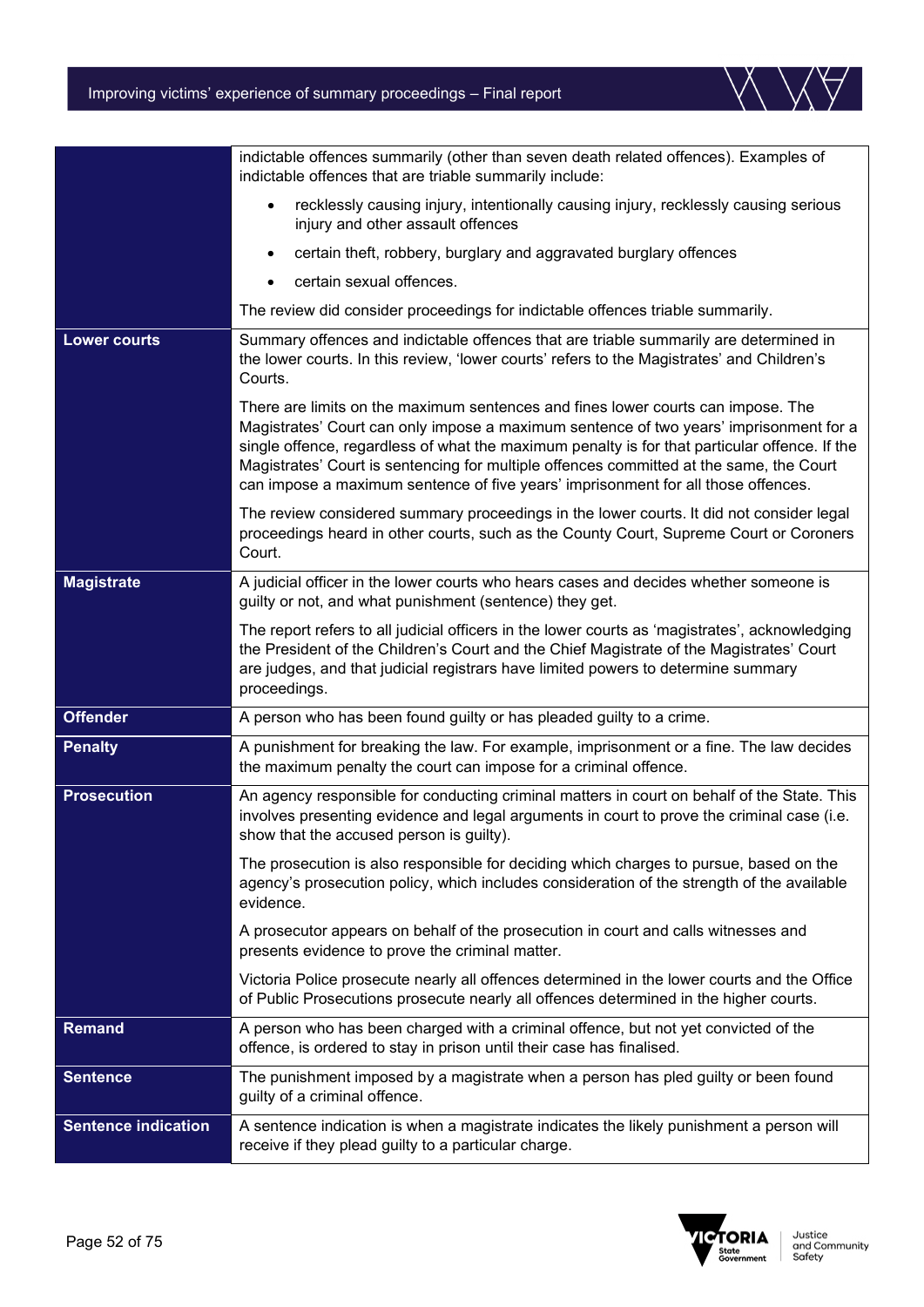| Sentencing / plea<br>hearing             | A court hearing when matters relevant to imposing sentence, including matters personal to<br>the offender and the victim impact statement, are presented to the magistrate.                                                                                                                                                                                                  |  |  |
|------------------------------------------|------------------------------------------------------------------------------------------------------------------------------------------------------------------------------------------------------------------------------------------------------------------------------------------------------------------------------------------------------------------------------|--|--|
| <b>Summary</b><br>proceedings            | Criminal proceedings relating to summary offences or indictable offences triable<br>summarily heard in the lower courts.                                                                                                                                                                                                                                                     |  |  |
|                                          | The review considered summary proceedings. It did not consider legal proceedings in<br>other courts, such as the County Court, Supreme Court or Coroners Court.                                                                                                                                                                                                              |  |  |
| <b>Summary offence</b>                   | An offence with a lower maximum penalty that is usually determined by a magistrate in the<br>lower courts without a jury.                                                                                                                                                                                                                                                    |  |  |
|                                          | Examples of summary offences include:                                                                                                                                                                                                                                                                                                                                        |  |  |
|                                          | some assault offences<br>$\bullet$                                                                                                                                                                                                                                                                                                                                           |  |  |
|                                          | driving offences<br>$\bullet$                                                                                                                                                                                                                                                                                                                                                |  |  |
|                                          | wilful damage to property.                                                                                                                                                                                                                                                                                                                                                   |  |  |
|                                          | The review considered criminal proceedings for summary offences.                                                                                                                                                                                                                                                                                                             |  |  |
| <b>Victim</b>                            | The word 'victim' is used in laws dealing with prosecution, punishment and financial<br>reparation and is defined in different ways in different contexts.                                                                                                                                                                                                                   |  |  |
|                                          | The report uses the term 'victim' to refer to a person who has, or is alleged to have,<br>suffered harm as the result of a criminal offence, including a family member of:                                                                                                                                                                                                   |  |  |
|                                          | a child victim<br>$\bullet$                                                                                                                                                                                                                                                                                                                                                  |  |  |
|                                          | a victim who is incapable of managing their own affairs because of mental<br>$\bullet$<br>impairment                                                                                                                                                                                                                                                                         |  |  |
|                                          | a person who has died as a direct result of a criminal offence.                                                                                                                                                                                                                                                                                                              |  |  |
|                                          | In criminal proceedings, a victim is a person who has suffered harm as a result of the<br>actions of an offender. In this report, the term applies to a person alleged by the<br>prosecution to be a victim before the accused person has been found guilty, as well as a<br>person who has suffered due to an offence for which the offender has been found guilty.         |  |  |
|                                          | The review acknowledges that many individuals who have experienced crime, including<br>specific crime types such as family violence and sexual assault, prefer the term 'victim-<br>survivor' or 'survivor'.                                                                                                                                                                 |  |  |
|                                          | In using the term 'victim' the review does not intend to diminish the strength, identity or<br>diversity of people who experience crime or other forms of harm.                                                                                                                                                                                                              |  |  |
| <b>Victim impact</b><br><b>statement</b> | A victim impact statement (VIS) helps a magistrate understand the impact of a crime on<br>the victim. Victim impact is one of the factors considered during the sentencing process. A<br>VIS explains how a crime has affected a victim and can refer to any physical injury,<br>financial loss, emotional trauma or property loss suffered as a direct result of the crime. |  |  |
| <b>Warrant</b>                           | A court document that says what the police can do, such as arrest someone.                                                                                                                                                                                                                                                                                                   |  |  |





he

**Summary** pr<sub>o</sub>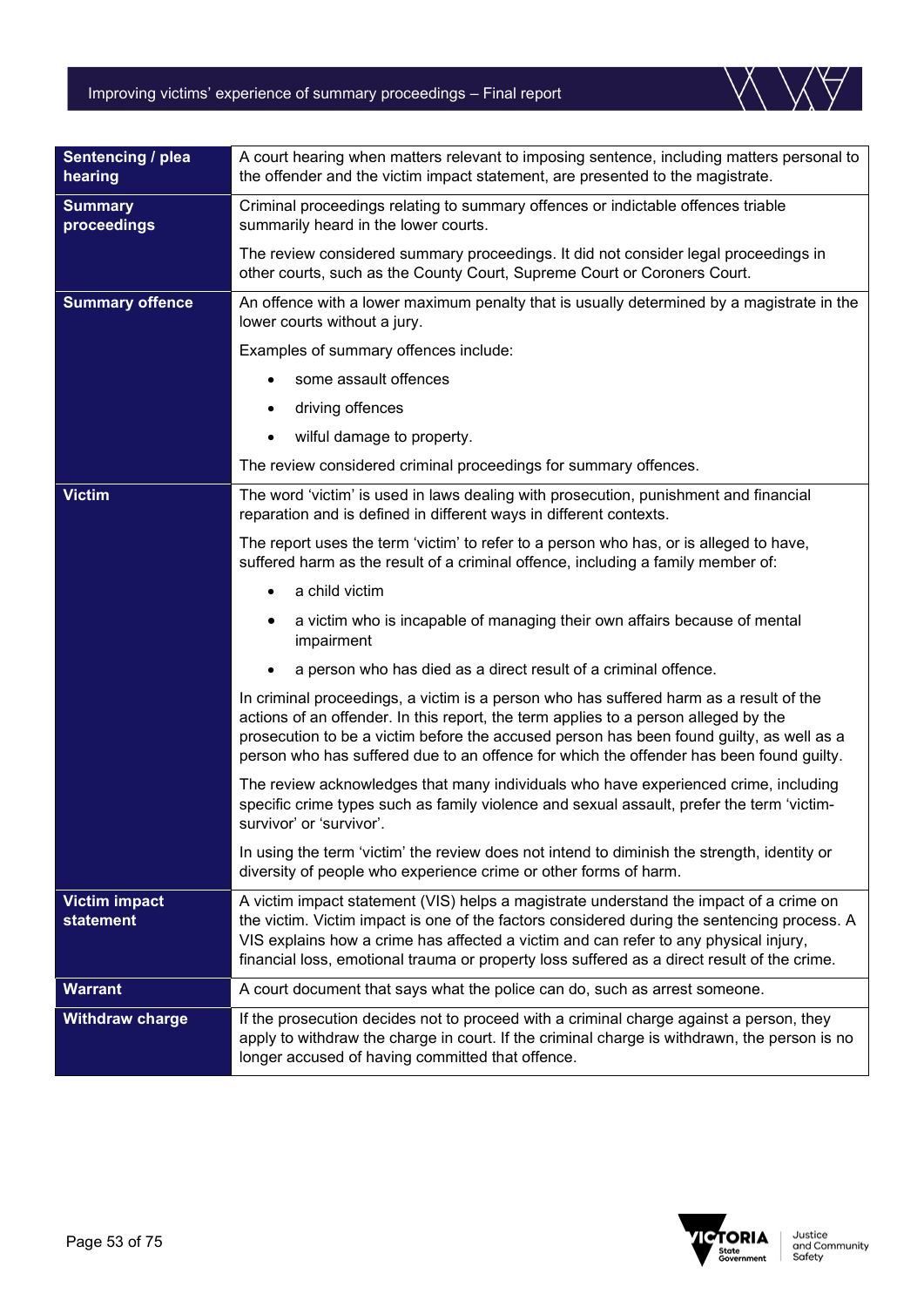

t key stages of the justice process and how the translate to meaningful participation at key

and victims' services agencies in upholding

 $\epsilon$  and victims' services on victim participation in ws on any barriers to victim participation and tem and the scope of services' role or operations

to enable meaningful participation by victims ltural change, procedural or service system

ther jurisdictions and academic and other ito victim participation

re in place to measure victim participation in the with their participation in the justice system.

ictims, best practice from the family violence

romote and enhance victim safety and wellbeing king.

 $n$ ant to summary proceedings, including:

ison population has on summary proceedings beedings.

# **Appendix A – Ongoing and recent reforms**

The following tables outline ongoing and recent reforms that aim to improve the experience of victims generally, including victims in summary proceedings.

| <b>Ongoing work</b>                                                                                             |                                                                                     |                                                                                                                                                                                                                                                                                                                                                                                                                                                                                                                                                                        |                                                                                                                                                                                                                                                                                                                                                                                                                                                                                                                                                                                                                                                                                                                                                                 |
|-----------------------------------------------------------------------------------------------------------------|-------------------------------------------------------------------------------------|------------------------------------------------------------------------------------------------------------------------------------------------------------------------------------------------------------------------------------------------------------------------------------------------------------------------------------------------------------------------------------------------------------------------------------------------------------------------------------------------------------------------------------------------------------------------|-----------------------------------------------------------------------------------------------------------------------------------------------------------------------------------------------------------------------------------------------------------------------------------------------------------------------------------------------------------------------------------------------------------------------------------------------------------------------------------------------------------------------------------------------------------------------------------------------------------------------------------------------------------------------------------------------------------------------------------------------------------------|
| <b>Review / Project</b>                                                                                         | <b>Date</b>                                                                         | <b>Purpose of work</b>                                                                                                                                                                                                                                                                                                                                                                                                                                                                                                                                                 | <b>Relevance</b>                                                                                                                                                                                                                                                                                                                                                                                                                                                                                                                                                                                                                                                                                                                                                |
| Systemic Inquiry - Victims as<br>Participants in the Justice<br>System<br>Victims of Crime<br>Commissioner      | To be confirmed.                                                                    | Since 2018, the Victims' Charter Act 2006 (Vic) has recognised<br>victims as a participant, but not a party, in proceedings for criminal<br>offences. This change followed the report of the Victorian Law<br>Reform Commission (VLRC), Victims of Crime in the Criminal Trial<br>Process, which recommended that the role of the victim as a<br>participant in criminal proceedings be legislatively and 'operationally<br>recognised'.<br>The Victims of Crime Commissioner will undertake a systemic inquiry<br>into victims as participants in the justice system. | The inquiry will consider:<br>what 'participation' means to victims at key<br>current (legislated) participatory rights trans<br>stages of the justice system<br>the respective roles of various justice and v<br>$\bullet$<br>victims' participatory rights<br>the views of victims, the justice sector and<br>$\bullet$<br>the justice process, including their views on<br>associated impacts on the justice system a<br>whether further reforms are required to ena<br>(involving either legislative reform, cultural<br>delivery changes)<br>approaches to victim participation in other j<br>$\bullet$<br>literature on best practice approaches to vio<br>whether the right tools and systems are in p<br>justice system, and their satisfaction with th |
| <b>Stalking</b><br><b>VLRC</b>                                                                                  | Interim report due on 31<br>December 2021, and final<br>report due on 30 June 2022. | The VLRC will review legal responses to stalking, harassment and<br>similar conduct. It will identify barriers to current laws effectively<br>responding to the conduct, and make recommendations to address<br>these barriers and improve the justice system's response, with victim<br>safety and wellbeing paramount.                                                                                                                                                                                                                                               | The review will draw on support services for victims<br>system and criminological research. It will consider:<br>how the law can be strengthened to promot<br>$\bullet$<br>barriers to reporting for victims of stalking.<br>$\bullet$                                                                                                                                                                                                                                                                                                                                                                                                                                                                                                                          |
| Inquiry into Victoria's Criminal<br>Justice System<br>Legislative Council, Legal and<br>Social Issues Committee | Report due on 28 February<br>2022.                                                  | The Legal and Social Issues Committee will inquire into various<br>issues associated with the operation of Victoria's justice system,<br>including:<br>factors influencing Victoria's growing remand and prison<br>$\bullet$<br>populations<br>how to ensure magistrates have appropriate knowledge and<br>expertise when sentencing and dealing with offenders,<br>including an understanding of recidivism and the causes of<br>crime.                                                                                                                               | The inquiry may consider issues that are relevant to<br>the impact the growing remand and prison<br>$\bullet$<br>sentencing practices in summary proceedir                                                                                                                                                                                                                                                                                                                                                                                                                                                                                                                                                                                                      |

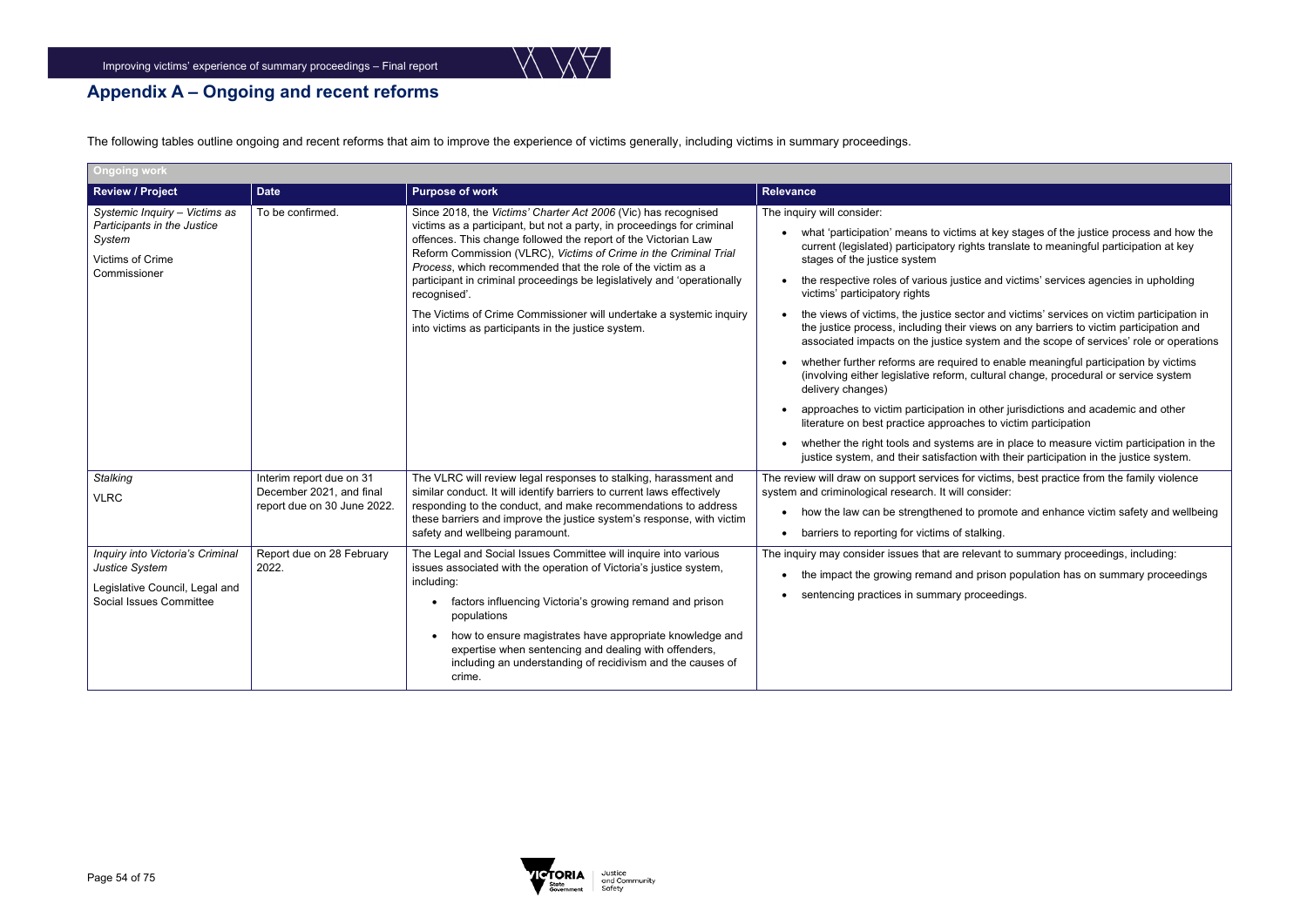

ed best practice for supporting sexual offence tem more broadly.

### to communicate and question vulnerable

- h vulnerable witnesses
- et a ground rules hearing and how to manage the
- as relevant legislation, court guides, visual aids, hication.
- Ing non-legal support to victims. It:
- efound fragmented support system, which of trauma and that of their families
- hat minimises victims' burden to navigate the ctims' experiences and addresses barriers for victims
- **Service to provide victims with tailored legal** liscrete task assistance (the 2021-21 Victorian rvice delivered by Victoria Legal Aid and ims with applications to the Financial Assistance nsation orders).
- in indictable criminal proceedings, certain findings generally. The review found that victims:
- ute their views (not be told about a decision)
- ress *their* individual priorities
- bout the case to allow them to give an informed
- able and builds a rapport with them
- with the OPP.

tentify strategies to support police officers to ution processes and decisions given unrealistic ocess and outcomes can be barriers to effective

to liaise with court representatives to highlight of consult victims about resolution decisions.

| <b>Recent work</b>                                                                                                                                  |                                                                                                                                                                                                                                                  |                                                                                                                                                                                                                                                                                                                                                                         |                                                                                                                                                                                                                                                                                                                                                                                                                                                                                                                                                                                                                              |
|-----------------------------------------------------------------------------------------------------------------------------------------------------|--------------------------------------------------------------------------------------------------------------------------------------------------------------------------------------------------------------------------------------------------|-------------------------------------------------------------------------------------------------------------------------------------------------------------------------------------------------------------------------------------------------------------------------------------------------------------------------------------------------------------------------|------------------------------------------------------------------------------------------------------------------------------------------------------------------------------------------------------------------------------------------------------------------------------------------------------------------------------------------------------------------------------------------------------------------------------------------------------------------------------------------------------------------------------------------------------------------------------------------------------------------------------|
| <b>Review / Project</b>                                                                                                                             | <b>Date</b>                                                                                                                                                                                                                                      | <b>Purpose of work</b>                                                                                                                                                                                                                                                                                                                                                  | <b>Relevant findings</b>                                                                                                                                                                                                                                                                                                                                                                                                                                                                                                                                                                                                     |
| Improving the Response of the<br>Justice System to Sexual<br><b>Offences</b><br><b>VLRC</b>                                                         | Report delivered to Attorney-<br>General on 20 September<br>2021 (to be tabled in<br>Parliament within 14 sitting<br>days of delivery to Attorney-<br>General).<br>Report on proposed new<br>'grab and drag' offence due<br>by 15 December 2021. | The VLRC reviewed:<br>the laws relating to rape, sexual assault and associated<br>sexual offences<br>the impact of the changes that have been implemented since<br>it last reported on Sexual Offences (2004), Evidence (2006)<br>and Victims of Crime in the Criminal Trial Process (2016).<br>It will also consider if there should be a new 'grab and drag' offence. | As part of this review, the VLRC has considere<br>complainants and witnesses in the justice syste                                                                                                                                                                                                                                                                                                                                                                                                                                                                                                                            |
| How to Work with Vulnerable<br>Witnesses<br>Judicial College of Victoria<br>(JCV)                                                                   | April 2021                                                                                                                                                                                                                                       | The JCV developed resources to help judicial officers work with<br>children and vulnerable witnesses (including victims) in the<br>courtroom.                                                                                                                                                                                                                           | The resources highlight best practice on how to<br>witnesses, including:<br>identifying communications issues with<br>best practice videos on how to conduct<br>questioning of vulnerable witnesses<br>providing supporting materials, such as<br>fact sheets and articles about commun                                                                                                                                                                                                                                                                                                                                      |
| Strengthening Victoria's Victim<br>Support System: Victim<br><b>Services Review</b><br>Centre for Innovative Justice<br>(ClJ)                       | November 2020                                                                                                                                                                                                                                    | The report was commissioned by the Department of Justice and<br>Community Safety (DJCS) to review and redesign victim services to<br>ensure that a future service model is aligned to, and keeps pace with,<br>contemporary knowledge in victim support.                                                                                                                | The review focused predominantly on providing<br>• found that victims had to navigate a co<br>often compounded their experiences o<br>recommended a new service model tha<br>system, responds to the diversity of vic<br>limiting access to appropriate support f<br>proposed a new Victims Legal Advice \<br>information and advice, referrals and d<br>Budget provides funding for a legal ser<br>community legal centres to assist victir<br>Scheme and for restitution and comper                                                                                                                                        |
| <b>Communicating with Victims</b><br>about Resolution Decisions: A<br><b>Study of Victims' Experiences</b><br>and Communication Needs<br><b>CIJ</b> | April 2019                                                                                                                                                                                                                                       | The Office of Public Prosecutions (OPP) commissioned the CIJ to<br>conduct research into victims' experience of being consulted by OPP<br>lawyers about resolution decisions.                                                                                                                                                                                           | Although the study relates to the OPP's work ir<br>may be relevant to prosecuting agencies more<br>• want a genuine opportunity to contribut<br>want the OPP to understand and addre<br>want to receive enough information ab<br>view<br>appreciate it when the OPP is persona<br>want a strong professional relationship<br>The review recommended that:<br>the OPP liaise with Victoria Police to id<br>communicate effectively about prosecu<br>expectations about the prosecution pro<br>consultation about resolution decisions<br>the OPP explore further opportunities t<br>the value of providing sufficient time to |

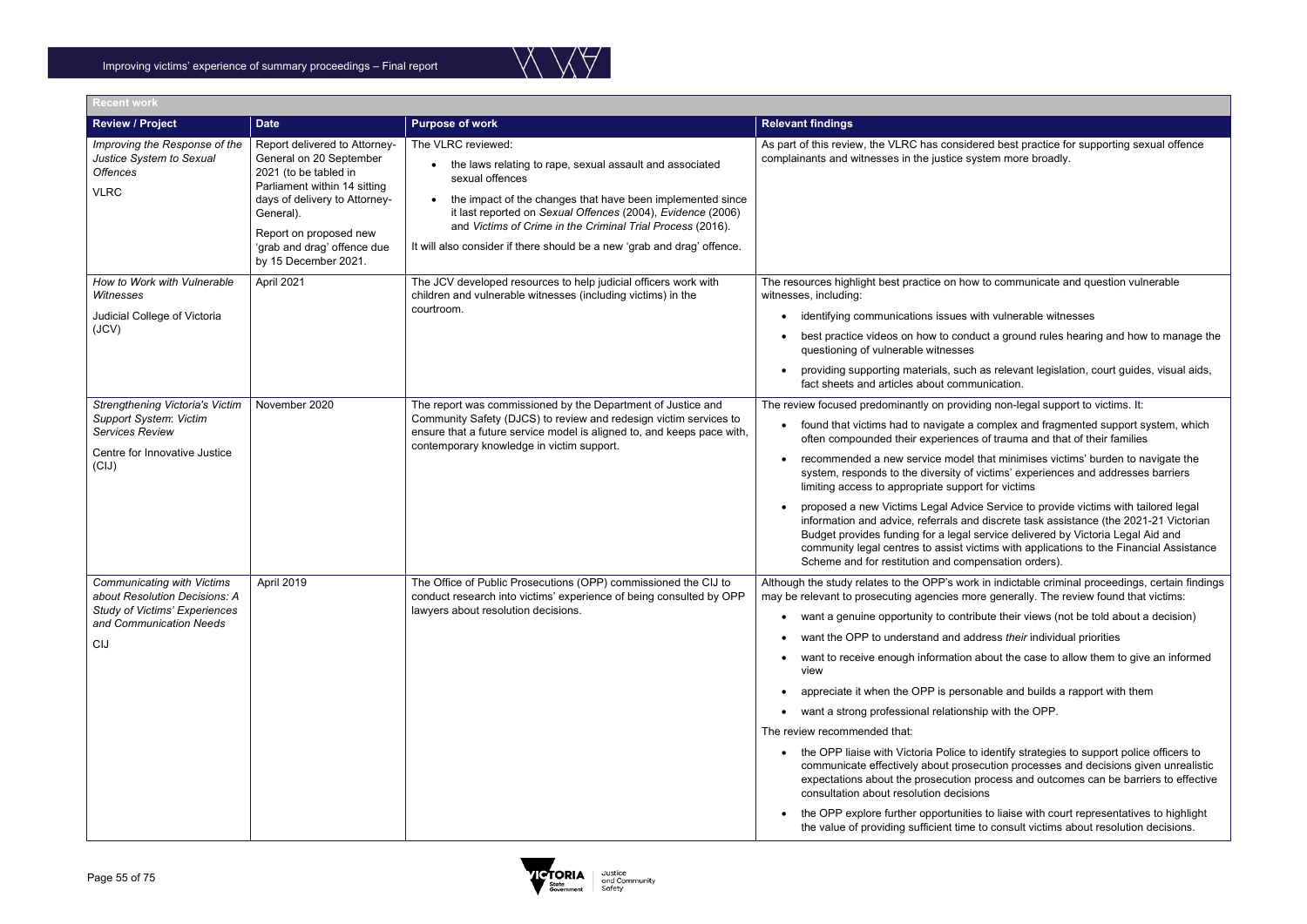the following issues:

- facilitating best evidence)
- nts (VISs) and sentencing
- nd religiously diverse backgrounds, disabilities, the Drres Strait Islander Peoples
- offences

secuting agencies and victims' services agencies.

npensation orders remain ancillary orders. It also is obtain financial assistance throughout the

ve model of state-funded financial assistance be el. The new model should focus on helping victims iminal court system and any potential for the progressing this reform.

- mendations regarding victims:
- formed to ensure criminal justice responses are supported in seeking such responses
- proving communication with victims and police developing standard material for complainants to
- or victims in relation to making VISs
- irtroom experiences to help witnesses give their prosecutions, including:
- vidence via closed circuit television or audio visual
- ported when giving evidence through the on or a support animal or by creating a more child-
- s cannot see the accused while giving evidence
- a courtroom during the witness's evidence
- rs' wigs and gowns when the witness is giving
- itive interviews as evidence
- ring a trial to use in any later trial or retrial emes.
- to indictable offences heard in the higher courts. lations were relevant and adaptable to the include:
- orm victims about the contents of a VIS that may

|                                                                                                                    | Improving victims' experience of summary proceedings - Final report |                                                                                                                                                                                                                                        |                                                                                                                                                                                                                                                                                                                                                                                                                                                                                                                                                                                                                                                                                                                                                                                                                                                                                      |
|--------------------------------------------------------------------------------------------------------------------|---------------------------------------------------------------------|----------------------------------------------------------------------------------------------------------------------------------------------------------------------------------------------------------------------------------------|--------------------------------------------------------------------------------------------------------------------------------------------------------------------------------------------------------------------------------------------------------------------------------------------------------------------------------------------------------------------------------------------------------------------------------------------------------------------------------------------------------------------------------------------------------------------------------------------------------------------------------------------------------------------------------------------------------------------------------------------------------------------------------------------------------------------------------------------------------------------------------------|
| <b>Victims of Crime in the</b><br>Courtroom: A Guide for<br><b>Judicial Officers</b><br><b>JCV</b>                 | 2019                                                                | The guide outlines steps judicial officers and court staff might be able<br>to take to limit the potential for the court experience to re-traumatise<br>victims, without compromising the integrity of the criminal justice<br>system. | The guide assists judicial officers to manage the<br>understanding trauma<br>$\bullet$<br>how victims experience the courtroom<br>victims as witnesses (with a focus on fac<br>plea hearings, victim impact statements (<br>victims with culturally, linguistically and re<br><b>LGBTI community, Aboriginal and Torres</b><br>victims of family violence and sexual offe<br>children and young people<br>duties of investigatory agencies, prosecu                                                                                                                                                                                                                                                                                                                                                                                                                                  |
| <b>Restitution and Compensation</b><br>Orders: Report<br><b>Sentencing Advisory Council</b><br>(SAC)               | October 2018                                                        | The report examined whether restitution and compensation orders<br>should become sentencing orders or remain ancillary orders that are<br>imposed in addition to the sentence.                                                         | The report recommended restitution and compen<br>made recommendations aimed to help victims ob<br>criminal trial process.                                                                                                                                                                                                                                                                                                                                                                                                                                                                                                                                                                                                                                                                                                                                                            |
| Review of the Victims of Crime<br>Assistance Act 1996<br><b>VLRC</b>                                               | <b>July 2018</b>                                                    | The review examined the operation and effectiveness of the Victims<br>of Crime Assistance Act 1996 and the Victims of Crime Assistance<br>Tribunal (VOCAT) for all victims.                                                            | The VLRC recommended a new administrative m<br>established to replace the quasi-judicial model. T<br>in their recovery and be separate from the crimin<br>alleged perpetrator to be involved. DJCS is progr                                                                                                                                                                                                                                                                                                                                                                                                                                                                                                                                                                                                                                                                          |
| <b>Criminal Justice Report</b><br>Royal Commission into<br>Institutional Responses to<br><b>Child Sexual Abuse</b> | August 2017                                                         | The Royal Commission inquired into institutional responses to<br>allegations and incidents of child sexual abuse and related matters.                                                                                                  | The Royal Commission made several recommen<br>that the criminal justice system be reform<br>available for victims and victims are supp<br>regarding prosecution responses, improv<br>about key prosecution decisions and dev<br>better inform them about giving evidence<br>improving information and support for vic<br>improving special measures and courtrod<br>best evidence in child sexual abuse pros<br>allowing witnesses to give evider<br>$\circ$<br>link<br>allowing witnesses to be support<br>$\circ$<br>presence of a support person or<br>friendly environment<br>using screens so the witness car<br>$\circ$<br>clearing the public gallery of a co<br>$\circ$<br>removing judges' and lawyers' w<br>$\circ$<br>evidence<br>using pre-recorded investigative<br>$\circ$<br>recording evidence given during<br>$\circ$<br>introducing intermediary scheme<br>$\circ$ |
| The Role of Victims of Crime<br>in the Criminal Trial Process<br><b>VLRC</b>                                       | August 2016                                                         | The VLRC reviewed the role of victims in the criminal trial process,<br>including considering:<br>what role the victim ought to play in trials                                                                                         | The VLRC's recommendations were limited to ind<br>However, the VLRC noted many recommendatio<br>summary jurisdiction. Key recommendations inclu                                                                                                                                                                                                                                                                                                                                                                                                                                                                                                                                                                                                                                                                                                                                      |
|                                                                                                                    |                                                                     | what changes to the law and court proceedings might better<br>accommodate victims' rights, expectations and sensitivities.                                                                                                             | requiring prosecuting agencies to inform<br>be ruled inadmissible                                                                                                                                                                                                                                                                                                                                                                                                                                                                                                                                                                                                                                                                                                                                                                                                                    |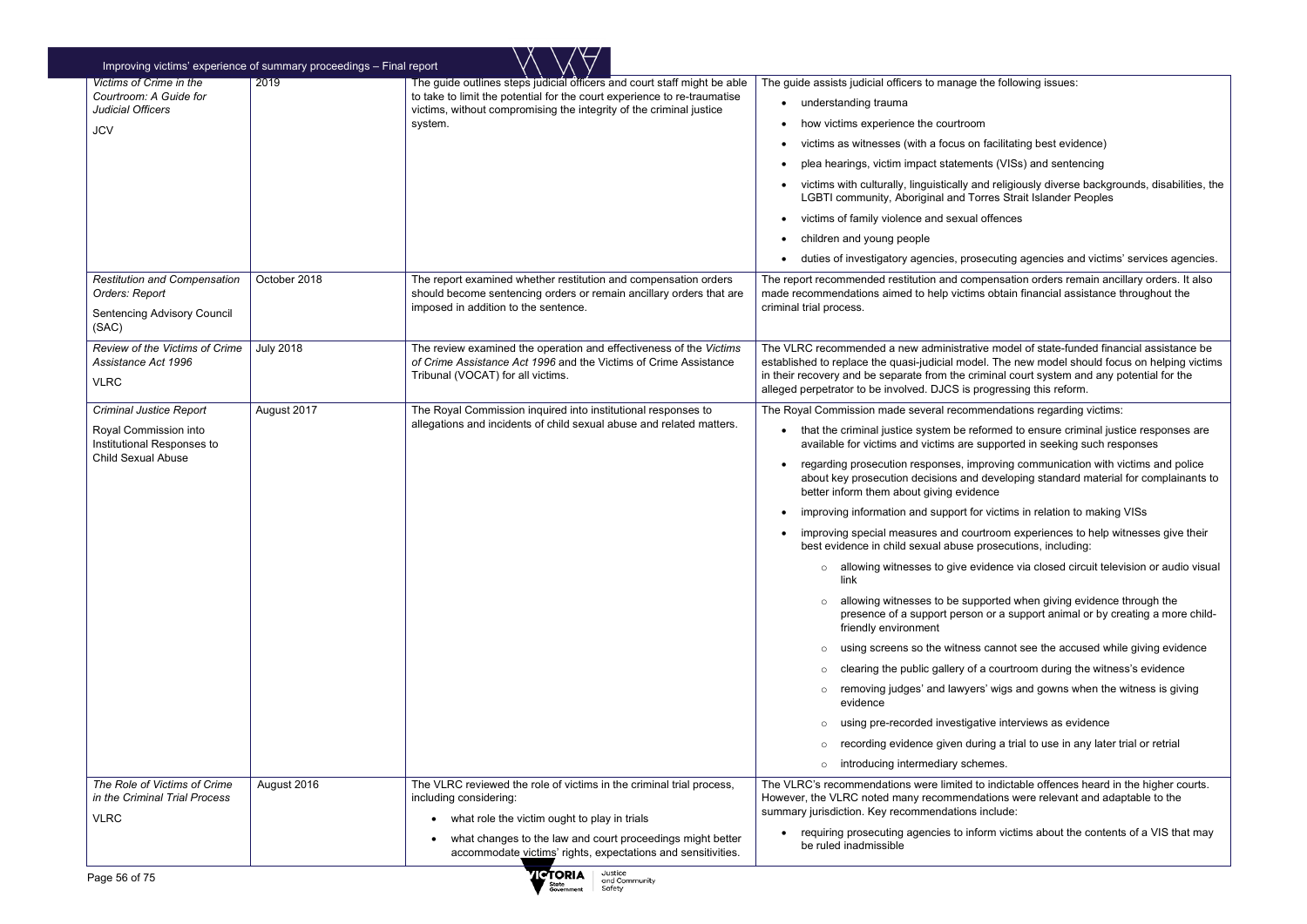<sup>all</sup> of a VIS despite it containing inadmissible  $\alpha$  on parts of the VIS that are admissible, the aterial is not being relied upon)

- dvise a victim of the details of criminal of a prosecution
- g modifying charges, discontinuing a
- o victim
- ims, relating to investigatory agencies, vices agencies
- victims with courtesy and respect their rights as
- rtain victims to give evidence (the Intermediary
- ims who attend court, including:
- neasures to victims who are likely to suffer so intimated or distressed that they are unable
- en a victim can be cross-examined at the
- asures the default position unless the victim does
- to inform victims about special measures and the state the victim such measures to the court
- es and exits, separate waiting rooms, remote opriate means to screen victims from the
- endations regarding victims:
- ourts (SFVCs) that aim to improve victims'
- eard in the SFVCs, work be done so t deal with a high volume of family violences with similar safety, security, privacy and
- evidence from outside the courtroom by using
- recorded evidence in family violence–related
- t program to deliver restorative justice options as subsequently established the Family Violence
- ras to collect a digitally recorded statement from at victims can use as their evidence in chief.

|                                                 | Improving victims' experience of summary proceedings - Final report |                                                                          |                                                                                                                                                     |
|-------------------------------------------------|---------------------------------------------------------------------|--------------------------------------------------------------------------|-----------------------------------------------------------------------------------------------------------------------------------------------------|
|                                                 |                                                                     |                                                                          | allowing sentencing judges to accept al<br>material (while the judge may only rely<br>judge will not have to specify which ma                       |
|                                                 |                                                                     |                                                                          | requiring the OPP to:                                                                                                                               |
|                                                 |                                                                     |                                                                          | take all reasonable steps to ad<br>$\circ$<br>proceedings and the progress                                                                          |
|                                                 |                                                                     |                                                                          | seek a victim's views regarding<br>$\circ$<br>prosecution, or an appeal                                                                             |
|                                                 |                                                                     |                                                                          | give reasons for decisions to a<br>$\circ$                                                                                                          |
|                                                 |                                                                     |                                                                          | setting up a complaints system for victin<br>prosecuting agencies and victims' servi                                                                |
|                                                 |                                                                     |                                                                          | requiring prosecuting agencies to treat<br>participants in the criminal trial process                                                               |
|                                                 |                                                                     |                                                                          | introducing intermediaries to assist cert<br>Program has since been established)                                                                    |
|                                                 |                                                                     |                                                                          | implementing measures to protect victin                                                                                                             |
|                                                 |                                                                     |                                                                          | expanding protective special m<br>severe emotional trauma or be<br>to give evidence fairly                                                          |
|                                                 |                                                                     |                                                                          | tightening rules governing wher<br>committal stage                                                                                                  |
|                                                 |                                                                     |                                                                          | making the use of special meas<br>not wish to use them                                                                                              |
|                                                 |                                                                     |                                                                          | requiring prosecuting agencies<br>$\circ$<br>to state the victim's preference                                                                       |
|                                                 |                                                                     |                                                                          | establishing separate entrance<br>witness facilities or other appro<br>accused while giving evidence.                                               |
| Summary and                                     | March 2016                                                          | The role of the Commission was to find ways to:                          | The Royal Commission made several recomme                                                                                                           |
| Recommendations<br>Royal Commission into Family |                                                                     | prevent family violence<br>$\bullet$<br>improve support for victims<br>٠ | introducing specialist family violence co<br>experience of the court system                                                                         |
| Violence                                        |                                                                     | hold perpetrators to account.<br>$\bullet$                               | before all family violence matters are he<br>Magistrates' and Children's Courts that<br>related matters can provide court users<br>access standards |
|                                                 |                                                                     |                                                                          | allowing family violence victims to give<br>remote technology                                                                                       |
|                                                 |                                                                     |                                                                          | permitting the use of video and audio-re<br>criminal proceedings                                                                                    |
|                                                 |                                                                     |                                                                          | DJCS to develop a framework and pilot<br>for victims of family violence (DJCS has<br>Restorative Justice Service).                                  |
|                                                 |                                                                     |                                                                          | Victoria Police to trial body-worn camer<br>a victim at a family violence incident tha                                                              |

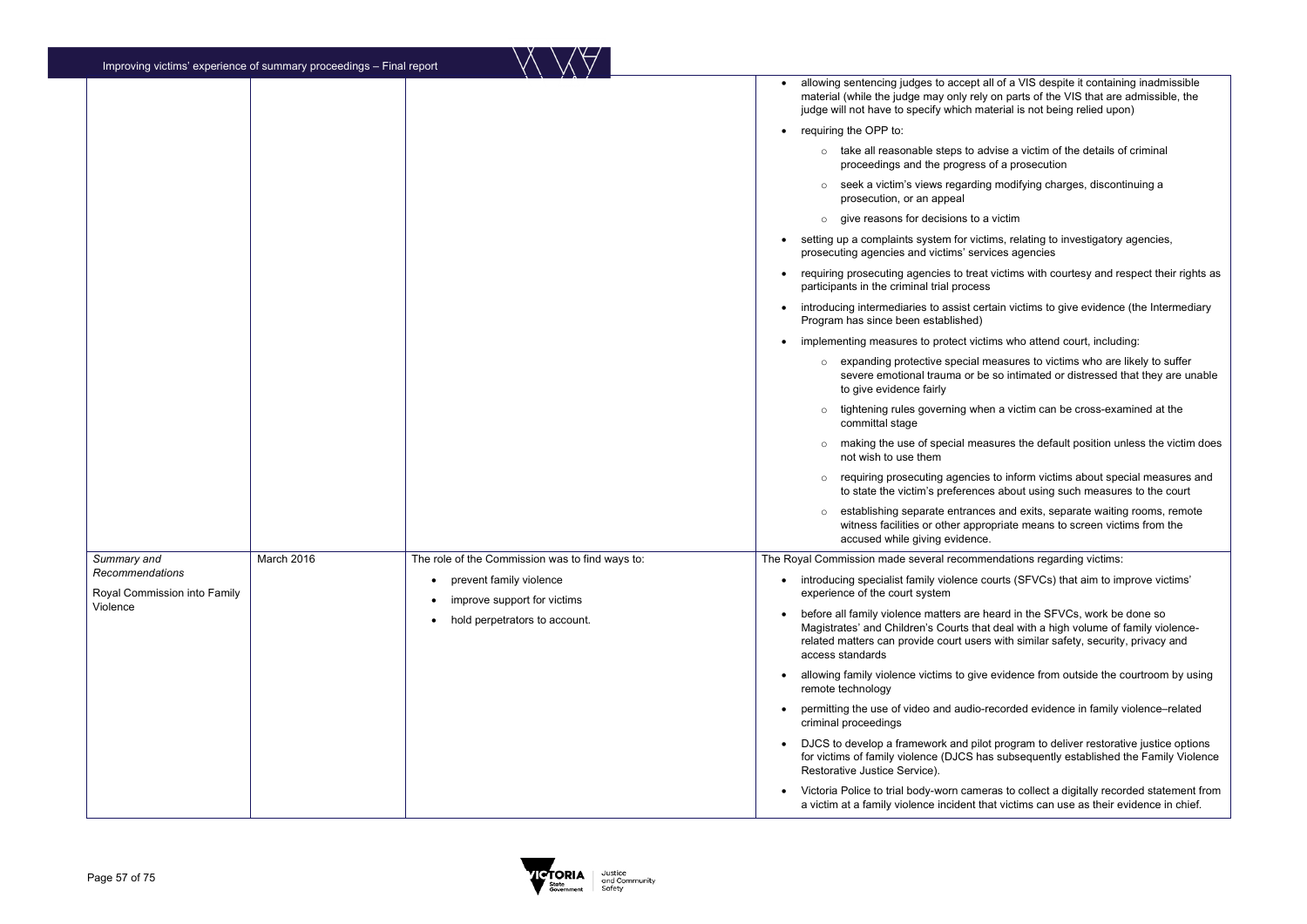

# **Appendix B – Stakeholders**

**The following organisations provided written responses (in response to the issues paper, through the Engage Victoria website or following consultation):**

- Alannah & Madeline Foundation
- Centre for Excellence in Child and Family Welfare
- Centre for Innovative Justice
- Children's Court of Victoria
- Commission for Children and Young People
- Court Network
- Domestic Violence Victoria/Domestic Violence Resource Centre
- Family Safety Victoria
- Federation of Community Legal Centres
- knowmore
- Office of Public Prosecutions
- Sexual Assault Services Victoria
- Victims of Crime Commissioner
- Victim Survivors' Advisory Council
- Victoria Legal Aid
- Victoria Police

### **The Department of Justice and Community Safety met directly with the following organisations:**

- Aboriginal Justice Caucus
- AJA4 Women, Families and Victims Collaborative Working Group
- Magistrates' Court of Victoria
- Victim representatives of the Victims of Crime Consultative Committee
- Victoria Police
- Victim Survivors' Advisory Council
- Western Metropolitan Regional Aboriginal Justice Advisory Committee

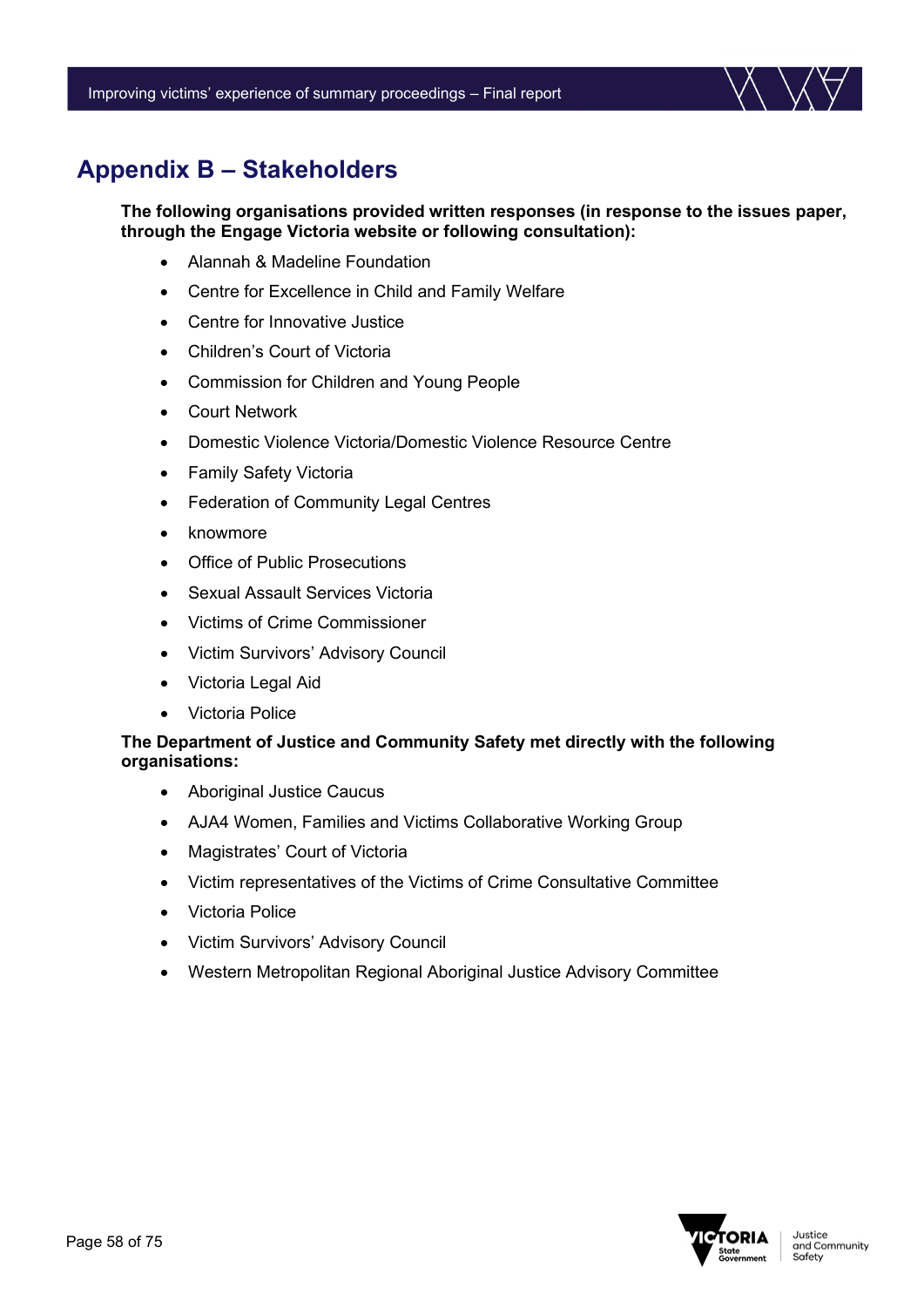# **Appendix C – Engage Victoria**

The Department of Justice and Community Safety (the department) published a survey on Engage Victoria to obtain feedback directly from victims. Respondents also had the option of submitting written responses directly to the department. The department received 30 survey responses and four written submissions.

### **Survey data**

The survey data collected supports the feedback the department received from other stakeholders and informed the recommendations that have been prioritised. Responses to each survey question are described in the tables and charts below.

### **For all respondents to the survey: place the following reform options in order of priority for what would be the most beneficial to victims of crime**

### Proportion of respondents that ranked each option first

| Reform option                                                                                                                                                                                                                                                  | Percentage of<br>times ranked first |
|----------------------------------------------------------------------------------------------------------------------------------------------------------------------------------------------------------------------------------------------------------------|-------------------------------------|
| Having police explain charging practices and potential court outcomes to victims<br>to assist them to have realistic expectations about the outcomes of cases.                                                                                                 | 42.31%                              |
| Enabling victims to provide information about the impact of the offending at an<br>early stage to ensure that victims do not miss the opportunity to provide their<br>views to the court before a sentence indication is given or an offender is<br>sentenced. | 19.23%                              |
| Providing additional training to investigators, prosecutors and judicial officers<br>about the importance of victims participating in court processes (including the<br>chance to make a victim impact statement).                                             | 16.67%                              |
| Requiring prosecutors in summary criminal proceedings to consult victims on their<br>views about a decision, unless it was not practicable to do so.                                                                                                           | 12%                                 |
| Fact sheets that provide general information about decisions made by prosecutors<br>(including reasons why victims may not be consulted before prosecutors make<br>certain decisions and how plea negotiation works).                                          | 10.53%                              |
| Enabling victims to access specialised support services that can respond to<br>victims' safety concerns, provide information about the court process, provide<br>emotional support while at court and help victims identify other supports.                    | 8%                                  |
| Linking victims to at-court support services before they attend court to raise their<br>awareness of existing at-court support services.                                                                                                                       | 4.76%                               |
| Introducing a "first point of contact" for all available at-court services that provides<br>victim service information and referral to help victims navigate existing at-court<br>support services.                                                            | 4.17%                               |
| Reducing barriers that prevent victims from making victim impact statements (for<br>example, providing guidance about the victim impact statement process in<br>multiple translations, easy read format and with accessible options).                          | 0%                                  |

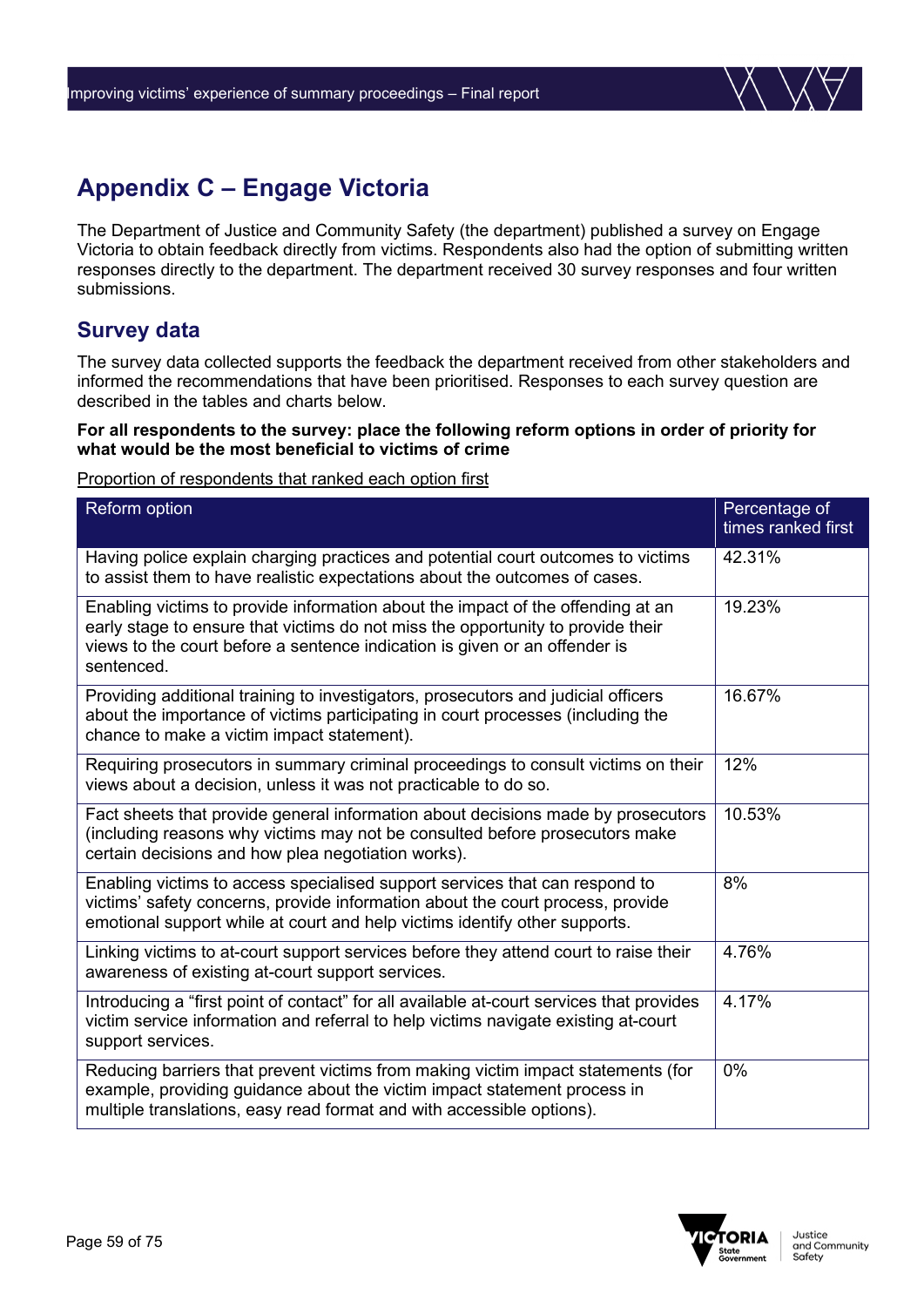

#### Average ranking of reform options

These rankings are the average ranking – reverse weighted. Where an option was ranked first it received nine points, an option ranked last received one point, and the equivalent for other places.

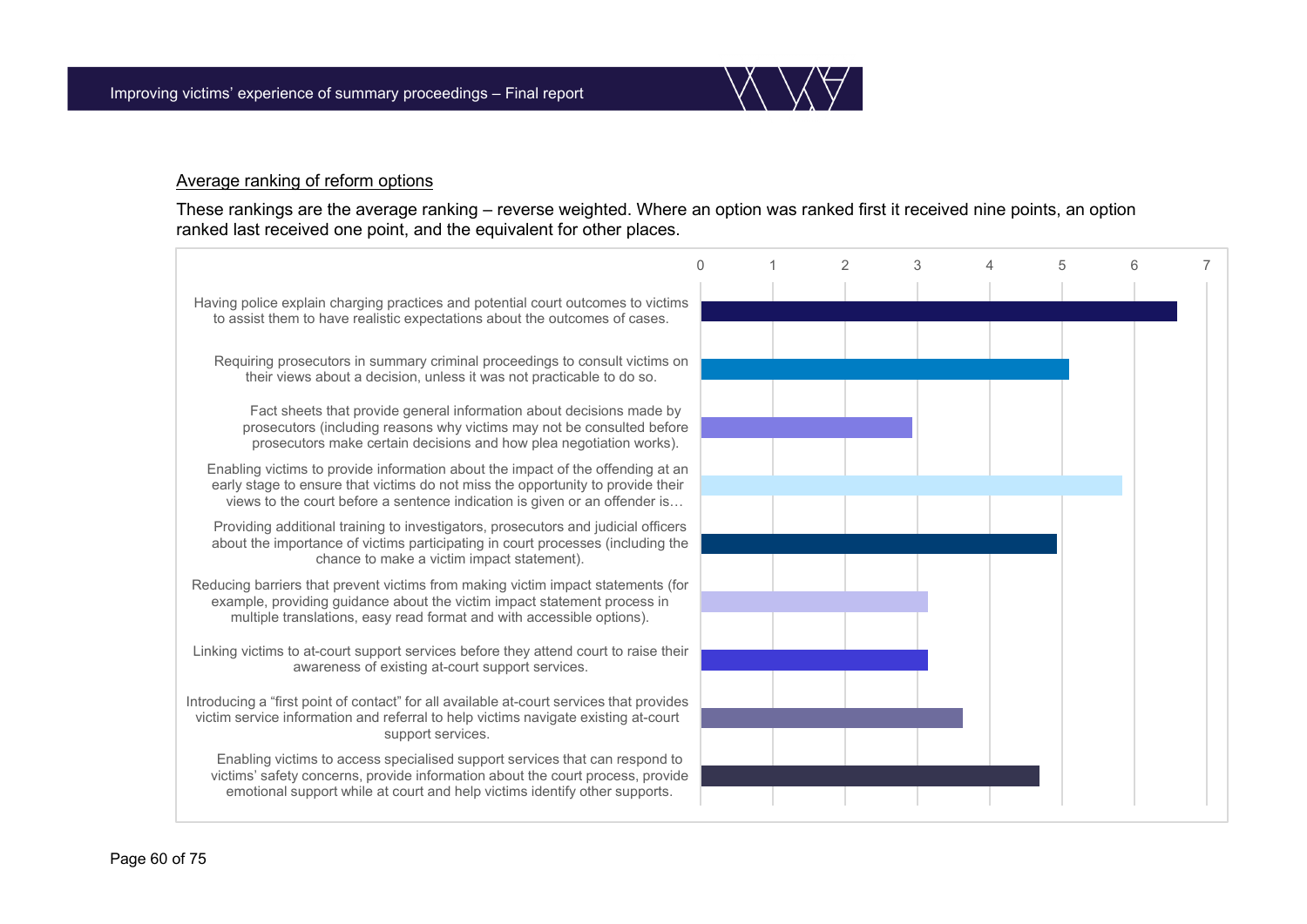

### **The following eight questions were answered only by respondents with direct experience as a victim:**

Did the police or prosecutors explain what the accused person was charged with and discuss potential court outcomes with you?



Did the prosecutors ask you for your views about particular decisions, like which charges to proceed with, or whether to accept a guilty plea to a charge?

84% of respondents answered 'no' to this question, the remainder answered 'yes'. This is consistent with current obligations for prosecutors to consult with victims.

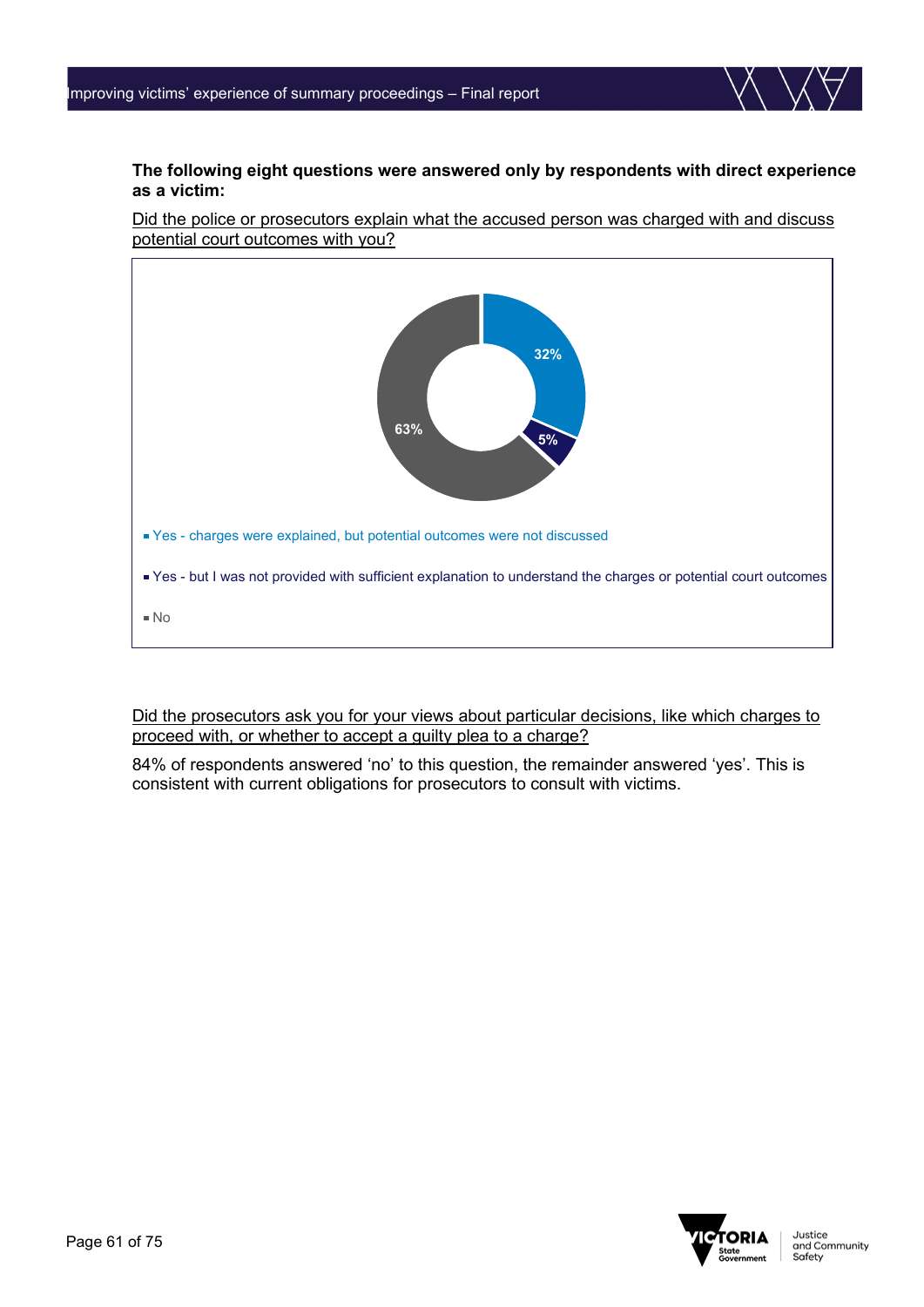

### Did the prosecutors give you reasons for why they made particular decisions?

### Did you prepare a victim impact statement?

Just over one third of respondents to the survey did prepare a victim impact statement (VIS), with just over half of that group noting that it was mentioned in sentencing.

| Survey answer                                                            | Percentage of survey respondents<br>who chose this answer |
|--------------------------------------------------------------------------|-----------------------------------------------------------|
| I made a VIS and it was mentioned when sentencing<br>the offender        | 21%                                                       |
| I made a VIS and the court did not appear to consider<br>-it             | 16%                                                       |
| I did not make a VIS as I did not have the opportunity<br>to prepare one | 63%                                                       |

### At what point did you provide your victim impact statement to the prosecutors?

Of the respondents who did make a VIS, 38% provided the statement before the offender was found guilty and 23% provided it after the offender was found guilty. The remaining respondents to this question were not sure or could not remember when their VIS was provided to the prosecutors.

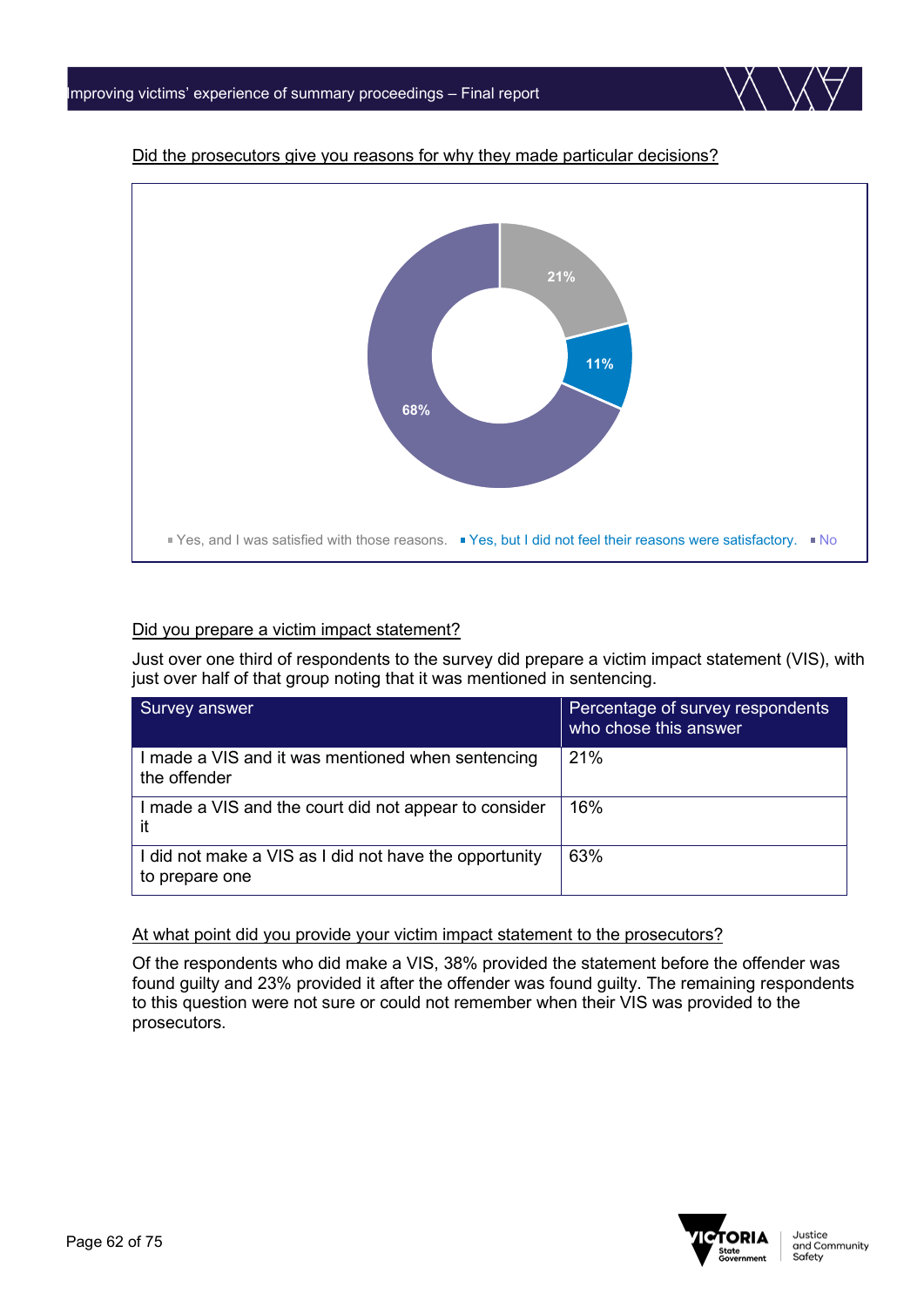How did you find the process of making a victim impact statement (including preparing the statement and if the statement was addressed in court), if you chose to do so?

A majority of respondents to this question selected either 'very negative' or 'somewhat negative'.



### Did you provide your views to the court before a sentence indication was given?



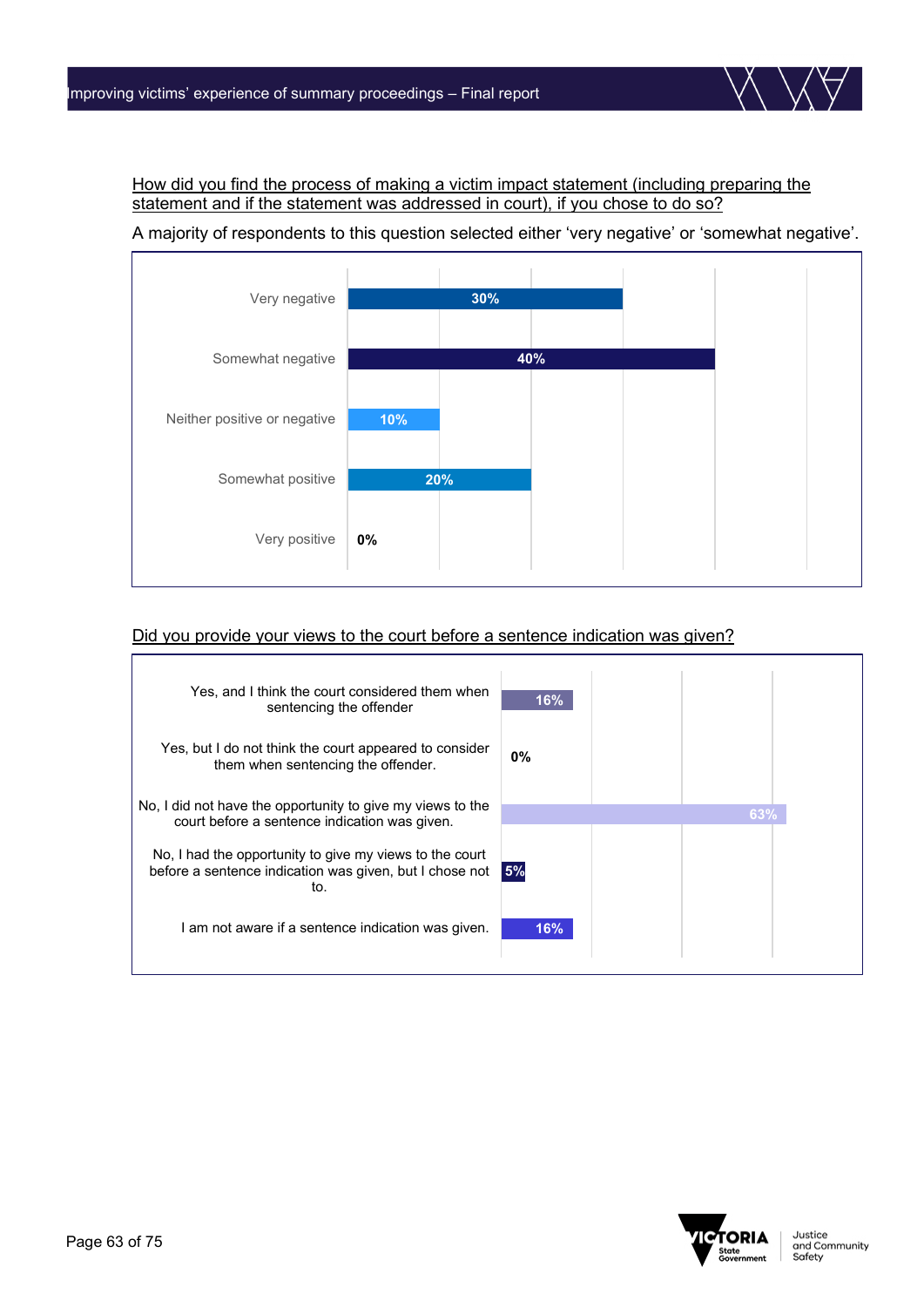

A majority of respondents did not access support services as they were not aware of available services, whilst one third did access support services when they attended court.

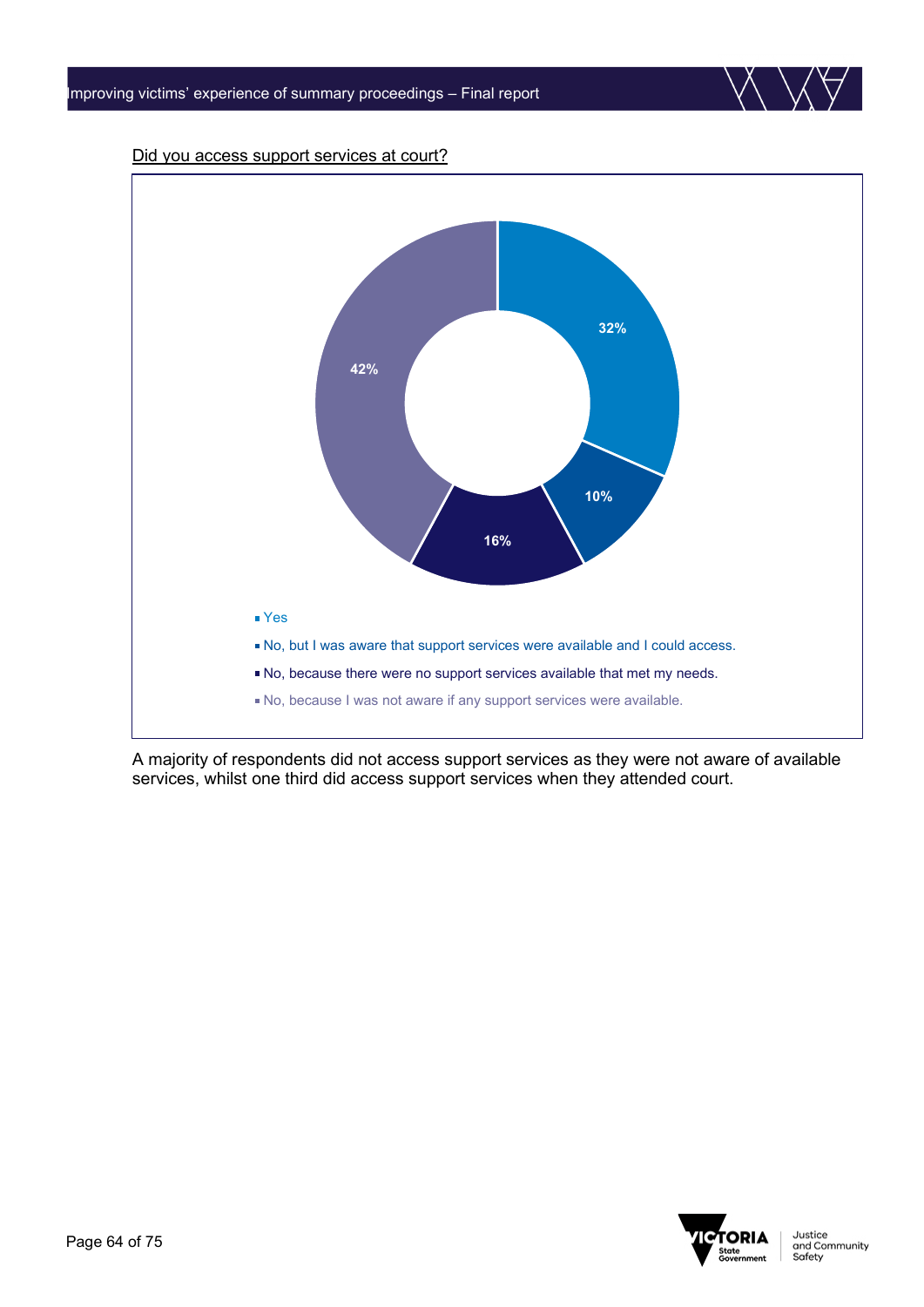

# **Appendix D - Key prosecution obligations regarding victims under the** *Victims' Charter Act 2006* **(Vic)**

| Obligations that apply to all prosecuting agencies <sup>131</sup>                                                                                                                                                                                                                                                                                                                                                                                                                                                                      | Obligations that only apply to the<br>Office of Public Prosecutions <sup>132</sup>                                                                                                                                                                                                        |
|----------------------------------------------------------------------------------------------------------------------------------------------------------------------------------------------------------------------------------------------------------------------------------------------------------------------------------------------------------------------------------------------------------------------------------------------------------------------------------------------------------------------------------------|-------------------------------------------------------------------------------------------------------------------------------------------------------------------------------------------------------------------------------------------------------------------------------------------|
| Treat victims with courtesy and respect, including considering victims'<br>particular needs relating to race or Aboriginal background, sex or<br>gender identity, cultural or linguistic diversity, sexual orientation,<br>disability, religion or age. Prosecutors must also respect the rights<br>and entitlements of victims as participants in criminal proceedings.                                                                                                                                                               | Take all reasonable steps to advise<br>victims of:<br>the date, time and location of any<br>$\bullet$<br>committal, trial, plea, sentencing and<br>appeal hearing<br>the progress of a prosecution,<br>$\bullet$<br>including the outcome of any<br>committal mention, committal, initial |
| Provide victims with information about and refer victims to relevant<br>support services and entities that provide possible entitlements and<br>legal assistance.                                                                                                                                                                                                                                                                                                                                                                      |                                                                                                                                                                                                                                                                                           |
| Take into account victims' needs and preferences in relation to how<br>prosecutors communicate and engage with the victim.                                                                                                                                                                                                                                                                                                                                                                                                             | directions hearing, trial, plea,<br>sentencing or appeal, or guilty plea.                                                                                                                                                                                                                 |
| Provide victims with information about:                                                                                                                                                                                                                                                                                                                                                                                                                                                                                                |                                                                                                                                                                                                                                                                                           |
| the offences charged against the accused person<br>$\bullet$<br>if no offence is charged, the reason for that decision<br>a decision to discontinue prosecution of any charges or<br>substantially modify charges<br>the decisions to accept a guilty plea to a lesser charge<br>$\bullet$<br>details about how to find out the time, date and place of a<br>$\bullet$<br>hearing<br>the outcome of the criminal case, including the sentence<br>$\bullet$<br>whether an appeal is made, and the grounds and result of<br>that appeal. | Seek victims' views before making<br>decisions to:<br>• substantially modify any charges<br>discontinue prosecution of any<br>charges<br>accept a guilty plea to a lesser charge<br>appeal a sentence or acquittal.                                                                       |
| Victims who are appearing as witnesses must be given information<br>about:<br>the trial or hearing process<br>$\bullet$<br>the victim's role as a prosecution witness<br>$\bullet$<br>any relevant special protections or alternative arrangements<br>$\bullet$<br>for giving evidence.                                                                                                                                                                                                                                                | Give victims reasons for decisions to:<br>• substantially modify any charges<br>· discontinue prosecution of any<br>charges<br>• accept a guilty plea to a lesser<br>charge.                                                                                                              |
| Where the victim is making a victim impact statement (VIS), the<br>prosecution must provide the victim with general information about<br>the types of matters that could be found to be inadmissible in a VIS.                                                                                                                                                                                                                                                                                                                         |                                                                                                                                                                                                                                                                                           |
| Have a complaints system for victims to make a complaint if they<br>believe the prosecutors have not complied with their obligations<br>under the Victims' Charter.                                                                                                                                                                                                                                                                                                                                                                    |                                                                                                                                                                                                                                                                                           |



<span id="page-64-0"></span><sup>131</sup> *Victims' Charter Act 2006* (Vic), ss 6, 7, 7A, 7B, 9, 11 and 19A.

<span id="page-64-1"></span><sup>132</sup> *Victims' Charter Act 2006,* ss 9A, 9B(1) and 9C.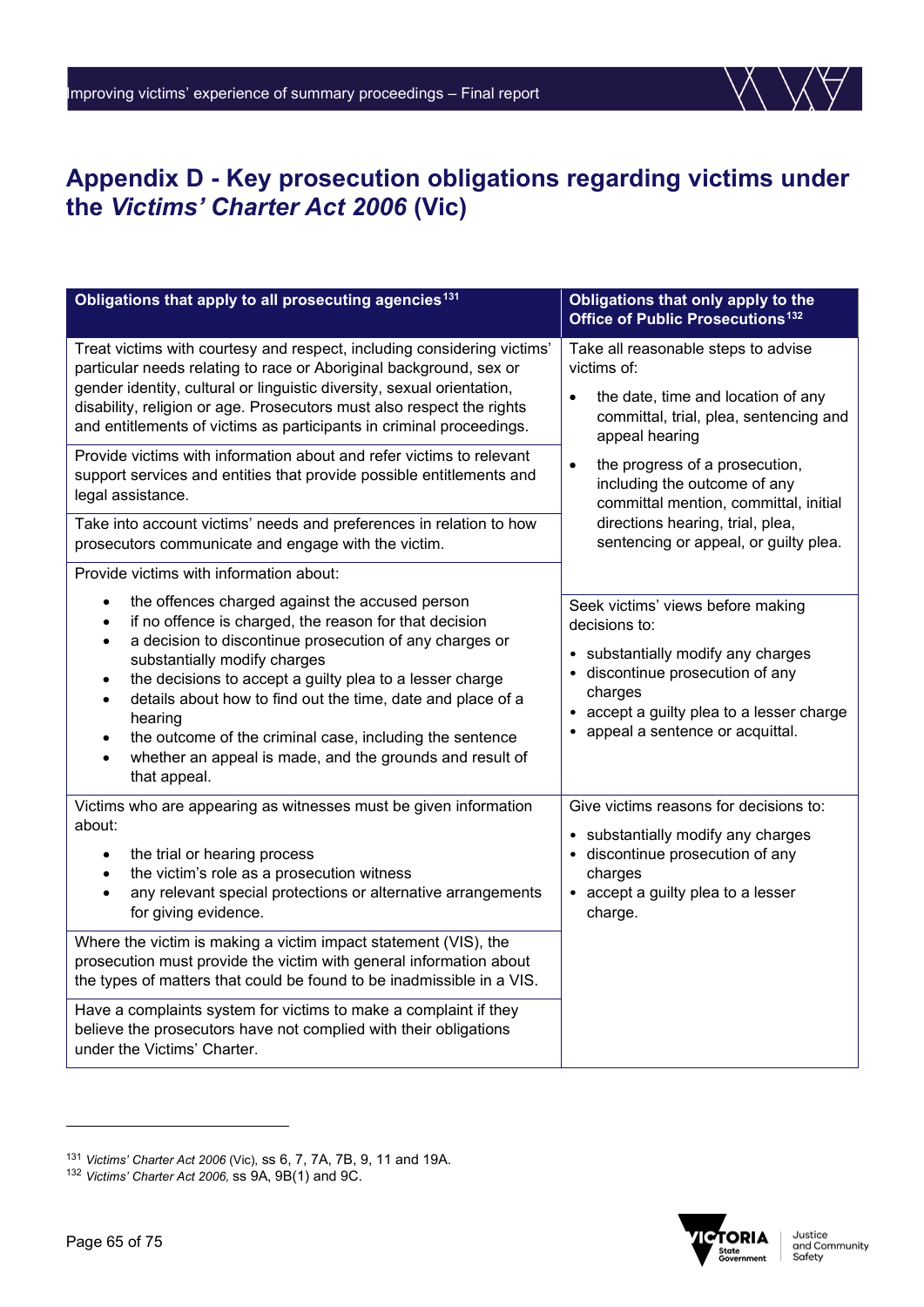

# **Appendix E - Agencies that provide victim impact statement support**

| <b>Agency</b>                              | Role in supporting victims to make a victim impact statement                                                                                                                                             |
|--------------------------------------------|----------------------------------------------------------------------------------------------------------------------------------------------------------------------------------------------------------|
| Victoria Police<br>investigators           | Making a victim impact statement (VIS) is voluntary, however Victoria Police<br>$\bullet$<br>must notify victims of their right to make a VIS                                                            |
|                                            | Victoria Police can explain the process for making a VIS but if victims request<br>$\bullet$<br>additional support, they should be referred to the Victims of Crime Helpline <sup>133</sup>              |
|                                            | victims who do not wish to provide a VIS should be advised to contact the<br>prosecution if they change their mind about providing a VIS.                                                                |
| Victoria Police<br>prosecutors             | Should ask about and confirm that a victim does not wish to provide a VIS                                                                                                                                |
|                                            | must refer victims to an appropriate support agency for help to make a VIS <sup>134</sup><br>(victims can make a complaint to the Victims of Crime Commissioner if this<br>does not occur)               |
|                                            | can provide general information about the types of information that may be<br>found inadmissible and the consequences of such a finding, but are not<br>required to advise on a particular victim's VIS. |
| <b>Victims of Crime</b><br>Helpline        | • The Victims of Crime Helpline assists victims of crime by providing<br>information, support and referrals (including referrals to the VAP where<br>applicable)                                         |
| <b>Victims Assistance</b><br>Program (VAP) | the VAP provides ongoing support and case management for victims of a<br>crime against the person, including advice and support in making a VIS <sup>135</sup>                                           |
|                                            | the VAP offers other VIS related support to all victims (for example, an online<br>VIS form to help victims prepare their VIS).                                                                          |
| <b>Child Witness</b><br>Service            | Offers a range of services to children and young people who are witnesses,<br>including assistance to prepare a VIS.                                                                                     |

<span id="page-65-2"></span><sup>135</sup> In the 2019-20 financial year the Victims Assistance Program provided 5,358 victim impact statement-related support calls in response to 14,099 calls to the Victims of Crime Helpline.



<span id="page-65-0"></span><sup>133</sup> Victoria Police Manual, Victim support, p 6.

<span id="page-65-1"></span><sup>134</sup> *Victims' Charter Act 2006* (Vic)*,* s 13.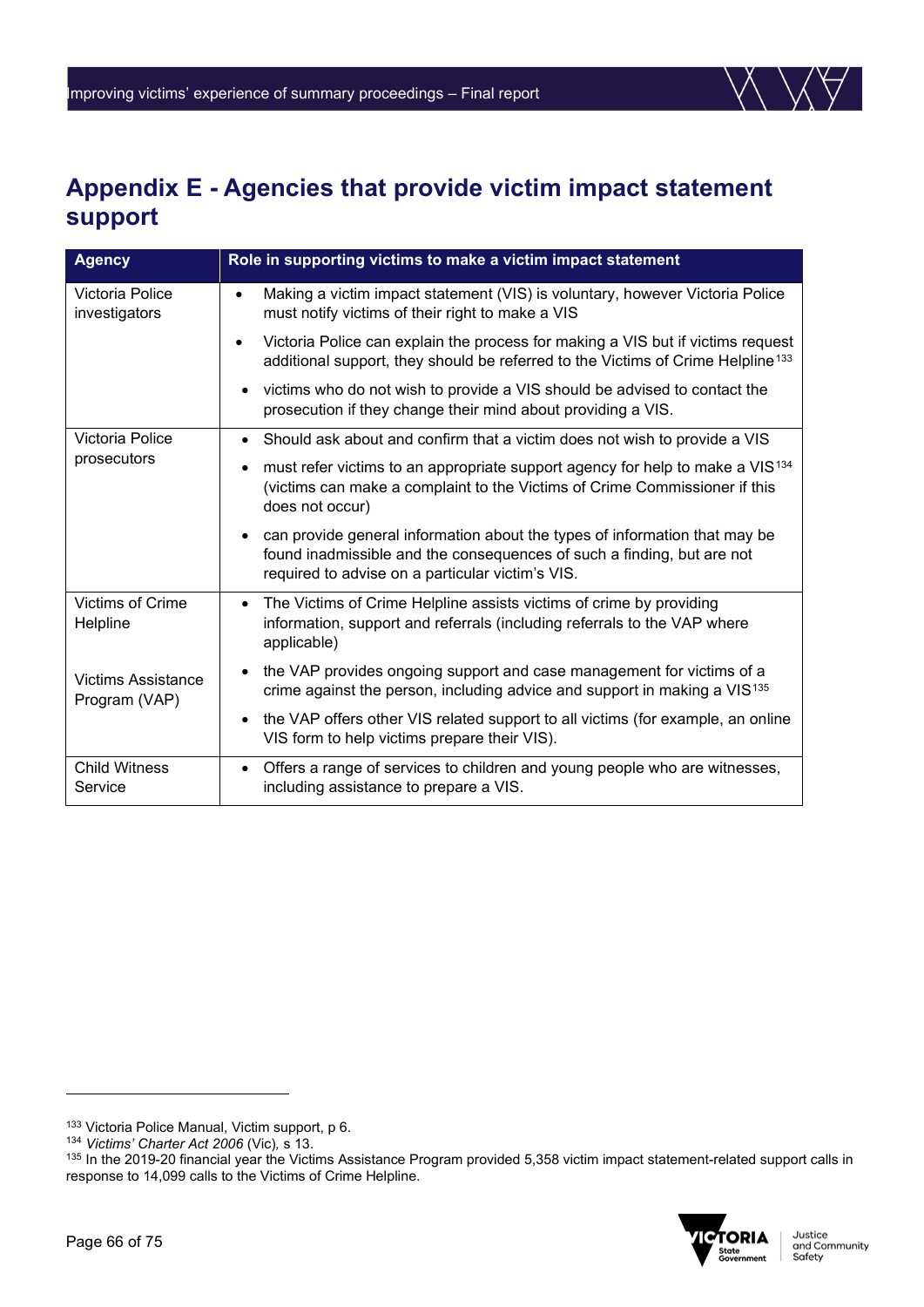# **Appendix F - Best practice standards for at-court support services**

Appendix F outlines best practice standards for at-court support services, as referred to in Recommendation 11 of the report.

### **Recommendation 11**

The Government should, in collaboration with victims, develop best practice standards for at-court support services to enable existing and new support services to offer victims high quality and consistent at-court support.

The document outlines stakeholder feedback on what roles and abilities at-court support services should have. The Government and victims should use these considerations to develop a best practice guide for at-court support services.

### **Victim support must be available before, during and after court**

The review focused on victims' experience of at-court support services in summary proceedings, as opposed to support for victims before or after court. However, victim support that is available outside of court can shape victims' experience in court, and several stakeholders argued that support must be made available to victims before, during and after court. This section therefore considers what support must be available to victims before, during and after court.

### **Support before court**

Stakeholders noted that individuals experience difficulties and structural barriers with accessing support as soon as they become victims, arguing that if a victim's first engagement and information provision was at court, many opportunities would already have been lost.<sup>136</sup> Victoria Police suggested that early engagement may help prevent the common occurrence of victims attending court without notifying any relevant parties, with prosecutors often only becoming aware of a victim's presence in court after a matter has proceeded.**[137](#page-66-1)** Given many victims find it upsetting to enter a court building, they may also feel more comfortable and able to express their views outside of this setting.**[138](#page-66-2)**

The Centre for Innovative Justice (CIJ), in its *Strengthening Victoria's Victim Support System: Victim Services Review Final Report,* proposed a model in which certain groups of victims would be offered court support where relevant. That support would involve having someone who understands the court process attend court and provide information and emotional support. As part of this model, the CIJ also recommended adequate support for the victim before the court hearing to accompany the at-court support, including explaining the process, the court environment, potential interactions with the accused person, and discussing how the victim will feel if the outcome is not what they had hoped. The pre-court support would include taking the victim to court before the court hearing to walk through the court environment.<sup>[139](#page-66-3)</sup>

<span id="page-66-3"></span><sup>139</sup> Centre for Innovative Justice, 2020, *Strengthening Victoria's Victim Support System: Victim Services Review Final Report*, p 128-129.



<span id="page-66-0"></span><sup>136</sup> Victoria Police, 2021, Submission to Department of Justice and Community Safety *Issues Paper: Improving Victims' Experience of Summary Criminal Proceedings*.

<span id="page-66-1"></span><sup>137</sup> Victoria Police, 2021, Submission to Department of Justice and Community Safety *Issues Paper: Improving Victims' Experience of Summary Criminal Proceedings*.

<span id="page-66-2"></span><sup>138</sup> Victoria Police, 2021, Submission to Department of Justice and Community Safety *Issues Paper: Improving Victims' Experience of Summary Criminal Proceedings*.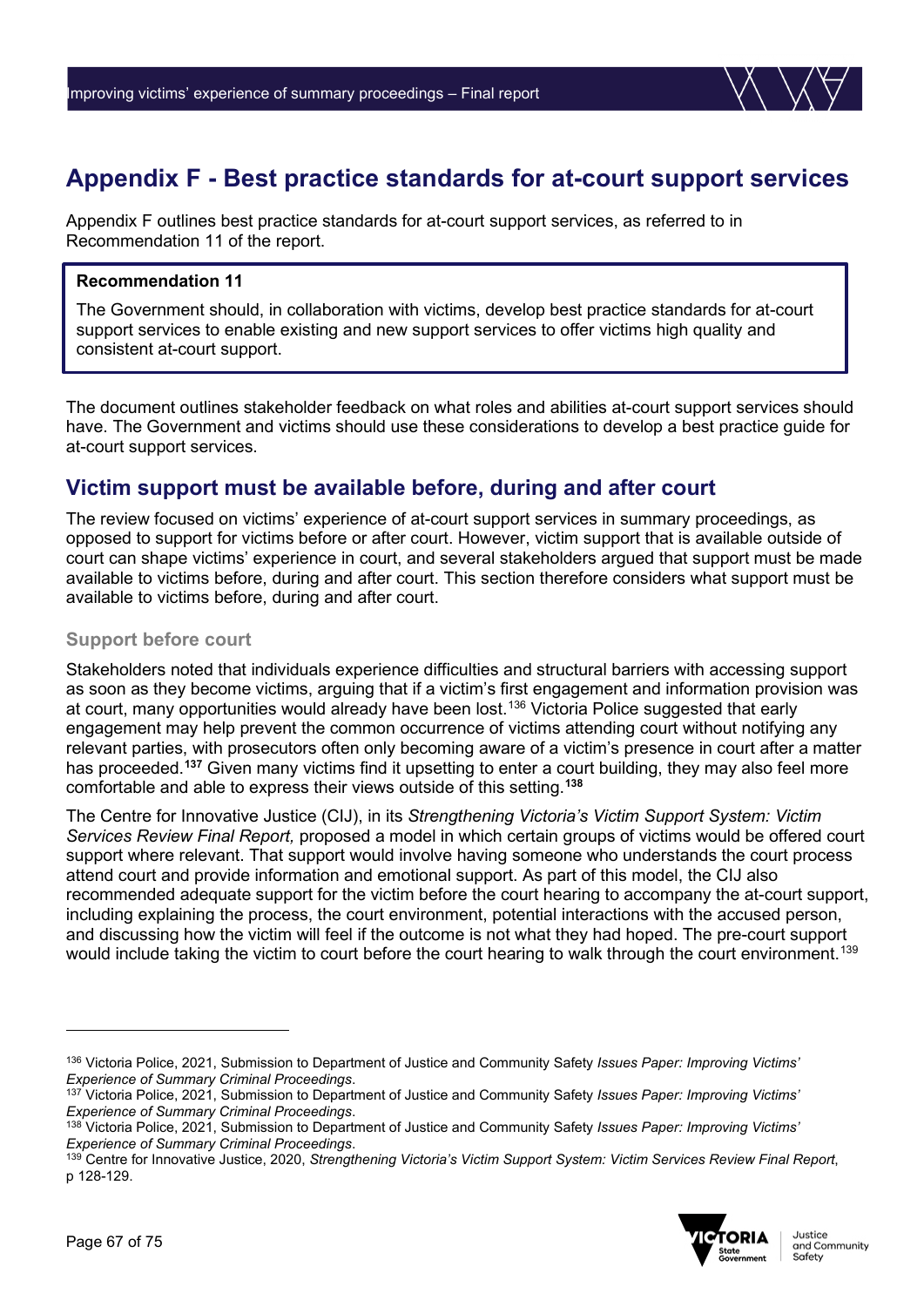The model of the Court Support Coordinators at the Children's Court may offer further guidance on what a support service should do when it knows that a victim will attend court. In such instances, Court Support Coordinators should:

- contact the victim prior to the court date
- establish what support may be required
- determine whether there is a need for a safe entry/exit or waiting space
- explain the court process and procedures
- confirm that support will be provided on the day.<sup>[140](#page-67-0)</sup>

Other examples of support that can be provided by support services before court include:

- forming an understanding of victims' needs and preferences
- responding to any immediate practical and safety needs (including providing emotional support and linking victims with specialist services where required)
- assisting victims with a victim impact statement (VIS) or referring victims to appropriate agencies for help with the VIS
- providing victims with referrals to legal services.<sup>[141](#page-67-1)</sup>

Support service workers should also recognise that at this stage victims may not be able to identify or articulate their needs or may feel overwhelmed by too much information.

### **Support at court**

The types of at-court support services vary, particularly depending on a victim's role in a criminal proceeding. They may include individual support, or information and referral. Victims may find the following types of at-court support services useful.

### **At-court support services should be able to respond to victims' safety concerns**

Several stakeholders highlighted the need for courts to prioritise victim safety. While improvements to court infrastructure and design are out of the review's scope, there is potential for support services to ensure victim safety. For example, support services:

- should know the court environment can be traumatising for victims and attempt to address environmental factors that add to victims' trauma (victim representatives of the Victims of Crime Consultative Committee (VOCCC) noted if environmental factors that add to victims' trauma could be addressed, then victims may be better able to respond to legal matters effectively, without feeling overwhelmed) $142$
- can help with safety during and after the court hearing, including separating victims from the accused person at court and providing information about what victims can do if they encounter the accused person outside of court

<span id="page-67-2"></span>*Experience of Summary Criminal Proceedings*. 142 Consultation with victim representatives of the Victims of Crime Consultative Committee, 2021.



<span id="page-67-0"></span><sup>140</sup> Children's Court of Victoria, 2021, Submission to Department of Justice and Community Safety *Issues Paper: Improving* 

<span id="page-67-1"></span><sup>&</sup>lt;sup>141</sup> Court Network, 2021, Submission to Department of Justice and Community Safety *Issues Paper: Improving Victims'* Experience of Summary Criminal Proceedings.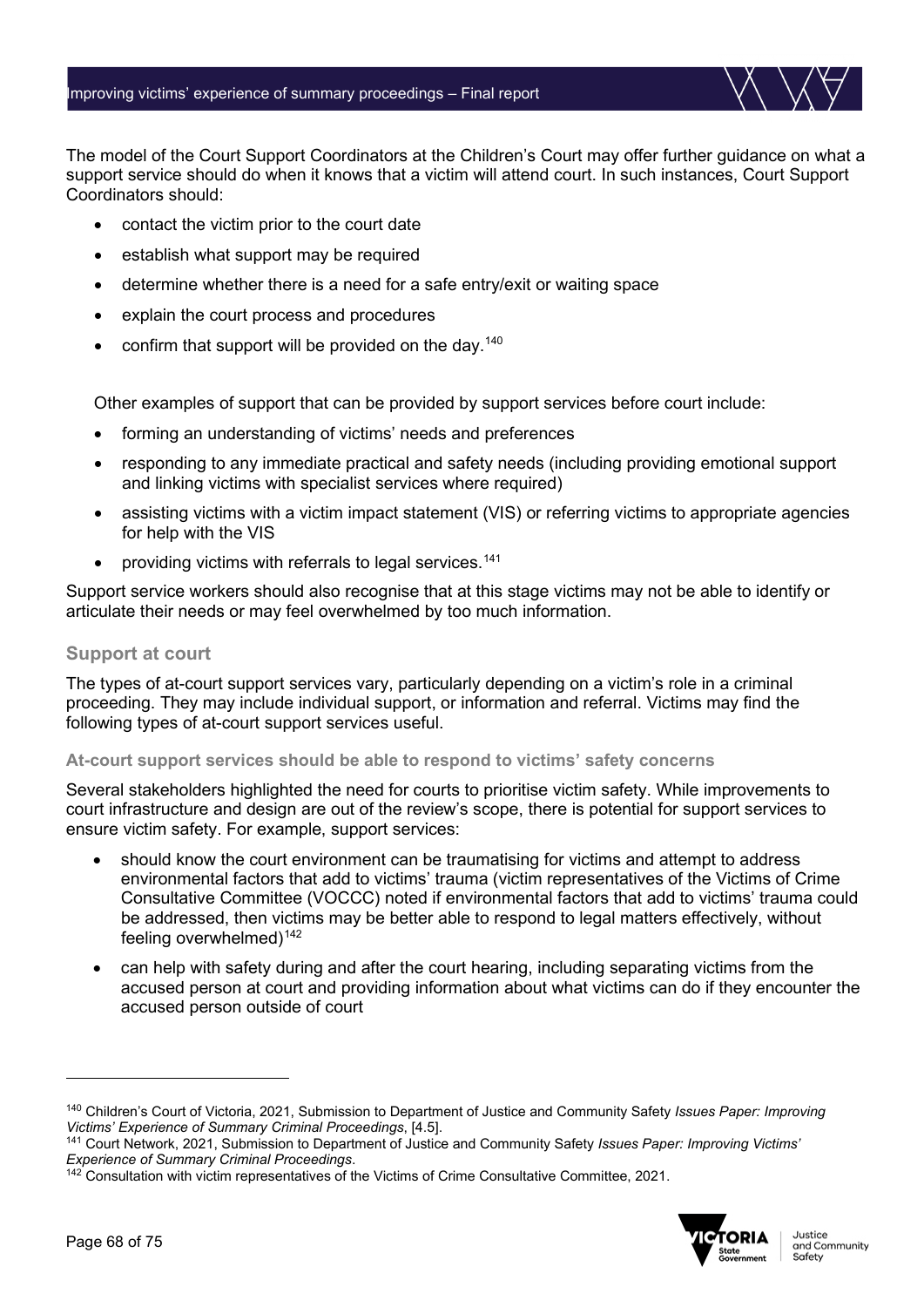- should attempt to ensure victims have dedicated spaces to receive support (where such spaces exist)
- in regional and rural courts, support services should ensure victims are advised of the location of safe spaces if they do exist.<sup>[143](#page-68-0)</sup>

### **At-court support services should provide information about the court process**

At-court support services should provide victims with information and assist them to navigate the court system. As noted by the Victim Survivors' Advisory Council (VSAC), 'information must be available to victims to help them better understand proceedings. Education gives victims more choice and agency. It helps victims make informed decisions when they're at court.' [144](#page-68-1)

Stakeholders indicated that information about the following topics could be useful for victims:

- what to expect on the day, including:
	- o general court processes (including the rights, responsibilities and entitlements of victims in relation to court processes, such as crime compensation)
	- $\circ$  how prosecutors make certain decisions (for example, how a plea negotiation works)
	- $\circ$  what happens in the courtroom (including explaining what a courtroom looks like, the roles of the magistrate and other court staff, how victims are expected to act in a courtroom, where particular people sit in the courtroom)
	- o managing expectations or setting realistic expectations
- general information about the court building (including maps of court facilities and where to locate in-person assistance at court if required)
- a glossary of court language
- information about the progress of a victim's matter
- $\bullet$  equipping victims with the right questions to ask.<sup>[145](#page-68-2)</sup>

In addition to providing information to victims, at-court support services should also attempt to introduce victims to the prosecutor or other relevant parties, if appropriate.

<span id="page-68-2"></span><sup>145</sup> Centre for Innovative Justice, 2021, Second Submission to Department of Justice and Community Safety *Issues Paper: Improving Victims' Experience of Summary Criminal Proceedings, p 5; Consultation with victim representatives of the Victims of* Crime Consultative Committee, 2021; Victim Survivors' Advisory Council, 2021, Joint Submission to the Department of Justice and Community Safety on the Review to Improve Victims' Experience of Summary Criminal Proceedings; Victoria Police, 2021, Submission to Department of Justice and Community Safety *Issues Paper: Improving Victims' Experience of Summary Criminal Proceedings*.



<span id="page-68-0"></span><sup>143</sup> Centre for Innovative Justice, 2020, *Strengthening Victoria's Victim Support System: Victim Services Review Final Report*, p 128-129; Court Network, 2021, Submission to Department of Justice and Community Safety *Issues Paper: Improving Victims' Experience of Summary Criminal Proceedings*; Victims of Crime Commissioner, 2021, Submission to Department of Justice and Community Safety *Issues Paper: Improving Victims' Experience of Summary Criminal Proceedings, p* 14-15.

<span id="page-68-1"></span><sup>144</sup> Victim Survivors' Advisory Council, 2021, Joint Submission to the Department of Justice and Community Safety on the Review to Improve Victims' Experience of Summary Criminal Proceedings.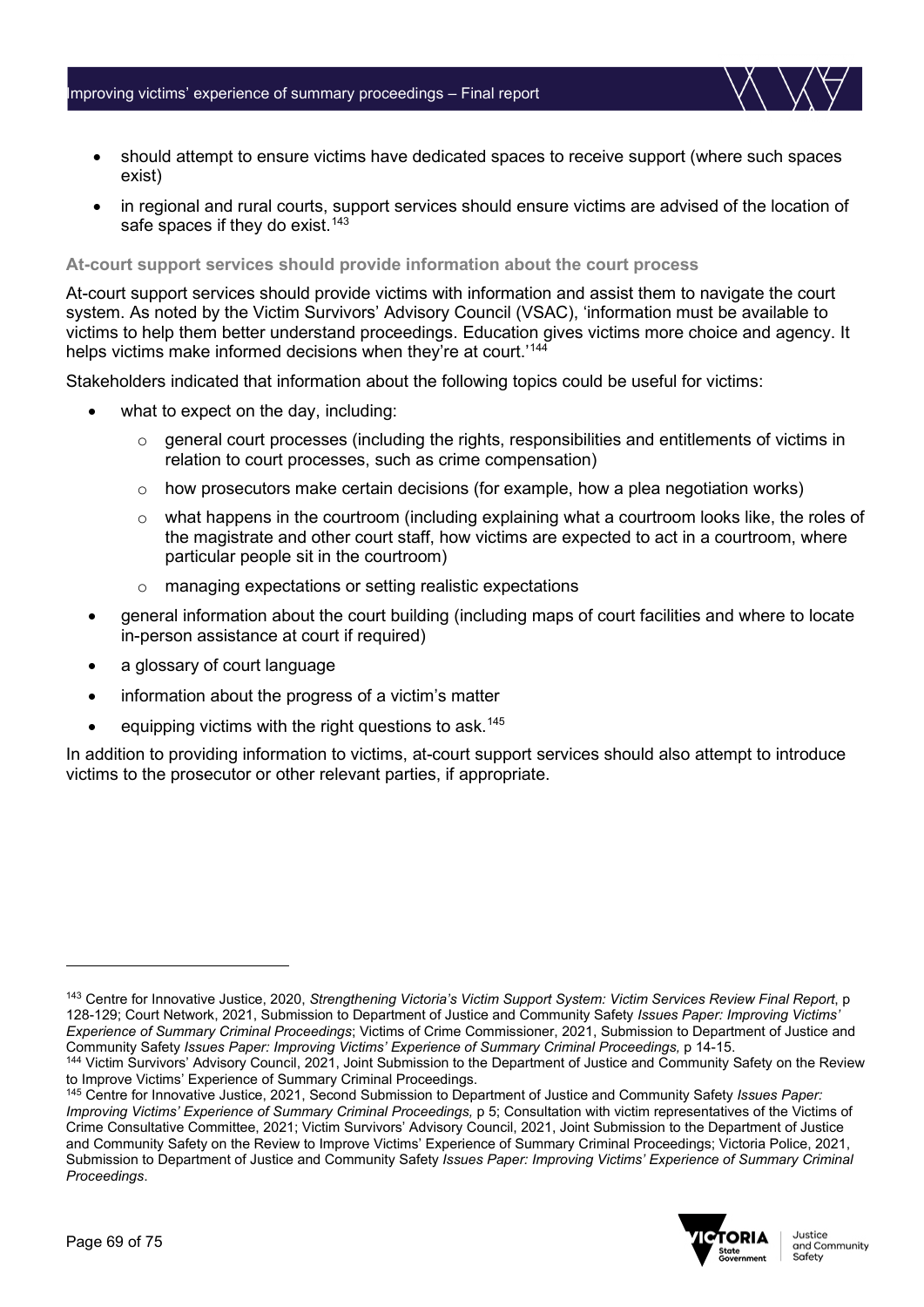

At-court support services should provide emotional help to victims.<sup>[146](#page-69-0)</sup> For example, the Court Support Coordinators at the Children's Court often refer court users to a Court Network volunteer to assist with providing emotional and moral support.<sup>[147](#page-69-1)</sup>

At-court support services should be able to meet victims outside of court, provide support while victims are waiting to give evidence and be with victims in the courtroom (including if victims appear via online court hearings).<sup>[148](#page-69-2)</sup>

As noted by a victim who was interviewed by the CIJ as part of its research on improving support for victims:

[Being supported at court] makes it a lot easier to deal with. I mean, you're talking to someone who understands what you're going through rather than just someone at the police [station] who deals with victims of crime but doesn't go to the courtroom and sit with you and talk with you while you're waiting for your case to be heard... Ilt makes you feell safe and comfortable.<sup>[149](#page-69-3)</sup>

Support services should also assist victims with other practical matters, such as arranging access to interpreters or a therapy dog if needed. $^{\rm 150}$  $^{\rm 150}$  $^{\rm 150}$ 

#### **At-court support services should assist victims to participate in summary proceedings**

It was also suggested that support services should provide support for victims to assist them to understand and participate in summary proceedings, including:

- giving evidence
- ensuring victims know of their right to make a VIS and they have support to make one.<sup>[151](#page-69-5)</sup>

### **At-court support services should help victims identify other supports**

At-court support services should provide appropriate and specialist referrals relating to victims' specific needs. For example, depending on the needs identified, this may include referrals to:

- services relating to the victim's matter (such as family violence or sexual assault services)
- a cultural or ethno-specific service
- other victim support services (such as the Victims Assistance Program).<sup>[152](#page-69-6)</sup>

<span id="page-69-6"></span><sup>152</sup> Centre for Innovative Justice, 2021, Second Submission to Department of Justice and Community Safety *Issues Paper: Improving Victims' Experience of Summary Criminal Proceedings,* p 5; Centre for Innovative Justice, 2020, *Strengthening Victoria's Victim Support System: Victim Services Review Final Report*, p 128.



<span id="page-69-0"></span><sup>146</sup> Centre for Innovative Justice, 2020, *Improving Support for Victims of Crime: Key Practice Insights*, p 16; Centre for Innovative Justice, 2020, *Strengthening Victoria's Victim Support System: Victim Services Review Final Report*, p 128.

<span id="page-69-1"></span><sup>147</sup> Children's Court of Victoria, 2021, Submission to Department of Justice and Community Safety *Issues Paper: Improving Victims' Experience of Summary Criminal Proceedings*, [4.5].

<span id="page-69-2"></span><sup>148</sup> Centre for Innovative Justice, 2021, Second Submission to Department of Justice and Community Safety *Issues Paper: Improving Victims' Experience of Summary Criminal Proceedings,* p 5.

<span id="page-69-3"></span><sup>149</sup> Centre for Innovative Justice, 2020, *Improving Support for Victims of Crime: Key Practice Insights*, p 16.

<span id="page-69-4"></span><sup>150</sup> Centre for Innovative Justice, 2021, Second Submission to Department of Justice and Community Safety *Issues Paper: Improving Victims' Experience of Summary Criminal Proceedings, p 5; Court Network, 2021, Submission to Department of Justice* and Community Safety *Issues Paper: Improving Victims' Experience of Summary Criminal Proceedings*.

<span id="page-69-5"></span><sup>151</sup> Centre for Innovative Justice, 2021, Second Submission to Department of Justice and Community Safety *Issues Paper: Improving Victims' Experience of Summary Criminal Proceedings,* p 5; Centre for Innovative Justice, 2020, *Strengthening Victoria's Victim Support System: Victim Services Review Final Report*, p 128; Court Network, 2021, Submission to Department of Justice and Community Safety *Issues Paper: Improving Victims' Experience of Summary Criminal Proceedings*; Victoria Police, 2021, Submission to Department of Justice and Community Safety *Issues Paper: Improving Victims' Experience of Summary Criminal Proceedings*.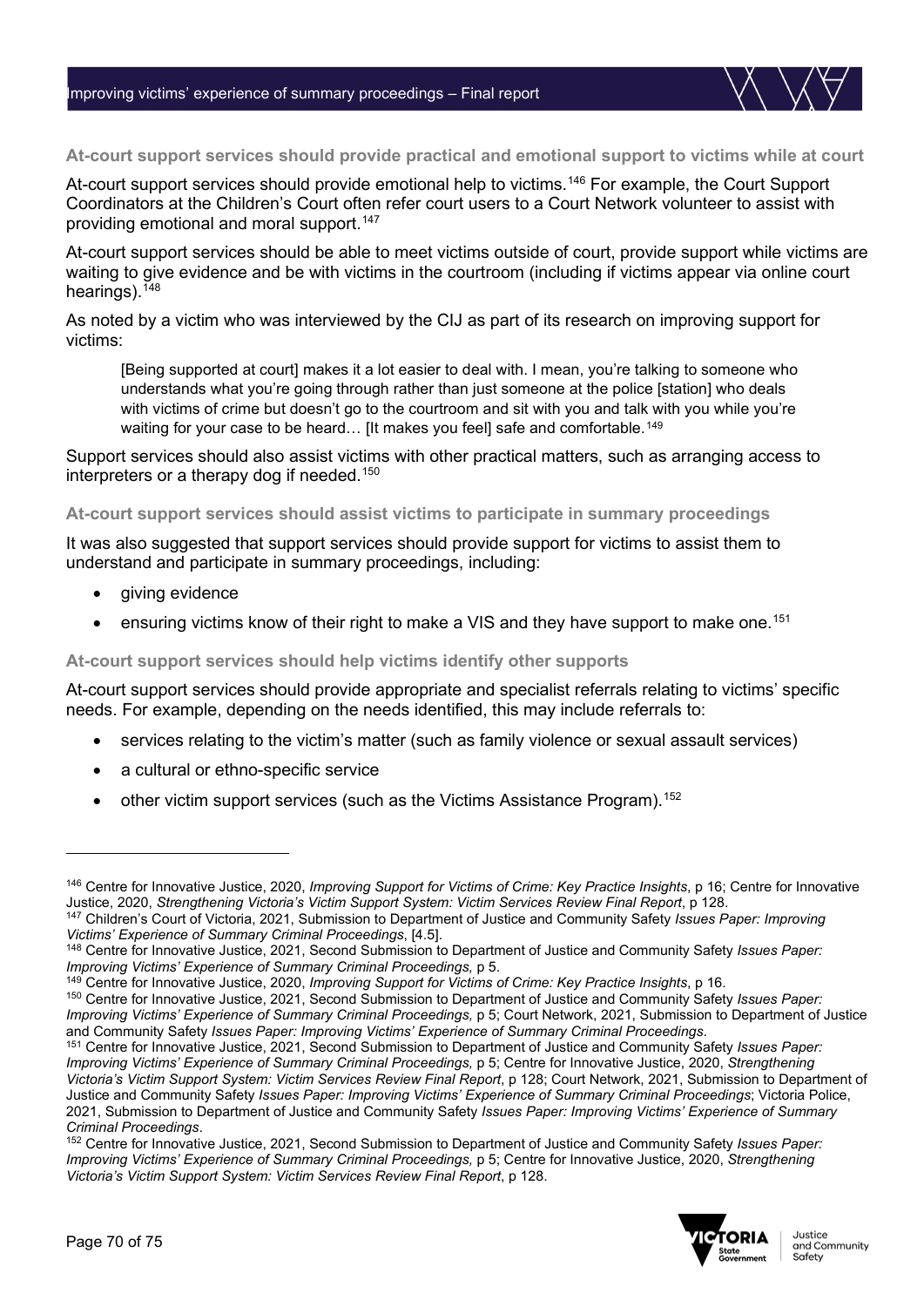**The Government should, in collaboration with victims, consider whether at-court support must be continuous** 

The Government should, in collaboration with victims, consider whether at-court support must be provided continually, or whether it may be best targeted to particular points in the process, which are likely to be the most distressing for the victim, such as at sentencing.[153](#page-70-0) For example, the CIJ in its model did not envisage that support would be provided continually, but at points in the process that may be most distressing for victims. [154](#page-70-1)

The following issues should be considered when determining the best practice model:

- targeting support to certain points in the process, which are deemed most distressing to the victim, may vary across crime type and from victim to victim
- victims have ongoing needs that may change throughout the process and that will require ongoing support.

For example, some family violence victims may be reluctant to engage with the system due to the ongoing trauma of their experience, emotional and psychological distress, the fear of encountering the accused person or because they may be experiencing ongoing abuse from an offender while proceedings are underway.

### **Support after court**

Support is also required after court, in addition to the at-court support on the actual day of the hearing. As noted by Witness Hope in the Legislative Council Legal and Social Issues Committee's *Inquiry into Victoria's Criminal Justice System*, 'there needs to be support before, during and after court to ensure a safe duty of care.' [155](#page-70-2)

Support services can provide information and support to victims immediately after the court hearing to ensure that victims are not distressed when they leave the court and understand what, if anything, will happen next. In addition to this immediate post-hearing support, further post-court support could include:

- providing debriefing and emotional support
- referring victims to an appropriate service that could assist with other issues
- reminding victims of available support structures that can be accessed again if needed.<sup>[156](#page-70-3)</sup>

### **At-court support services should adopt a trauma-informed approach**

Support services should ensure they adopt trauma-informed approaches to court support and provide victims with information in a way they can understand.<sup>[157](#page-70-4)</sup> As noted in the CIJ report 'many victims of crime

<span id="page-70-4"></span><sup>&</sup>lt;sup>157</sup> Domestic Violence Victoria and Domestic Violence Resource Centre Victoria, 2021, Submission to Department of Justice and Community Safety *Issues Paper: Improving Victims' Experience of Summary Criminal Proceedings*, p 11-12; Federation of Community Legal Centres, 2021, Submission to Department of Justice and Community Safety *Issues Paper: Improving Victims' Experience of Summary Criminal Proceedings,* p 13; Victoria Legal Aid, 2021, Submission to Department of Justice and Community Safety *Issues Paper: Improving Victims' Experience of Summary Criminal Proceedings,* p 4.



<span id="page-70-0"></span><sup>153</sup> Centre for Innovative Justice, 2020, *Strengthening Victoria's Victim Support System: Victim Services Review Final Report*, p 128-129.

<span id="page-70-1"></span><sup>154</sup> Centre for Innovative Justice, 2020, *Strengthening Victoria's Victim Support System: Victim Services Review Final Report*, p 128-129.

<span id="page-70-2"></span><sup>155</sup> Legislative Council Legal and Social Issues Committee, 24 August 2021, transcript, *Inquiry into Victoria's Criminal Justice System*, p 2.

<span id="page-70-3"></span><sup>156</sup> Court Network, 2021, Submission to Department of Justice and Community Safety *Issues Paper: Improving Victims'*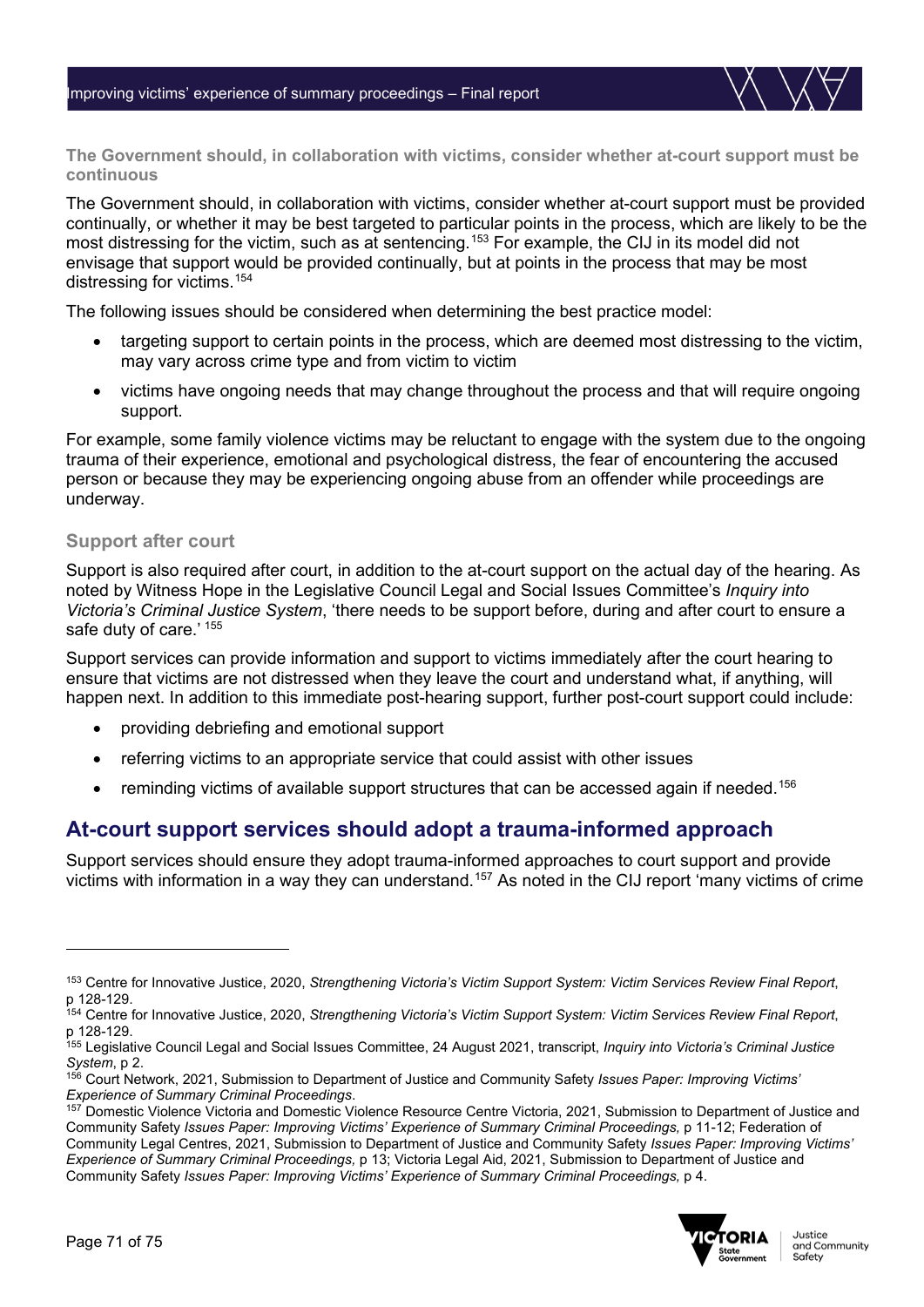

declined support because, at the time they were contacted, they were not able to discern what was being offered or how it matched their needs.'[158](#page-71-0)

In the Legislative Council Legal and Social Issues Committee's inquiry, Witness Hope states in her evidence that 'the usual system for trauma-informed care is based on the four Rs: recognising how trauma affects people, recognising the signs of trauma, having a system that can respond to trauma and resisting retraumatisation.['159](#page-71-1) Any relevant findings of this inquiry should be considered in developing the best practice guidance for at-court support.

Domestic Violence Victoria (DVV) and Domestic Violence Resource Centre Victoria (DVRCV) provide an example in the family violence context, noting it can be challenging for people who have experienced violence to absorb large amounts of new information about court processes or available services at a time when they are traumatised and distressed.<sup>[160](#page-71-2)</sup>

Sexual Assault Services Victoria observed existing support services do not adequately recognise the difficulty and complexities for victims of sexual assault attending court, noting it is not uncommon for victims to dissociate and be overwhelmed by their trauma while giving evidence.<sup>[161](#page-71-3)</sup>

### **At-court support services should provide active advice to victims**

The CIJ model is based on 'actively navigating victims of crime through the criminal justice and broader service system; providing tailored information and advice; and proactively checking in to identify where victims' needs have changed'[162](#page-71-4) rather than leaving this responsibility with a victim.

This is particularly important given victims' needs change over time. As noted in the CIJ's research, several victims described periods when they felt unable to cope, with some living through periods of significant mental ill health. These victims were not actively engaged with supports and none recalled proactively seeking additional support during periods of crisis or increased need. It is important, therefore, for services to provide victims with opportunities to reconnect with supports, including by proactively checking in to see how they are doing and to adjust or put new supports in place as required.<sup>[163](#page-71-5)</sup>

DVV and DVRCV support this approach, noting that a system that places the needs of the victim at the centre has the potential to reduce the possibility for re-traumatisation and to provide victims with the comprehensive, timely and tailored assistance they require.<sup>[164](#page-71-6)</sup>

<span id="page-71-6"></span><sup>164</sup> Domestic Violence Victoria and Domestic Violence Resource Centre Victoria, 2021, Submission to Department of Justice and Community Safety *Issues Paper: Improving Victims' Experience of Summary Criminal Proceedings,* p 11.



<span id="page-71-0"></span><sup>158</sup> Centre for Innovative Justice, 2020, *Strengthening Victoria's Victim Support System: Victim Services Review Final Report*, p 36.

<span id="page-71-1"></span><sup>159</sup> Legislative Council Legal and Social Issues Committee, 24 August 2021, transcript, *Inquiry into Victoria's Criminal Justice System*, p 2.

<span id="page-71-2"></span><sup>&</sup>lt;sup>160</sup> Domestic Violence Victoria and Domestic Violence Resource Centre Victoria, 2021, Submission to Department of Justice and<br>Community Safety *Issues Paper: Improving Victims' Experience of Summary Criminal Proceedings*.

<span id="page-71-3"></span><sup>&</sup>lt;sup>161</sup> Sexual Assault Services Victoria, 2021, Submission to Department of Justice and Community Safety *Issues Paper: Improving*<br>Victims' Experience of Summary Criminal Proceedings, p 4.

<span id="page-71-4"></span><sup>&</sup>lt;sup>162</sup> Centre for Innovative Justice, 2020, *Strengthening Victoria's Victim Support System: Victim Services Review Final Report*, p 55.

<span id="page-71-5"></span><sup>163</sup> Centre for Innovative Justice, 2020, *Improving Support for Victims of Crime: Key Practice Insights*, p 19-20.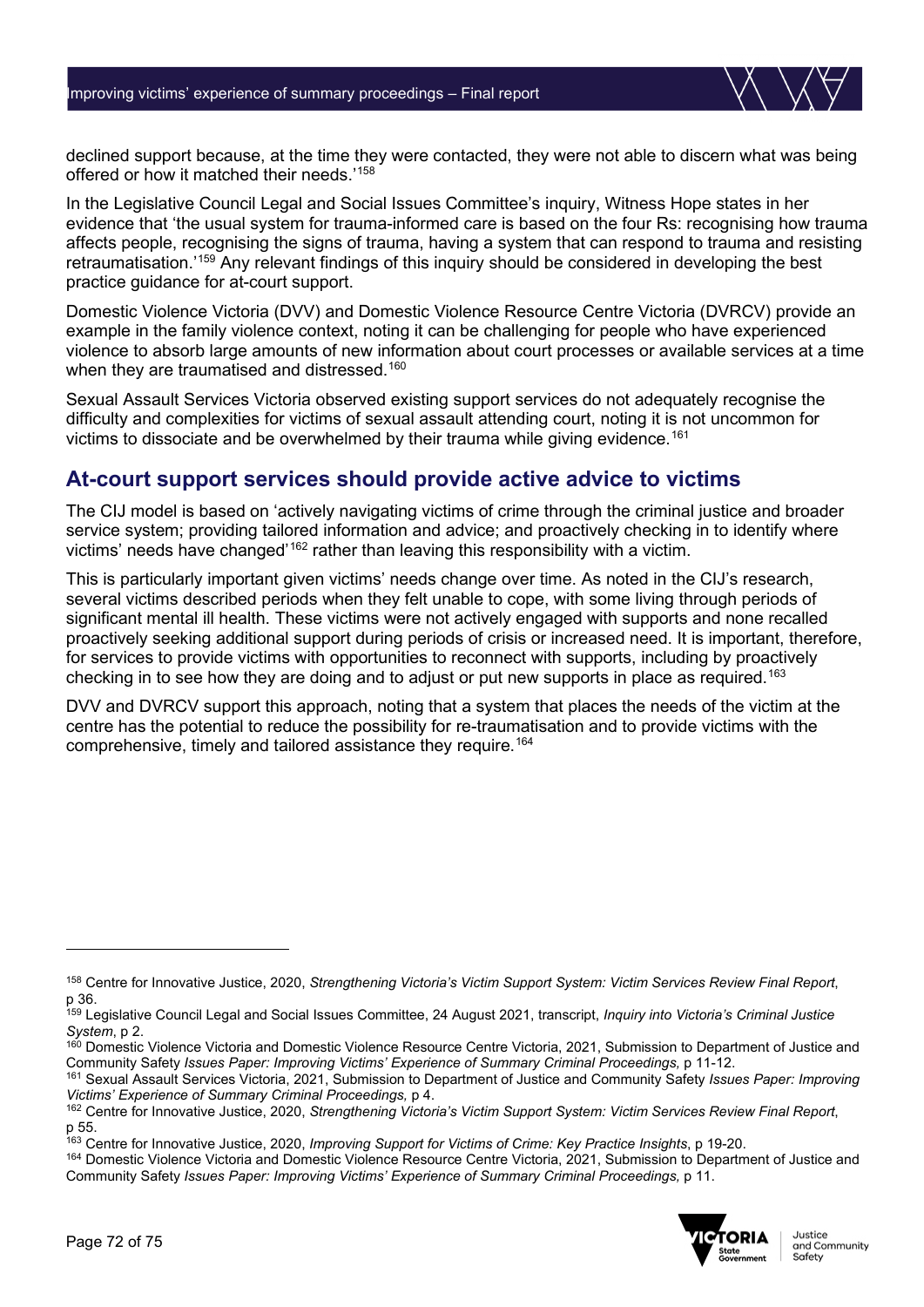

## **At-court support services should provide advice tailored to victims' individual needs**

It has been suggested the 'one-size-fits-all' approach to the provision of support services is not sufficient to meet the unique and individual needs of victims.<sup>[165](#page-72-0)</sup> At-court support services should provide tailored information and advice attentive to the particular needs or vulnerabilities a victim may have.[166](#page-72-1) For example, the Commission for Children and Young People suggests any improvements relating to victim support must include a separate, tailored response for children, particularly children who have experienced trauma, to minimise the risk of re-traumatising children. It also highlights the experiences and needs of child victims are extremely diverse.<sup>[167](#page-72-2)</sup>

However, this consideration needs to be balanced against victims' desire to have a single point of contact they can access to identify and engage with relevant supports.<sup>168</sup> These are important factors to balance in considering any redesign of the at-court support service system.

# **At-court support services should be culturally appropriate**

Stakeholders highlighted the acute need for culturally appropriate supports at court. For example, noting the prevalence of Aboriginal and Torres Strait Islander victims, the barriers they experience to reporting crime and the re-traumatising nature of involvement in the legal system, stakeholders proposed:

- it was important to work with Aboriginal communities and Aboriginal community-controlled organisations to improve cultural safety in summary proceedings, including interactions with support services
- support services should have Aboriginal and Torres Strait Islander identifying staff members to provide culturally safe support
- all court staff who interact with court users should be required to deal with court users in a culturally appropriate and safe manner (noting that any network of culturally-specific practitioners should not be required to carry the 'cultural load' of the court).<sup>[169](#page-72-4)</sup>

The CIJ commented that where an Aboriginal and Torres Strait Islander victim is supported in culturally safe and appropriate ways to participate in the court process, they are more likely to recover from the summary offence that is the subject of their current court contact. They are also more likely to engage in supports and to report any further crime victimisation in the future.<sup>170</sup>

<span id="page-72-5"></span><sup>170</sup> Centre for Innovative Justice, 2021, Second Submission to Department of Justice and Community Safety *Issues Paper: Improving Victims' Experience of Summary Criminal Proceedings,* p 8.



<span id="page-72-0"></span><sup>165</sup> Centre for Innovative Justice, 2020, *Strengthening Victoria's Victim Support System: Victim Services Review Final Report*, p 12-13; Domestic Violence Victoria and Domestic Violence Resource Centre Victoria, 2021, Submission to Department of Justice and Community Safety *Issues Paper: Improving Victims' Experience of Summary Criminal Proceedings,* p 11; Victims of Crime Commissioner, 2021, Submission to Department of Justice and Community Safety *Issues Paper: Improving Victims' Experience of Summary Criminal Proceedings,* p 11.

<span id="page-72-1"></span><sup>166</sup> Victoria Legal Aid, 2021, Submission to Department of Justice and Community Safety *Issues Paper: Improving Victims'* 

<span id="page-72-2"></span><sup>&</sup>lt;sup>167</sup> Commission for Children and Young People, 2021, Submission to Department of Justice and Community Safety *Issues Paper: Improving Victims' Experience of Summary Criminal Proceedings.*

<span id="page-72-3"></span><sup>168</sup> Centre for Innovative Justice, 2020, *Strengthening Victoria's Victim Support System: Victim Services Review Final Report*, p 12-13; Victims of Crime Commissioner, 2021, Submission to Department of Justice and Community Safety *Issues Paper:* 

<span id="page-72-4"></span><sup>&</sup>lt;sup>169</sup> Centre for Innovative Justice, 2021, Second Submission to Department of Justice and Community Safety *Issues Paper: Improving Victims' Experience of Summary Criminal Proceedings, p 8; knowmore, 2021, Submission to Department of Justice* and Community Safety survey on Engage Victoria, 2021, p 4.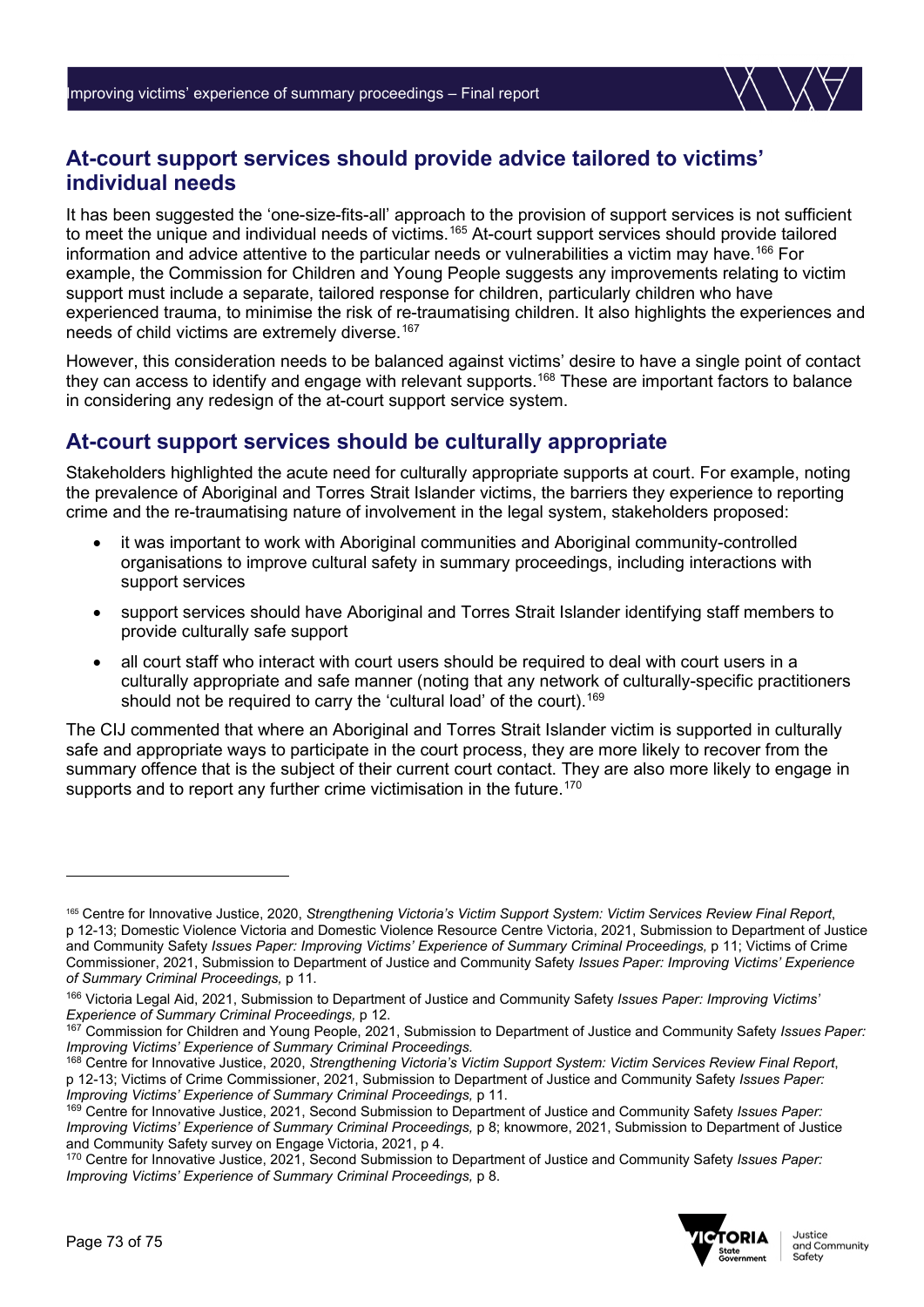

## **At-court support services should be easy to access and navigate**

In addition to the information provision measures regarding support services outlined in Recommendation 1, at-court support services must also be easy to access and navigate in person. For example, the location of the support services must be obvious and clear for victims when they attend court buildings or online court platforms.[171](#page-73-0) If it is easy for victims to access to support services at court, it is more likely victims will make themselves known when attending court and be provided with an opportunity to check in, ask questions and receive information.

### **At-court support services should be co-designed with victims**

It is important to co-design support services with victims so services can incorporate the lived experience of victims who have experienced summary proceedings. This includes victims who face additional barriers when participating in summary proceedings, as identified in section 4.3 of the report. This will ensure support services are accessible and sensitive to all victims.<sup>[172](#page-73-1)</sup>

### **The Government should, in collaboration with victims, consider who is best placed to provide at-court support services**

In developing best practice standards, it is also important to consider who is best placed to provide atcourt support services. In this respect, stakeholders' opinions differed. Given this, the Government should, in collaboration with victims, consult further to determine who should perform the role. The following considerations may assist determining who should perform the role.

- 1. **The capacity of generalist court support services is unclear.** It is unclear whether generalist court support services are best placed to provide specialised victim support. These support services assist all court users, including accused persons and other witnesses. They may not specialise in offering victim support, and the quality, consistency, and depth of knowledge needed to adequately assist victims with relevant processes is variable. Some services, like Court Network, may support both victims and accused persons, which victims may find confusing.<sup>[173](#page-73-2)</sup>
- 2. **Supports for victims may need to be independent.** Some stakeholders argued it was paramount that support for victims be independent. The main point of contact for a victim should not be the police, prosecutors or the court, but someone outside the criminal justice system. The police, prosecutors and the court may not be appropriately trained to assist victims (including providing trauma-informed responses to victims), and they may not have the time and resources to assist a victim to ensure their needs are being met or they understand the information they are being provided.<sup>[174](#page-73-3)</sup> Stakeholders also noted victims who may have a complicated relationship with police due to historical trauma, institutional issues or prior interaction (for example, victims who have been offenders) may not feel comfortable interacting with police.<sup>175</sup>

<span id="page-73-4"></span><sup>175</sup> Victoria Legal Aid, 2021, Submission to Department of Justice and Community Safety *Issues Paper: Improving Victims' Experience of Summary Criminal Proceedings,* p 11.



<span id="page-73-1"></span><span id="page-73-0"></span><sup>171</sup> Federation of Community Legal Centres, 2021, Submission to Department of Justice and Community Safety *Issues Paper: Improving Victims' Experience of Summary Criminal Proceedings, p 14; Victoria Legal Aid, 2021, Submission to Department of* Justice and Community Safety Issues Paper: Improving Victims' Experience of Summary Criminal Proceedings, p 4.<br><sup>172</sup> Family Safety Victoria, 2021, Submission to the Department of Justice and Community Safety on the Review Victims' Experience of Summary Criminal Proceedings; Victim Survivors' Advisory Council, 2021, Joint Submission to the Department of Justice and Community Safety on the Review to Improve Victims' Experience of Summary Criminal Proceedings; Victoria Legal Aid, 2021, Submission to Department of Justice and Community Safety *Issues Paper: Improving Victims' Experience of Summary Criminal Proceedings,* p 4.

<span id="page-73-2"></span><sup>173</sup> Victoria Legal Aid, 2021, Submission to Department of Justice and Community Safety *Issues Paper: Improving Victims' Experience of Summary Criminal Proceedings,* p 11.

<span id="page-73-3"></span><sup>174</sup> Federation of Community Legal Centres, 2021, Submission to Department of Justice and Community Safety *Issues Paper: Improving Victims' Experience of Summary Criminal Proceedings,* p 13.